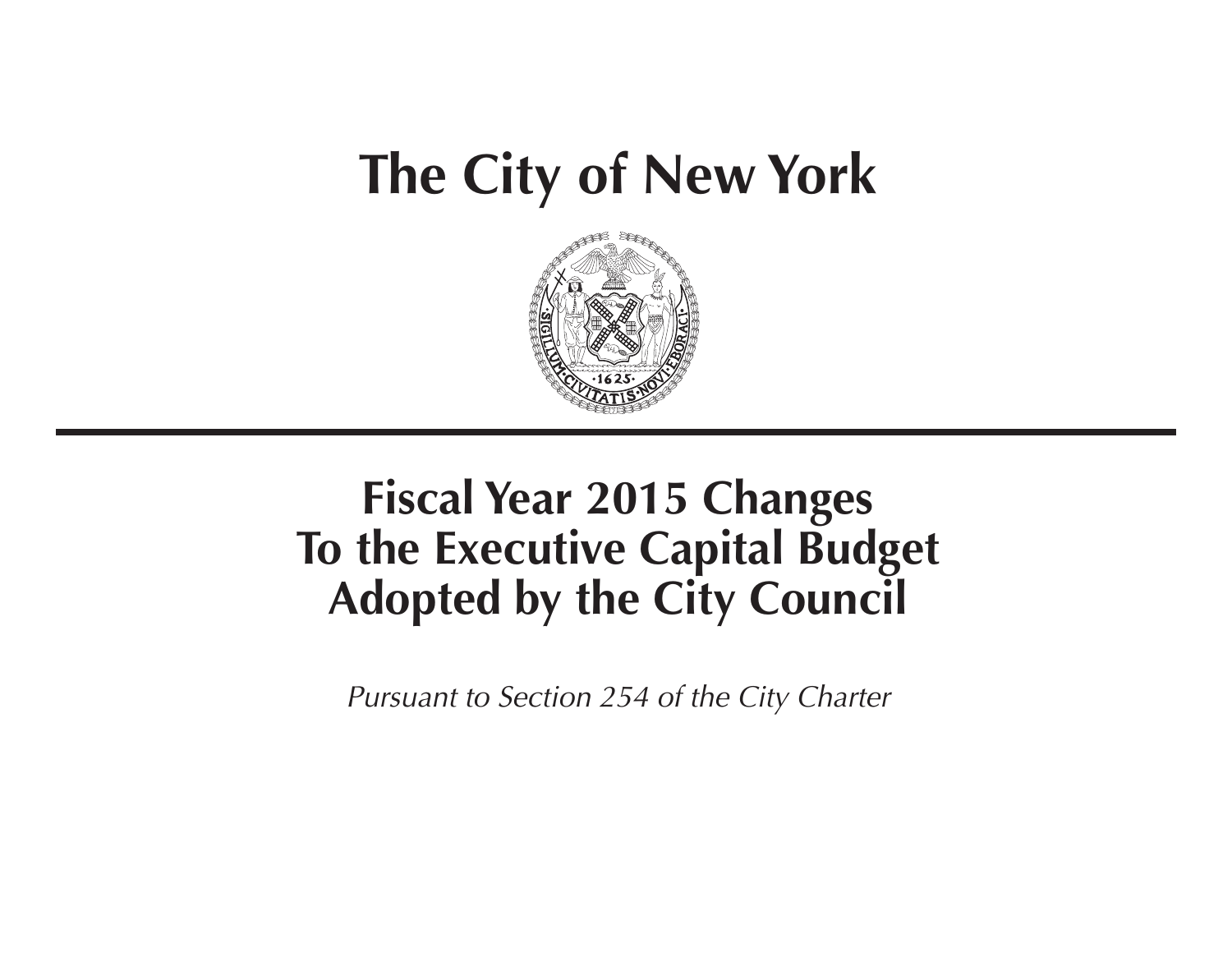### **RESOLUTION A**

*Resolved, by the Council, pursuant to section 254 of the New York City Charter, that the Capital Budget for Fiscal Year 2015 and capital program, being the Executive Capital Budget for Fiscal Year 2015 and program as submitted by the Mayor on May 8, 2014, and by the Borough Presidents pursuant to section 249 of the New York City Charter, including rescindment of amounts from prior capital budgets, be and the same are hereby approved in accordance with the following schedule of changes.*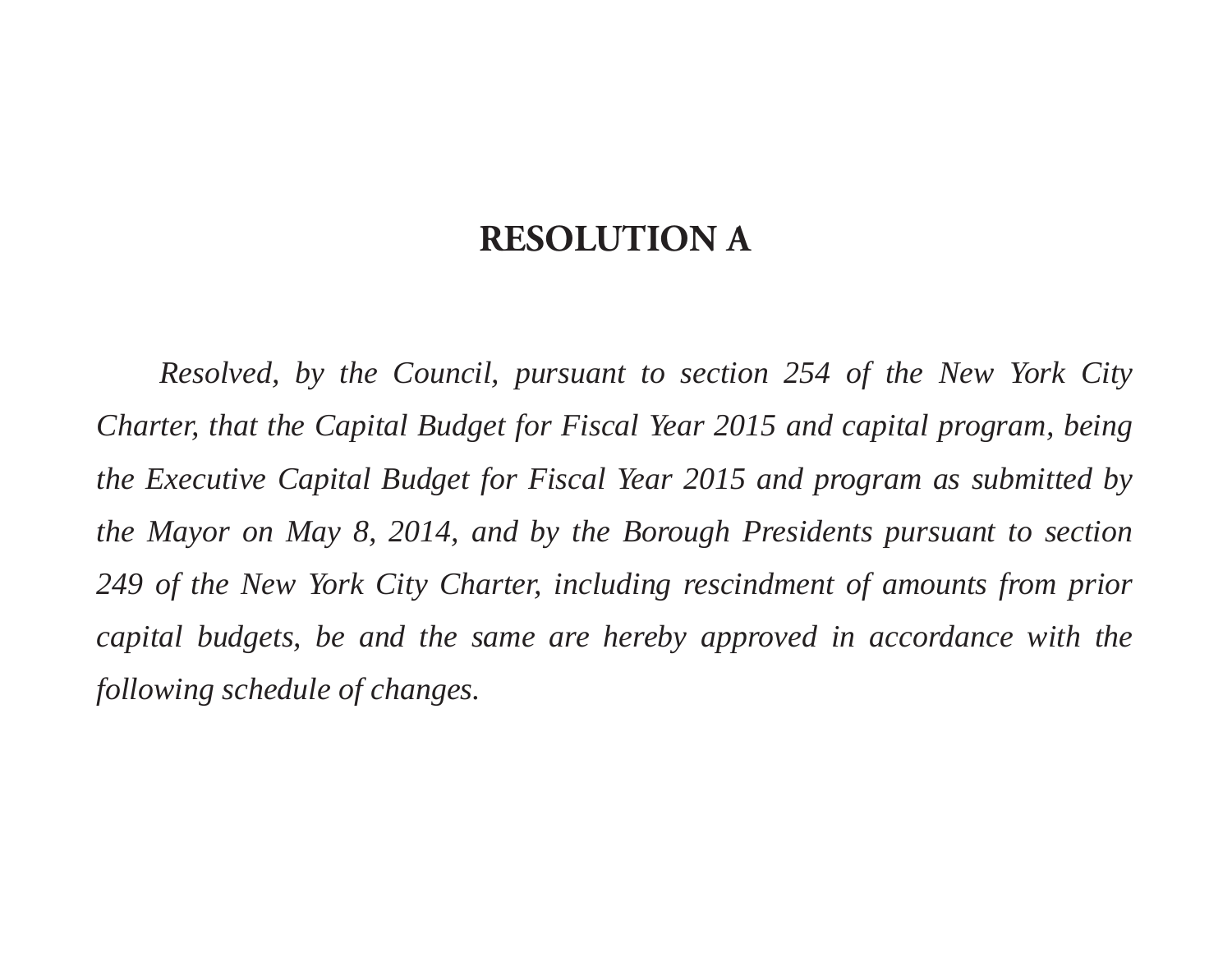#### **RESOLUTION B**

#### **CITY COUNCIL**

#### **CITY OF NEW YORK**

 **RESOLVED, BY THE CITY COUNCIL PURSUANT TO SECTION 254 OF THE NEW YORK CITY CHARTER, THAT THE CAPITAL BUDGET FOR THE FISCAL YEAR 2015 AND CAPITAL PROGRAM FOR THE ENSUING THREE YEARS, AS SET FORTH IN THE EXECUTIVE CAPITAL BUDGET FOR FISCAL YEAR 2015 AND CAPITAL PROGRAM AS SUBMITTED BY THE MAYOR ON MAY 8, 2014 AS AUGMENTED BY THE BOROUGH PRESIDENTS PURSUANT TO SECTION 249 OF THE NEW YORK CITY CHARTER, AND AMENDED BY THE SCHEDULE OF CHANGES APPROVED UNDER RESOLUTION A, INCLUDING AMOUNTS REALLOCATED BY THE RESCINDMENT OF AMOUNTS FROM PRIOR CAPITAL BUDGET APPROPRIATIONS,IS HEREBY ADOPTED IN THE TOTAL AMOUNTS AS FOLLOW:**

| 2015            | 2016            | 2017            | 2018            |                    |
|-----------------|-----------------|-----------------|-----------------|--------------------|
| \$3,614,847,287 | \$3,226,202,243 | \$3,508,395,707 | \$3,249,323,331 | CITY NON-EXEMPT    |
| 817,796,749     | 1,043,653,582   | 1,536,202,854   | 1,717,307,756   | CITY EXEMPT        |
| 452,460,141     | 215,220,000     | 680,040,856     | 76,736,966      | <b>FEDERAL</b>     |
| 1,250,412,274   | 1,362,584,000   | 1,330,743,499   | 1,340,696,364   | <b>STATE</b>       |
| 3,146,398       | 3,644,000       | 3,413,183       | 4,500,000       | <b>PRIVATE</b>     |
| \$6,138,662,849 | \$5,851,303,825 | \$7,058,796,099 | \$6,388,564,417 | <b>TOTAL FUNDS</b> |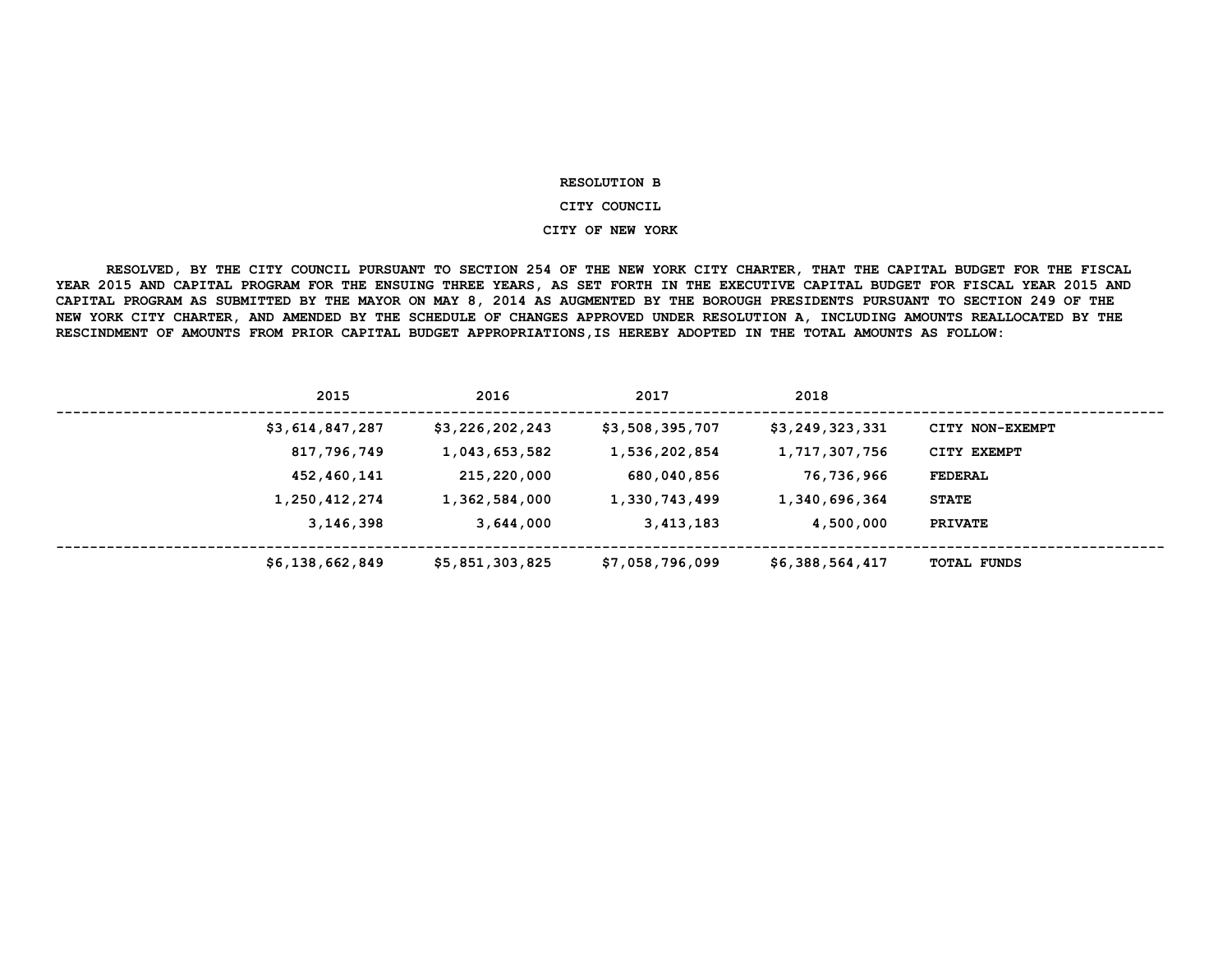| BUDGET   |                                                                                                                                                                                                                                                                                                             |                          |                           | THREE YEAR PROGRAM |              |  |  |
|----------|-------------------------------------------------------------------------------------------------------------------------------------------------------------------------------------------------------------------------------------------------------------------------------------------------------------|--------------------------|---------------------------|--------------------|--------------|--|--|
| LINE     | TITLE                                                                                                                                                                                                                                                                                                       | FY 2015                  | FY 2016                   | FY 2017            | FY 2018      |  |  |
|          |                                                                                                                                                                                                                                                                                                             | DEPARTMENT FOR THE AGING |                           |                    |              |  |  |
| AG-DN100 | CONSTRUCTION, RECONSTRUCTION, ACQUISITION OR<br>INSTALLATION OF A NON-CITY OWNED PHYSICAL<br>PUBLIC BETTERMENT OR IMPROVEMENT WITH A CITY                                                                                                                                                                   | $\Omega$                 | ELIMINATE<br>$\Omega$     | $\mathbf{0}$       | $\mathbf{0}$ |  |  |
|          | PURPOSE, WHICH WOULD BE CLASSIFIED AS A<br>CAPITAL ASSET UNDER GENERALLY ACCEPTED<br>ACCOUNTING PRINCIPLES FOR MUNICIPALITIES; FOR<br>THE CHINESE-AMERICAN PLANNING COUNCIL.                                                                                                                                | 503,000 (CN)             | SUBSTITUTE<br>$0$ (CN)    | $0$ (CN)           | $0$ (CN)     |  |  |
|          | AG-DN235 CONSTRUCTION, RECONSTRUCTION, ACQUISITION OR<br>INSTALLATION OF A NON-CITY OWNED PHYSICAL<br>PUBLIC BETTERMENT OR IMPROVEMENT WITH A CITY                                                                                                                                                          | $\circ$                  | ELIMINATE<br>$\Omega$     | $\mathbf{0}$       | $\mathbf 0$  |  |  |
|          | PURPOSE, WHICH WOULD BE CLASSIFIED AS A<br>CAPITAL ASSET UNDER GENERALLY ACCEPTED<br>ACCOUNTING PRINCIPLES FOR MUNICIPALITIES; FOR<br>THE LENOX HILL NEIGHBORHOOD ASSOCIATION.                                                                                                                              | 675,000 (CN)             | SUBSTITUTE<br>$0$ (CN)    | $0$ (CN)           | 0(CN)        |  |  |
|          | AG-DN380 CONSTRUCTION, RECONSTRUCTION, ACQUISITION OR<br>INSTALLATION OF A NON-CITY OWNED PHYSICAL<br>PUBLIC BETTERMENT OR IMPROVEMENT WITH A CITY                                                                                                                                                          | $\circ$                  | ELIMINATE<br>$\Omega$     | $\mathbf{0}$       | $\mathbf 0$  |  |  |
|          | PURPOSE, WHICH WOULD BE CLASSIFIED AS A<br>CAPITAL ASSET UNDER GENERALLY ACCEPTED<br>ACCOUNTING PRINCIPLES FOR MUNICIPALITIES; FOR<br>THE SERVICES NOW FOR ADULT PERSONS, INC.<br>$(SNAP)$ .                                                                                                                | 55,000 (CN)              | SUBSTITUTE<br>$0$ (CN)    | $0$ (CN)           | 0(CN)        |  |  |
| AG-DN837 | (NEW PROJECT)                                                                                                                                                                                                                                                                                               | 50,000 (CN)              | (NEW PROJECT)<br>$0$ (CN) | $0$ (CN)           | $0$ (CN)     |  |  |
|          | CONSTRUCTION, RECONSTRUCTION, ACQUISITION OR<br>INSTALLATION OF A NON-CITY OWNED PHYSICAL<br>PUBLIC BETTERMENT OR IMPROVEMENT WITH A CITY<br>PURPOSE, WHICH WOULD BE CLASSIFIED AS A<br>CAPITAL ASSET UNDER GENERALLY ACCEPTED<br>ACCOUNTING PRINCIPLES FOR MUNICIPALITIES; FOR<br>THE AMICO SENIOR CENTER. |                          |                           |                    |              |  |  |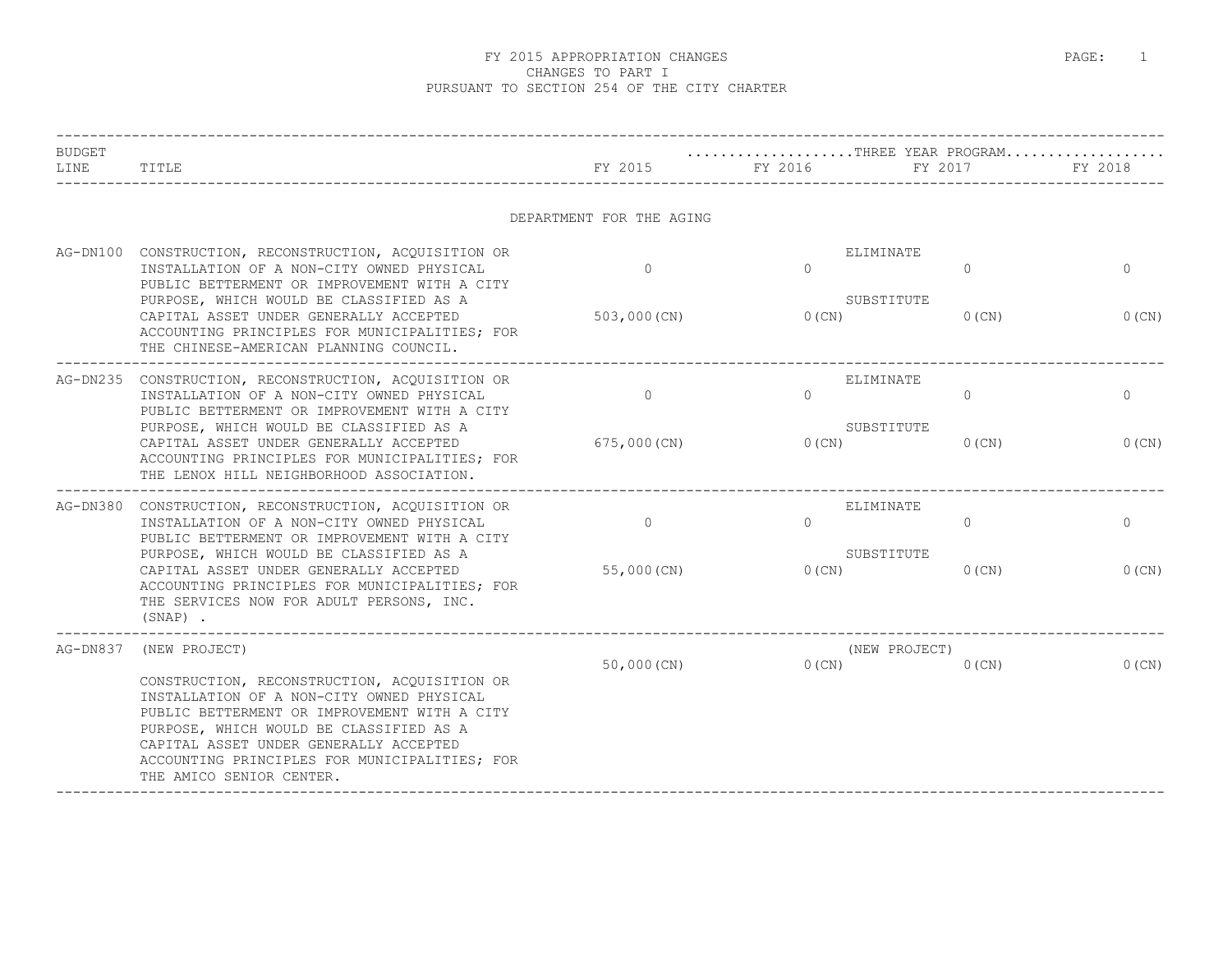|                                                                                                                                                                                                                                                                                                                          |                         |                          | THREE YEAR PROGRAM    |                                                             |
|--------------------------------------------------------------------------------------------------------------------------------------------------------------------------------------------------------------------------------------------------------------------------------------------------------------------------|-------------------------|--------------------------|-----------------------|-------------------------------------------------------------|
| TITLE                                                                                                                                                                                                                                                                                                                    | FY 2015                 |                          | FY 2017               | FY 2018                                                     |
|                                                                                                                                                                                                                                                                                                                          |                         |                          |                       |                                                             |
| (NEW PROJECT)                                                                                                                                                                                                                                                                                                            |                         |                          |                       |                                                             |
| CONSTRUCTION, RECONSTRUCTION, ACQUISITION OR<br>INSTALLATION OF A NON-CITY OWNED PHYSICAL<br>PUBLIC BETTERMENT OR IMPROVEMENT WITH A CITY<br>PURPOSE, WHICH WOULD BE CLASSIFIED AS A<br>CAPITAL ASSET UNDER GENERALLY ACCEPTED<br>ACCOUNTING PRINCIPLES FOR MUNICIPALITIES; FOR<br>THE WAYSIDE OUTREACH DEVELOPMENT INC. | 50,000 (CN)             | $0$ (CN)                 | $0$ (CN)              | $0$ (CN)                                                    |
| CITY COUNCIL FUNDING FOR ACQUISITION,<br>CONSTRUCTION, RECONSTRUCTION AND IMPROVEMENTS,<br>INCLUDING FURNISHINGS AND EQUIPMENT, TO<br>PROPERTY USED BY THE DEPARTMENT FOR THE AGING,<br>CITYWIDE                                                                                                                         | $\Omega$<br>850,000(CN) | $0$ (CN)                 | $\bigcap$<br>$0$ (CN) | $\Omega$<br>$0$ (CN)                                        |
|                                                                                                                                                                                                                                                                                                                          |                         | DEPARTMENT FOR THE AGING |                       | FY 2016 FY 2016<br>(NEW PROJECT)<br>ELIMINATE<br>SUBSTITUTE |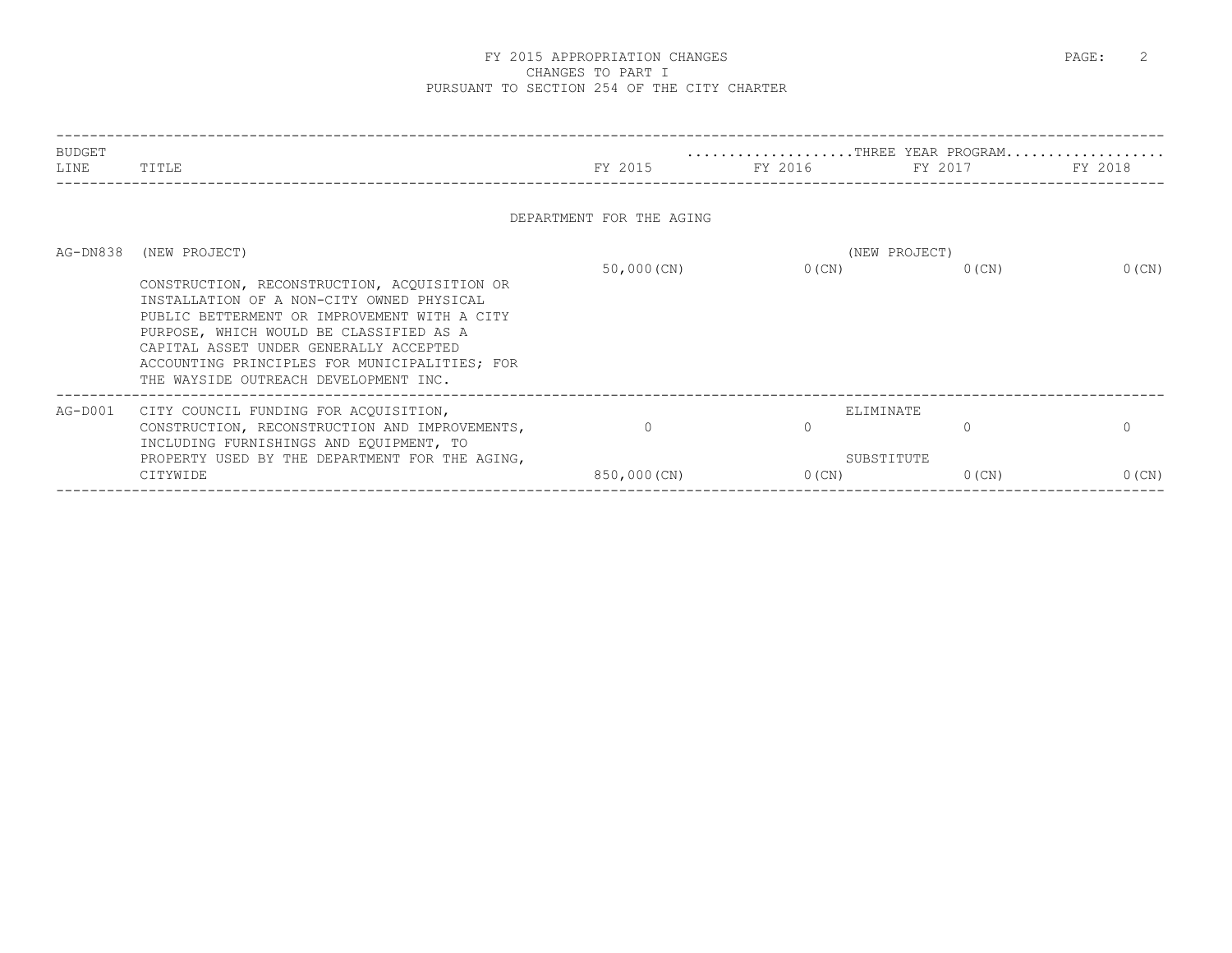| TITLE                                                                                      | FY 2015       | FY 2016  | FY 2017  | FY 2018                                       |
|--------------------------------------------------------------------------------------------|---------------|----------|----------|-----------------------------------------------|
|                                                                                            | COURTS        |          |          |                                               |
| 315 WEST 54TH STREET, MANHATTAN COMMUNITY                                                  |               |          |          |                                               |
| COURT FACILITY - CONSTRUCTION, RECONSTRUCTION,<br>MODERNIZATION, IMPROVEMENT, RENOVATIONS, | 1,358,139(CN) | $0$ (CN) | $0$ (CN) | $0$ (CN)                                      |
| EOUIPMENT AND OUTFITTING                                                                   |               |          |          |                                               |
|                                                                                            | 1,358,139(CN) | $0$ (CN) | $0$ (CN) | $0$ (CN)                                      |
|                                                                                            | 500,000(P)    | 0(P)     | 0(P)     | 0(P)                                          |
|                                                                                            |               |          |          | THREE YEAR PROGRAM<br>ELIMINATE<br>SUBSTITUTE |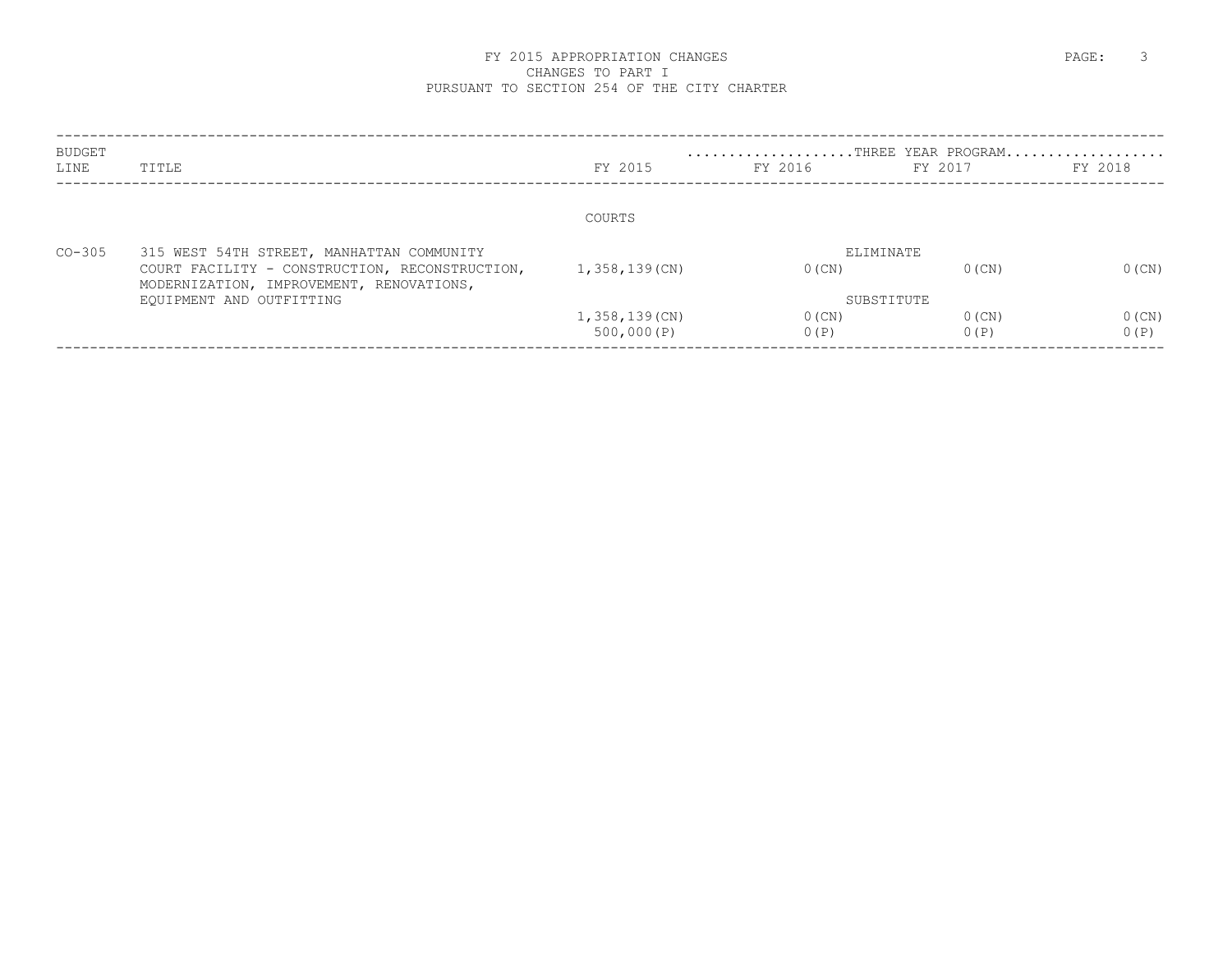| BUDGET<br>LINE | TITLE                                                                                                                                                                              | FY 2015        | FY 2016 FY 2017 | THREE YEAR PROGRAM | FY 2018  |
|----------------|------------------------------------------------------------------------------------------------------------------------------------------------------------------------------------|----------------|-----------------|--------------------|----------|
|                |                                                                                                                                                                                    | EDUCATION      |                 |                    |          |
| $E-D001$       | CITY COUNCIL ADDITIONS TO THE FIVE YEAR                                                                                                                                            |                |                 | ELIMINATE          |          |
|                | EDUCATIONAL FACILITIES CAPITAL PLAN PURSUANT<br>TO SECTION 254 OF THE NEW YORK CITY CHARTER.                                                                                       |                |                 | $\Omega$           |          |
|                | PROJECTS INCLUDE MODERNIZATION AND                                                                                                                                                 |                |                 | SUBSTITUTE         |          |
|                | RECONSTRUCTION OF AND IMPROVEMENTS TO SCHOOLS,<br>PLAYGROUNDS, ATHLETIC FIELDS AND OTHER<br>EDUCATIONAL FACILITIES AND THE PURCHASE OF<br>COMPUTERS AND OTHER EQUIPMENT, CITYWIDE. | 84,191,000(CN) | $0$ (CN)        | $0$ (CN)           | $0$ (CN) |
| E-D4001        | FIT - CONSTRUCTION, RECONSTRUCTION, ADDITIONS                                                                                                                                      |                |                 | ELIMINATE          |          |
|                | TO COLLEGE CAMPUS FACILITIES, PURCHASE OF                                                                                                                                          |                |                 |                    |          |
|                | COMPUTER AND OTHER EQUIPMENT AND SYSTEMS, AND<br>SITE ACOUISITION.                                                                                                                 |                |                 | SUBSTITUTE         |          |
|                |                                                                                                                                                                                    | 300,000 (CN)   | $0$ (CN)        | $0$ (CN)           | $0$ (CN) |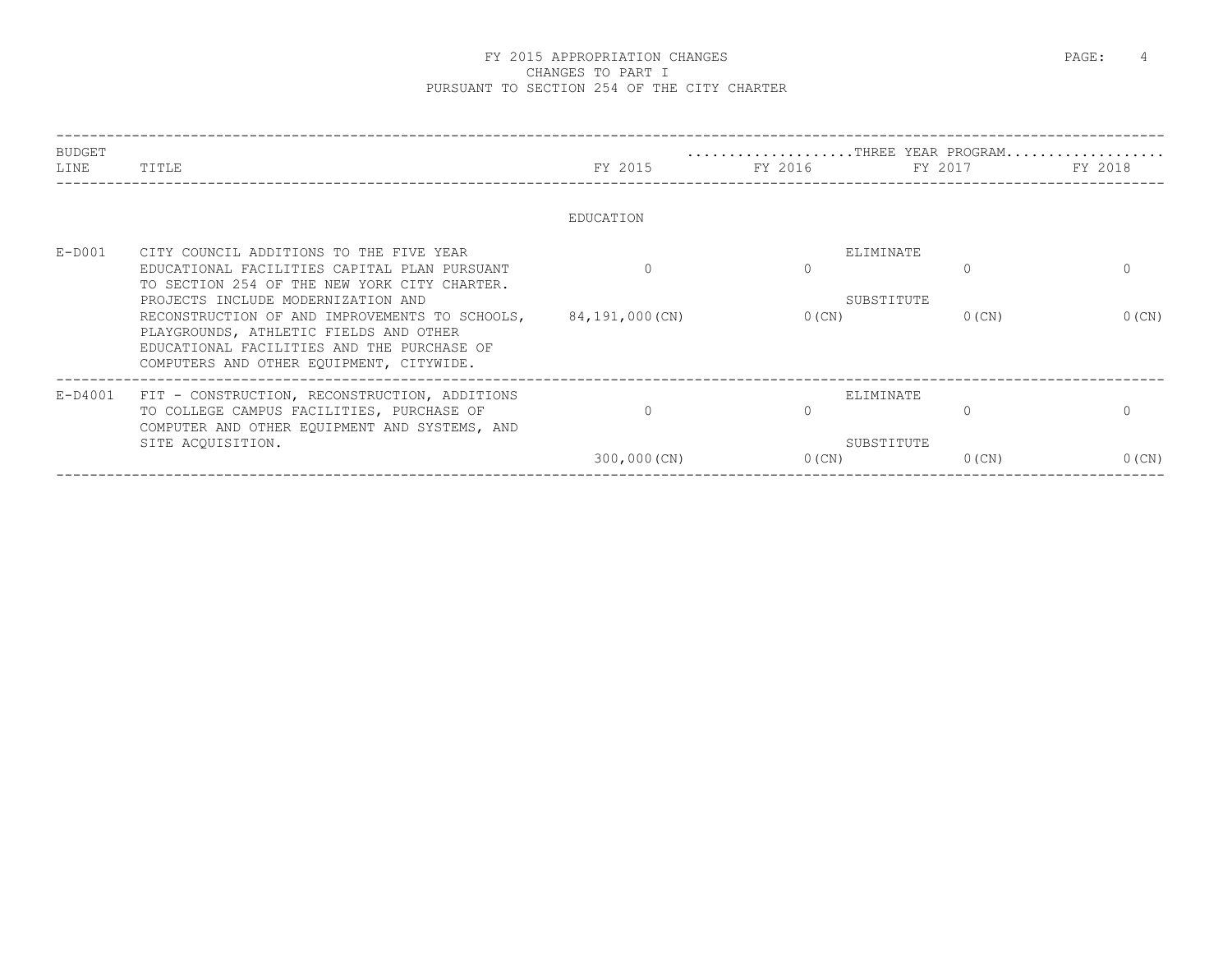| <b>BUDGET</b><br>LINE | TITLE                                                                                                                                                                                                                                                                                                                                                                                                                                                                                                                                                                                                                                                                                                 | FY 2015   | FY 2016 | THREE YEAR PROGRAM<br>FY 2017                                                                                                                                                  | FY 2018 |
|-----------------------|-------------------------------------------------------------------------------------------------------------------------------------------------------------------------------------------------------------------------------------------------------------------------------------------------------------------------------------------------------------------------------------------------------------------------------------------------------------------------------------------------------------------------------------------------------------------------------------------------------------------------------------------------------------------------------------------------------|-----------|---------|--------------------------------------------------------------------------------------------------------------------------------------------------------------------------------|---------|
|                       |                                                                                                                                                                                                                                                                                                                                                                                                                                                                                                                                                                                                                                                                                                       | EDUCATION |         |                                                                                                                                                                                |         |
| $E - 2364$            | IMPLEMENTATION OF THE SIXTH FIVE-YEAR<br>EDUCATIONAL FACILITIES CAPITAL PLAN, FOR THE 1,171,500,000(CN) 1,062,604,000(CN) 1,065,807,000(CN) 1,065,807,000(CN)<br>PERIOD FY 2015 THROUGH FY 2019, OF THE NEW<br>YORK CITY DEPARTMENT OF EDUCATION, ESTABLISHED<br>PURSUANT TO SECTION 2590-P OF THE EDUCATION                                                                                                                                                                                                                                                                                                                                                                                          |           |         | ELIMINATE<br>$1, 171, 500, 000$ (S) $1, 276, 396, 000$ (S) $1, 279, 193, 000$ (S) $1, 279, 193, 000$ (S)<br>SUBSTITUTE                                                         |         |
|                       | LAW. TOTAL CUMULATIVE COMMITMENTS UNDER THIS<br>PLAN ARE NOT TO EXCEED \$12,800,000,000, OF<br>WHICH \$11,972,000,000 SHALL BE APPROPRIATED IN<br>THIS BUDGET LINE, \$600,000,000 WILL BE<br>APPROPRIATED UNDER BUDGET LINE E-2363 TO<br>COMPLETE PROJECTS BEGUN UNDER THE FIFTH<br>FIVE-YEAR EDUCATIONAL FACILITIES CAPITAL PLAN<br>AND \$228,000,000 WILL BE APPROPRIATED UNDER<br>BUDGET LINE E-4004 FOR PLANYC2030 BOILER<br>CONVERSION.                                                                                                                                                                                                                                                          |           |         | $1,171,700,000$ (CN) $1,062,604,000$ (CN) $1,065,807,000$ (CN) $1,065,807,000$ (CN)<br>$1, 171, 500, 000(S)$ $1, 276, 396, 000(S)$ $1, 279, 193, 000(S)$ $1, 279, 193, 000(S)$ |         |
|                       | CHANGE TITLE TO READ:<br>IMPLEMENTATION OF THE SIXTH FIVE-YEAR<br>EDUCATIONAL FACILITIES CAPITAL PLAN, FOR THE<br>PERIOD FY 2015 THROUGH FY 2019, OF THE NEW<br>YORK CITY DEPARTMENT OF EDUCATION, ESTABLISHED<br>PURSUANT TO SECTION 2590-P OF THE EDUCATION<br>LAW. TOTAL CUMULATIVE COMMITMENTS UNDER THIS<br>PLAN ARE NOT TO EXCEED \$12,800,200,000, OF<br>WHICH \$11,972,200,000 SHALL BE APPROPRIATED IN<br>THIS BUDGET LINE, \$600,000,000 IS APPROPRIATED<br>UNDER BUDGET LINE E-2363 TO COMPLETE PROJECTS<br>BEGUN UNDER THE FIFTH FIVE-YEAR EDUCATIONAL<br>FACILITIES CAPITAL PLAN AND \$228,000,000 WILL<br>BE APPROPRIATED UNDER BUDGET LINE E-4004 FOR<br>PLANYC2030 BOILER CONVERSION. |           |         |                                                                                                                                                                                |         |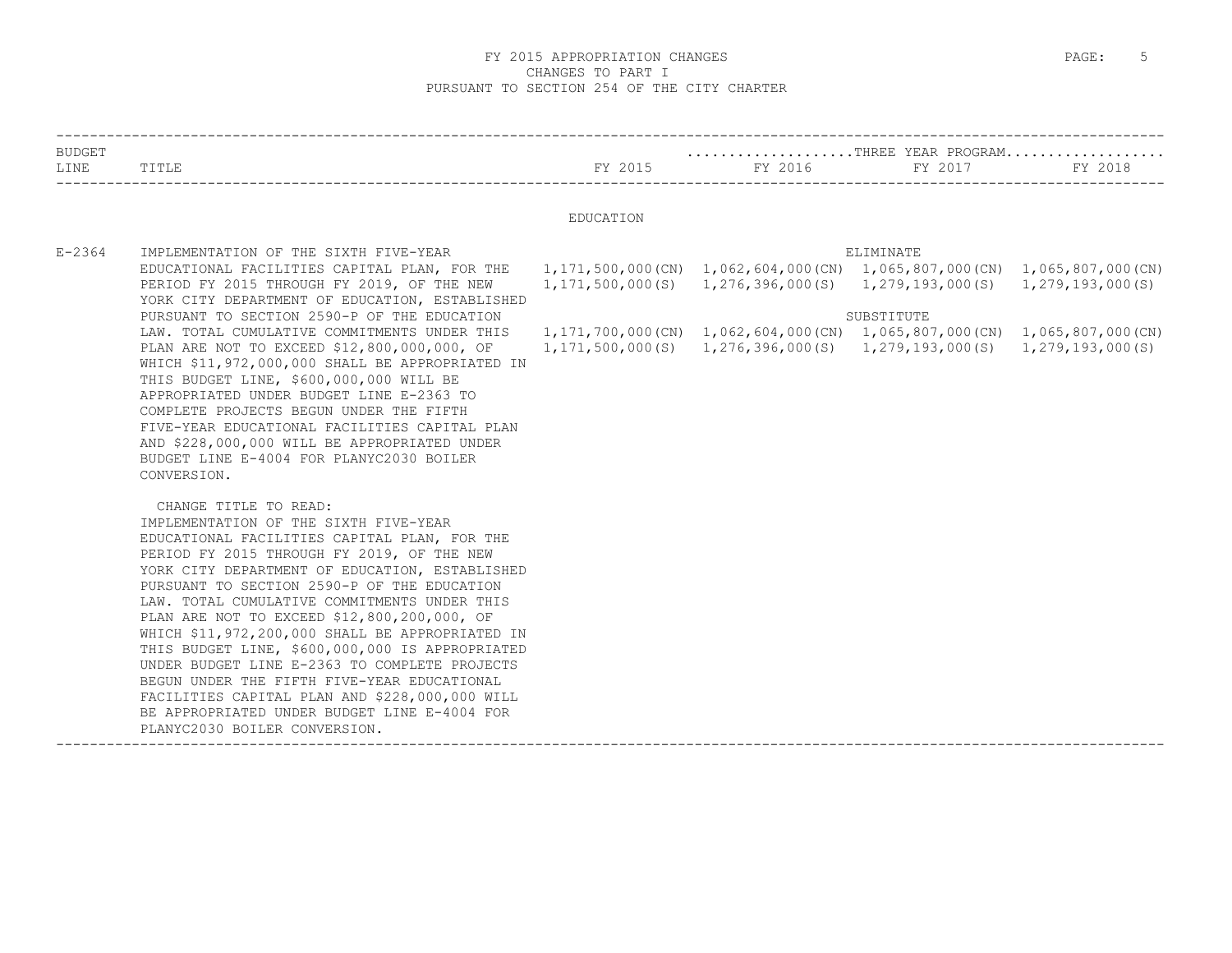| <b>BUDGET</b> |                                                                                                                                                                                                                                                                                                                                                                                                           |                      |           | THREE YEAR PROGRAM                      |              |
|---------------|-----------------------------------------------------------------------------------------------------------------------------------------------------------------------------------------------------------------------------------------------------------------------------------------------------------------------------------------------------------------------------------------------------------|----------------------|-----------|-----------------------------------------|--------------|
| LINE          | TITLE                                                                                                                                                                                                                                                                                                                                                                                                     | FY 2015              | FY 2016   | FY 2017                                 | FY 2018      |
|               |                                                                                                                                                                                                                                                                                                                                                                                                           | ECONOMIC DEVELOPMENT |           |                                         |              |
|               | ED-DN160 CONSTRUCTION, RECONSTRUCTION, ACQUISITION OR<br>INSTALLATION OF A NON-CITY OWNED PHYSICAL<br>PUBLIC BETTERMENT OR IMPROVEMENT WITH A CITY<br>PURPOSE, WHICH WOULD BE CLASSIFIED AS A                                                                                                                                                                                                             | $\Omega$             | $\Omega$  | ELIMINATE<br>$\mathbf{0}$<br>SUBSTITUTE | $\mathbf{0}$ |
|               | CAPITAL ASSET UNDER GENERALLY ACCEPTED<br>ACCOUNTING PRINCIPLES FOR MUNICIPALITIES; FOR<br>THE FOOD BANK FOR NEW YORK CITY.                                                                                                                                                                                                                                                                               | 281,000(CN)          | $0$ (CN)  | $0$ (CN)                                | $0$ (CN)     |
|               | ED-DN631 CONSTRUCTION, RECONSTRUCTION, ACQUISITION OR<br>INSTALLATION OF A NON-CITY OWNED PHYSICAL<br>PUBLIC BETTERMENT OR IMPROVEMENT WITH A CITY                                                                                                                                                                                                                                                        | $\Omega$             | $\Omega$  | ELIMINATE<br>$\Omega$                   | $\circ$      |
|               | PURPOSE, WHICH WOULD BE CLASSIFIED AS A<br>CAPITAL ASSET UNDER GENERALLY ACCEPTED<br>ACCOUNTING PRINCIPLES FOR MUNICIPALITIES; FOR<br>THE MAKE THE ROAD NEW YORK                                                                                                                                                                                                                                          | 277,000 (CN)         | 0(CN)     | SUBSTITUTE<br>$0$ (CN)                  | $0$ (CN)     |
|               | ED-DN632 CONSTRUCTION, RECONSTRUCTION, ACQUISITION OR<br>INSTALLATION OF A NON-CITY OWNED PHYSICAL<br>PUBLIC BETTERMENT OR IMPROVEMENT WITH A CITY                                                                                                                                                                                                                                                        | $\Omega$             | $\Omega$  | ELIMINATE<br>$\mathbf{0}$               | $\Omega$     |
|               | PURPOSE, WHICH WOULD BE CLASSIFIED AS A<br>CAPITAL ASSET UNDER GENERALLY ACCEPTED<br>ACCOUNTING PRINCIPLES FOR MUNICIPALITIES; FOR<br>THE BROOKLYN WORKFORCE INNOVATIONS.                                                                                                                                                                                                                                 | $\Omega$             | $\bigcap$ | SUBSTITUTE<br>$\Omega$                  | $\Omega$     |
|               | CHANGE TITLE TO READ:<br>CONSTRUCTION, RECONSTRUCTION, ACQUISITION OR<br>INSTALLATION OF A NON-CITY OWNED PHYSICAL<br>PUBLIC BETTERMENT OR IMPROVEMENT WITH A CITY<br>PURPOSE, WHICH WOULD BE CLASSIFIED AS A<br>CAPITAL ASSET UNDER GENERALLY ACCEPTED<br>ACCOUNTING PRINCIPLES FOR MUNICIPALITIES; FOR<br>LEAP, INC. (LEARNING THRUGH AN EXPANDED ART<br>PROGRAM) D/B/A BROOKLYN WORKFORCE INNOVATIONS. |                      |           |                                         |              |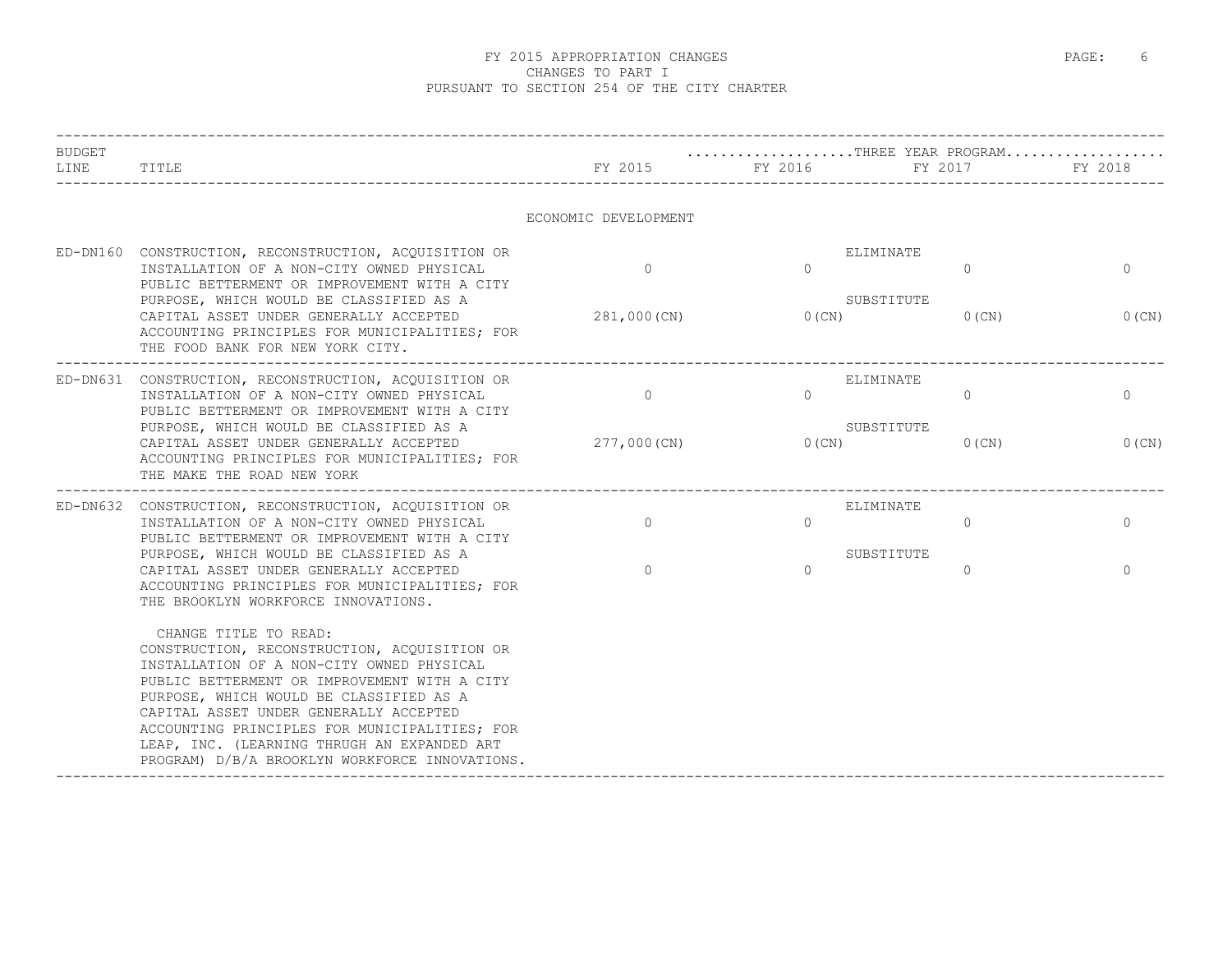| <b>BUDGET</b> |                                                                                                                                                                                                                                                                                                          |                      | $\ldots \ldots \ldots \ldots \ldots \ldots \text{THEE}$ YEAR PROGRAM |                           |          |  |
|---------------|----------------------------------------------------------------------------------------------------------------------------------------------------------------------------------------------------------------------------------------------------------------------------------------------------------|----------------------|----------------------------------------------------------------------|---------------------------|----------|--|
| LINE          | TITLE                                                                                                                                                                                                                                                                                                    | FY 2015              | FY 2016 FY 2017                                                      |                           | FY 2018  |  |
|               |                                                                                                                                                                                                                                                                                                          | ECONOMIC DEVELOPMENT |                                                                      |                           |          |  |
| $ED-DN760$    | (NEW PROJECT)<br>CONSTRUCTION, RECONSTRUCTION, ACQUISITION OR                                                                                                                                                                                                                                            | 144,000(CN)          | $0$ (CN)                                                             | (NEW PROJECT)<br>$0$ (CN) | $0$ (CN) |  |
|               | INSTALLATION OF A NON-CITY OWNED PHYSICAL<br>PUBLIC BETTERMENT OR IMPROVEMENT WITH A CITY<br>PURPOSE, WHICH WOULD BE CLASSIFIED AS A<br>CAPITAL ASSET UNDER GENERALLY ACCEPTED<br>ACCOUNTING PRINCIPLES FOR MUNICIPALITIES; FOR<br>THE ST. NICKS ALLIANCE CORP.                                          |                      |                                                                      |                           |          |  |
| $ED-DN841$    | (NEW PROJECT)                                                                                                                                                                                                                                                                                            |                      |                                                                      | (NEW PROJECT)             |          |  |
|               | CONSTRUCTION, RECONSTRUCTION, ACQUISITION OR<br>INSTALLATION OF A NON-CITY OWNED PHYSICAL<br>PUBLIC BETTERMENT OR IMPROVEMENT WITH A CITY<br>PURPOSE, WHICH WOULD BE CLASSIFIED AS A<br>CAPITAL ASSET UNDER GENERALLY ACCEPTED<br>ACCOUNTING PRINCIPLES FOR MUNICIPALITIES; FOR<br>AMBER CHARTER SCHOOL. | 548,000(CN)          | $0$ (CN)                                                             | $0$ (CN)                  | $0$ (CN) |  |
| $ED-DO75$     | ACQUISITION, SITE DEVELOPMENT, CONSTRUCTION<br>AND RECONSTRUCTION, INCLUDING EQUIPMENT AND<br>OTHER PURCHASES, FOR INDUSTRIAL AND COMMERCIAL                                                                                                                                                             | $\Omega$             | ELIMINATE<br>$\Omega$                                                | $\circ$                   | $\circ$  |  |
|               | REDEVELOPMENT AND PROJECTS WITH A CITY<br>PURPOSE, CITYWIDE<br>-----------------------------------                                                                                                                                                                                                       | 8,835,000 (CN)       | SUBSTITUTE<br>0(CN)                                                  | $0$ (CN)                  | $0$ (CN) |  |
| $ED-D319$     | CITY COUNCIL FUNDING FOR THE BROOKLYN NAVY<br>YARD INDUSTRIAL PARK, ACQUISITION,<br>CONSTRUCTION, RECONSTRUCTION, CLEARANCE,                                                                                                                                                                             | $\Omega$             | ELIMINATE<br>$\Omega$                                                | $\Omega$                  | $\circ$  |  |
|               | DEVELOPMENT AND IMPROVEMENTS INCLUDING<br>EQUIPMENT AND OTHER PURCHASES, BROOKLYN                                                                                                                                                                                                                        | $4,400,000$ (CN)     | SUBSTITUTE<br>0(CN)                                                  | $0$ (CN)                  | $0$ (CN) |  |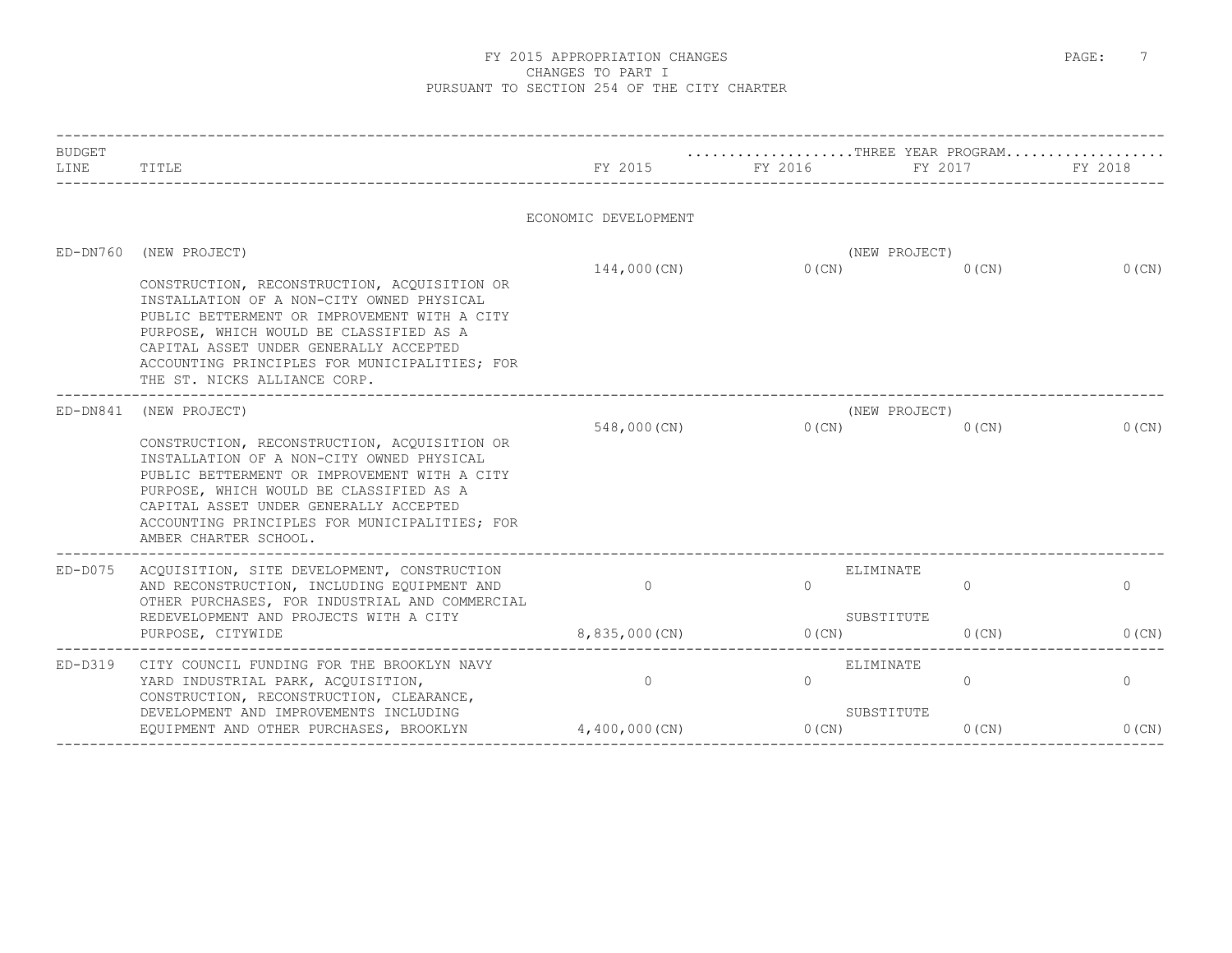| <b>BUDGET</b><br>LINE | TITLE                                                                                                                                                                                                       | FY 2015              | THREE YEAR PROGRAM<br>FY 2016 FY 2017                                                  | ____________________  | FY 2018                |
|-----------------------|-------------------------------------------------------------------------------------------------------------------------------------------------------------------------------------------------------------|----------------------|----------------------------------------------------------------------------------------|-----------------------|------------------------|
|                       |                                                                                                                                                                                                             | ECONOMIC DEVELOPMENT |                                                                                        |                       |                        |
| $ED-D384$             | CITY COUNCIL FUNDING FOR COMMERCIAL<br>REVITALIZATION, STREET AND SIDEWALK<br>IMPROVEMENTS, CITYWIDE                                                                                                        | $\bigcap$            | $\Omega$                                                                               | ELIMINATE<br>$\Omega$ | $\overline{0}$         |
|                       | 60,000(CN)                                                                                                                                                                                                  | O(CN)                | SUBSTITUTE<br>$0$ (CN)                                                                 | $0$ (CN)              |                        |
| $ED-M075$             | ACOUISITION, SITE DEVELOPMENT, CONSTRUCTION<br>AND RECONSTRUCTION, INCLUDING EQUIPMENT AND<br>OTHER PURCHASES, FOR INDUSTRIAL AND COMMERCIAL                                                                |                      | 1,248,000(CN) 1,000,000(CN)                                                            | ELIMINATE<br>$0$ (CN) | $0$ (CN)               |
|                       | REDEVELOPMENT AND PROJECTS WITH A CITY<br>PURPOSE, MANHATTAN<br>--------------------------------                                                                                                            |                      | $1,180,000$ (CN) $1,000,000$ (CN) $0$ (CN)                                             | SUBSTITUTE            | $0$ (CN)               |
| $ED-75$               | ACOUISITION, SITE DEVELOPMENT, CONSTRUCTION<br>AND RECONSTRUCTION, INCLUDING EQUIPMENT AND<br>OTHER PURCHASES, FOR INDUSTRIAL AND COMMERCIAL<br>REDEVELOPMENT AND PROJECTS WITH A CITY<br>PURPOSE, CITYWIDE | 14,836,223(F)        | 85,923,876(CN) 202,855,000(CN) 233,800,000(CN)<br>0(F)                                 | ELIMINATE<br>0(F)     | 38,658,000(CN)<br>0(F) |
|                       |                                                                                                                                                                                                             |                      | 87,423,876(CN) 202,855,000(CN) 233,800,000(CN) 38,658,000(CN)<br>$14,836,223(F)$ 0 (F) | SUBSTITUTE<br>0(F)    | 0(F)                   |
| $ED-319$              | BROOKLYN NAVY YARD INDUSTRIAL PARK,<br>ACQUISITION, CONSTRUCTION, RECONSTRUCTION, 13,016,449(CN) 47,657,000(CN) 14,232,000(CN)<br>CLEARANCE, DEVELOPMENT AND IMPROVEMENTS                                   |                      | _________________________________                                                      | ELIMINATE             | 14,232,000(CN)         |
|                       | INCLUDING EQUIPMENT AND OTHER PURCHASES,<br><b>BROOKLYN</b>                                                                                                                                                 |                      | 14,016,449(CN) 47,657,000(CN) 14,232,000(CN) 14,232,000(CN)                            | SUBSTITUTE            |                        |
| $ED-384$              | COMMERCIAL REVITALIZATION, STREET AND SIDEWALK<br>IMPROVEMENTS, CITY-WIDE                                                                                                                                   | $\Omega$             | $\Omega$                                                                               | ELIMINATE<br>$\circ$  | $\circ$                |
|                       |                                                                                                                                                                                                             | $1,000,000$ (CN)     | O(CN)                                                                                  | SUBSTITUTE<br>0(CN)   | $0$ (CN)               |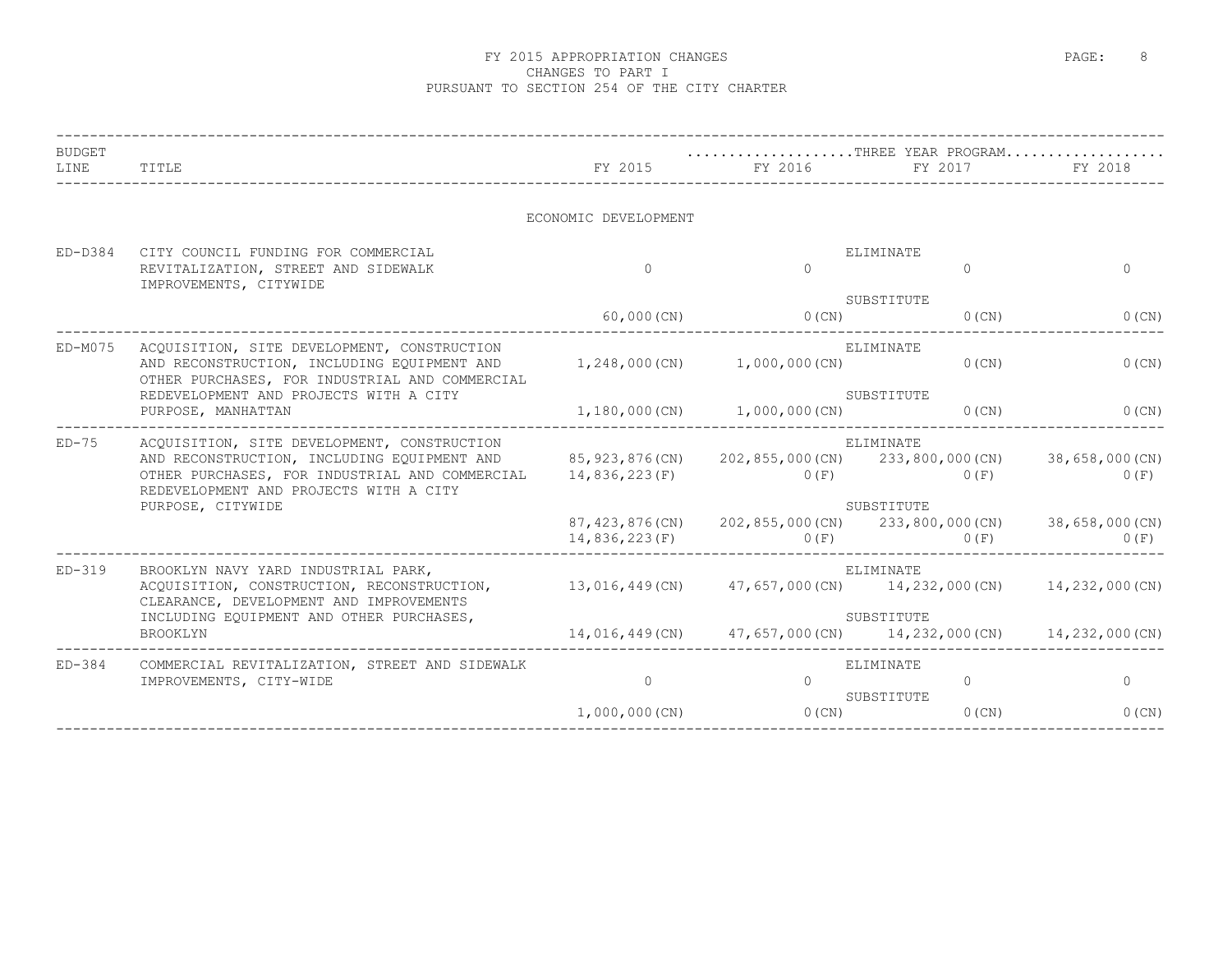| BUDGET  |                                                                               |                   |                 | THREE YEAR PROGRAM     |          |
|---------|-------------------------------------------------------------------------------|-------------------|-----------------|------------------------|----------|
| LINE    | TITLE                                                                         | FY 2015           | FY 2016 FY 2016 | FY 2017                | FY 2018  |
|         |                                                                               |                   |                 |                        |          |
|         |                                                                               | HOUSING AUTHORITY |                 |                        |          |
| HA-D001 | CITY COUNCIL FUNDING FOR CAPITAL SUBSIDIES TO                                 |                   |                 | ELIMINATE              |          |
|         | HOUSING AUTHORITY FOR CAPITAL PROJECTS,                                       |                   | $\Omega$        |                        |          |
|         | PROVIDED PURSUANT TO SECTION 102 OF THE PUBLIC                                |                   |                 |                        |          |
|         | HOUSING LAW AND FOR OTHER NYCHA DEVELOPMENT<br>CAPITAL IMPROVEMENTS, CITYWIDE | 42,918,000(CN)    | 500,000(CN)     | SUBSTITUTE<br>$0$ (CN) | $0$ (CN) |
|         |                                                                               |                   |                 |                        |          |
| $HA-1$  | CITY CAPITAL SUBSIDIES FOR HOUSING AUTHORITY                                  |                   |                 | ELIMINATE              |          |
|         | CAPITAL PROJECTS, PROVIDED PURSUANT TO SECTION                                | $0$ (CN)          | $0$ (CN)        | $0$ (CN)               | $0$ (CN) |
|         | 102 OF THE PUBLIC HOUSING LAW, CITYWIDE.                                      |                   |                 |                        |          |
|         |                                                                               | 25,000,000(CN)    | $0$ (CN)        | SUBSTITUTE<br>$0$ (CN) | $0$ (CN) |
|         |                                                                               |                   |                 |                        |          |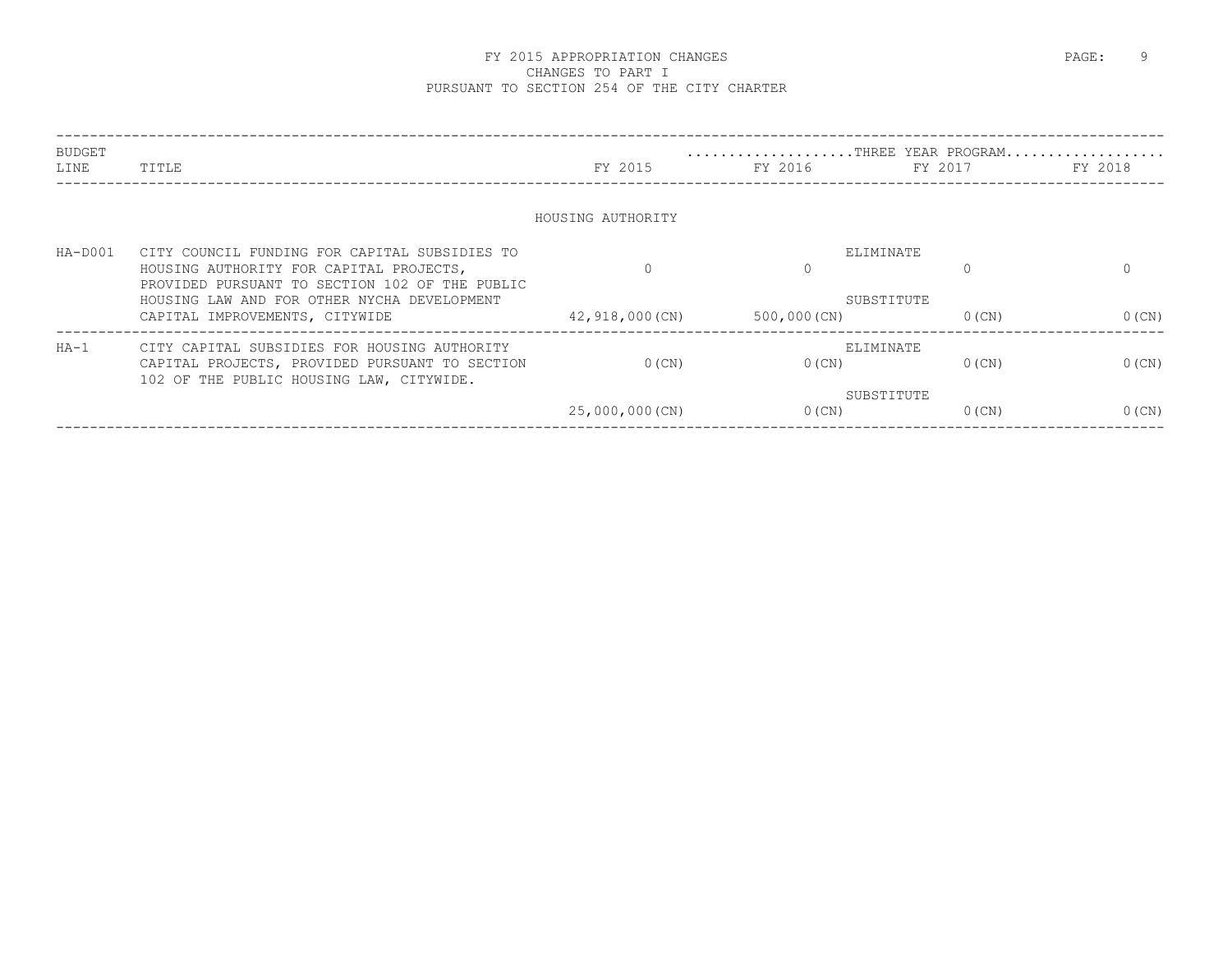| <b>BUDGET</b> |                                                                                                                                                                                                                                                                              |                       | THREE YEAR PROGRAM    |                        |              |
|---------------|------------------------------------------------------------------------------------------------------------------------------------------------------------------------------------------------------------------------------------------------------------------------------|-----------------------|-----------------------|------------------------|--------------|
| LINE          | TITLE                                                                                                                                                                                                                                                                        | FY 2015               | FY 2016               | FY 2017                | FY 2018      |
|               |                                                                                                                                                                                                                                                                              | HOUSING & DEVELOPMENT |                       |                        |              |
| $HD-DN003$    | CONSTRUCTION, RECONSTRUCTION, ACQUISITION OR<br>INSTALLATION OF A NON-CITY OWNED PHYSICAL<br>PUBLIC BETTERMENT OR IMPROVEMENT WITH A CITY                                                                                                                                    | $\Omega$              | ELIMINATE<br>$\Omega$ | $\Omega$               | $\mathbf{0}$ |
|               | PURPOSE, WHICH WOULD BE CLASSIFIED AS A<br>CAPITAL ASSET UNDER GENERALLY ACCEPTED<br>ACCOUNTING PRINCIPLES FOR MUNICIPALITIES,<br>PURSUANT TO A STATUTORY HOUSING LOAN AND/OR<br>GRANT PROGRAM; FOR THE FIFTH AVENUE COMMITTEE,<br>INC. (FAC).                               | 185,000(CN)           | $0$ (CN)              | SUBSTITUTE<br>$0$ (CN) | $0$ (CN)     |
|               | HD-DN081 CONSTRUCTION, RECONSTRUCTION, ACQUISITION OR<br>INSTALLATION OF A NON-CITY OWNED PHYSICAL<br>PUBLIC BETTERMENT OR IMPROVEMENT WITH A CITY                                                                                                                           | $\Omega$              | ELIMINATE<br>$\Omega$ | $\circ$                | $\circ$      |
|               | PURPOSE, WHICH WOULD BE CLASSIFIED AS A<br>CAPITAL ASSET UNDER GENERALLY ACCEPTED<br>ACCOUNTING PRINCIPLES FOR MUNICIPALITIES,<br>PURSUANT TO A STATUTORY HOUSING LOAN AND/OR<br>GRANT PROGRAM: FOR THE COMMUNITY LEAGUE OF THE<br>HEIGHTS/BULGER CENTER FOR COMMUNITY LIFE. | 1,000,000(CN)         | $0$ (CN)              | SUBSTITUTE<br>$0$ (CN) | $0$ (CN)     |
| HD-DN170      | CONSTRUCTION, RECONSTRUCTION, ACQUISITION OR<br>INSTALLATION OF A NON-CITY OWNED PHYSICAL<br>PUBLIC BETTERMENT OR IMPROVEMENT WITH A CITY<br>PURPOSE, WHICH WOULD BE CLASSIFIED AS A                                                                                         | $\Omega$              | ELIMINATE<br>$\Omega$ | $\Omega$<br>SUBSTITUTE | $\Omega$     |
|               | CAPITAL ASSET UNDER GENERALLY ACCEPTED<br>ACCOUNTING PRINCIPLES FOR MUNICIPALITIES,<br>PURSUANT TO A STATUTORY HOUSING LOAN AND/OR<br>GRANT PROGRAM; FOR GOOD SHEPHERD SERVICES.                                                                                             | 250,000 (CN)          | $0$ (CN)              | $0$ (CN)               | $0$ (CN)     |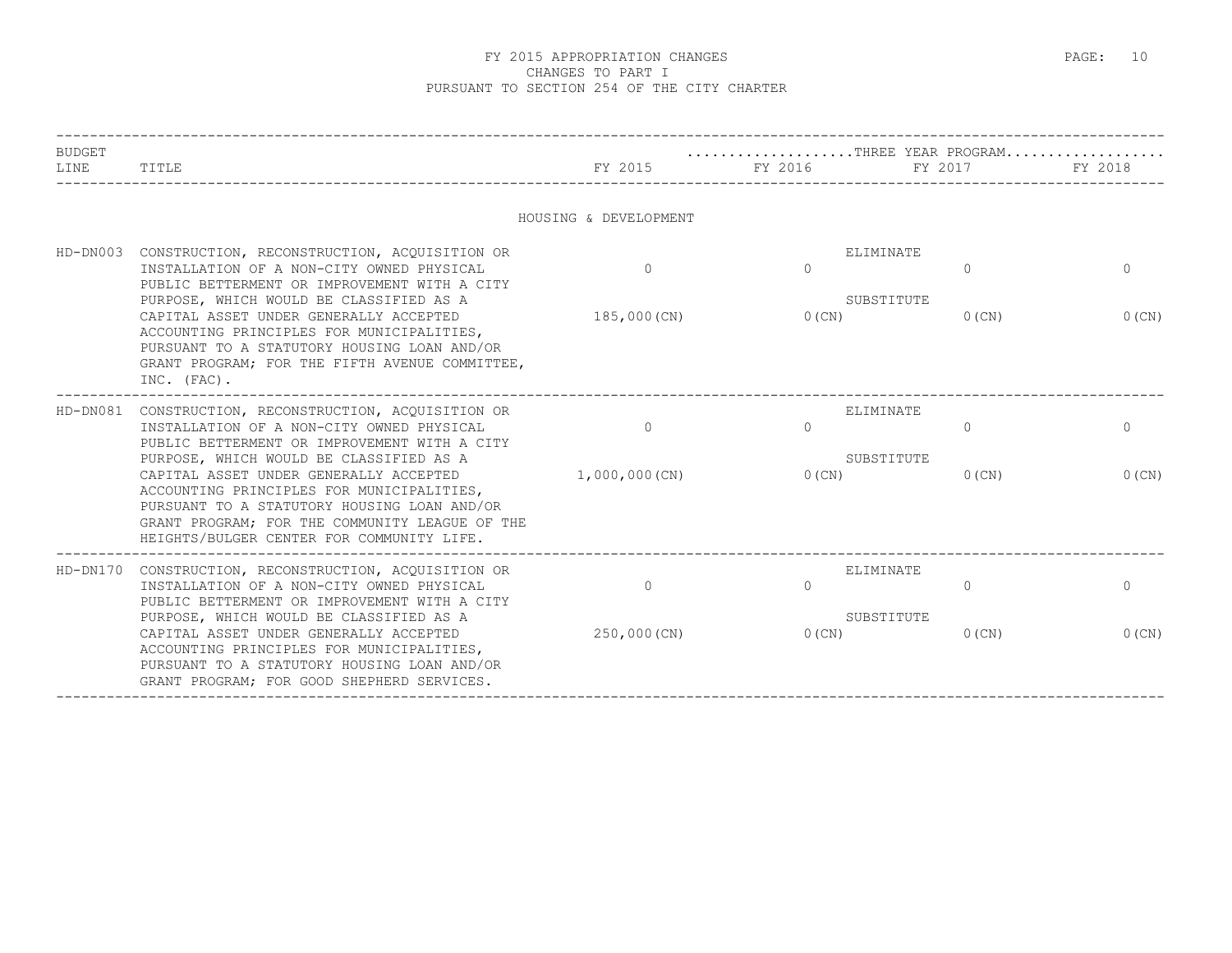| <b>BUDGET</b> |                                                                                                                                                                                                                                                                          |                          | THREE YEAR PROGRAM   |                                                 |                          |
|---------------|--------------------------------------------------------------------------------------------------------------------------------------------------------------------------------------------------------------------------------------------------------------------------|--------------------------|----------------------|-------------------------------------------------|--------------------------|
| LINE          | TITLE                                                                                                                                                                                                                                                                    | FY 2015                  | FY 2016              | FY 2017                                         | FY 2018                  |
|               |                                                                                                                                                                                                                                                                          | HOUSING & DEVELOPMENT    |                      |                                                 |                          |
| HD-DN487      | CONSTRUCTION, RECONSTRUCTION, ACQUISITION OR<br>INSTALLATION OF A NON-CITY OWNED PHYSICAL<br>PUBLIC BETTERMENT OR IMPROVEMENT WITH A CITY<br>PURPOSE, WHICH WOULD BE CLASSIFIED AS A<br>CAPITAL ASSET UNDER GENERALLY ACCEPTED                                           | $\Omega$<br>625,000 (CN) | $\Omega$<br>$0$ (CN) | ELIMINATE<br>$\Omega$<br>SUBSTITUTE<br>$0$ (CN) | $\mathbf{0}$<br>$0$ (CN) |
|               | ACCOUNTING PRINCIPLES FOR MUNICIPALITIES,<br>PURSUANT TO A STATUTORY HOUSING LOAN AND/OR<br>GRANT PROGRAM; FOR THE LINDSAY PARK MITCHELL<br>LAMA.                                                                                                                        |                          |                      |                                                 |                          |
|               | HD-DN496 CONSTRUCTION, RECONSTRUCTION, ACQUISITION OR<br>INSTALLATION OF A NON-CITY OWNED PHYSICAL<br>PUBLIC BETTERMENT OR IMPROVEMENT WITH A CITY<br>PURPOSE, WHICH WOULD BE CLASSIFIED AS A                                                                            | $\circ$                  | $\Omega$             | ELIMINATE<br>$\circ$<br>SUBSTITUTE              | $\circ$                  |
|               | CAPITAL ASSET UNDER GENERALLY ACCEPTED<br>ACCOUNTING PRINCIPLES FOR MUNICIPALITIES,<br>PURSUANT TO A STATUTORY HOUSING LOAN AND/OR<br>GRANT PROGRAM; FOR THE RIDGEWOOD BUSHWICK<br>SENIOR CITIZENS COUNCIL, INC.                                                         | 1,000,000(CN)            | 0(CN)                | $0$ (CN)                                        | $0$ (CN)                 |
|               | HD-DN503 CONSTRUCTION, RECONSTRUCTION, ACQUISITION OR<br>INSTALLATION OF A NON-CITY OWNED PHYSICAL<br>PUBLIC BETTERMENT OR IMPROVEMENT WITH A CITY                                                                                                                       | $\circ$                  | $\Omega$             | ELIMINATE<br>$\circ$                            | $\circ$                  |
|               | PURPOSE, WHICH WOULD BE CLASSIFIED AS A<br>CAPITAL ASSET UNDER GENERALLY ACCEPTED<br>ACCOUNTING PRINCIPLES FOR MUNICIPALITIES,<br>PURSUANT TO A STATUTORY HOUSING LOAN AND/OR<br>GRANT PROGRAM; FOR THE SOUTH BRONX OVERALL<br>ECONOMIC DEVELOPMENT CORPORATION (SOBRO). | $500,000$ (CN)           | 0(CN)                | SUBSTITUTE<br>$0$ (CN)                          | $0$ (CN)                 |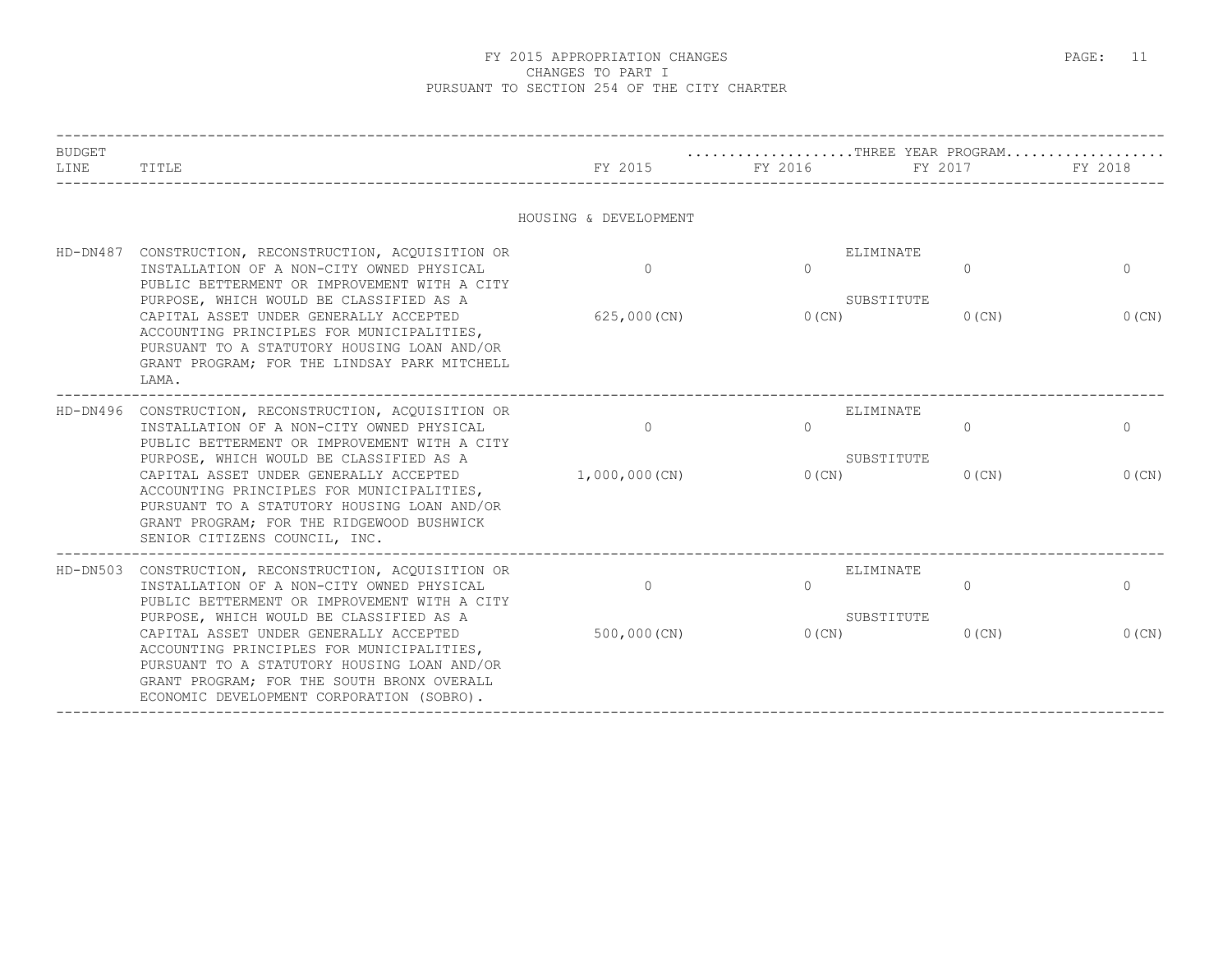| <b>BUDGET</b> |                                                                                                                                                                                                                                                                                                                                                    |                       | THREE YEAR PROGRAM                                       |                           |              |
|---------------|----------------------------------------------------------------------------------------------------------------------------------------------------------------------------------------------------------------------------------------------------------------------------------------------------------------------------------------------------|-----------------------|----------------------------------------------------------|---------------------------|--------------|
| LINE          | TITLE                                                                                                                                                                                                                                                                                                                                              |                       | FY 2015 FY 2016<br>_____________________________________ | FY 2017                   | FY 2018      |
|               |                                                                                                                                                                                                                                                                                                                                                    | HOUSING & DEVELOPMENT |                                                          |                           |              |
| HD-DN507      | CONSTRUCTION, RECONSTRUCTION, ACQUISITION OR<br>INSTALLATION OF A NON-CITY OWNED PHYSICAL<br>PUBLIC BETTERMENT OR IMPROVEMENT WITH A CITY<br>PURPOSE, WHICH WOULD BE CLASSIFIED AS A                                                                                                                                                               | $\Omega$              | ELIMINATE<br>$\Omega$                                    | $\Omega$<br>SUBSTITUTE    | $\mathbf{0}$ |
|               | CAPITAL ASSET UNDER GENERALLY ACCEPTED<br>ACCOUNTING PRINCIPLES FOR MUNICIPALITIES,<br>PURSUANT TO A STATUTORY HOUSING LOAN AND/OR<br>GRANT PROGRAM; FOR THE WOMEN'S HOUSING AND<br>ECONOMIC DEVELOPMENT CORPORATION.                                                                                                                              | 1,808,000(CN)         | 0(CN)                                                    | $0$ (CN)                  | $0$ (CN)     |
| HD-DN512      | (NEW PROJECT)<br>CONSTRUCTION, RECONSTRUCTION, ACOUISITION OR<br>INSTALLATION OF A NON-CITY OWNED PHYSICAL<br>PUBLIC BETTERMENT OR IMPROVEMENT WITH A CITY<br>PURPOSE, WHICH WOULD BE CLASSIFIED AS A<br>CAPITAL ASSET UNDER GENERALLY ACCEPTED<br>ACCOUNTING PRINCIPLES FOR MUNICIPALITIES; FOR<br>THE ASIAN AMERICANS FOR EOUALITY, INC. (AAFE). | 925,000(CN)           | 0(CN)                                                    | (NEW PROJECT)<br>$0$ (CN) | $0$ (CN)     |
|               | HD-DN525 CONSTRUCTION, RECONSTRUCTION, ACQUISITION OR<br>INSTALLATION OF A NON-CITY OWNED PHYSICAL<br>PUBLIC BETTERMENT OR IMPROVEMENT WITH A CITY<br>PURPOSE, WHICH WOULD BE CLASSIFIED AS A                                                                                                                                                      | $\circ$               | ELIMINATE<br>$\Omega$                                    | $\circ$<br>SUBSTITUTE     | $\circ$      |
|               | CAPITAL ASSET UNDER GENERALLY ACCEPTED<br>ACCOUNTING PRINCIPLES FOR MUNICIPALITIES,<br>PURSUANT TO A STATUTORY HOUSING LOAN AND/OR<br>GRANT PROGRAM; FOR THE NYC PARTNERSHIP HOUSING<br>DEVELOPMENT FUND CORPORATION, INC.                                                                                                                         | 4,250,000(CN)         | 0(CN)                                                    | $0$ (CN)                  | $0$ (CN)     |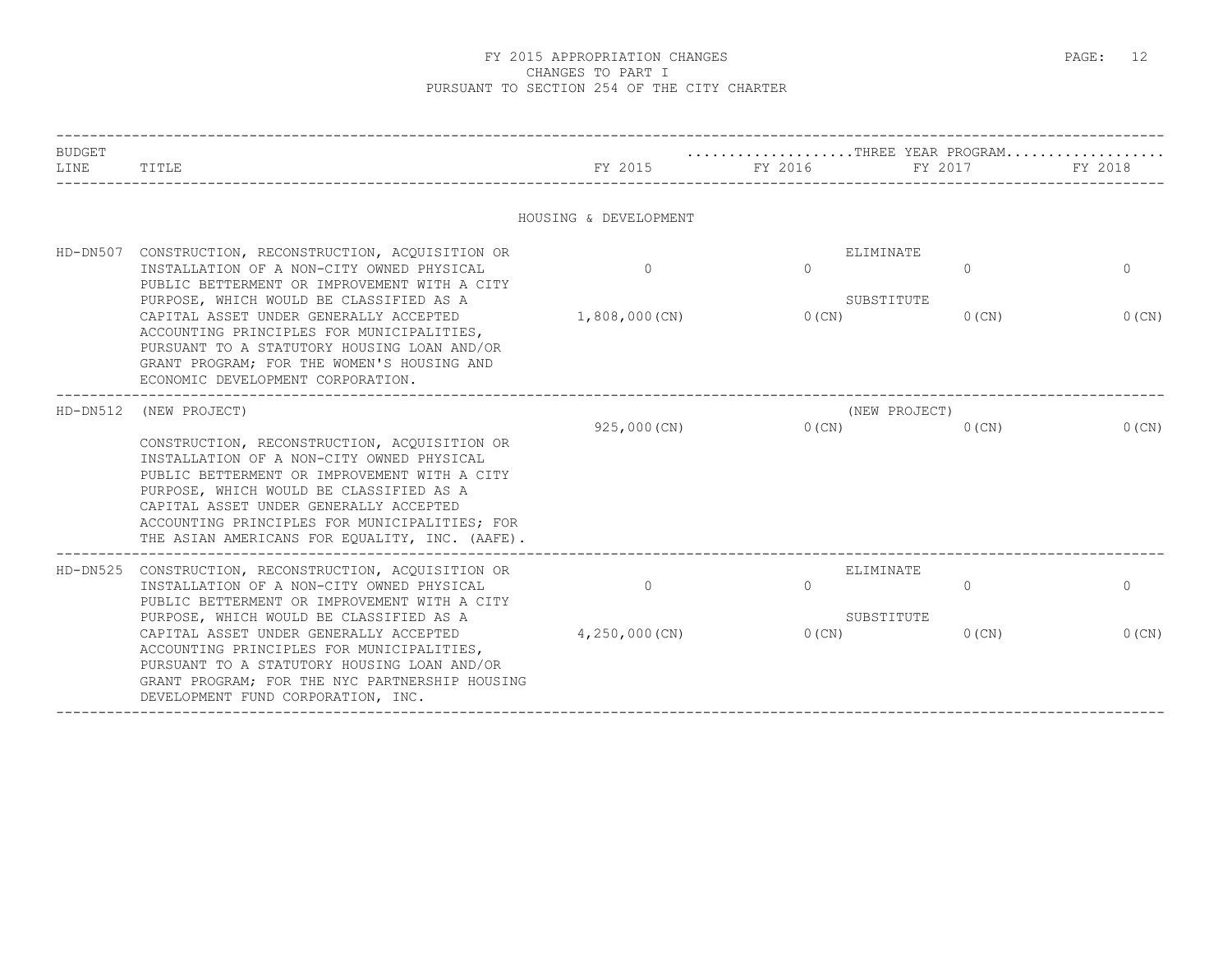| <b>BUDGET</b><br>LINE | TITLE                                                                                                                                                                                                                                                                                                                                                                                              | FY 2015                       | THREE YEAR PROGRAM.<br>FY 2016            | FY 2017                                         | FY 2018               |
|-----------------------|----------------------------------------------------------------------------------------------------------------------------------------------------------------------------------------------------------------------------------------------------------------------------------------------------------------------------------------------------------------------------------------------------|-------------------------------|-------------------------------------------|-------------------------------------------------|-----------------------|
|                       |                                                                                                                                                                                                                                                                                                                                                                                                    | HOUSING & DEVELOPMENT         |                                           |                                                 |                       |
|                       | HD-DN635 CONSTRUCTION, RECONSTRUCTION, ACQUISITION OR<br>INSTALLATION OF A NON-CITY OWNED PHYSICAL<br>PUBLIC BETTERMENT OR IMPROVEMENT WITH A CITY<br>PURPOSE, WHICH WOULD BE CLASSIFIED AS A<br>CAPITAL ASSET UNDER GENERALLY ACCEPTED<br>ACCOUNTING PRINCIPLES FOR MUNICIPALITIES,<br>PURSUANT TO A STATUTORY HOUSING LOAN AND/OR<br>GRANT PROGRAM; FOR THE BROADWAY HOUSING<br>COMMUNITIES, INC | $\Omega$<br>1,000,000(CN)     | $\Omega$<br>$0$ (CN)                      | ELIMINATE<br>$\Omega$<br>SUBSTITUTE<br>$0$ (CN) | $\Omega$<br>$0$ (CN)  |
| $HD-DN647$            | CONSTRUCTION, RECONSTRUCTION, ACQUISITION OR<br>INSTALLATION OF A NON-CITY OWNED PHYSICAL<br>PUBLIC BETTERMENT OR IMPROVEMENT WITH A CITY<br>PURPOSE, WHICH WOULD BE CLASSIFIED AS A<br>CAPITAL ASSET UNDER GENERALLY ACCEPTED<br>ACCOUNTING PRINCIPLES FOR MUNICIPALITIES,<br>PURSUANT TO A STATUTORY HOUSING LOAN AND/OR<br>GRANT PROGRAM; FOR THE CYPRESS HILLS LDC.                            | $\Omega$<br>1,000,000(CN)     | $\Omega$<br>0(CN)                         | ELIMINATE<br>$\Omega$<br>SUBSTITUTE<br>$0$ (CN) | $\Omega$<br>0(CN)     |
|                       | HD-DN661 CONSTRUCTION, RECONSTRUCTION, ACQUISITION OR<br>INSTALLATION OF A NON-CITY OWNED PHYSICAL<br>PUBLIC BETTERMENT OR IMPROVEMENT WITH A CITY<br>PURPOSE, WHICH WOULD BE CLASSIFIED AS A<br>CAPITAL ASSET UNDER GENERALLY ACCEPTED<br>ACCOUNTING PRINCIPLES FOR MUNICIPALITIES,<br>PURSUANT TO A STATUTORY HOUSING LOAN AND/OR<br>GRANT PROGRAM; FOR THE CONCOURSE VILLAGE.                   | $\overline{0}$<br>500,000(CN) | $\Omega$<br>$0$ (CN)                      | ELIMINATE<br>$\circ$<br>SUBSTITUTE<br>$0$ (CN)  | 0<br>$0$ (CN)         |
| HD-DN711              | CONSTRUCTION, RECONSTRUCTION, ACQUISITION OR<br>INSTALLATION OF A NON-CITY OWNED PHYSICAL<br>PUBLIC BETTERMENT OR IMPROVEMENT WITH A CITY<br>PURPOSE, WHICH WOULD BE CLASSIFIED AS A<br>CAPITAL ASSET UNDER GENERALLY ACCEPTED<br>ACCOUNTING PRINCIPLES FOR MUNICIPALITIES,<br>PURSUANT TO A STATUTORY HOUSING LOAN AND/OR<br>GRANT PROGRAM; FOR THE ALLIED WEST FARMS (NY)<br>LLC.                | $\circ$                       | $\Omega$<br>$600,000$ (CN) $600,000$ (CN) | ELIMINATE<br>$\circ$<br>SUBSTITUTE<br>$0$ (CN)  | $\mathbf{0}$<br>0(CN) |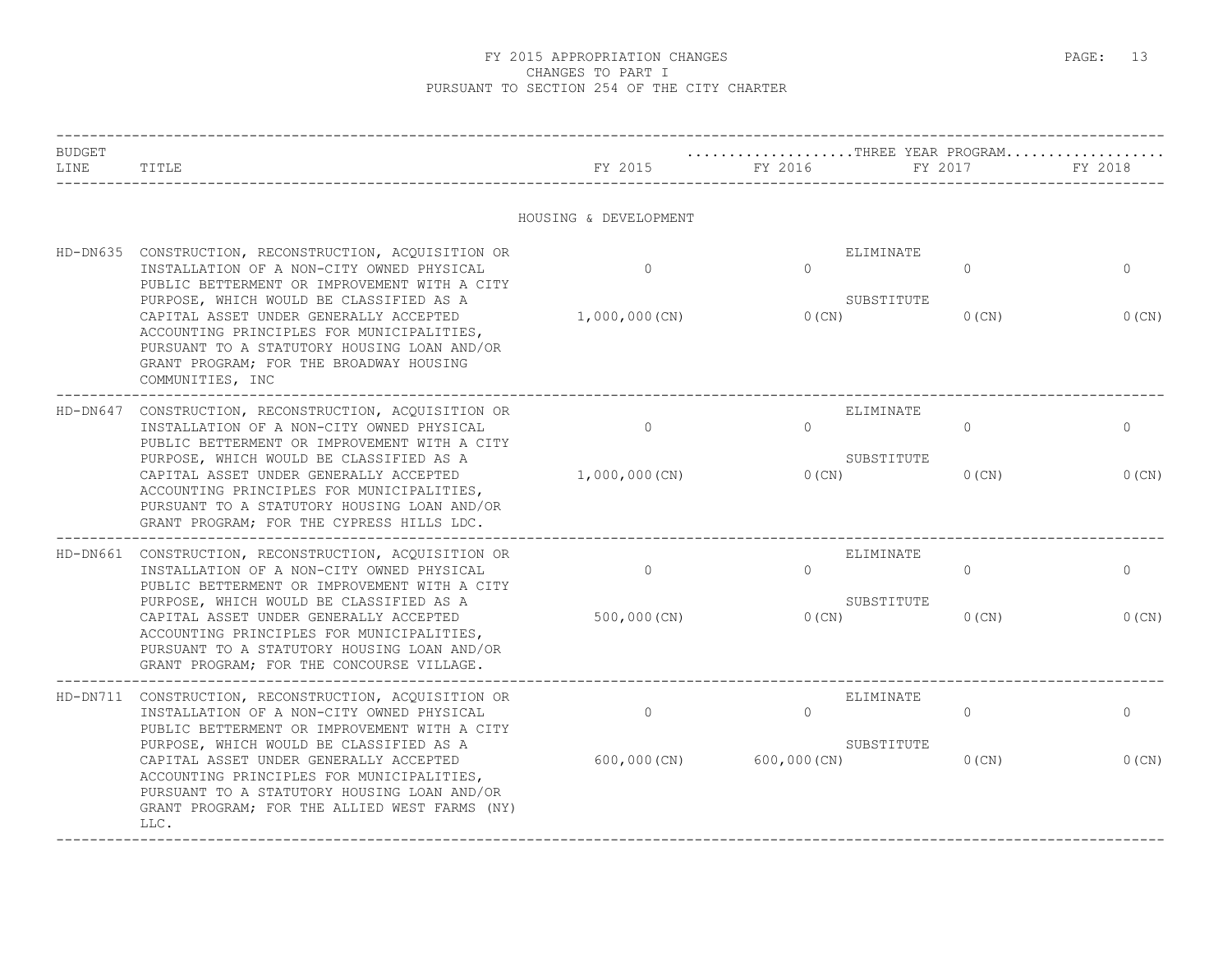| <b>BUDGET</b>                                                                                                                                                                                                                                                                                                                                                                                                                                              |                                                                                                                                                                                                                                                                                                                                                                                        |                       | THREE YEAR PROGRAM |                        |          |
|------------------------------------------------------------------------------------------------------------------------------------------------------------------------------------------------------------------------------------------------------------------------------------------------------------------------------------------------------------------------------------------------------------------------------------------------------------|----------------------------------------------------------------------------------------------------------------------------------------------------------------------------------------------------------------------------------------------------------------------------------------------------------------------------------------------------------------------------------------|-----------------------|--------------------|------------------------|----------|
| LINE                                                                                                                                                                                                                                                                                                                                                                                                                                                       | TITLE                                                                                                                                                                                                                                                                                                                                                                                  | FY 2015               | FY 2016            | FY 2017                | FY 2018  |
|                                                                                                                                                                                                                                                                                                                                                                                                                                                            |                                                                                                                                                                                                                                                                                                                                                                                        | HOUSING & DEVELOPMENT |                    |                        |          |
|                                                                                                                                                                                                                                                                                                                                                                                                                                                            | HD-DN742 (NEW PROJECT)                                                                                                                                                                                                                                                                                                                                                                 |                       |                    | (NEW PROJECT)          |          |
|                                                                                                                                                                                                                                                                                                                                                                                                                                                            | CONSTRUCTION, RECONSTRUCTION, ACQUISITION OR<br>INSTALLATION OF A NON-CITY OWNED PHYSICAL<br>PUBLIC BETTERMENT OR IMPROVEMENT WITH A CITY<br>PURPOSE, WHICH WOULD BE CLASSIFIED AS A<br>CAPITAL ASSET UNDER GENERALLY ACCEPTED<br>ACCOUNTING PRINCIPLES FOR MUNICIPALITIES,<br>PURSUANT TO A STATUTORY HOUSING LOAN AND/OR<br>GRANT PROGRAM; FOR THE JAMAICA SENIOR<br>RESIDENCE HDFC. | 1,500,000(CN)         | $0$ (CN)           | $0$ (CN)               | $0$ (CN) |
| HD-DN781                                                                                                                                                                                                                                                                                                                                                                                                                                                   | (NEW PROJECT)                                                                                                                                                                                                                                                                                                                                                                          |                       |                    | (NEW PROJECT)          |          |
| CONSTRUCTION, RECONSTRUCTION, ACQUISITION OR<br>INSTALLATION OF A NON-CITY OWNED PHYSICAL<br>PUBLIC BETTERMENT OR IMPROVEMENT WITH A CITY<br>PURPOSE, WHICH WOULD BE CLASSIFIED AS A<br>CAPITAL ASSET UNDER GENERALLY ACCEPTED<br>ACCOUNTING PRINCIPLES FOR MUNICIPALITIES,<br>PURSUANT TO A STATUTORY HOUSING LOAN AND/OR<br>GRANT PROGRAM; FOR THE HARLEM DOWLING WEST<br>SIDE CENTER FOR THE YOUNG WOMEN'S CHRISTIAN<br>ASSOCIATION (YWCA) OF BROOKLYN. | 700,000(CN)                                                                                                                                                                                                                                                                                                                                                                            | O(CN)                 | $0$ (CN)           | $0$ (CN)               |          |
|                                                                                                                                                                                                                                                                                                                                                                                                                                                            | HD-DN787 CONSTRUCTION, RECONSTRUCTION, ACQUISITION OR                                                                                                                                                                                                                                                                                                                                  |                       |                    | ELIMINATE              |          |
|                                                                                                                                                                                                                                                                                                                                                                                                                                                            | INSTALLATION OF A NON-CITY OWNED PHYSICAL<br>PUBLIC BETTERMENT OR IMPROVEMENT WITH A CITY<br>PURPOSE, WHICH WOULD BE CLASSIFIED AS A                                                                                                                                                                                                                                                   | $\overline{0}$        | $\Omega$           | $\Omega$<br>SUBSTITUTE | $\circ$  |
|                                                                                                                                                                                                                                                                                                                                                                                                                                                            | CAPITAL ASSET UNDER GENERALLY ACCEPTED<br>ACCOUNTING PRINCIPLES FOR MUNICIPALITIES,<br>PURSUANT TO A STATUTORY HOUSING LOAN AND/OR<br>GRANT PROGRAM; FOR THE HARLEM DOWLING WEST<br>SIDE CENTER FOR THE CHILDREN AND FAMILY<br>SERVICES, INC.                                                                                                                                          | 1,500,000(CN)         | 0(CN)              | $0$ (CN)               | $0$ (CN) |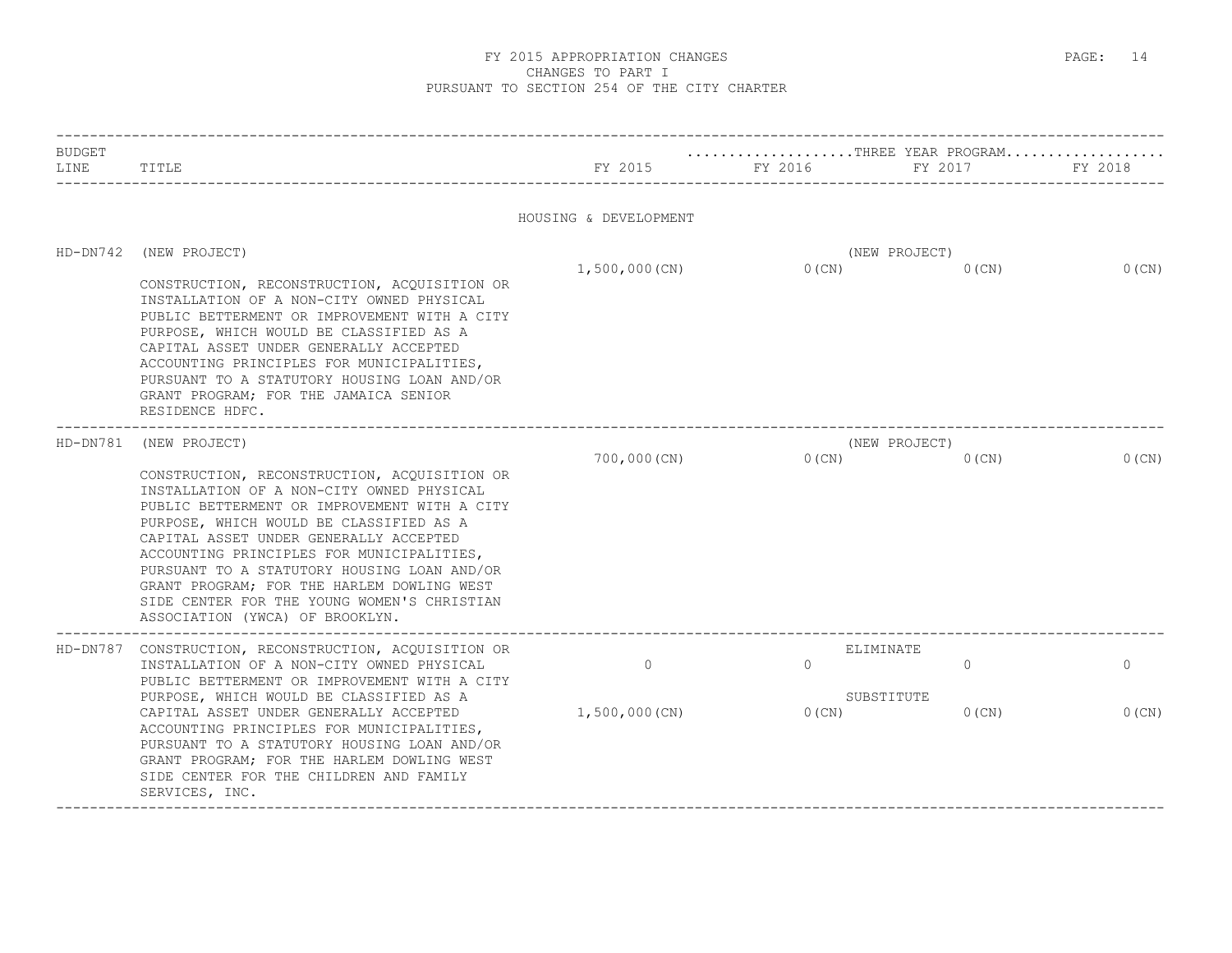| <b>BUDGET</b><br>LINE | TITLE                                                                                                                                                                                                                                                                                                                                                                                                                               | FY 2015               | THREE YEAR PROGRAM<br>FY 2016 | FY 2017                   | FY 2018  |
|-----------------------|-------------------------------------------------------------------------------------------------------------------------------------------------------------------------------------------------------------------------------------------------------------------------------------------------------------------------------------------------------------------------------------------------------------------------------------|-----------------------|-------------------------------|---------------------------|----------|
|                       |                                                                                                                                                                                                                                                                                                                                                                                                                                     | HOUSING & DEVELOPMENT |                               |                           |          |
| $HD-DN796$            | (NEW PROJECT)                                                                                                                                                                                                                                                                                                                                                                                                                       |                       |                               | (NEW PROJECT)             |          |
|                       | CONSTRUCTION, RECONSTRUCTION, ACQUISITION OR<br>INSTALLATION OF A NON-CITY OWNED PHYSICAL<br>PUBLIC BETTERMENT OR IMPROVEMENT WITH A CITY<br>PURPOSE, WHICH WOULD BE CLASSIFIED AS A<br>CAPITAL ASSET UNDER GENERALLY ACCEPTED<br>ACCOUNTING PRINCIPLES FOR MUNICIPALITIES,<br>PURSUANT TO A STATUTORY HOUSING LOAN AND/OR<br>GRANT PROGRAM; FOR THE HARLEM DOWLING WEST<br>SIDE CENTER FOR THE ASSOCIATION TO BENEFIT<br>CHILDREN. | $500,000$ (CN)        | $0$ (CN)                      | $0$ (CN)                  | $0$ (CN) |
| $HD-DN839$            | (NEW PROJECT)<br>CONSTRUCTION, RECONSTRUCTION, ACQUISITION OR<br>INSTALLATION OF A NON-CITY OWNED PHYSICAL<br>PUBLIC BETTERMENT OR IMPROVEMENT WITH A CITY<br>PURPOSE, WHICH WOULD BE CLASSIFIED AS A<br>CAPITAL ASSET UNDER GENERALLY ACCEPTED<br>ACCOUNTING PRINCIPLES FOR MUNICIPALITIES,<br>PURSUANT TO A STATUTORY HOUSING LOAN AND/OR<br>GRANT PROGRAM; FOR THE BEC NEW COMMUNITIES<br>HDFC INC.                              | 500,000 (CN)          | $0$ (CN)                      | (NEW PROJECT)<br>$0$ (CN) | $0$ (CN) |
| $HD-DN840$            | (NEW PROJECT)<br>CONSTRUCTION, RECONSTRUCTION, ACQUISITION OR<br>INSTALLATION OF A NON-CITY OWNED PHYSICAL<br>PUBLIC BETTERMENT OR IMPROVEMENT WITH A CITY<br>PURPOSE, WHICH WOULD BE CLASSIFIED AS A<br>CAPITAL ASSET UNDER GENERALLY ACCEPTED<br>ACCOUNTING PRINCIPLES FOR MUNICIPALITIES,<br>PURSUANT TO A STATUTORY HOUSING LOAN AND/OR<br>GRANT PROGRAM; FOR THE PHIPPS HOUSES - MELROSE<br>SITE C DEVELOPMENT                 | 600,000 (CN)          | $0$ (CN)                      | (NEW PROJECT)<br>$0$ (CN) | $0$ (CN) |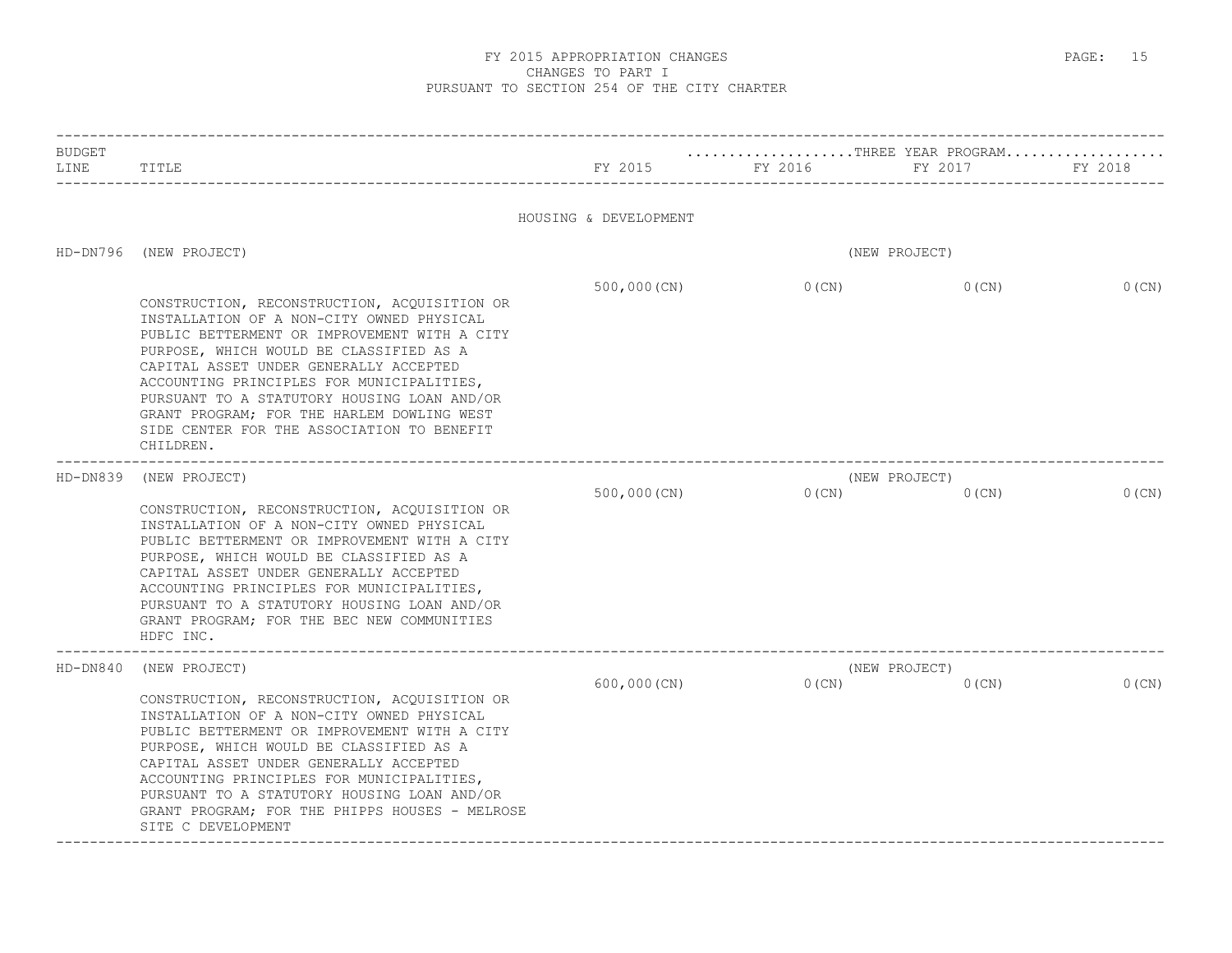| <b>BUDGET</b><br>LINE | TITLE                                                                                                                                                                                                                                                                                                                                                                                                  | FY 2015               | THREE YEAR PROGRAM<br>FY 2016 | FY 2017                   | FY 2018  |
|-----------------------|--------------------------------------------------------------------------------------------------------------------------------------------------------------------------------------------------------------------------------------------------------------------------------------------------------------------------------------------------------------------------------------------------------|-----------------------|-------------------------------|---------------------------|----------|
|                       |                                                                                                                                                                                                                                                                                                                                                                                                        | HOUSING & DEVELOPMENT |                               |                           |          |
| $HD-DN849$            | (NEW PROJECT)<br>CONSTRUCTION, RECONSTRUCTION, ACQUISITION OR<br>INSTALLATION OF A NON-CITY OWNED PHYSICAL<br>PUBLIC BETTERMENT OR IMPROVEMENT WITH A CITY<br>PURPOSE, WHICH WOULD BE CLASSIFIED AS A<br>CAPITAL ASSET UNDER GENERALLY ACCEPTED<br>ACCOUNTING PRINCIPLES FOR MUNICIPALITIES,<br>PURSUANT TO A STATUTORY HOUSING LOAN AND/OR<br>GRANT PROGRAM; FOR THE STUYPARK HOUSING<br>COMPANY INC. | 1,500,000(CN)         | $0$ (CN)                      | (NEW PROJECT)<br>$0$ (CN) | $0$ (CN) |
| $HD-DN850$            | (NEW PROJECT)<br>CONSTRUCTION, RECONSTRUCTION, ACQUISITION OR<br>INSTALLATION OF A NON-CITY OWNED PHYSICAL<br>PUBLIC BETTERMENT OR IMPROVEMENT WITH A CITY<br>PURPOSE, WHICH WOULD BE CLASSIFIED AS A<br>CAPITAL ASSET UNDER GENERALLY ACCEPTED<br>ACCOUNTING PRINCIPLES FOR MUNICIPALITIES,<br>PURSUANT TO A STATUTORY HOUSING LOAN AND/OR<br>GRANT PROGRAM; FOR THE ESPLANADE GARDENS, INC.          | 1,000,000(CN)         | O(CN)                         | (NEW PROJECT)<br>$0$ (CN) | 0(CN)    |
| $HD-DN851$            | (NEW PROJECT)<br>CONSTRUCTION, RECONSTRUCTION, ACQUISITION OR<br>INSTALLATION OF A NON-CITY OWNED PHYSICAL<br>PUBLIC BETTERMENT OR IMPROVEMENT WITH A CITY<br>PURPOSE, WHICH WOULD BE CLASSIFIED AS A<br>CAPITAL ASSET UNDER GENERALLY ACCEPTED<br>ACCOUNTING PRINCIPLES FOR MUNICIPALITIES,<br>PURSUANT TO A STATUTORY HOUSING LOAN AND/OR<br>GRANT PROGRAM; FOR THE CLAYTON APARTMENTS.              | 500,000(CN)           | O(CN)                         | (NEW PROJECT)<br>$0$ (CN) | $0$ (CN) |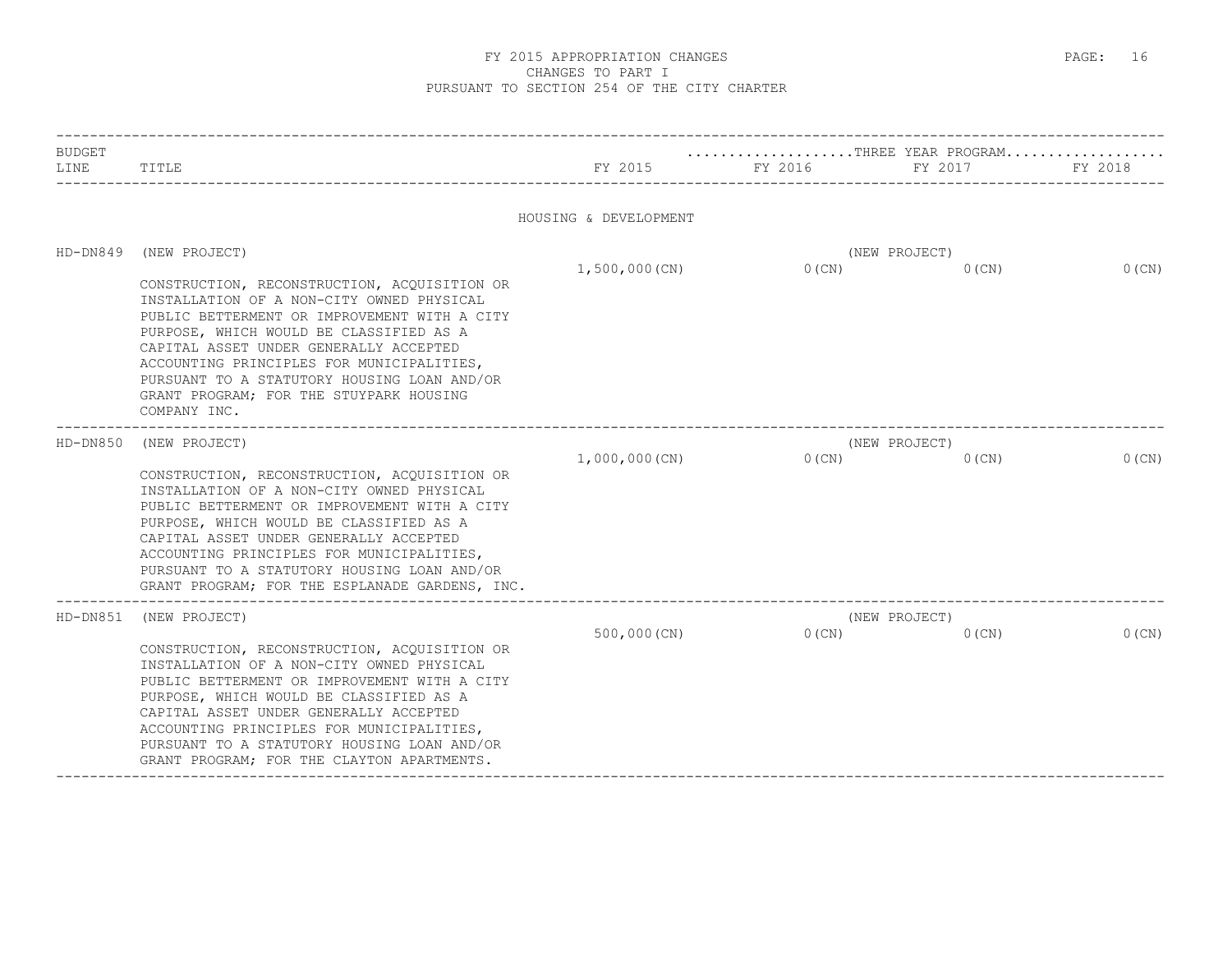| BUDGET<br>LINE | TITLE                                                                                                                                                                                                                                                                                                                             |                       | $\ldots \ldots \ldots \ldots \ldots \ldots \ldots$ . THREE YEAR PROGRAM<br>FY 2015 FY 2016 FY 2017 FY 2018 |                           |          |
|----------------|-----------------------------------------------------------------------------------------------------------------------------------------------------------------------------------------------------------------------------------------------------------------------------------------------------------------------------------|-----------------------|------------------------------------------------------------------------------------------------------------|---------------------------|----------|
|                |                                                                                                                                                                                                                                                                                                                                   | HOUSING & DEVELOPMENT |                                                                                                            |                           |          |
| HD-DN852       | (NEW PROJECT)<br>CONSTRUCTION, RECONSTRUCTION, ACOUISITION OR                                                                                                                                                                                                                                                                     | 250,000(CN)           | $0$ (CN)                                                                                                   | (NEW PROJECT)<br>$0$ (CN) | $0$ (CN) |
|                | INSTALLATION OF A NON-CITY OWNED PHYSICAL<br>PUBLIC BETTERMENT OR IMPROVEMENT WITH A CITY<br>PURPOSE, WHICH WOULD BE CLASSIFIED AS A<br>CAPITAL ASSET UNDER GENERALLY ACCEPTED<br>ACCOUNTING PRINCIPLES FOR MUNICIPALITIES,<br>PURSUANT TO A STATUTORY HOUSING LOAN AND/OR<br>GRANT PROGRAM; FOR THE DAYTON TOWERS<br>CORPORATION |                       |                                                                                                            |                           |          |
| $HD-DOO3$      | CITY COUNCIL FUNDING FOR SITE WORK,<br>CONSTRUCTION, RECONSTRUCTION OR IMPROVEMENTS                                                                                                                                                                                                                                               | $\Omega$              | $\cap$                                                                                                     | ELIMINATE<br>$\bigcap$    | $\Omega$ |
|                | TO, OR LOANS AND GRANTS FOR SITE WORK,<br>CONSTRUCTION, RECONSTRUCTION OR IMPROVEMENTS                                                                                                                                                                                                                                            |                       |                                                                                                            | SUBSTITUTE                |          |
|                | TO, RESIDENTIAL AND COMMERCIAL PROPERTIES,<br>PURSUANT TO APPLICABLE STATE LAW PROVISIONS,<br>CITYWIDE                                                                                                                                                                                                                            | 90,000(CN)            | 0(CN)                                                                                                      | $0$ (CN)                  | $0$ (CN) |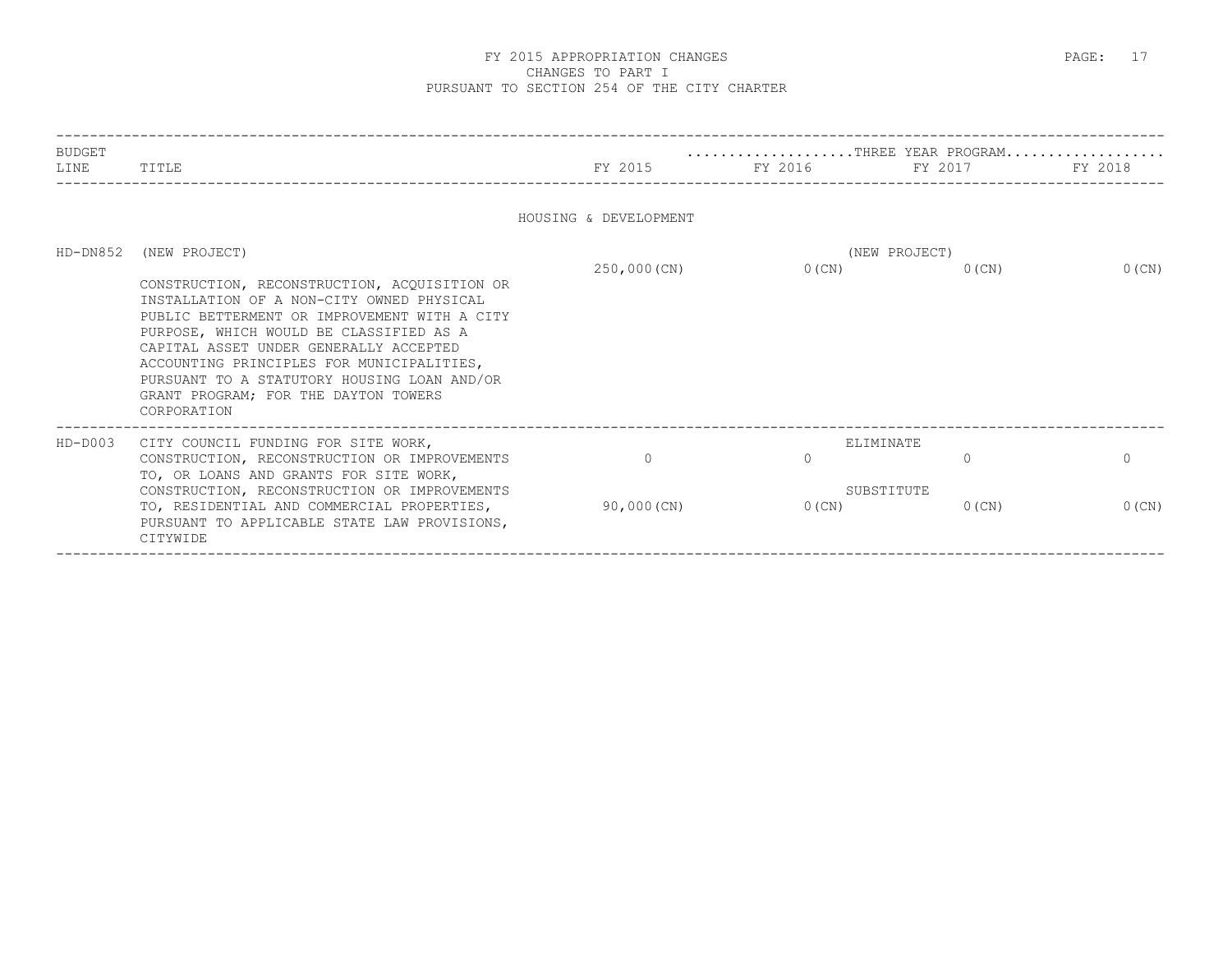| <b>BUDGET</b> |                                                                                                                                                                                                                                                                                                                                       |                   | THREE YEAR PROGRAM                     |                                                 |                      |
|---------------|---------------------------------------------------------------------------------------------------------------------------------------------------------------------------------------------------------------------------------------------------------------------------------------------------------------------------------------|-------------------|----------------------------------------|-------------------------------------------------|----------------------|
| LINE          | TITLE                                                                                                                                                                                                                                                                                                                                 |                   | FY 2015 FY 2016 FY 2017                |                                                 | FY 2018              |
|               |                                                                                                                                                                                                                                                                                                                                       | HOMELESS SERVICES |                                        |                                                 |                      |
|               | HH-DN701 (NEW PROJECT)<br>CONSTRUCTION, RECONSTRUCTION, ACOUISITION OR<br>INSTALLATION OF A NON-CITY OWNED PHYSICAL<br>PUBLIC BETTERMENT OR IMPROVEMENT WITH A CITY<br>PURPOSE, WHICH WOULD BE CLASSIFIED AS A<br>CAPITAL ASSET UNDER GENERALLY ACCEPTED<br>ACCOUNTING PRINCIPLES FOR MUNICIPALITIES; FOR<br>THE WOMEN IN NEED (WIN). | 330,000(CN)       |                                        | (NEW PROJECT)<br>$0(CN)$ $0(CN)$                | $0$ (CN)             |
| $HH-DN845$    | (NEW PROJECT)<br>CONSTRUCTION, RECONSTRUCTION, ACQUISITION OR<br>INSTALLATION OF A NON-CITY OWNED PHYSICAL<br>PUBLIC BETTERMENT OR IMPROVEMENT WITH A CITY<br>PURPOSE, WHICH WOULD BE CLASSIFIED AS A<br>CAPITAL ASSET UNDER GENERALLY ACCEPTED<br>ACCOUNTING PRINCIPLES FOR MUNICIPALITIES; FOR<br>THE NEW YORK CITY RESCUE MISSION. |                   | 82,000 (CN) $0$ (CN) $0$ (CN) $0$ (CN) | (NEW PROJECT)                                   | $0$ (CN)             |
| $HH - D025$   | CITY COUNCIL FUNDING FOR ACQUISITION,<br>CONSTRUCTION, RECONSTRUCTION AND IMPROVEMENTS,<br>INCLUDING FURNISHINGS AND EQUIPMENT, FOR SITES<br>AND FACILITIES FOR USE BY THE DEPARTMENT FOR<br>$693,000$ (CN)<br>HOMELESS SERVICES, CITYWIDE                                                                                            | $\overline{0}$    | $\Omega$<br>O(CN)                      | ELIMINATE<br>$\Omega$<br>SUBSTITUTE<br>$0$ (CN) | $\Omega$<br>$0$ (CN) |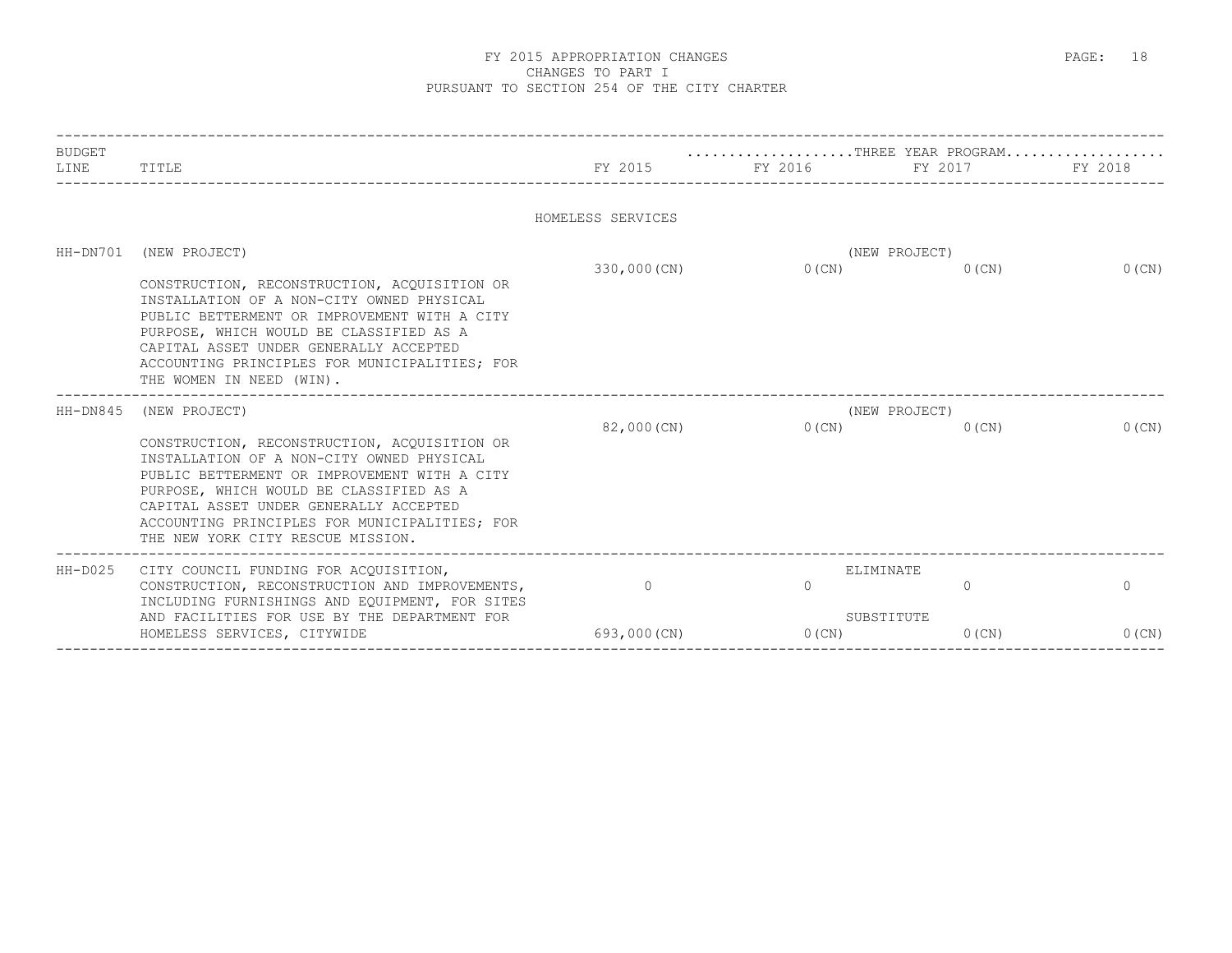| <b>BUDGET</b><br>LINE | TITLE                                                                                                                                                                                                                                                                                                                                                                                  | FY 2015<br>HEALTH | FY 2016  | THREE YEAR PROGRAM<br>FY 2017 | FY 2018      |
|-----------------------|----------------------------------------------------------------------------------------------------------------------------------------------------------------------------------------------------------------------------------------------------------------------------------------------------------------------------------------------------------------------------------------|-------------------|----------|-------------------------------|--------------|
|                       |                                                                                                                                                                                                                                                                                                                                                                                        |                   |          |                               |              |
| $HL-DN025$            | (NEW PROJECT)                                                                                                                                                                                                                                                                                                                                                                          | 796,000 (CN)      | $0$ (CN) | (NEW PROJECT)<br>$0$ (CN)     | $0$ (CN)     |
|                       | CONSTRUCTION, RECONSTRUCTION, ACQUISITION OR<br>INSTALLATION OF A NON-CITY OWNED PHYSICAL<br>PUBLIC BETTERMENT OR IMPROVEMENT WITH A CITY<br>PURPOSE, WHICH WOULD BE CLASSIFIED AS A<br>CAPITAL ASSET UNDER GENERALLY ACCEPTED<br>ACCOUNTING PRINCIPLES FOR MUNICIPALITIES; FOR<br>THE EPISCOPAL HEALTH SERVICES INC. D/B/A ST.<br>JOHN'S EPISCOPAL HOSPITAL.                          |                   |          |                               |              |
|                       | HL-DN136 CONSTRUCTION, RECONSTRUCTION, ACQUISITION OR                                                                                                                                                                                                                                                                                                                                  |                   |          | ELIMINATE                     |              |
|                       | INSTALLATION OF A NON-CITY OWNED PHYSICAL<br>PUBLIC BETTERMENT OR IMPROVEMENT WITH A CITY                                                                                                                                                                                                                                                                                              | $\Omega$          | $\Omega$ | $\Omega$                      | $\mathbf{0}$ |
|                       | PURPOSE, WHICH WOULD BE CLASSIFIED AS A<br>CAPITAL ASSET UNDER GENERALLY ACCEPTED<br>ACCOUNTING PRINCIPLES FOR MUNICIPALITIES; FOR<br>THE EPISCOPAL HEALTH SERVICES INC.                                                                                                                                                                                                               | $\mathbf{0}$      | $\Omega$ | SUBSTITUTE<br>$\Omega$        | $\Omega$     |
|                       | CHANGE TITLE TO READ:<br>CONSTRUCTION, RECONSTRUCTION, ACQUISITION OR<br>INSTALLATION OF A NON-CITY OWNED PHYSICAL<br>PUBLIC BETTERMENT OR IMPROVEMENT WITH A CITY<br>PURPOSE, WHICH WOULD BE CLASSIFIED AS A<br>CAPITAL ASSET UNDER GENERALLY ACCEPTED<br>ACCOUNTING PRINCIPLES FOR MUNICIPALITIES; FOR<br>THE EPISCOPAL HEALTH SERVICES INC. D/B/A ST.<br>JOHN'S EPISCOPAL HOSPITAL. |                   |          |                               |              |
|                       | HL-DN201 CONSTRUCTION, RECONSTRUCTION, ACQUISITION OR<br>INSTALLATION OF A NON-CITY OWNED PHYSICAL<br>PUBLIC BETTERMENT OR IMPROVEMENT WITH A CITY                                                                                                                                                                                                                                     | $\circ$           | $\Omega$ | ELIMINATE<br>$\circ$          | $\circ$      |
|                       | PURPOSE, WHICH WOULD BE CLASSIFIED AS A<br>CAPITAL ASSET UNDER GENERALLY ACCEPTED<br>ACCOUNTING PRINCIPLES FOR MUNICIPALITIES; FOR<br>NEW YORK BLOOD CENTER.                                                                                                                                                                                                                           | 360,000 (CN)      | 0(CN)    | SUBSTITUTE<br>$0$ (CN)        | $0$ (CN)     |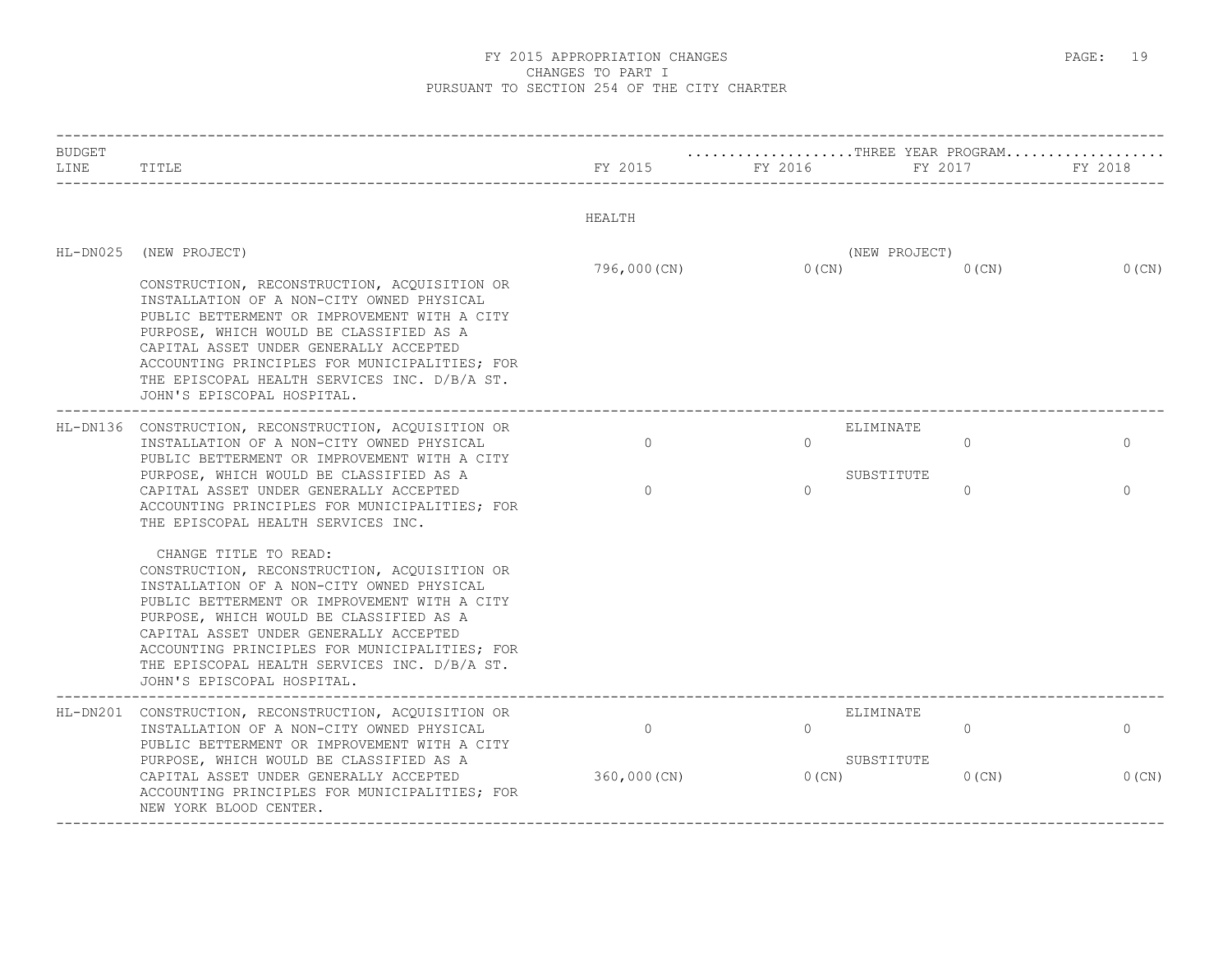| <b>BUDGET</b><br>LINE | TITLE                                                                                                                                                                                                                                   | FY 2015                   | $\ldots \ldots \ldots \ldots \ldots \ldots \ldots$ . THREE YEAR PROGRAM<br>FY 2016 | FY 2017                                         | FY 2018           |
|-----------------------|-----------------------------------------------------------------------------------------------------------------------------------------------------------------------------------------------------------------------------------------|---------------------------|------------------------------------------------------------------------------------|-------------------------------------------------|-------------------|
|                       |                                                                                                                                                                                                                                         | HEALTH                    |                                                                                    |                                                 |                   |
|                       | HL-DN254 CONSTRUCTION, RECONSTRUCTION, ACQUISITION OR<br>INSTALLATION OF A NON-CITY OWNED PHYSICAL<br>PUBLIC BETTERMENT OR IMPROVEMENT WITH A CITY<br>PURPOSE, WHICH WOULD BE CLASSIFIED AS A<br>CAPITAL ASSET UNDER GENERALLY ACCEPTED | $\Omega$<br>1,900,000(CN) | $\Omega$<br>$0$ (CN)                                                               | ELIMINATE<br>$\Omega$<br>SUBSTITUTE<br>$0$ (CN) | $\Omega$<br>0(CN) |
|                       | ACCOUNTING PRINCIPLES FOR MUNICIPALITIES; FOR<br>THE MAIMONIDES MEDICAL CENTER                                                                                                                                                          |                           |                                                                                    |                                                 |                   |
|                       | HL-DN273 CONSTRUCTION, RECONSTRUCTION, ACQUISITION OR<br>INSTALLATION OF A NON-CITY OWNED PHYSICAL<br>PUBLIC BETTERMENT OR IMPROVEMENT WITH A CITY                                                                                      | $\Omega$                  | $\Omega$                                                                           | ELIMINATE<br>$\Omega$                           | $\circ$           |
|                       | PURPOSE, WHICH WOULD BE CLASSIFIED AS A<br>CAPITAL ASSET UNDER GENERALLY ACCEPTED<br>ACCOUNTING PRINCIPLES FOR MUNICIPALITIES; FOR<br>MOUNT SINAI HOSPITAL.                                                                             | 2,557,000(CN)             | $0$ (CN)                                                                           | SUBSTITUTE<br>$0$ (CN)                          | 0(CN)             |
| HL-DN328              | CONSTRUCTION, RECONSTRUCTION, ACQUISITION OR<br>INSTALLATION OF A NON-CITY OWNED PHYSICAL<br>PUBLIC BETTERMENT OR IMPROVEMENT WITH A CITY                                                                                               | $\Omega$                  | $\Omega$                                                                           | ELIMINATE<br>$\Omega$                           | $\circ$           |
|                       | PURPOSE, WHICH WOULD BE CLASSIFIED AS A<br>CAPITAL ASSET UNDER GENERALLY ACCEPTED<br>ACCOUNTING PRINCIPLES FOR MUNICIPALITIES; FOR<br>PLANNED PARENTHOOD OF NEW YORK CITY.                                                              | 737,000 (CN)              | 0(CN)                                                                              | SUBSTITUTE<br>$0$ (CN)                          | $0$ (CN)          |
|                       | HL-DN346 CONSTRUCTION, RECONSTRUCTION, ACQUISITION OR<br>INSTALLATION OF A NON-CITY OWNED PHYSICAL<br>PUBLIC BETTERMENT OR IMPROVEMENT WITH A CITY                                                                                      | $\Omega$                  | $\Omega$                                                                           | ELIMINATE<br>$\Omega$                           | $\mathbf{0}$      |
|                       | PURPOSE, WHICH WOULD BE CLASSIFIED AS A<br>CAPITAL ASSET UNDER GENERALLY ACCEPTED<br>ACCOUNTING PRINCIPLES FOR MUNICIPALITIES; FOR<br>THE RICHMOND UNIVERSITY MEDICAL CENTER.                                                           | 764,000(CN)               | $0$ (CN)                                                                           | SUBSTITUTE<br>0(CN)                             | $0$ (CN)          |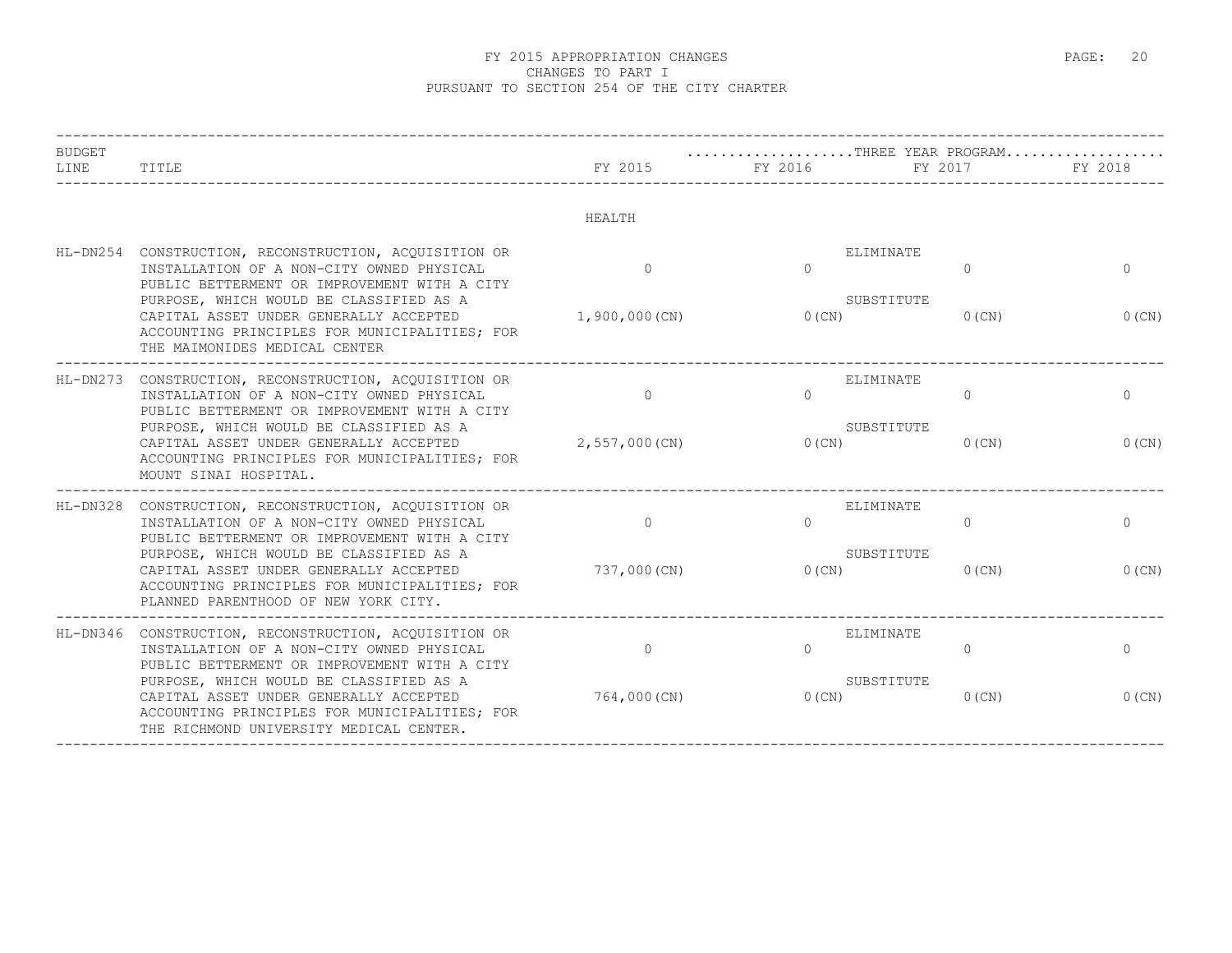#### FY 2015 APPROPRIATION CHANGES **EXAMPLE 21** 21 CHANGES TO PART I PURSUANT TO SECTION 254 OF THE CITY CHARTER

| <b>BUDGET</b> |                                                                                                                                                                                      |              |          | THREE YEAR PROGRAM        |              |
|---------------|--------------------------------------------------------------------------------------------------------------------------------------------------------------------------------------|--------------|----------|---------------------------|--------------|
| LINE          | TITLE                                                                                                                                                                                | FY 2015      | FY 2016  | FY 2017                   | FY 2018      |
|               |                                                                                                                                                                                      | HEALTH       |          |                           |              |
|               | HL-DN367 CONSTRUCTION, RECONSTRUCTION, ACQUISITION OR<br>INSTALLATION OF A NON-CITY OWNED PHYSICAL<br>PUBLIC BETTERMENT OR IMPROVEMENT WITH A CITY                                   | $\Omega$     | $\Omega$ | ELIMINATE<br>$\mathbf{0}$ | $\mathbf{0}$ |
|               | PURPOSE, WHICH WOULD BE CLASSIFIED AS A<br>CAPITAL ASSET UNDER GENERALLY ACCEPTED<br>ACCOUNTING PRINCIPLES FOR MUNICIPALITIES; FOR<br>THE ST. MARY'S HEALTHCARE SYSTEM FOR CHILDREN. | 469,000(CN)  | $0$ (CN) | SUBSTITUTE<br>$0$ (CN)    | 0(CN)        |
|               | HL-DN370 CONSTRUCTION, RECONSTRUCTION, ACQUISITION OR<br>INSTALLATION OF A NON-CITY OWNED PHYSICAL<br>PUBLIC BETTERMENT OR IMPROVEMENT WITH A CITY                                   | $\circ$      | $\Omega$ | ELIMINATE<br>$\circ$      | $\mathbf{0}$ |
|               | PURPOSE, WHICH WOULD BE CLASSIFIED AS A<br>CAPITAL ASSET UNDER GENERALLY ACCEPTED<br>ACCOUNTING PRINCIPLES FOR MUNICIPALITIES; FOR<br>SAMARITAN VILLAGE, INC.                        | 886,000 (CN) | $0$ (CN) | SUBSTITUTE<br>$0$ (CN)    | $0$ (CN)     |
|               | _____________<br>HL-DN404 CONSTRUCTION, RECONSTRUCTION, ACQUISITION OR<br>INSTALLATION OF A NON-CITY OWNED PHYSICAL<br>PUBLIC BETTERMENT OR IMPROVEMENT WITH A CITY                  | $\Omega$     | $\Omega$ | ELIMINATE<br>$\Omega$     | $\Omega$     |
|               | PURPOSE, WHICH WOULD BE CLASSIFIED AS A<br>CAPITAL ASSET UNDER GENERALLY ACCEPTED<br>ACCOUNTING PRINCIPLES FOR MUNICIPALITIES; FOR<br>THE STATEN ISLAND UNIVERSITY HOSPITAL.         | 652,000 (CN) | 0(CN)    | SUBSTITUTE<br>$0$ (CN)    | $0$ (CN)     |
|               | HL-DN406 CONSTRUCTION, RECONSTRUCTION, ACQUISITION OR<br>INSTALLATION OF A NON-CITY OWNED PHYSICAL<br>PUBLIC BETTERMENT OR IMPROVEMENT WITH A CITY                                   | $\Omega$     | $\Omega$ | ELIMINATE<br>$\Omega$     | $\mathbf{0}$ |
|               | PURPOSE, WHICH WOULD BE CLASSIFIED AS A<br>CAPITAL ASSET UNDER GENERALLY ACCEPTED<br>ACCOUNTING PRINCIPLES FOR MUNICIPALITIES; FOR<br>THE CATHOLIC MANAGED LONG TERM CARE, INC.      | 43,000 (CN)  | $0$ (CN) | SUBSTITUTE<br>$0$ (CN)    | $0$ (CN)     |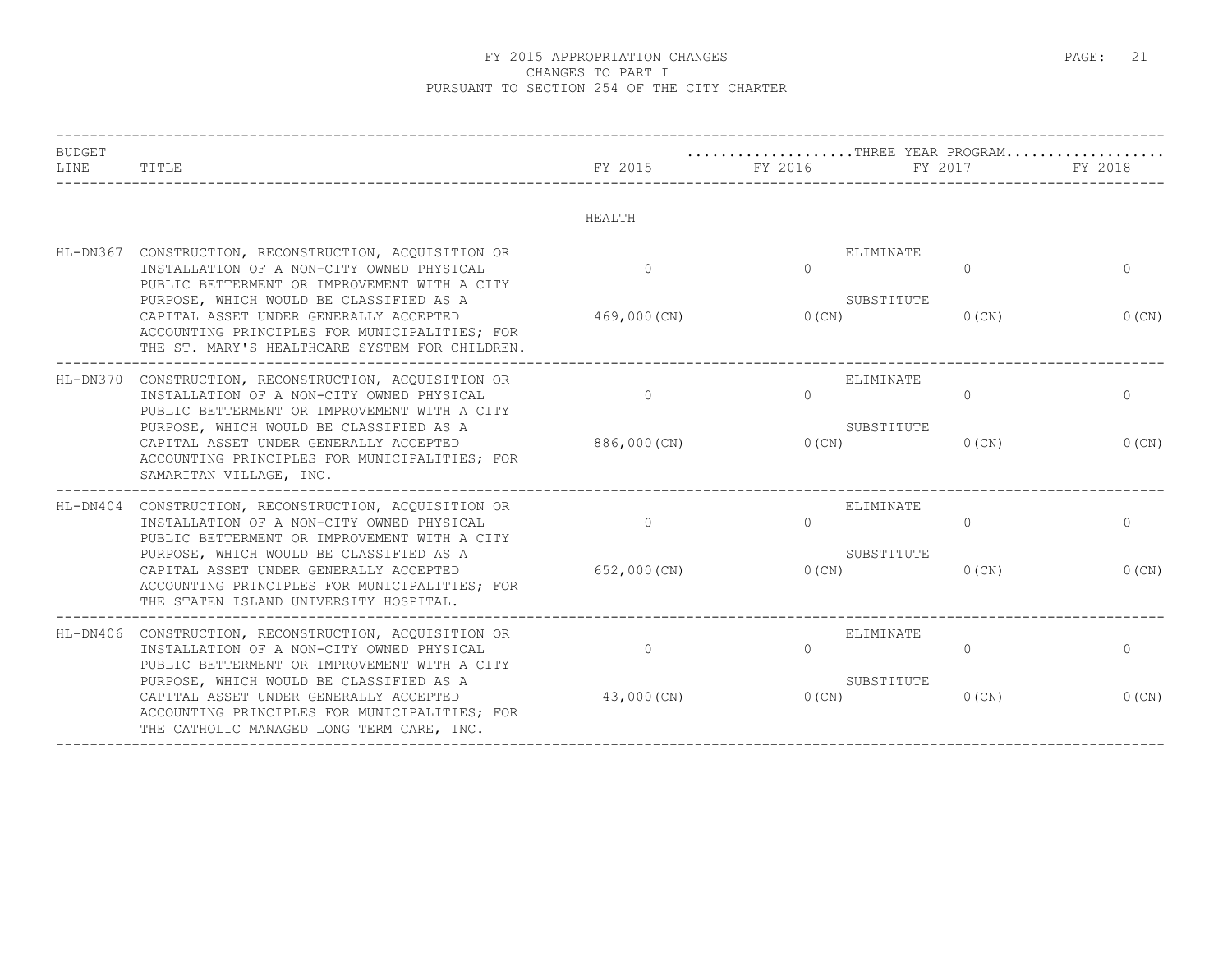#### FY 2015 APPROPRIATION CHANGES **EXAMPLE 22** PAGE: 22 CHANGES TO PART I PURSUANT TO SECTION 254 OF THE CITY CHARTER

| <b>BUDGET</b><br>LINE | TITLE                                                                                                                                                                                                                                                                                                                                                                             | FY 2015                        | THREE YEAR PROGRAM<br>FY 2016<br>-------------- | FY 2017                                         | FY 2018                  |
|-----------------------|-----------------------------------------------------------------------------------------------------------------------------------------------------------------------------------------------------------------------------------------------------------------------------------------------------------------------------------------------------------------------------------|--------------------------------|-------------------------------------------------|-------------------------------------------------|--------------------------|
|                       |                                                                                                                                                                                                                                                                                                                                                                                   | HEALTH                         |                                                 |                                                 |                          |
|                       | HL-DN530 CONSTRUCTION, RECONSTRUCTION, ACQUISITION OR<br>INSTALLATION OF A NON-CITY OWNED PHYSICAL<br>PUBLIC BETTERMENT OR IMPROVEMENT WITH A CITY<br>PURPOSE, WHICH WOULD BE CLASSIFIED AS A<br>CAPITAL ASSET UNDER GENERALLY ACCEPTED<br>ACCOUNTING PRINCIPLES FOR MUNICIPALITIES; FOR<br>THE AIDS SERVICE CENTER OF LOWER MANHATTAN,<br>INC. D/B/A AIDS SERVICE CENTER OF NYC. | $\Omega$<br>905,000 (CN)       | $\Omega$<br>$0$ (CN)                            | ELIMINATE<br>$\Omega$<br>SUBSTITUTE<br>$0$ (CN) | $\mathbf{0}$<br>$0$ (CN) |
|                       | HL-DN762 CONSTRUCTION, RECONSTRUCTION, ACOUISITION OR<br>INSTALLATION OF A NON-CITY OWNED PHYSICAL<br>PUBLIC BETTERMENT OR IMPROVEMENT WITH A CITY<br>PURPOSE, WHICH WOULD BE CLASSIFIED AS A<br>CAPITAL ASSET UNDER GENERALLY ACCEPTED<br>ACCOUNTING PRINCIPLES FOR MUNICIPALITIES; FOR<br>THE UNION COMMUNITY HEALTH CENTER, INC.                                               | $\Omega$<br>75,000 (CN)        | $\Omega$<br>0(CN)                               | ELIMINATE<br>$\Omega$<br>SUBSTITUTE<br>$0$ (CN) | $\circ$<br>$0$ (CN)      |
|                       | HL-DN775 CONSTRUCTION, RECONSTRUCTION, ACQUISITION OR<br>INSTALLATION OF A NON-CITY OWNED PHYSICAL<br>PUBLIC BETTERMENT OR IMPROVEMENT WITH A CITY<br>PURPOSE, WHICH WOULD BE CLASSIFIED AS A<br>CAPITAL ASSET UNDER GENERALLY ACCEPTED<br>ACCOUNTING PRINCIPLES FOR MUNICIPALITIES; FOR<br>THE ODA PRIMARY HEALTH CARE NETWORK.                                                  | $\overline{0}$<br>224,000 (CN) | $\Omega$<br>$0$ (CN)                            | ELIMINATE<br>$\circ$<br>SUBSTITUTE<br>$0$ (CN)  | $\circ$<br>0(CN)         |
|                       | HL-DN783 CONSTRUCTION, RECONSTRUCTION, ACQUISITION OR<br>INSTALLATION OF A NON-CITY OWNED PHYSICAL<br>PUBLIC BETTERMENT OR IMPROVEMENT WITH A CITY<br>PURPOSE, WHICH WOULD BE CLASSIFIED AS A<br>CAPITAL ASSET UNDER GENERALLY ACCEPTED<br>ACCOUNTING PRINCIPLES FOR MUNICIPALITIES; FOR<br>THE INSTITUTE FOR FAMILY HEALTH, INC.                                                 | $\Omega$<br>534,000 (CN)       | $\Omega$<br>0(CN)                               | ELIMINATE<br>$\Omega$<br>SUBSTITUTE<br>$0$ (CN) | $\circ$<br>0(CN)         |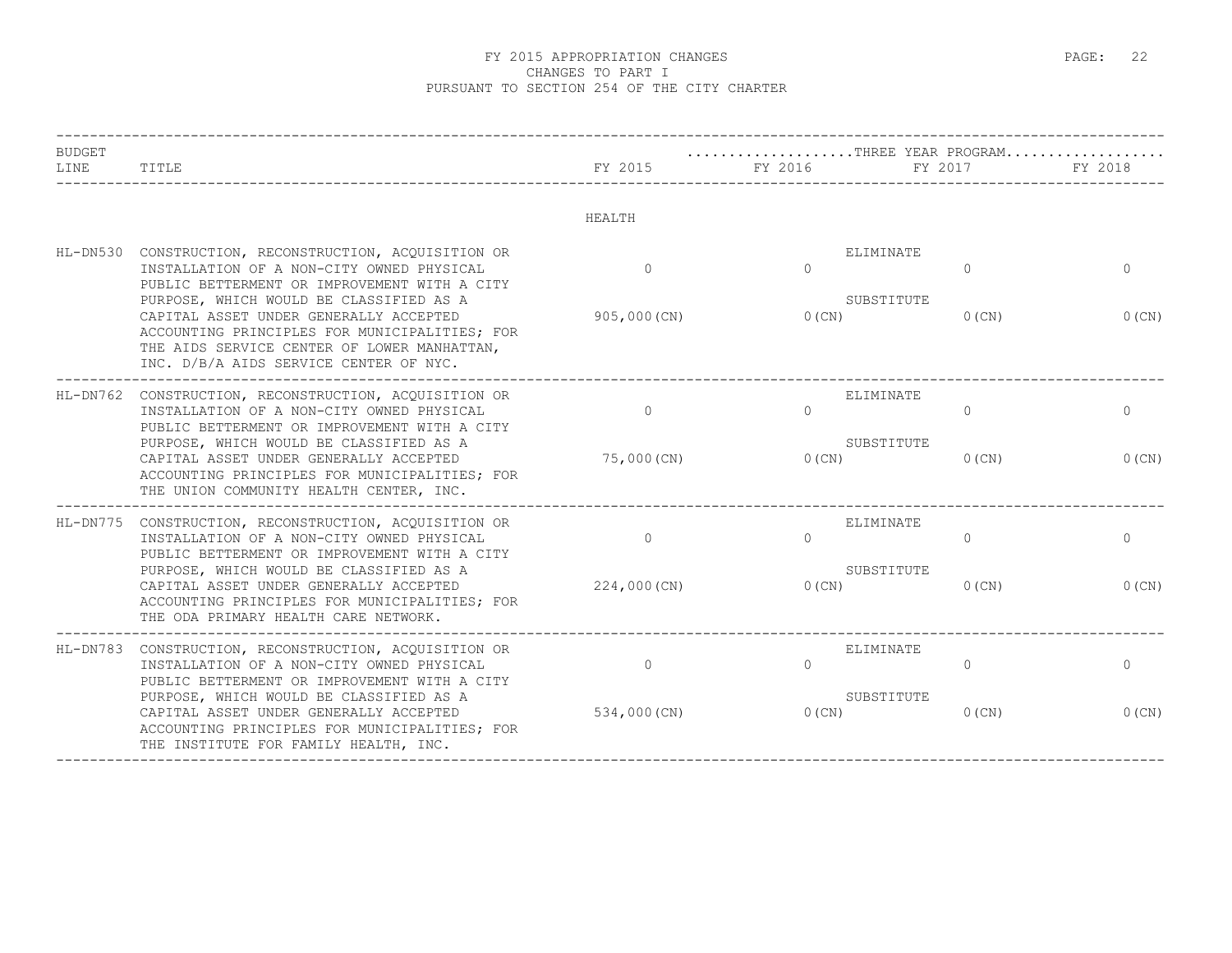#### FY 2015 APPROPRIATION CHANGES **EXAMPLE 23** PAGE: 23 CHANGES TO PART I PURSUANT TO SECTION 254 OF THE CITY CHARTER

| <b>BUDGET</b> |                                                                                                                                                                                                                                                                                                                                                            |                            |                                                        |                             |                          |  |
|---------------|------------------------------------------------------------------------------------------------------------------------------------------------------------------------------------------------------------------------------------------------------------------------------------------------------------------------------------------------------------|----------------------------|--------------------------------------------------------|-----------------------------|--------------------------|--|
| LINE          | TITLE                                                                                                                                                                                                                                                                                                                                                      |                            | FY 2015 FY 2016                                        | FY 2017                     | FY 2018                  |  |
|               |                                                                                                                                                                                                                                                                                                                                                            | HEALTH                     |                                                        |                             |                          |  |
| HL-DN795      | CONSTRUCTION, RECONSTRUCTION, ACQUISITION OR<br>INSTALLATION OF A NON-CITY OWNED PHYSICAL<br>PUBLIC BETTERMENT OR IMPROVEMENT WITH A CITY<br>PURPOSE, WHICH WOULD BE CLASSIFIED AS A<br>CAPITAL ASSET UNDER GENERALLY ACCEPTED<br>ACCOUNTING PRINCIPLES FOR MUNICIPALITIES; FOR<br>THE APICHA COMMUNITY HEALTH CENTER.                                     | $\Omega$<br>248,000 (CN)   | ELIMINATE<br>$\Omega$<br>SUBSTITUTE                    | $\Omega$<br>$0(CN)$ $0(CN)$ | $\Omega$<br>$0$ (CN)     |  |
|               | HL-DN810 CONSTRUCTION, RECONSTRUCTION, ACQUISITION OR<br>INSTALLATION OF A NON-CITY OWNED PHYSICAL<br>PUBLIC BETTERMENT OR IMPROVEMENT WITH A CITY<br>PURPOSE, WHICH WOULD BE CLASSIFIED AS A<br>CAPITAL ASSET UNDER GENERALLY ACCEPTED<br>ACCOUNTING PRINCIPLES FOR MUNICIPALITIES; FOR<br>THE NEW YORK SOCIETY FOR THE RELIEF OF<br>RUPTURED & CRIPPLED. | $\Omega$<br>1,253,000 (CN) | ELIMINATE<br>$\Omega$<br>SUBSTITUTE<br>$O(CN)$ $O(CN)$ | $\Omega$                    | $\mathbf{0}$<br>$0$ (CN) |  |
| $HL-DN843$    | (NEW PROJECT)<br>CONSTRUCTION, RECONSTRUCTION, ACOUISITION OR<br>INSTALLATION OF A NON-CITY OWNED PHYSICAL<br>PUBLIC BETTERMENT OR IMPROVEMENT WITH A CITY<br>PURPOSE, WHICH WOULD BE CLASSIFIED AS A<br>CAPITAL ASSET UNDER GENERALLY ACCEPTED<br>ACCOUNTING PRINCIPLES FOR MUNICIPALITIES; FOR<br>THE BRONX AIDS SERVICES, INC.                          | $1,000,000$ (CN)           | O(CN)                                                  | (NEW PROJECT)<br>$0$ (CN)   | $0$ (CN)                 |  |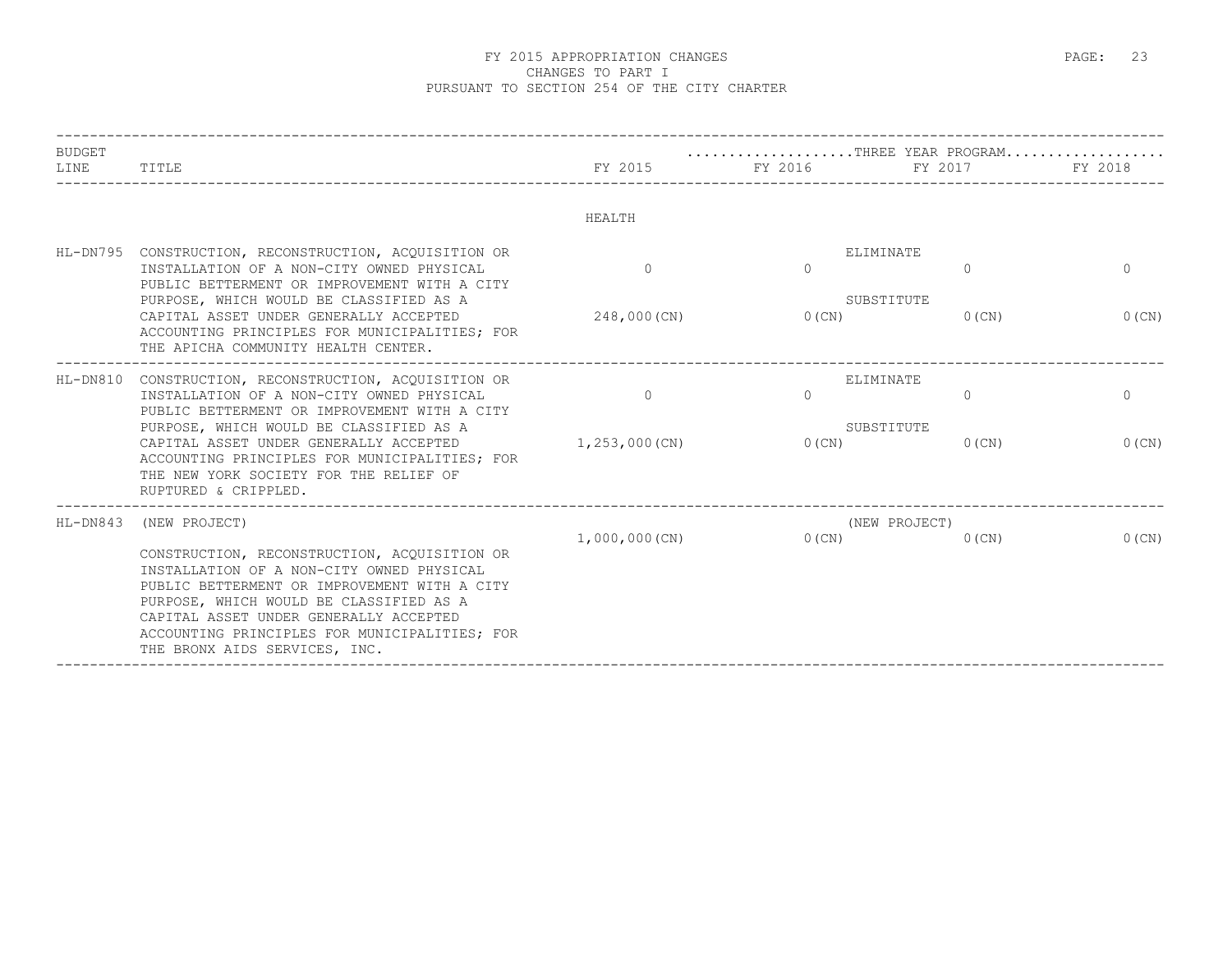#### FY 2015 APPROPRIATION CHANGES **EXAMPLE 24** STAGE: 24 CHANGES TO PART I PURSUANT TO SECTION 254 OF THE CITY CHARTER

| <b>BUDGET</b> |                                                                                                                                                                                                                                                                                                                                                                                        |          |          | $\ldots \ldots \ldots \ldots \ldots \ldots \ldots$ . THREE YEAR PROGRAM |          |
|---------------|----------------------------------------------------------------------------------------------------------------------------------------------------------------------------------------------------------------------------------------------------------------------------------------------------------------------------------------------------------------------------------------|----------|----------|-------------------------------------------------------------------------|----------|
| LINE          | TITLE                                                                                                                                                                                                                                                                                                                                                                                  | FY 2015  | FY 2016  | FY 2017                                                                 | FY 2018  |
|               |                                                                                                                                                                                                                                                                                                                                                                                        | HEALTH   |          |                                                                         |          |
| $HL-DOO1$     | CITY COUNCIL FUNDS FOR ALL DEPARTMENT OF<br>HEALTH BUILDINGS INCLUDING, CONSTRUCTION,<br>RECONSTRUCTION, REHABILITATION, MODERNIZATION,                                                                                                                                                                                                                                                | $\Omega$ | $\Omega$ | ELIMINATE<br>$\Omega$                                                   | $\Omega$ |
|               | PURCHASE OF EQUIPMENT, FIRE PREVENTION AND<br>ELEVATOR REPLACEMENT, CITYWIDE.                                                                                                                                                                                                                                                                                                          | $\Omega$ | $\Omega$ | SUBSTITUTE<br>$\Omega$                                                  | $\Omega$ |
|               | CHANGE TITLE TO READ:<br>CITY COUNCIL FUNDS FOR CONSTRUCTION,<br>RECONSTRUCTION, REHABILITATION AND OTHER<br>BETTERMENTS AND IMPROVEMENTS INCLUDING THE<br>PURCHASE OF VEHICLES AND EQUIPMENT, FOR THE<br>DEPARTMENT OF HEALTH, CITYWIDE                                                                                                                                               |          |          |                                                                         |          |
|               | HL-ON025 CONSTRUCTION, RECONSTRUCTION, ACOUISITION OR<br>INSTALLATION OF A NON-CITY OWNED PHYSICAL<br>PUBLIC BETTERMENT OR IMPROVEMENT WITH A CITY                                                                                                                                                                                                                                     | $\Omega$ | $\Omega$ | ELIMINATE<br>$\Omega$                                                   | $\Omega$ |
|               | PURPOSE, WHICH WOULD BE CLASSIFIED AS A<br>CAPITAL ASSET UNDER GENERALLY ACCEPTED<br>ACCOUNTING PRINCIPLES FOR MUNICIPALITIES; FOR<br>ST. JOHN'S EPISCOPAL HOSPITAL.                                                                                                                                                                                                                   | $\Omega$ | $\cap$   | SUBSTITUTE<br>$\Omega$                                                  | $\Omega$ |
|               | CHANGE TITLE TO READ:<br>CONSTRUCTION, RECONSTRUCTION, ACOUISITION OR<br>INSTALLATION OF A NON-CITY OWNED PHYSICAL<br>PUBLIC BETTERMENT OR IMPROVEMENT WITH A CITY<br>PURPOSE, WHICH WOULD BE CLASSIFIED AS A<br>CAPITAL ASSET UNDER GENERALLY ACCEPTED<br>ACCOUNTING PRINCIPLES FOR MUNICIPALITIES; FOR<br>THE EPISCOPAL HEALTH SERVICES INC. D/B/A ST.<br>JOHN'S EPISCOPAL HOSPITAL. |          |          |                                                                         |          |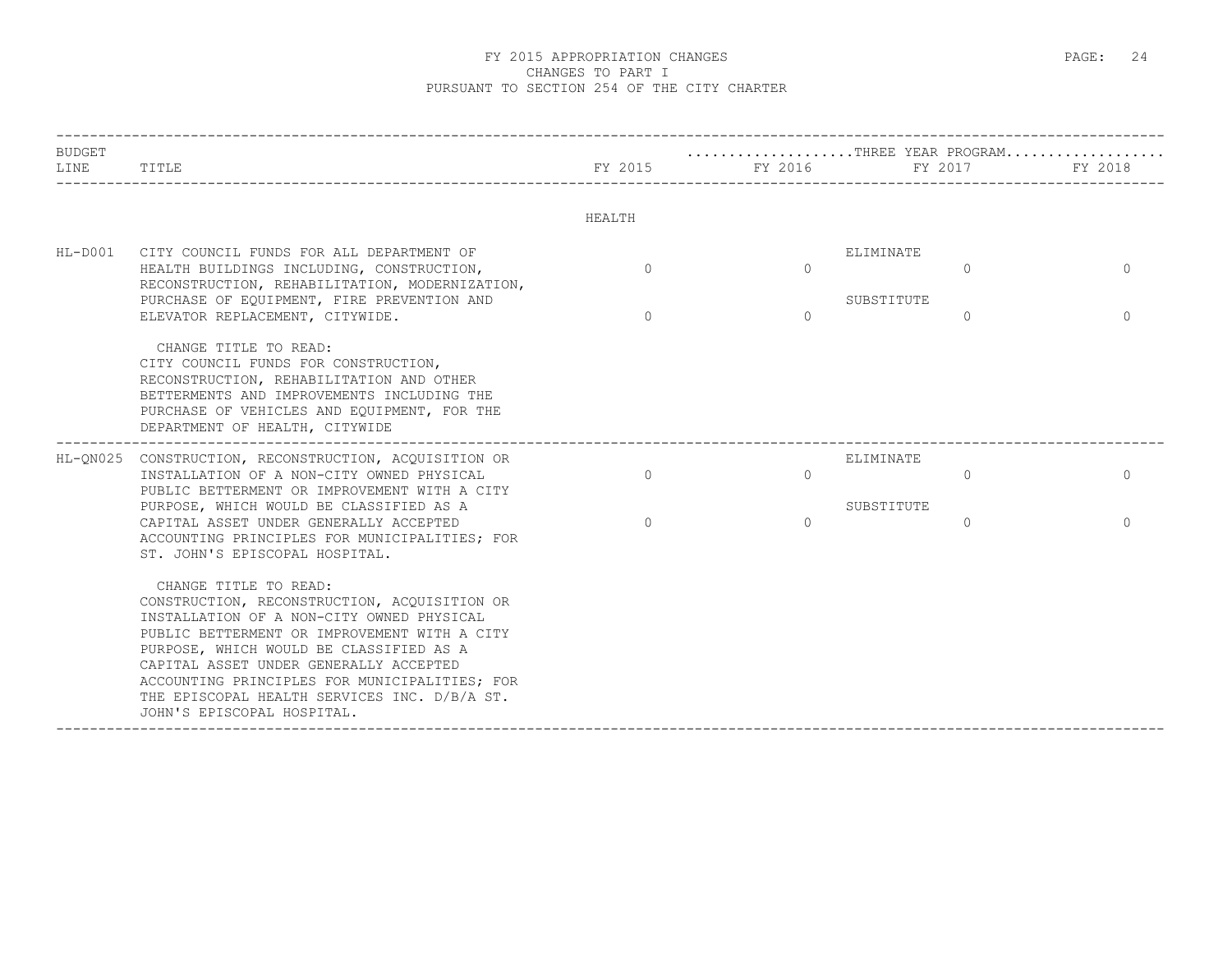| <b>BUDGET</b><br>LINE | TITLE                                                                                                                                                                    | FY 2015          | FY 2016                                        | THREE YEAR PROGRAM<br>FY 2017 | FY 2018      |
|-----------------------|--------------------------------------------------------------------------------------------------------------------------------------------------------------------------|------------------|------------------------------------------------|-------------------------------|--------------|
|                       |                                                                                                                                                                          | HIGHER EDUCATION |                                                |                               |              |
| $HN-DOO2$             | CITY COUNCIL FUNDS FOR SITE ACQUISITION,<br>CONSTRUCTION, RECONSTRUCTION, AND<br>COMPREHENSIVE RENOVATIONS TO BUILDINGS AND                                              | $\Omega$         | $\Omega$                                       | ELIMINATE<br>$\Omega$         | $\mathbf{0}$ |
|                       | CAMPUSES, INCLUDING PURCHASES OF EQUIPMENT AT<br>COMMUNITY COLLEGE CAMPUSES, CITYWIDE                                                                                    |                  | 2,985,000(CN) 5,000,000(CN) 5,000,000(CN)      | SUBSTITUTE                    | $0$ (CN)     |
| $HN-DOO3$             | CITY COUNCIL FUNDING FOR CITY UNIVERSITY<br>PURCHASES OF ELECTRONIC DATA PROCESSING<br>EQUIPMENT FOR ADMINISTRATIVE AND INSTRUCTIONAL                                    | $\Omega$         | $\Omega$                                       | ELIMINATE<br>$\Omega$         | $\circ$      |
|                       | PURPOSES IN THE COMMUNITY COLLEGES, CITYWIDE                                                                                                                             | 135,000 (CN)     | O(CN)                                          | SUBSTITUTE<br>$0$ (CN)        | 0(CN)        |
| $HN-DOO5$             | CITY COUNCIL FUNDING FOR SITE ACQUISITION,<br>CONSTRUCTION, RECONSTRUCTION, ADDITIONS TO<br>COLLEGE CAMPUS FACILITIES, PURCHASE OF                                       | $\Omega$         | $\cap$                                         | ELIMINATE<br>$\Omega$         | $\circ$      |
|                       | COMPUTER AND OTHER EQUIPMENT AND SYSTEMS, AT<br>CITY UNIVERSITY COMMUNITY COLLEGE CAMPUSES,<br>CITYWIDE                                                                  | $9,225,000$ (CN) | 0(CN)                                          | SUBSTITUTE<br>$0$ (CN)        | $0$ (CN)     |
| $HN-D300$             | CITY COUNCIL FUNDING FOR SITE ACQUISITION,<br>CONSTRUCTION, RECONSTRUCTION, IMPROVEMENTS,<br>COMPREHENSIVE RENOVATIONS AND ADDITIONS OF                                  | $\Omega$         | $\Omega$                                       | ELIMINATE<br>$\Omega$         | $\mathbf{0}$ |
|                       | CITY UNIVERSITY SENIOR COLLEGE CAMPUS<br>BUILDINGS AND FACILITIES, INCLUDING THE<br>PURCHASE OF EQUIPMENT AND OTHER SYSTEMS,<br>CITYWIDE.                                | 19,678,000(CN)   | 0(CN)                                          | SUBSTITUTE<br>$0$ (CN)        | $0$ (CN)     |
| $HN-206$              | SITE ACQUISITION, CONSTRUCTION,<br>RECONSTRUCTION, IMPROVEMENTS, COMPREHENSIVE                                                                                           | $\overline{0}$   | $\bigcap$                                      | ELIMINATE<br>$\Omega$         | $\Omega$     |
|                       | RENOVATIONS AND ADDITIONS OF CITY UNIVERSITY<br>COMMUNITY COLLEGE CAMPUS BUILDINGS AND<br>FACILITIES, INCLUDING THE PURCHASE OF<br>EQUIPMENT AND OTHER SYSTEMS, CITYWIDE |                  | $12,100,000(N)$ $2,400,000(N)$ $21,000,000(N)$ | SUBSTITUTE                    | $0$ (CN)     |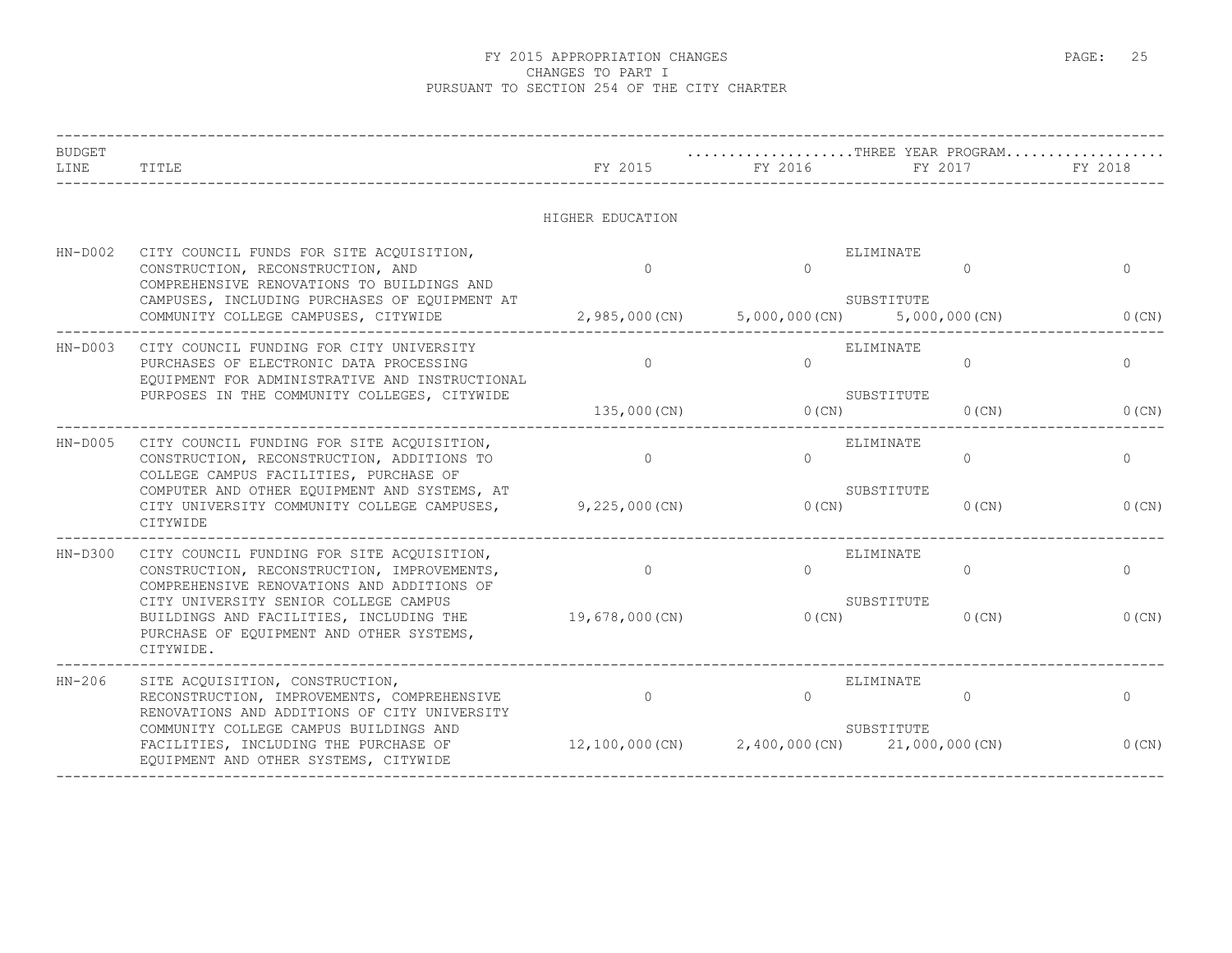#### FY 2015 APPROPRIATION CHANGES **EXAMPLE 26** PAGE: 26 CHANGES TO PART I PURSUANT TO SECTION 254 OF THE CITY CHARTER

| BUDGET<br>LINE | TITLE                                                                                                                                                                                                                                                        | FY 2015                  | FY 2016  | THREE YEAR PROGRAM<br>FY 2017       | FY 2018  |
|----------------|--------------------------------------------------------------------------------------------------------------------------------------------------------------------------------------------------------------------------------------------------------------|--------------------------|----------|-------------------------------------|----------|
|                |                                                                                                                                                                                                                                                              | HEALTH & HOSPITALS CORP. |          |                                     |          |
| $HO-D003$      | CITY COUNCIL FUNDING FOR ALL BUILDINGS, ALL<br>BOROUGHS, CONSTRUCTION, RECONSTRUCTION,<br>REHABILITATION, MODERNIZATION, FIRE PREVENTION<br>AND ELEVATOR REPLACEMENTS, EQUIPMENT, AND<br>VEHICLES FOR THE NEW YORK CITY HEALTH AND<br>HOSPITALS CORPORATION. | 11,901,000(CN)           | $0$ (CN) | ELIMINATE<br>SUBSTITUTE<br>$0$ (CN) | $0$ (CN) |
| $HO-254$       | NEW GENERAL HOSPITAL (WOODHULL), FLUSHING AND<br>SUMNER AVENUES, BROOKLYN, WITH COMMUNITY<br>MENTAL HEALTH FACILITIES FORMERLY LISTED AS<br>PROJECT MH-4 INCLUDING SITE                                                                                      | 1,075,000(CN)            | $0$ (CN) | ELIMINATE<br>SUBSTITUTE<br>$0$ (CN) | $0$ (CN) |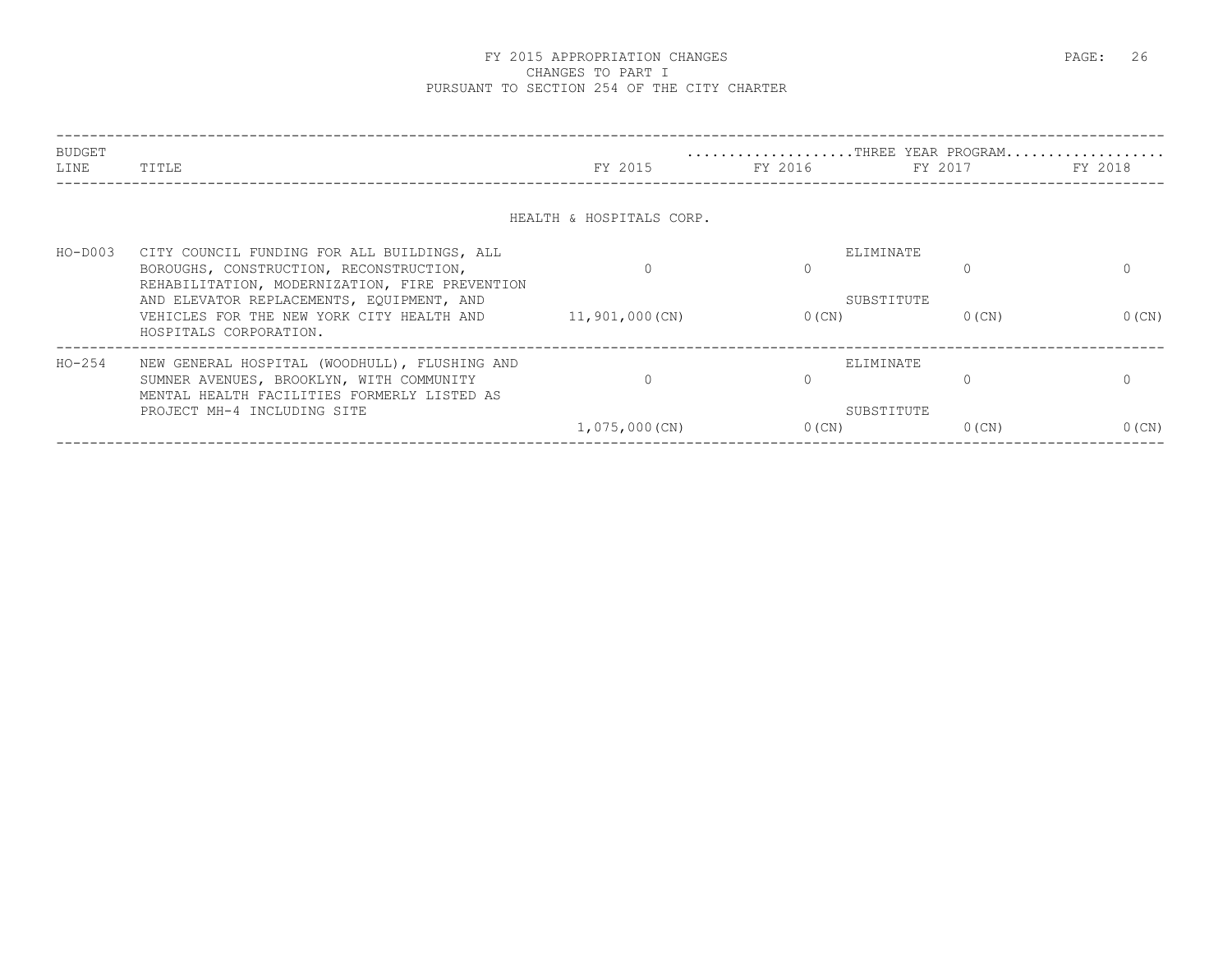| <b>BUDGET</b><br>LINE | TITLE                                                                                                                                                                                                                                                                                               | FY 2015          | THREE YEAR PROGRAM<br>FY 2016 | FY 2017                   | FY 2018     |
|-----------------------|-----------------------------------------------------------------------------------------------------------------------------------------------------------------------------------------------------------------------------------------------------------------------------------------------------|------------------|-------------------------------|---------------------------|-------------|
|                       |                                                                                                                                                                                                                                                                                                     | HUMAN RESOURCES  |                               |                           |             |
|                       | HR-DN103 CONSTRUCTION, RECONSTRUCTION, ACQUISITION OR<br>INSTALLATION OF A NON-CITY OWNED PHYSICAL<br>PUBLIC BETTERMENT OR IMPROVEMENT WITH A CITY                                                                                                                                                  | $\circ$          | ELIMINATE<br>$\Omega$         | $\mathbf{0}$              | $\mathbf 0$ |
|                       | PURPOSE, WHICH WOULD BE CLASSIFIED AS A<br>CAPITAL ASSET UNDER GENERALLY ACCEPTED<br>ACCOUNTING PRINCIPLES FOR MUNICIPALITIES; FOR<br>CITY HARVEST, INC.                                                                                                                                            | 93,000 (CN)      | SUBSTITUTE<br>$0$ (CN)        | $0$ (CN)                  | 0(CN)       |
|                       | HR-DN756 CONSTRUCTION, RECONSTRUCTION, ACQUISITION OR<br>INSTALLATION OF A NON-CITY OWNED PHYSICAL<br>PUBLIC BETTERMENT OR IMPROVEMENT WITH A CITY                                                                                                                                                  | $\Omega$         | ELIMINATE<br>$\Omega$         | $\circ$                   | $\circ$     |
|                       | PURPOSE, WHICH WOULD BE CLASSIFIED AS A<br>CAPITAL ASSET UNDER GENERALLY ACCEPTED<br>ACCOUNTING PRINCIPLES FOR MUNICIPALITIES; FOR<br>THE OUALITY SERVICES FOR THE AUTISM COMMUNITY<br>INC. (QSAC).                                                                                                 | 41,000 (CN)      | SUBSTITUTE<br>$0$ (CN)        | $0$ (CN)                  | $0$ (CN)    |
|                       | HR-DN822 CONSTRUCTION, RECONSTRUCTION, ACQUISITION OR<br>INSTALLATION OF A NON-CITY OWNED PHYSICAL                                                                                                                                                                                                  | $\circ$          | ELIMINATE<br>$\Omega$         | 0                         | $\mathbf 0$ |
|                       | PUBLIC BETTERMENT OR IMPROVEMENT WITH A CITY<br>PURPOSE, WHICH WOULD BE CLASSIFIED AS A<br>CAPITAL ASSET UNDER GENERALLY ACCEPTED<br>ACCOUNTING PRINCIPLES FOR MUNICIPALITIES; FOR<br>THE OPPORTUNITIES FOR A BETTER TOMORROW                                                                       | $50,000$ (CN)    | SUBSTITUTE<br>$0$ (CN)        | $0$ (CN)                  | $0$ (CN)    |
|                       | HR-DN842 (NEW PROJECT)                                                                                                                                                                                                                                                                              |                  | 0(CN)                         | (NEW PROJECT)<br>$0$ (CN) | $0$ (CN)    |
|                       | CONSTRUCTION, RECONSTRUCTION, ACQUISITION OR<br>INSTALLATION OF A NON-CITY OWNED PHYSICAL<br>PUBLIC BETTERMENT OR IMPROVEMENT WITH A CITY<br>PURPOSE, WHICH WOULD BE CLASSIFIED AS A<br>CAPITAL ASSET UNDER GENERALLY ACCEPTED<br>ACCOUNTING PRINCIPLES FOR MUNICIPALITIES; FOR<br>THE BRONX HOUSE. | $1,000,000$ (CN) |                               |                           |             |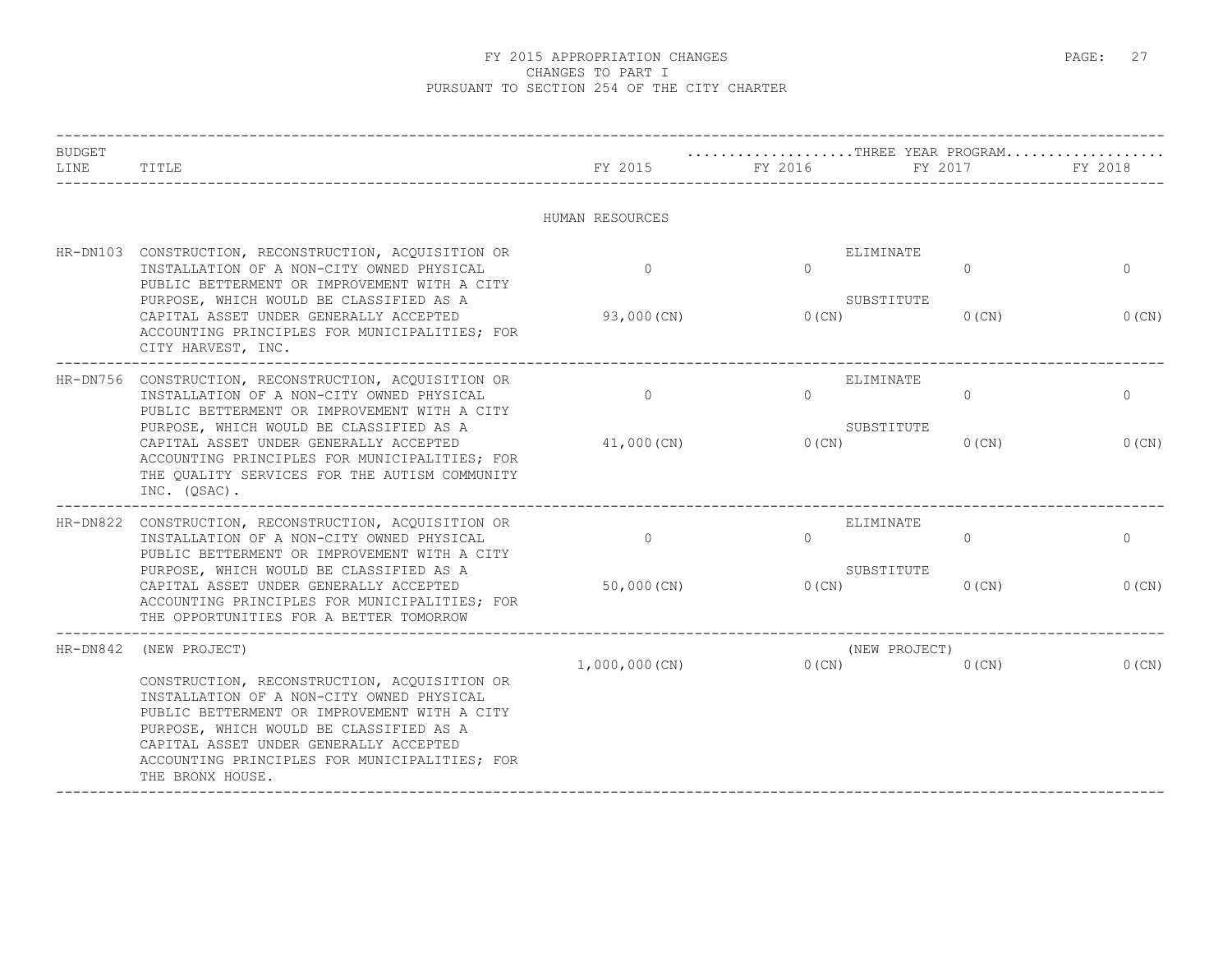#### FY 2015 APPROPRIATION CHANGES **EXAMPLE 28** PAGE: 28 CHANGES TO PART I PURSUANT TO SECTION 254 OF THE CITY CHARTER

| BUDGET   |                                                                                                                                                                                                                                                                                                                                   |                 |          | THREE YEAR PROGRAM        |          |
|----------|-----------------------------------------------------------------------------------------------------------------------------------------------------------------------------------------------------------------------------------------------------------------------------------------------------------------------------------|-----------------|----------|---------------------------|----------|
| LINE     | TITLE                                                                                                                                                                                                                                                                                                                             | FY 2015         | FY 2016  | FY 2017                   | FY 2018  |
|          |                                                                                                                                                                                                                                                                                                                                   | HUMAN RESOURCES |          |                           |          |
| HR-DN847 | (NEW PROJECT)                                                                                                                                                                                                                                                                                                                     | 45,000 (CN)     | $0$ (CN) | (NEW PROJECT)<br>$0$ (CN) | $0$ (CN) |
|          | CONSTRUCTION, RECONSTRUCTION, ACOUISITION OR<br>INSTALLATION OF A NON-CITY OWNED PHYSICAL<br>PUBLIC BETTERMENT OR IMPROVEMENT WITH A CITY<br>PURPOSE, WHICH WOULD BE CLASSIFIED AS A<br>CAPITAL ASSET UNDER GENERALLY ACCEPTED<br>ACCOUNTING PRINCIPLES FOR MUNICIPALITIES; FOR<br>THE GREATER BETHEL COMMUNITY DEVELOPMENT CORP. |                 |          |                           |          |
|          |                                                                                                                                                                                                                                                                                                                                   |                 |          |                           |          |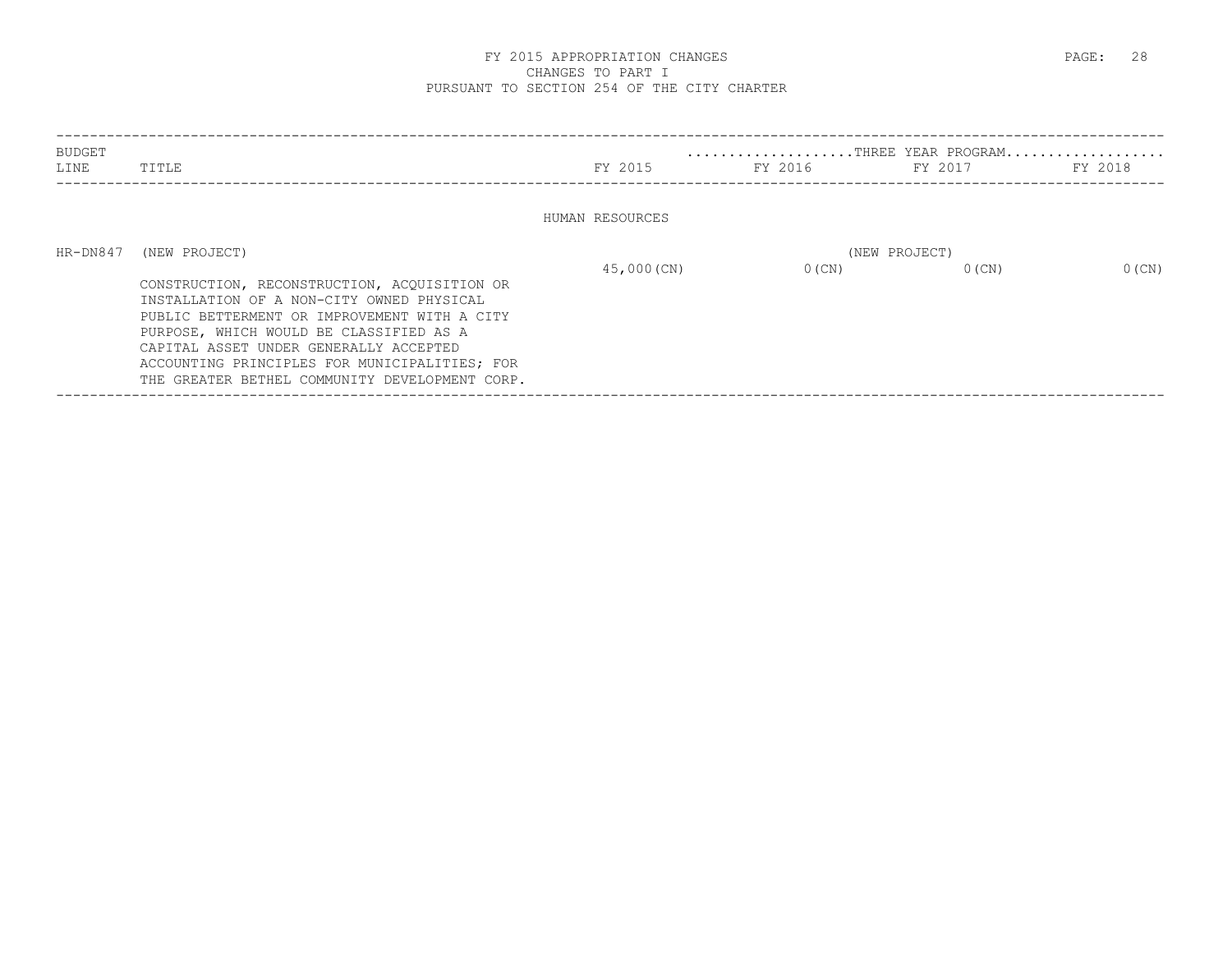#### FY 2015 APPROPRIATION CHANGES **EXAMPLE 29** PAGE: 29 CHANGES TO PART I PURSUANT TO SECTION 254 OF THE CITY CHARTER

| <b>BUDGET</b><br>LINE | TITLE                                                                                                                                        | FY 2015        | FY 2016   | THREE YEAR PROGRAM<br>FY 2017 | FY 2018      |
|-----------------------|----------------------------------------------------------------------------------------------------------------------------------------------|----------------|-----------|-------------------------------|--------------|
|                       |                                                                                                                                              | HIGHWAYS       |           |                               |              |
| $HW-D101$             | CITY COUNCIL FUNDING FOR THE CONSTRUCTION,<br>RECONSTRUCTION AND RESURFACING OF STREETS AND<br>ALL REQUIRED ANCILLARY STREET WORK, BROOKLYN. | $\Omega$       | $\cap$    | ELIMINATE<br>$\Omega$         | $\Omega$     |
|                       |                                                                                                                                              | 3,607,000(CN)  | 0(CN)     | SUBSTITUTE<br>$0$ (CN)        | $0$ (CN)     |
| $HW-D102$             | CITY COUNCIL FUNDING FOR THE CONSTRUCTION,<br>RECONSTRUCTION AND RESURFACING OF STREETS AND<br>ALL REQUIRED ANCILLARY WORK AND CONSTRUCTION, | $\overline{0}$ | $\Omega$  | ELIMINATE<br>$\Omega$         | $\mathbf{0}$ |
|                       | RECONSTRUCTION AND IMPROVEMENTS OF SIDEWALKS<br>AND STREETSCAPE AMENITIES, MANHATTAN. 4,055,000 (CN)                                         |                | $0$ (CN)  | SUBSTITUTE<br>$0$ (CN)        | $0$ (CN)     |
| $HW-D103$             | CITY COUNCIL FUNDING FOR THE CONSTRUCTION,<br>RECONSTRUCTION AND RESURFACING OF STREETS AND<br>ALL REQUIRED ANCILLARY STREET WORK, QUEENS    | $\overline{0}$ | $\bigcap$ | ELIMINATE<br>$\Omega$         | $\circ$      |
|                       |                                                                                                                                              | 4,722,000(CN)  | 0(CN)     | SUBSTITUTE<br>$0$ (CN)        | $0$ (CN)     |
| $HW-D104$             | CITY COUNCIL FUNDING FOR THE CONSTRUCTION,<br>RECONSTRUCTION AND RESURFACING OF STREETS AND<br>ALL REQUIRED ANCILLARY WORK, STATEN ISLAND    | $\overline{0}$ | $\cap$    | ELIMINATE<br>$\Omega$         | $\mathbf{0}$ |
|                       |                                                                                                                                              | 500,000 (CN)   | $0$ (CN)  | SUBSTITUTE<br>$0$ (CN)        | $0$ (CN)     |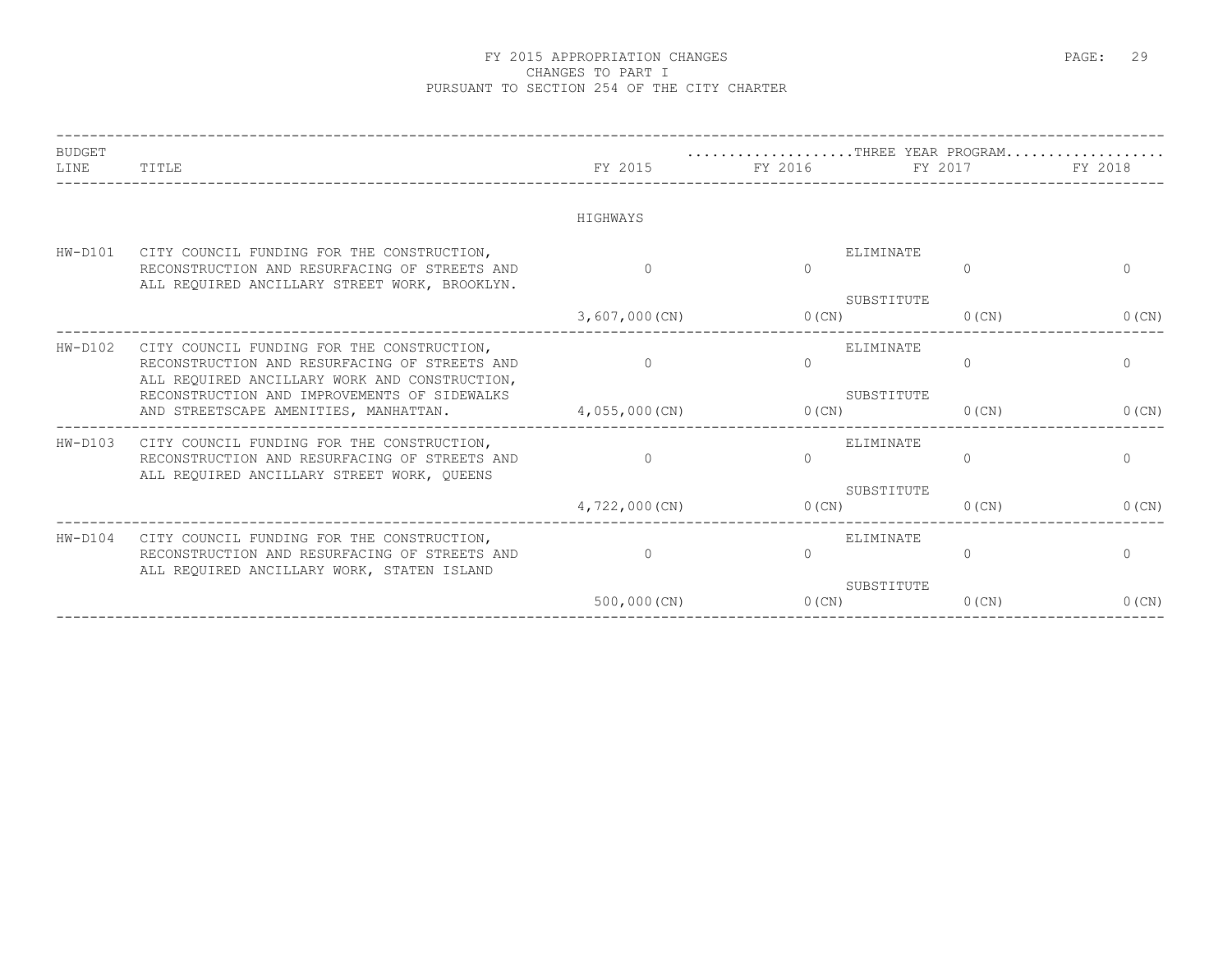| <b>BUDGET</b> |                                                                                             | THREE YEAR PROGRAM        |                 |            |          |  |
|---------------|---------------------------------------------------------------------------------------------|---------------------------|-----------------|------------|----------|--|
| LINE          | TITLE                                                                                       | FY 2015                   | FY 2016 FY 2016 | FY 2017    | FY 2018  |  |
|               |                                                                                             |                           |                 |            |          |  |
|               |                                                                                             | NEW YORK RESEARCH LIBRARY |                 |            |          |  |
| $L-D002$      | CITY COUNCIL FUNDING FOR THE RECONSTRUCTION,                                                |                           |                 | ELIMINATE  |          |  |
|               | REHABILITATION, IMPROVEMENT, INITIAL                                                        | $\Omega$                  |                 |            | $\Omega$ |  |
|               | OUTFITTING AND PURCHASES OF FURNITURE AND                                                   |                           |                 | SUBSTITUTE |          |  |
|               | EQUIPMENT, NEW YORK PUBLIC LIBRARY CENTRAL<br>RESEARCH BUILDINGS-SCHOMBURG, LINCOLN CENTER, | $400,000$ (CN)            | $0$ (CN)        | $0$ (CN)   | $0$ (CN) |  |
|               | CENTRAL ANNEX AND OTHER LOCATIONS, MANHATTAN.                                               |                           |                 |            |          |  |
| $L-101$       | RECONSTRUCTION, REHABILITATION, IMPROVEMENTS,                                               |                           |                 | ELIMINATE  |          |  |
|               | INITIAL OUTFITTING AND PURCHASES OF FURNITURE                                               | $\Omega$                  |                 |            | $\Omega$ |  |
|               | AND EOUIPMENT - ALL NYPL RESEARCH LIBRARIES                                                 |                           |                 |            |          |  |
|               |                                                                                             |                           |                 | SUBSTITUTE |          |  |
|               |                                                                                             | 550,000 (CN)              | $0$ (CN)        | $0$ (CN)   | $0$ (CN) |  |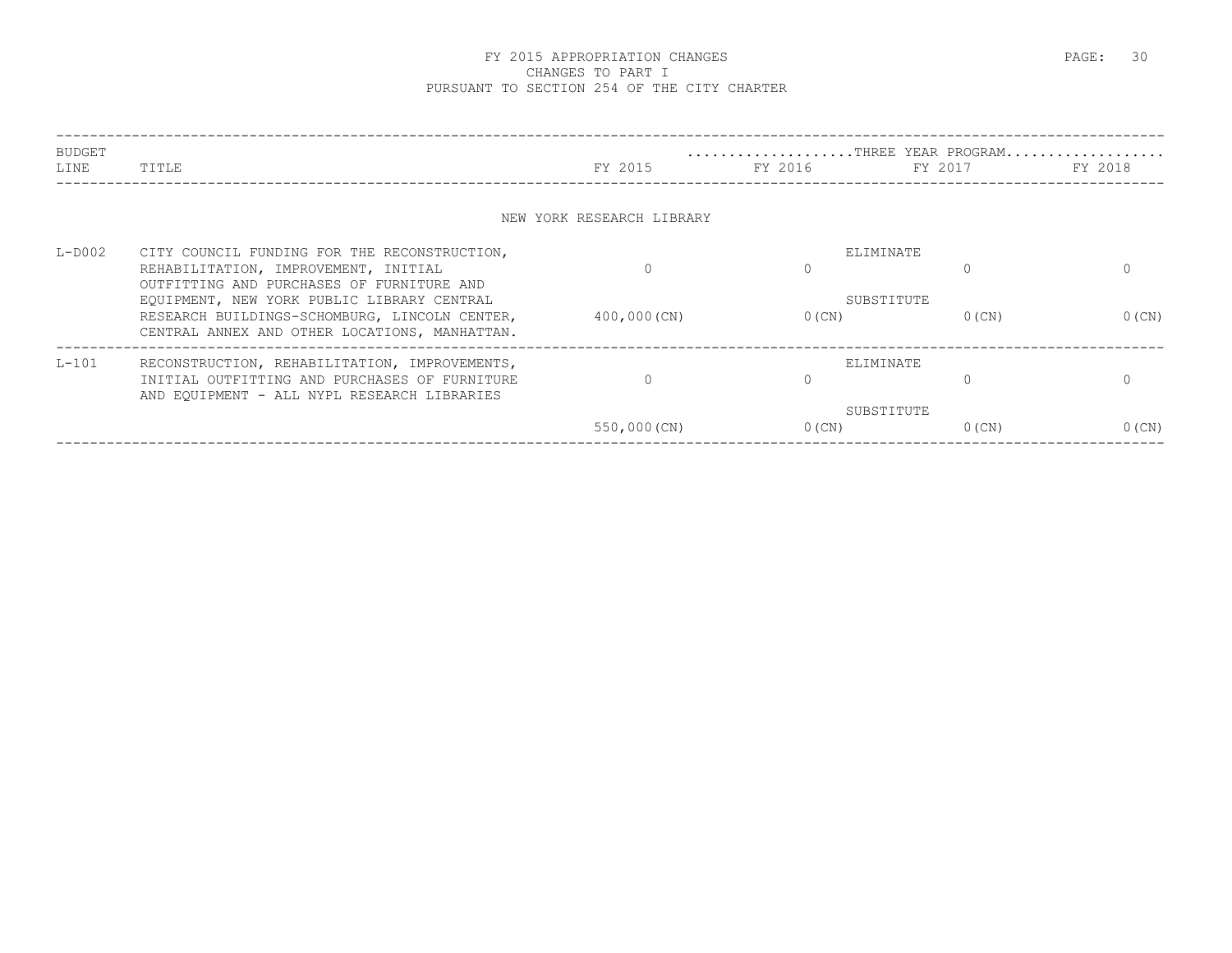| BUDGET<br>LINE | TITLE                                                                                                                                                                             | FY 2015                 | FY 2016 FY 2016 | THREE YEAR PROGRAM<br>FY 2017          | FY 2018     |
|----------------|-----------------------------------------------------------------------------------------------------------------------------------------------------------------------------------|-------------------------|-----------------|----------------------------------------|-------------|
|                |                                                                                                                                                                                   | BROOKLYN PUBLIC LIBRARY |                 |                                        |             |
| LB-D104        | CITY COUNCIL FUNDING FOR THE CONSTRUCTION,<br>RECONSTRUCTION, REHABILITATION, IMPROVEMENTS,<br>SITE ACOUISITION, INITIAL OUTFITTING AND                                           | $\Omega$                | $\Omega$        | ELIMINATE                              | $\Omega$    |
|                | PURCHASES OF FURNITURE AND EQUIPMENT FOR<br>BRANCH LIBRARIES, BROOKLYN                                                                                                            | 11,235,000(CN)          | 60,000(CN)      | SUBSTITUTE<br>$0$ (CN)                 | $0$ (CN)    |
| $LB-104$       | CONSTRUCTION, RECONSTRUCTION, REHABILITATION,<br>IMPROVEMENTS, SITE ACQUISITION, INITIAL<br>OUTFITTING AND PURCHASES OF FURNITURE AND<br>EQUIPMENT FOR BRANCH LIBRARIES, BROOKLYN | $0$ (CN)                |                 | ELIMINATE<br>$0(CN)$ 2, 051, 577 (CN)  | 646,000(CN) |
|                |                                                                                                                                                                                   | $5,000,000$ (CN)        |                 | SUBSTITUTE<br>$0(CN)$ 2, 051, 577 (CN) | 646,000(CN) |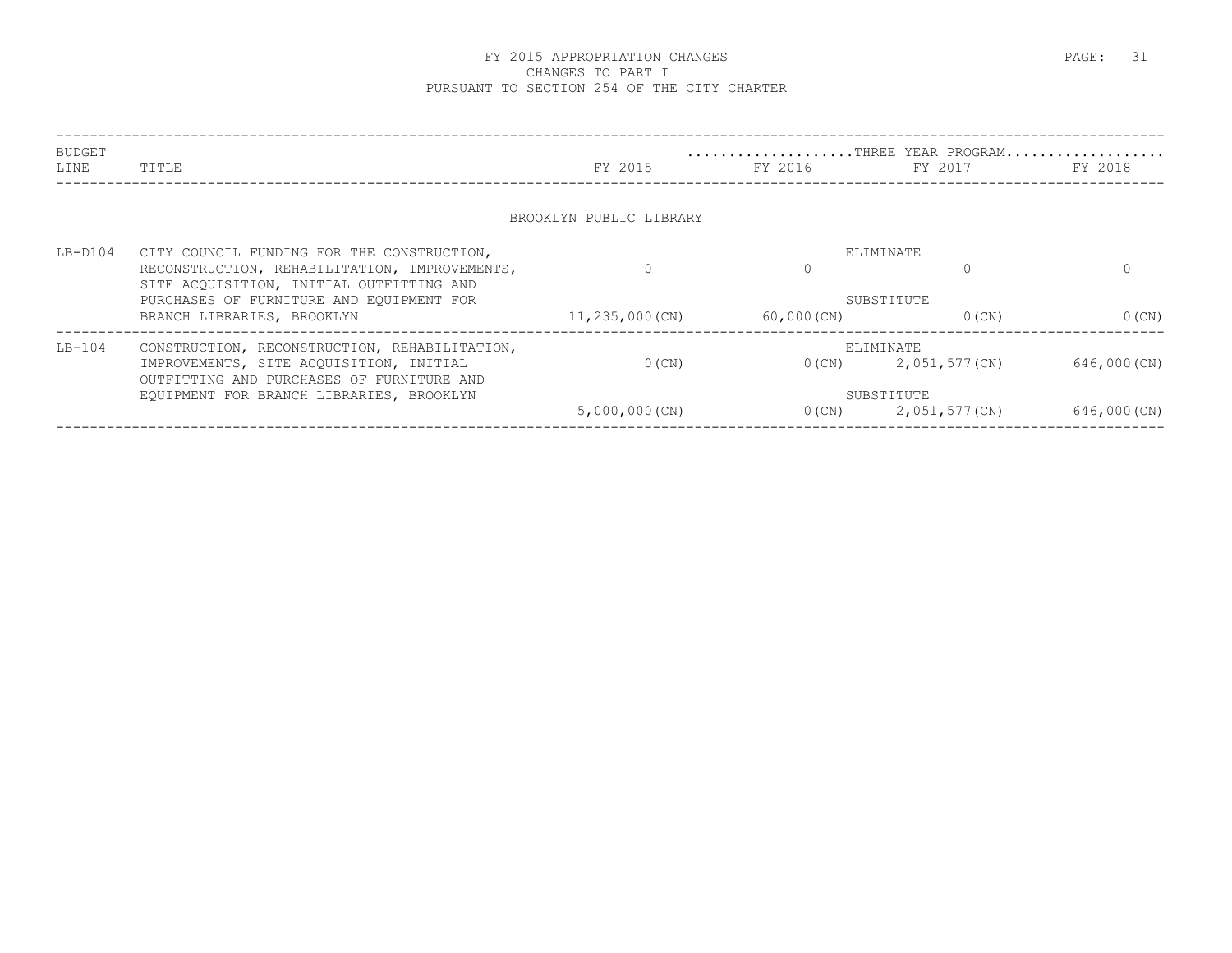| BUDGET    |                                                                                         |                         |              | THREE YEAR PROGRAM |             |
|-----------|-----------------------------------------------------------------------------------------|-------------------------|--------------|--------------------|-------------|
| LINE      | TITLE                                                                                   | FY 2015                 | FY 2016      | FY 2017            | FY 2018     |
|           |                                                                                         |                         |              |                    |             |
|           |                                                                                         | NEW YORK PUBLIC LIBRARY |              |                    |             |
| $LN-DOO8$ | CITY COUNCIL FUNDING FOR SITE ACQUISITION,                                              |                         |              | ELIMINATE          |             |
|           | RECONSTRUCTION, CONSTRUCTION, REHABILITATION,<br>IMPROVEMENTS, INCLUDING ACOUISITION OF | $\Omega$                |              |                    |             |
|           | FURNITURE AND EOUIPMENT FOR FACILITIES OF THE                                           | SUBSTITUTE              |              |                    |             |
|           | NEW YORK PUBLIC LIBRARY, CITYWIDE.                                                      | 12,455,000(CN)          | 270,000(CN)  | $0$ (CN)           | $0$ (CN)    |
| $LN-8$    | SITE ACQUISITION, RECONSTRUCTION,                                                       |                         |              | ELIMINATE          |             |
|           | CONSTRUCTION, REHABILITATION, IMPROVEMENTS, 36,530,572 (CN)                             |                         | 794,000(CN)  | 817,000(CN)        | 846,000(CN) |
|           | INCLUDING ACQUISITION OF FURNITURE AND<br>EQUIPMENT FOR FACILITIES OF THE NEW YORK      | 6,000(F)                | 0(F)         | 0(F)               | 0(F)        |
|           | PUBLIC LIBRARY, CITYWIDE.                                                               |                         | SUBSTITUTE   |                    |             |
|           |                                                                                         | 41,530,572(CN)          | 794,000 (CN) | 817,000(CN)        | 846,000(CN) |
|           |                                                                                         | 6,000(F)                | 0(F)         | 0(F)               | 0(F)        |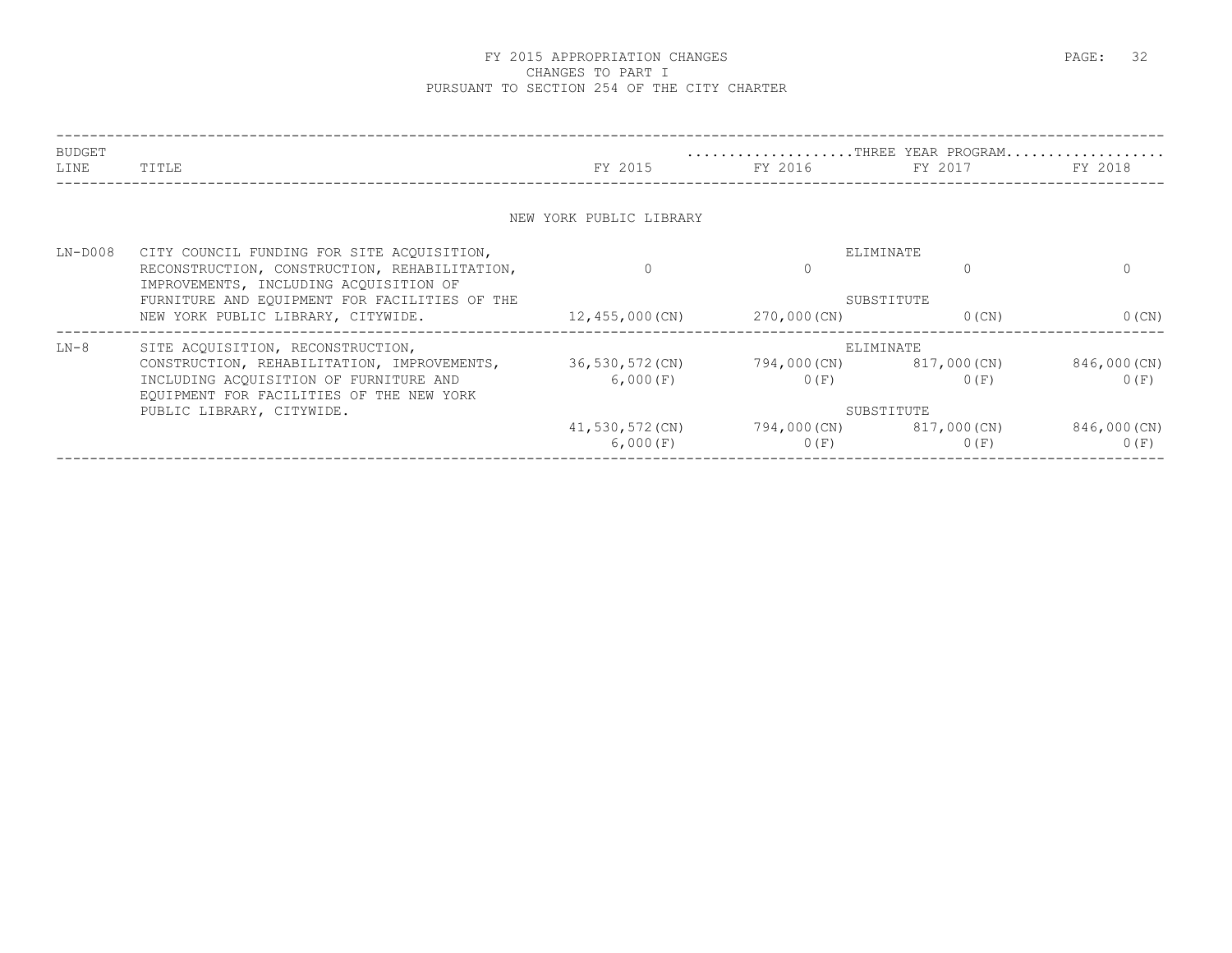| BUDGET<br>LINE | TITLE                                                                                                                                                                                          |                                | THREE YEAR PROGRAM<br>FY 2015 FY 2016 FY 2017 FY 2018 |          |                                                   |
|----------------|------------------------------------------------------------------------------------------------------------------------------------------------------------------------------------------------|--------------------------------|-------------------------------------------------------|----------|---------------------------------------------------|
|                |                                                                                                                                                                                                | OUEENS BOROUGH PUB. LIB.       |                                                       |          |                                                   |
| $LO-DOO1$      | ACOUISITION AND INSTALLATION OF AUTOMATED<br>CIRCULATION CONTROL SYSTEMS, PURCHASE OF<br>AUTOMOTIVE AND OTHER EQUIPMENT FOR USE BY THE                                                         | $\cap$                         | ELIMINATE                                             | $\Omega$ | $\Omega$                                          |
|                | QUEENS BOROUGH PUBLIC LIBRARIES, ALL BOROUGHS                                                                                                                                                  | 2,772,000(CN)                  | SUBSTITUTE<br>0(CN)                                   | $0$ (CN) | $0$ (CN)                                          |
| LQ-D122        | CITY COUNCIL FUNDING FOR THE CONSTRUCTION,<br>RECONSTRUCTION, REHABILITATION, IMPROVEMENTS,<br>SITE ACQUISITION, INITIAL OUTFITTING AND                                                        | $\Omega$                       | ELIMINATE                                             | $\cap$   | $\Omega$                                          |
|                | PURCHASES OF FURNITURE AND EQUIPMENT FOR<br>BRANCH LIBRARIES, QUEENS                                                                                                                           | 8,938,000(CN)                  | SUBSTITUTE<br>0(CN)                                   | $0$ (CN) | $0$ (CN)                                          |
| LO-122         | ACQUISITION, CONSTRUCTION, RECONSTRUCTION,<br>IMPROVEMENTS, INITIAL OUTFITTING, PURCHASES OF 0 (CN)<br>FURNITURE AND EQUIPMENT AND SITE ACQUISITION 875,660(P)<br>FOR BRANCH LIBRARIES, QUEENS |                                | ELIMINATE<br>O(P)                                     | 0(P)     | $0(CN)$ 3, 236, 201 (CN) 4, 186, 000 (CN)<br>0(P) |
|                |                                                                                                                                                                                                | $5,000,000$ (CN)<br>875,660(P) | SUBSTITUTE<br>$0(CN)$ 3, 236, 201 (CN)<br>0(P)        | 0(P)     | $4,186,000$ (CN)<br>0(P)                          |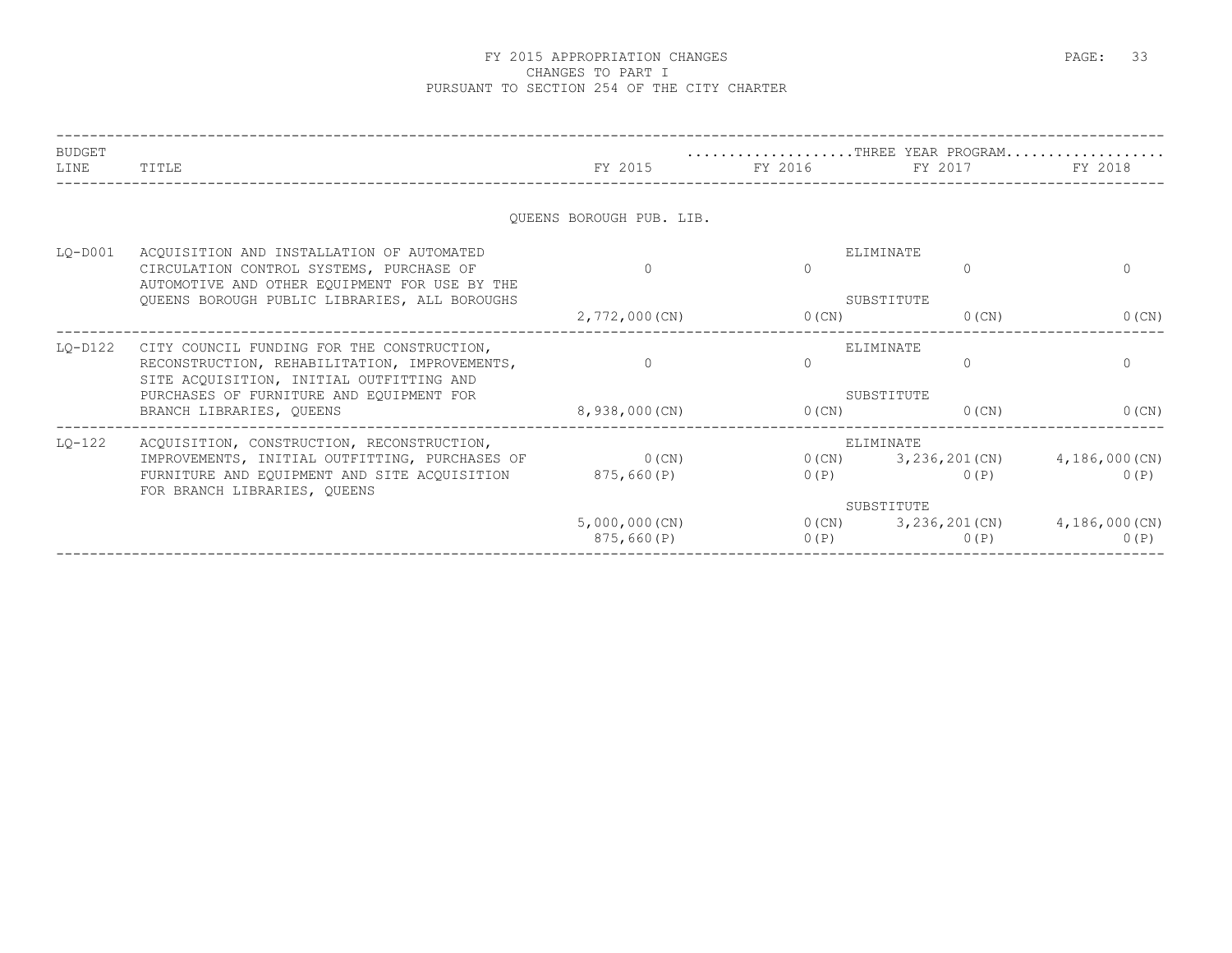| TITLE                                                                                                                                    | FY 2015                                                                                                                                            | FY 2016  |            |                                                                                                                            | FY 2018                       |
|------------------------------------------------------------------------------------------------------------------------------------------|----------------------------------------------------------------------------------------------------------------------------------------------------|----------|------------|----------------------------------------------------------------------------------------------------------------------------|-------------------------------|
|                                                                                                                                          | PARKS                                                                                                                                              |          |            |                                                                                                                            |                               |
| CITY COUNCIL FUNDING FOR MISCELLANEOUS PARKS,<br>PARKWAYS, PLAYGROUNDS AND STRUCTURES:<br>ACQUISITION, CONSTRUCTION, RECONSTRUCTION AND  | $\Omega$                                                                                                                                           | $\Omega$ | ELIMINATE  | $\Omega$                                                                                                                   | $\mathbf 0$                   |
| IMPROVEMENTS, BROOKLYN.                                                                                                                  | 35,486,000(CN)                                                                                                                                     |          | SUBSTITUTE | $0$ (CN)                                                                                                                   | 0(CN)                         |
| CITY COUNCIL FUNDING FOR MISCELLANEOUS PARKS,<br>PARKWAYS, PLAYGROUNDS AND STRUCTURES:<br>CONSTRUCTION, RECONSTRUCTION AND IMPROVEMENTS, | $\Omega$                                                                                                                                           | $\cap$   | ELIMINATE  | $\Omega$                                                                                                                   | $\circ$                       |
| MANHATTAN                                                                                                                                | 13,160,000(CN)                                                                                                                                     |          | SUBSTITUTE | $0$ (CN)                                                                                                                   | $0$ (CN)                      |
| CITY COUNCIL FUNDING FOR MISCELLANEOUS PARKS,<br>PARKWAYS, PLAYGROUNDS AND STRUCTURES:                                                   | $\circ$                                                                                                                                            | $\Omega$ | ELIMINATE  | $\circ$                                                                                                                    | 0                             |
| QUEENS                                                                                                                                   | 20,564,000(CN)                                                                                                                                     |          | SUBSTITUTE | $0$ (CN)                                                                                                                   | $0$ (CN)                      |
| CITY COUNCIL FUNDING FOR MISCELLANEOUS PARKS,<br>PARKWAYS, PLAYGROUNDS AND STRUCTURES:                                                   | $\Omega$                                                                                                                                           | $\Omega$ | ELIMINATE  | $\overline{0}$                                                                                                             | $\mathbf{0}$                  |
| STATEN ISLAND                                                                                                                            | $4,565,000$ (CN)                                                                                                                                   |          | SUBSTITUTE | $0$ (CN)                                                                                                                   | 0(CN)                         |
| CITY COUNCIL FUNDING FOR MISCELLANEOUS PARKS,<br>PARKWAYS, PLAYGROUNDS AND STRUCTURES:<br>CONSTRUCTION, RECONSTRUCTION AND IMPROVEMENTS, | $\Omega$                                                                                                                                           | $\Omega$ | ELIMINATE  | $\circ$                                                                                                                    | $\circ$                       |
| THE BRONX                                                                                                                                |                                                                                                                                                    |          | SUBSTITUTE | $0$ (CN)                                                                                                                   | 0(CN)                         |
| CITY COUNCIL FUNDING FOR COMPREHENSIVE<br>PROGRAMS FOR GREEN STREETS, STREET AND PARK                                                    | $\circ$                                                                                                                                            | $\Omega$ | ELIMINATE  | $\Omega$                                                                                                                   | 0                             |
| CITYWIDE                                                                                                                                 | 255,000 (CN)                                                                                                                                       |          | SUBSTITUTE | 0(CN)                                                                                                                      | $0$ (CN)                      |
|                                                                                                                                          | CONSTRUCTION, RECONSTRUCTION AND IMPROVEMENTS,<br>CONSTRUCTION, RECONSTRUCTION AND IMPROVEMENTS,<br>TREE REHABILITATION, REPLACEMENT AND PLANTING, |          |            | --------------------------------<br>$0$ (CN)<br>0 (CN)<br>O(CN)<br>$0$ (CN)<br>$6, 210, 000$ (CN) $400, 000$ (CN)<br>0(CN) | THREE YEAR PROGRAM<br>FY 2017 |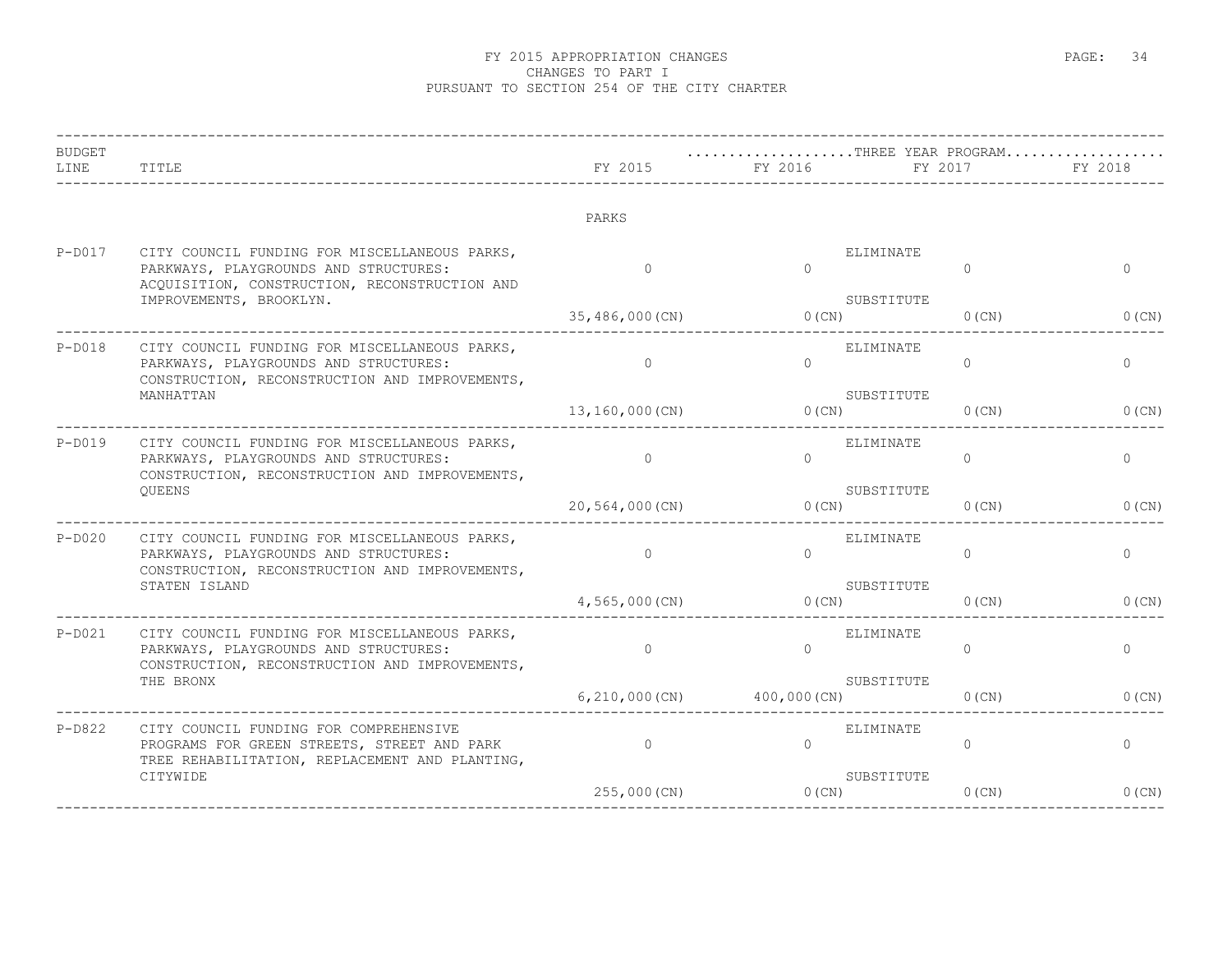| <b>BUDGET</b><br>LINE | TITLE                                                                                                                                                                                   | FY 2015          | FY 2016                | THREE YEAR PROGRAM<br>FY 2017                                                | FY 2018                 |
|-----------------------|-----------------------------------------------------------------------------------------------------------------------------------------------------------------------------------------|------------------|------------------------|------------------------------------------------------------------------------|-------------------------|
|                       |                                                                                                                                                                                         | PARKS            |                        |                                                                              |                         |
| $P-D933$              | PURCHASE OF AUTOMOTIVE AND OTHER EQUIPMENT<br>HAVING A UNIT COST OF AT LEAST \$35,000 AND A<br>LIFE EXPECTANCY OF AT LEAST FIVE YEARS FOR USE                                           | $\Omega$         | $\bigcap$              | ELIMINATE<br>$\Omega$                                                        | $\circ$                 |
|                       | BY THE DEPARTMENT OF PARKS AND RECREATION                                                                                                                                               | $215,000$ (CN)   | $0$ (CN)               | SUBSTITUTE<br>$0$ (CN)                                                       | 0(CN)                   |
| P-245K                | MISCELLANEOUS PARKS, PARKWAYS, PLAYGROUNDS AND<br>STRUCTURES: CONSTRUCTION, RECONSTRUCTION AND<br>IMPROVEMENTS, BROOKLYN                                                                | $\overline{0}$   | $\Omega$               | ELIMINATE<br>$\overline{0}$                                                  | $\circ$                 |
|                       | 825,000(CN)                                                                                                                                                                             | $0$ (CN)         | SUBSTITUTE<br>$0$ (CN) | $0$ (CN)                                                                     |                         |
| $P-245Q$              | MISCELLANEOUS PARKS, PARKWAYS, PLAYGROUNDS AND<br>STRUCTURES: CONSTRUCTION, RECONSTRUCTION AND<br>IMPROVEMENTS, QUEENS                                                                  | $\circ$          | $\Omega$               | ELIMINATE<br>$\Omega$                                                        | $\circ$                 |
|                       |                                                                                                                                                                                         | $5,100,000$ (CN) | $0$ (CN)               | SUBSTITUTE<br>$0$ (CN)                                                       | $0$ (CN)                |
| $P-245R$              | MISCELLANEOUS PARKS, PARKWAYS, PLAYGROUNDS AND<br>STRUCTURES: CONSTRUCTION, RECONSTRUCTION AND<br>IMPROVEMENTS, STATEN ISLAND                                                           | $\overline{0}$   | $\Omega$               | ELIMINATE<br>$\Omega$                                                        | $\circ$                 |
|                       |                                                                                                                                                                                         | 800,000 (CN)     | $0$ (CN)               | SUBSTITUTE<br>$0$ (CN)                                                       | $0$ (CN)                |
| $P-245X$              | MISCELLANEOUS PARKS, PARKWAYS, PLAYGROUNDS AND<br>STRUCTURES: CONSTRUCTION, RECONSTRUCTION AND<br>IMPROVEMENTS, THE BRONX                                                               | $\overline{0}$   | $\Omega$               | ELIMINATE<br>$\Omega$                                                        | $\circ$                 |
|                       |                                                                                                                                                                                         | $2,500,000$ (CN) | O(CN)                  | SUBSTITUTE<br>$0$ (CN)                                                       | $0$ (CN)                |
| $P-1018$              | CONSTRUCTION, RECONSTRUCTION AND IMPROVEMENTS,<br>INCLUDING EQUIPMENT, IN REGIONAL, LARGE AND 0 (CN)<br>NEIGHBORHOOD PARKS, PLAYGROUNDS AND OTHER 351,000 (CX)<br>FACILITIES, CITYWIDE. |                  |                        | ELIMINATE<br>$31, 362, 327$ (CN) $124, 368, 000$ (CN)<br>$0(CX)$ $0(CX)$     | 34,660,000(CN)<br>0(CX) |
|                       |                                                                                                                                                                                         | 351,000 (CX)     | 0(CX)                  | SUBSTITUTE<br>$4,000,000$ (CN) $31,362,327$ (CN) $124,368,000$ (CN)<br>0(CX) | 34,660,000(CN)<br>0(CX) |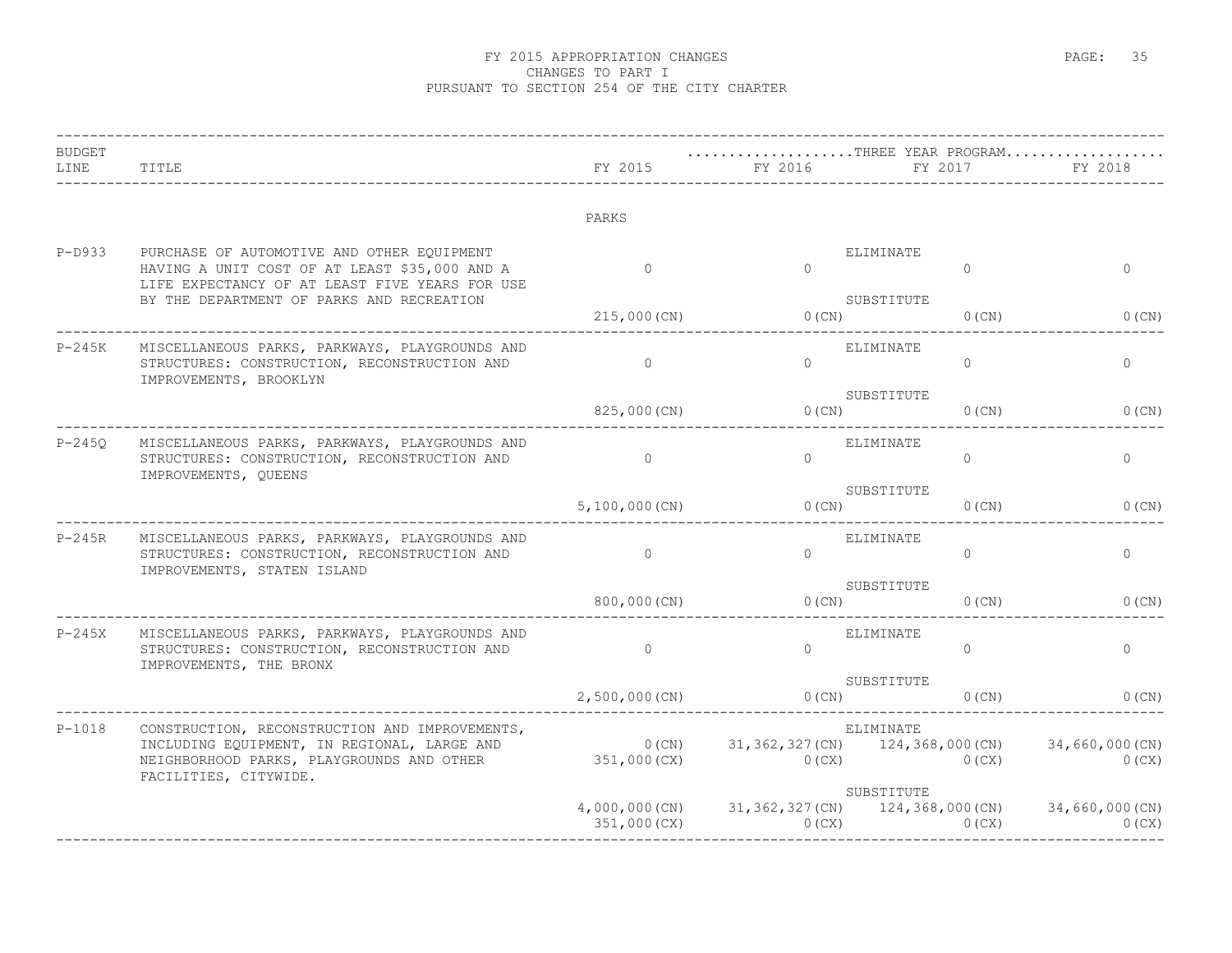| BUDGET  |                                                                                                                                  |               |                 |                        | THREE YEAR PROGRAM |
|---------|----------------------------------------------------------------------------------------------------------------------------------|---------------|-----------------|------------------------|--------------------|
| LINE    | TITLE                                                                                                                            | FY 2015       | FY 2016 FY 2016 | FY 2017                | FY 2018            |
|         |                                                                                                                                  |               |                 |                        |                    |
|         |                                                                                                                                  | POLICE        |                 |                        |                    |
| PO-D001 | CITY COUNCIL FUNDING FOR ALL BOROUGHS:<br>ACQUISITION, RECONSTRUCTION, REHABILITATION,<br>MODERNIZATION OF BUILDINGS, EQUIPMENT, |               |                 | ELIMINATE              |                    |
|         | OFF-STREET PARKING; SITE PREPARATION; AND<br>WATERFRONT PROPERTY DEVELOPMENT.                                                    | 75,000 (CN)   | $0$ (CN)        | SUBSTITUTE<br>$0$ (CN) | $0$ (CN)           |
| PO-D185 | CITY COUNCIL FUNDING FOR THE PURCHASE OF<br>VEHICLES AND OTHER EOUIPMENT FOR USE BY THE<br>POLICE DEPARTMENT, CITYWIDE           |               |                 | ELIMINATE              |                    |
|         |                                                                                                                                  | 1,687,000(CN) | $0$ (CN)        | SUBSTITUTE<br>$0$ (CN) | $0$ (CN)           |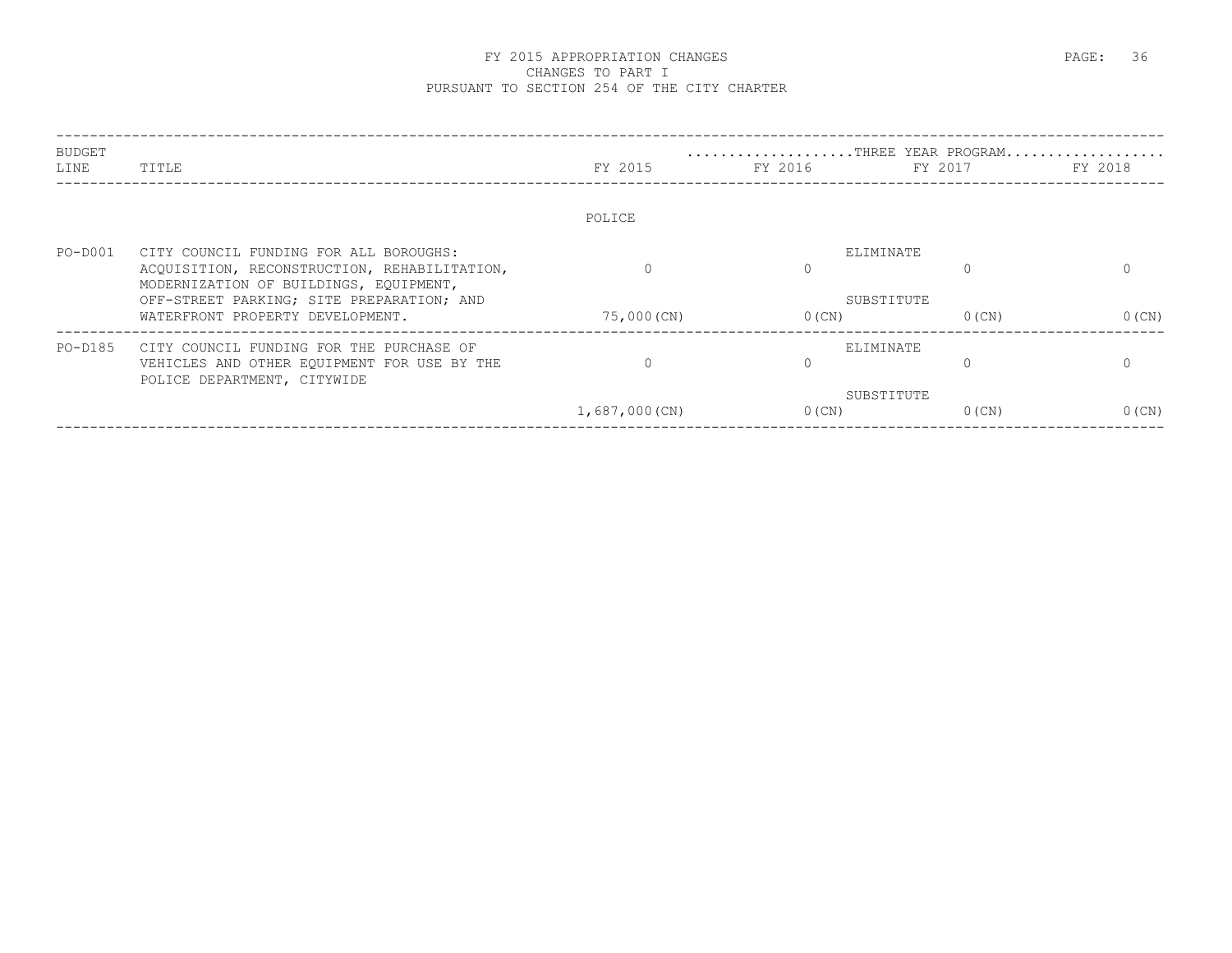| <b>BUDGET</b><br>LINE | TITLE                                                                                                                                                                                            | FY 2015               | FY 2016  | THREE YEAR PROGRAM<br>FY 2017       | FY 2018      |
|-----------------------|--------------------------------------------------------------------------------------------------------------------------------------------------------------------------------------------------|-----------------------|----------|-------------------------------------|--------------|
|                       |                                                                                                                                                                                                  | CULTURAL INSTITUTIONS |          |                                     |              |
|                       | PV-DN001 CONSTRUCTION, RECONSTRUCTION, ACQUISITION OR<br>INSTALLATION OF A NON-CITY OWNED PHYSICAL<br>PUBLIC BETTERMENT OR IMPROVEMENT WITH A CITY                                               | $\Omega$              | $\Omega$ | ELIMINATE<br>$\Omega$               | $\Omega$     |
|                       | PURPOSE, WHICH WOULD BE CLASSIFIED AS A<br>CAPITAL ASSET UNDER GENERALLY ACCEPTED<br>ACCOUNTING PRINCIPLES FOR MUNICIPALITIES; FOR<br>THE 3 LEGGED DOG, INC.                                     | 375,000 (CN)          | $0$ (CN) | SUBSTITUTE<br>$0$ (CN)              | $0$ (CN)     |
| PV-DN017              | CONSTRUCTION, RECONSTRUCTION, ACOUISITION OR<br>INSTALLATION OF A NON-CITY OWNED PHYSICAL<br>PUBLIC BETTERMENT OR IMPROVEMENT WITH A CITY                                                        | $\Omega$              | $\Omega$ | ELIMINATE<br>$\Omega$<br>SUBSTITUTE | $\mathbf{0}$ |
|                       | PURPOSE, WHICH WOULD BE CLASSIFIED AS A<br>CAPITAL ASSET UNDER GENERALLY ACCEPTED<br>ACCOUNTING PRINCIPLES FOR MUNICIPALITIES; FOR<br>THE ALLIANCE OF RESIDENT THEATERS/NEW YORK<br>$(ART/NY)$ . | 300,000 (CN)          | $0$ (CN) | $0$ (CN)                            | $0$ (CN)     |
|                       | PV-DN028 CONSTRUCTION, RECONSTRUCTION, ACQUISITION OR<br>INSTALLATION OF A NON-CITY OWNED PHYSICAL<br>PUBLIC BETTERMENT OR IMPROVEMENT WITH A CITY                                               | $\overline{0}$        | $\Omega$ | ELIMINATE<br>$\circ$                | $\circ$      |
|                       | PURPOSE, WHICH WOULD BE CLASSIFIED AS A<br>CAPITAL ASSET UNDER GENERALLY ACCEPTED<br>ACCOUNTING PRINCIPLES FOR MUNICIPALITIES; FOR<br>THE ISSUE PROJECT ROOM.                                    | 238,000 (CN)          | $0$ (CN) | SUBSTITUTE<br>$0$ (CN)              | 0(CN)        |
|                       | PV-DN042 CONSTRUCTION, RECONSTRUCTION, ACQUISITION OR<br>INSTALLATION OF A NON-CITY OWNED PHYSICAL<br>PUBLIC BETTERMENT OR IMPROVEMENT WITH A CITY                                               | $\Omega$              | $\Omega$ | ELIMINATE<br>$\Omega$               | $\circ$      |
|                       | PURPOSE, WHICH WOULD BE CLASSIFIED AS A<br>CAPITAL ASSET UNDER GENERALLY ACCEPTED<br>ACCOUNTING PRINCIPLES FOR MUNICIPALITIES; FOR<br>THE BALLET HISPANICO.                                      | 67,000 (CN)           | 0(CN)    | SUBSTITUTE<br>$0$ (CN)              | 0(CN)        |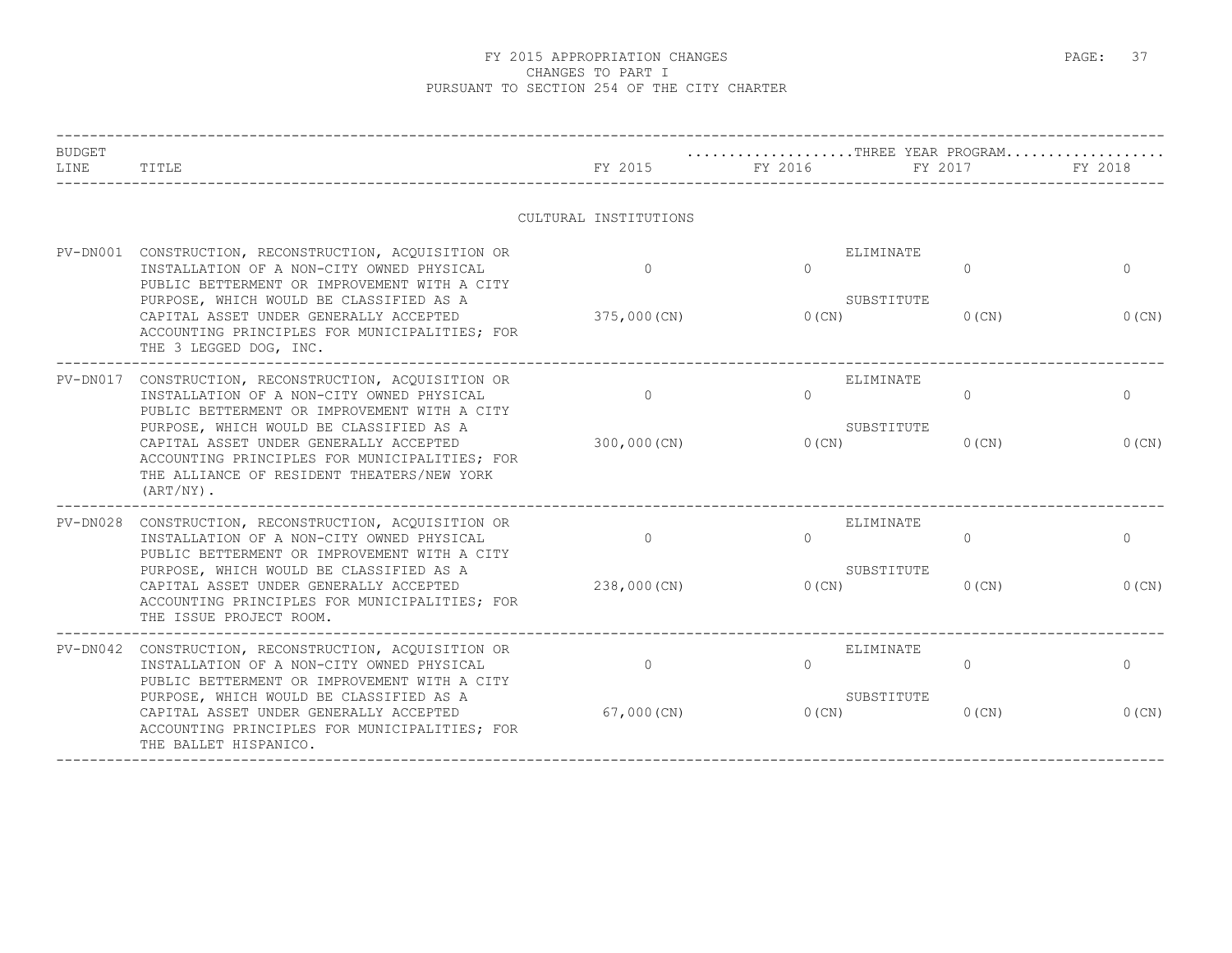| <b>BUDGET</b> |                                                                                                                                                                                                                                                                                                                                                                  |                           |                   |                                                 |                       |  |
|---------------|------------------------------------------------------------------------------------------------------------------------------------------------------------------------------------------------------------------------------------------------------------------------------------------------------------------------------------------------------------------|---------------------------|-------------------|-------------------------------------------------|-----------------------|--|
| LINE          | TITLE                                                                                                                                                                                                                                                                                                                                                            | FY 2015                   | FY 2016           | FY 2017                                         | FY 2018               |  |
|               |                                                                                                                                                                                                                                                                                                                                                                  | CULTURAL INSTITUTIONS     |                   |                                                 |                       |  |
| $PV-DN053$    | (NEW PROJECT)<br>CONSTRUCTION, RECONSTRUCTION, ACQUISITION OR<br>INSTALLATION OF A NON-CITY OWNED PHYSICAL<br>PUBLIC BETTERMENT OR IMPROVEMENT WITH A CITY<br>PURPOSE, WHICH WOULD BE CLASSIFIED AS A<br>CAPITAL ASSET UNDER GENERALLY ACCEPTED<br>ACCOUNTING PRINCIPLES FOR MUNICIPALITIES; FOR<br>THE BILLIE HOLIDAY THEATER.                                  | 1,146,000(CN)             |                   | (NEW PROJECT)<br>0(CN)<br>0(CN)                 | $0$ (CN)              |  |
|               | PV-DN074 CONSTRUCTION, RECONSTRUCTION, ACQUISITION OR<br>INSTALLATION OF A NON-CITY OWNED PHYSICAL<br>PUBLIC BETTERMENT OR IMPROVEMENT WITH A CITY<br>PURPOSE, WHICH WOULD BE CLASSIFIED AS A<br>CAPITAL ASSET UNDER GENERALLY ACCEPTED<br>ACCOUNTING PRINCIPLES FOR MUNICIPALITIES; FOR<br>THE NEW YORK BOTANICAL GARDEN.                                       | $\Omega$<br>2,128,000(CN) | $\Omega$<br>0(CN) | ELIMINATE<br>$\Omega$<br>SUBSTITUTE<br>0(CN)    | $\circ$<br>0(CN)      |  |
|               | PV-DN088 CONSTRUCTION, RECONSTRUCTION, ACQUISITION OR<br>INSTALLATION OF A NON-CITY OWNED PHYSICAL<br>PUBLIC BETTERMENT OR IMPROVEMENT WITH A CITY<br>PURPOSE, WHICH WOULD BE CLASSIFIED AS A<br>CAPITAL ASSET UNDER GENERALLY ACCEPTED 3,500,000 (CN)<br>ACCOUNTING PRINCIPLES FOR MUNICIPALITIES; FOR<br>THE BRIC ARTS MEDIA, BROOKLYN, INC.                   | $\Omega$                  | $\cap$<br>O(CN)   | ELIMINATE<br>$\Omega$<br>SUBSTITUTE<br>0(CN)    | $\circ$<br>$0$ (CN)   |  |
|               | -------------------------------<br>PV-DN122 CONSTRUCTION, RECONSTRUCTION, ACQUISITION OR<br>INSTALLATION OF A NON-CITY OWNED PHYSICAL<br>PUBLIC BETTERMENT OR IMPROVEMENT WITH A CITY<br>PURPOSE, WHICH WOULD BE CLASSIFIED AS A<br>CAPITAL ASSET UNDER GENERALLY ACCEPTED<br>ACCOUNTING PRINCIPLES FOR MUNICIPALITIES; FOR<br>THE DANCE THEATER OF HARLEM, INC. | $\Omega$<br>500,000 (CN)  | $\Omega$<br>0(CN) | ELIMINATE<br>$\Omega$<br>SUBSTITUTE<br>$0$ (CN) | $\mathbf{0}$<br>0(CN) |  |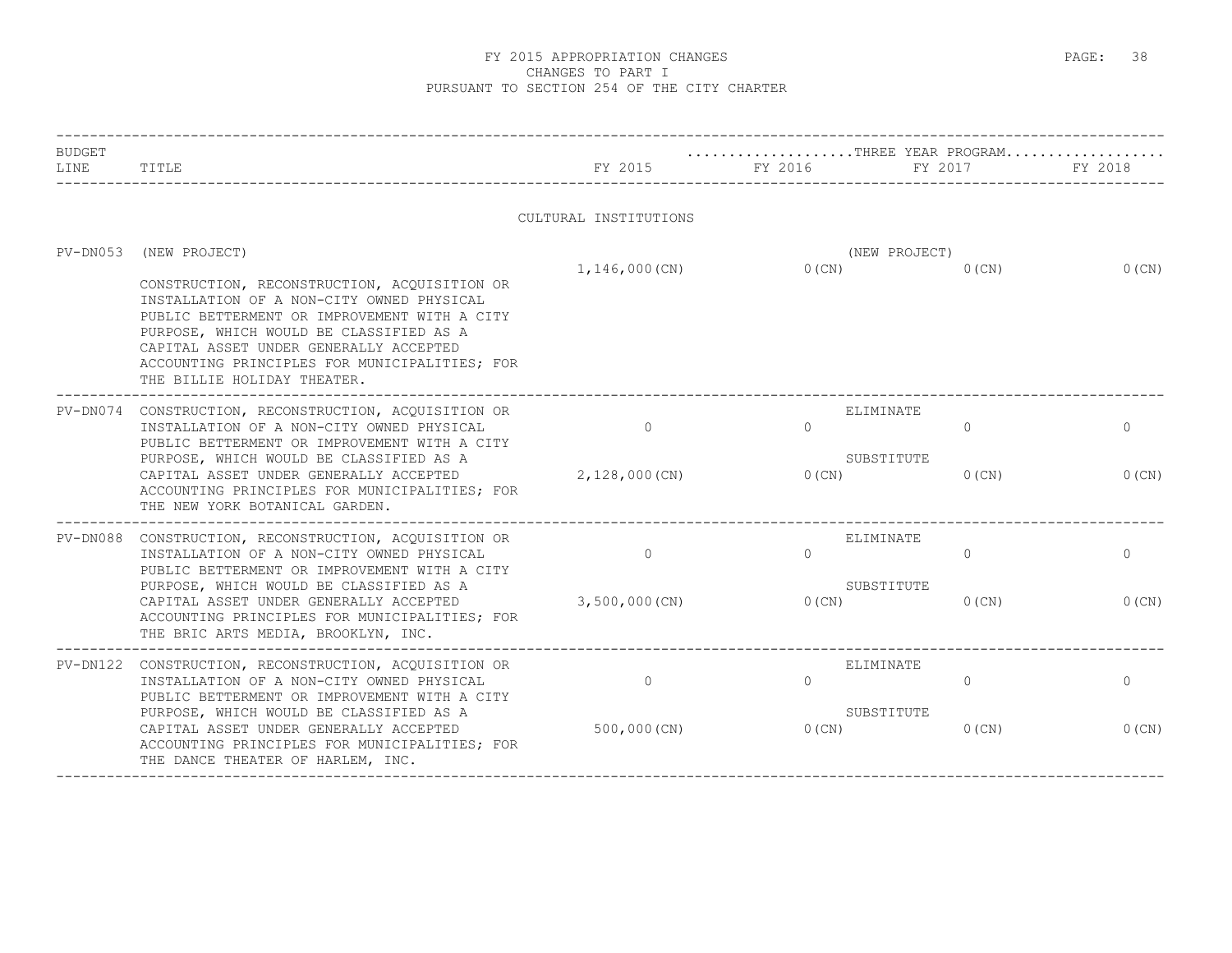| <b>BUDGET</b> |                                                                                                                                                                                                                                                                                                                                                                                |                           |                      | THREE YEAR PROGRAM                                    |                          |
|---------------|--------------------------------------------------------------------------------------------------------------------------------------------------------------------------------------------------------------------------------------------------------------------------------------------------------------------------------------------------------------------------------|---------------------------|----------------------|-------------------------------------------------------|--------------------------|
| LINE          | TITLE                                                                                                                                                                                                                                                                                                                                                                          | FY 2015                   | FY 2016              | FY 2017                                               | FY 2018                  |
|               |                                                                                                                                                                                                                                                                                                                                                                                | CULTURAL INSTITUTIONS     |                      |                                                       |                          |
|               | PV-DN127 CONSTRUCTION, RECONSTRUCTION, ACQUISITION OR<br>INSTALLATION OF A NON-CITY OWNED PHYSICAL<br>PUBLIC BETTERMENT OR IMPROVEMENT WITH A CITY<br>PURPOSE, WHICH WOULD BE CLASSIFIED AS A<br>CAPITAL ASSET UNDER GENERALLY ACCEPTED<br>ACCOUNTING PRINCIPLES FOR MUNICIPALITIES; FOR                                                                                       | $\Omega$<br>$61,000$ (CN) | $\Omega$<br>0(CN)    | ELIMINATE<br>$\overline{0}$<br>SUBSTITUTE<br>$0$ (CN) | $\mathbf{0}$<br>$0$ (CN) |
|               | DIXON PLACE.<br>CHANGE TITLE TO READ:<br>CONSTRUCTION, RECONSTRUCTION, ACQUISITION OR<br>INSTALLATION OF A NON-CITY OWNED PHYSICAL<br>PUBLIC BETTERMENT OR IMPROVEMENT WITH A CITY<br>PURPOSE, WHICH WOULD BE CLASSIFIED AS A<br>CAPITAL ASSET UNDER GENERALLY ACCEPTED<br>ACCOUNTING PRINCIPLES FOR MUNICIPALITIES; FOR<br>OPEN CHANNELS NEW YORK, INC. D/B/A DIXON<br>PLACE. |                           |                      |                                                       |                          |
|               | PV-DN131 CONSTRUCTION, RECONSTRUCTION, ACQUISITION OR<br>INSTALLATION OF A NON-CITY OWNED PHYSICAL<br>PUBLIC BETTERMENT OR IMPROVEMENT WITH A CITY<br>PURPOSE, WHICH WOULD BE CLASSIFIED AS A<br>CAPITAL ASSET UNDER GENERALLY ACCEPTED<br>ACCOUNTING PRINCIPLES FOR MUNICIPALITIES; FOR<br>THE DOWNTOWN ART/ALPHA OMEGA YOUTH CENTER.                                         | $\Omega$<br>126,000 (CN)  | $\Omega$<br>$0$ (CN) | ELIMINATE<br>$\circ$<br>SUBSTITUTE<br>$0$ (CN)        | $\overline{0}$<br>0(CN)  |
|               | PV-DN134 CONSTRUCTION, RECONSTRUCTION, ACQUISITION OR<br>INSTALLATION OF A NON-CITY OWNED PHYSICAL<br>PUBLIC BETTERMENT OR IMPROVEMENT WITH A CITY<br>PURPOSE, WHICH WOULD BE CLASSIFIED AS A<br>CAPITAL ASSET UNDER GENERALLY ACCEPTED<br>ACCOUNTING PRINCIPLES FOR MUNICIPALITIES; FOR<br>THE LA MAMA EXPERIMENTAL THEATRE CLUB.                                             | $\circ$<br>750,000 (CN)   | $\Omega$<br>0(CN)    | ELIMINATE<br>$\Omega$<br>SUBSTITUTE<br>$0$ (CN)       | $\circ$<br>0(CN)         |
|               |                                                                                                                                                                                                                                                                                                                                                                                |                           |                      |                                                       |                          |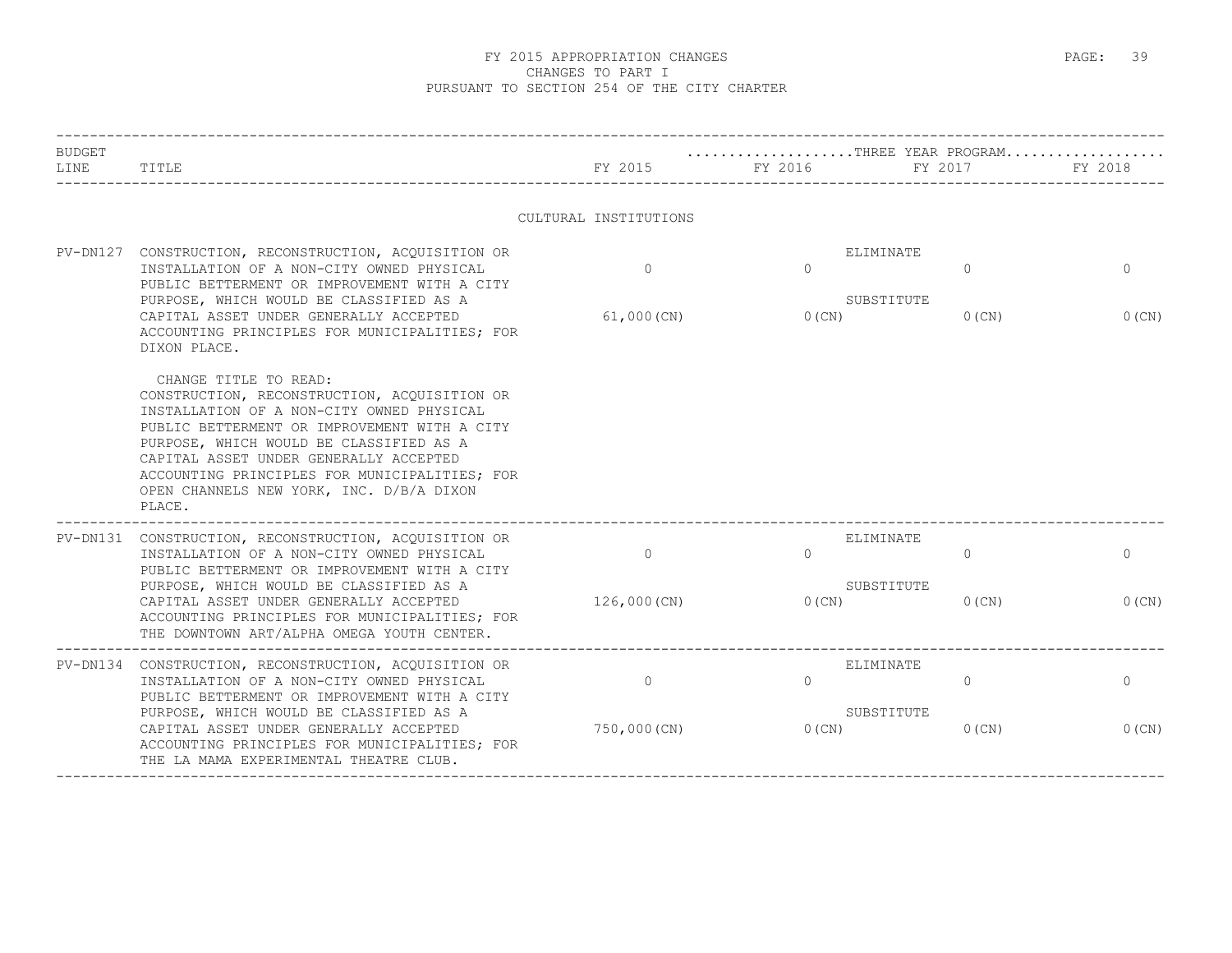| <b>BUDGET</b><br>LINE | TITLE                                                                                                                                                                                                                                                              | FY 2015               | FY 2016  | THREE YEAR PROGRAM<br>FY 2017       | FY 2018      |
|-----------------------|--------------------------------------------------------------------------------------------------------------------------------------------------------------------------------------------------------------------------------------------------------------------|-----------------------|----------|-------------------------------------|--------------|
|                       |                                                                                                                                                                                                                                                                    | CULTURAL INSTITUTIONS |          |                                     |              |
|                       | PV-DN162 CONSTRUCTION, RECONSTRUCTION, ACQUISITION OR<br>INSTALLATION OF A NON-CITY OWNED PHYSICAL<br>PUBLIC BETTERMENT OR IMPROVEMENT WITH A CITY<br>PURPOSE, WHICH WOULD BE CLASSIFIED AS A                                                                      | $\Omega$              | $\Omega$ | ELIMINATE<br>$\Omega$<br>SUBSTITUTE | $\mathbf{0}$ |
|                       | CAPITAL ASSET UNDER GENERALLY ACCEPTED<br>ACCOUNTING PRINCIPLES FOR MUNICIPALITIES; FOR<br>THE FRANKLIN H. WILLIAMS CARIBBEAN CULTURAL<br>CENTER AFRICAN DIASPORA INSTITUTE (CCCADI) DBA<br>VISUAL ARTS RESEARCH AND RESOURCE CENTER<br>RELATING TO THE CARIBBEAN. | 750,000 (CN)          | $0$ (CN) | $0$ (CN)                            | $0$ (CN)     |
| PV-DN176              | CONSTRUCTION, RECONSTRUCTION, ACQUISITION OR<br>INSTALLATION OF A NON-CITY OWNED PHYSICAL<br>PUBLIC BETTERMENT OR IMPROVEMENT WITH A CITY                                                                                                                          | $\circ$               | $\Omega$ | ELIMINATE<br>$\Omega$<br>SUBSTITUTE | $\mathbf{0}$ |
|                       | PURPOSE, WHICH WOULD BE CLASSIFIED AS A<br>CAPITAL ASSET UNDER GENERALLY ACCEPTED<br>ACCOUNTING PRINCIPLES FOR MUNICIPALITIES; FOR<br>THE GUGGENHEIM MUSEUM.                                                                                                       | 800,000(CN)           | 0(CN)    | 0(CN)                               | $0$ (CN)     |
|                       | PV-DN181 CONSTRUCTION, RECONSTRUCTION, ACQUISITION OR<br>INSTALLATION OF A NON-CITY OWNED PHYSICAL<br>PUBLIC BETTERMENT OR IMPROVEMENT WITH A CITY                                                                                                                 | $\Omega$              | $\Omega$ | ELIMINATE<br>$\Omega$               | $\circ$      |
|                       | PURPOSE, WHICH WOULD BE CLASSIFIED AS A<br>CAPITAL ASSET UNDER GENERALLY ACCEPTED<br>ACCOUNTING PRINCIPLES FOR MUNICIPALITIES; FOR<br>THE HARLEM SCHOOL OF THE ARTS.                                                                                               | 70,000 (CN)           | $0$ (CN) | SUBSTITUTE<br>$0$ (CN)              | 0(CN)        |
|                       | PV-DN185 CONSTRUCTION, RECONSTRUCTION, ACQUISITION OR<br>INSTALLATION OF A NON-CITY OWNED PHYSICAL<br>PUBLIC BETTERMENT OR IMPROVEMENT WITH A CITY                                                                                                                 | $\Omega$              | $\Omega$ | ELIMINATE<br>$\Omega$               | $\circ$      |
|                       | PURPOSE, WHICH WOULD BE CLASSIFIED AS A<br>CAPITAL ASSET UNDER GENERALLY ACCEPTED<br>ACCOUNTING PRINCIPLES FOR MUNICIPALITIES; FOR<br>THE HERE ARTS CENTER.                                                                                                        | 38,000 (CN)           | 0(CN)    | SUBSTITUTE<br>$0$ (CN)              | $0$ (CN)     |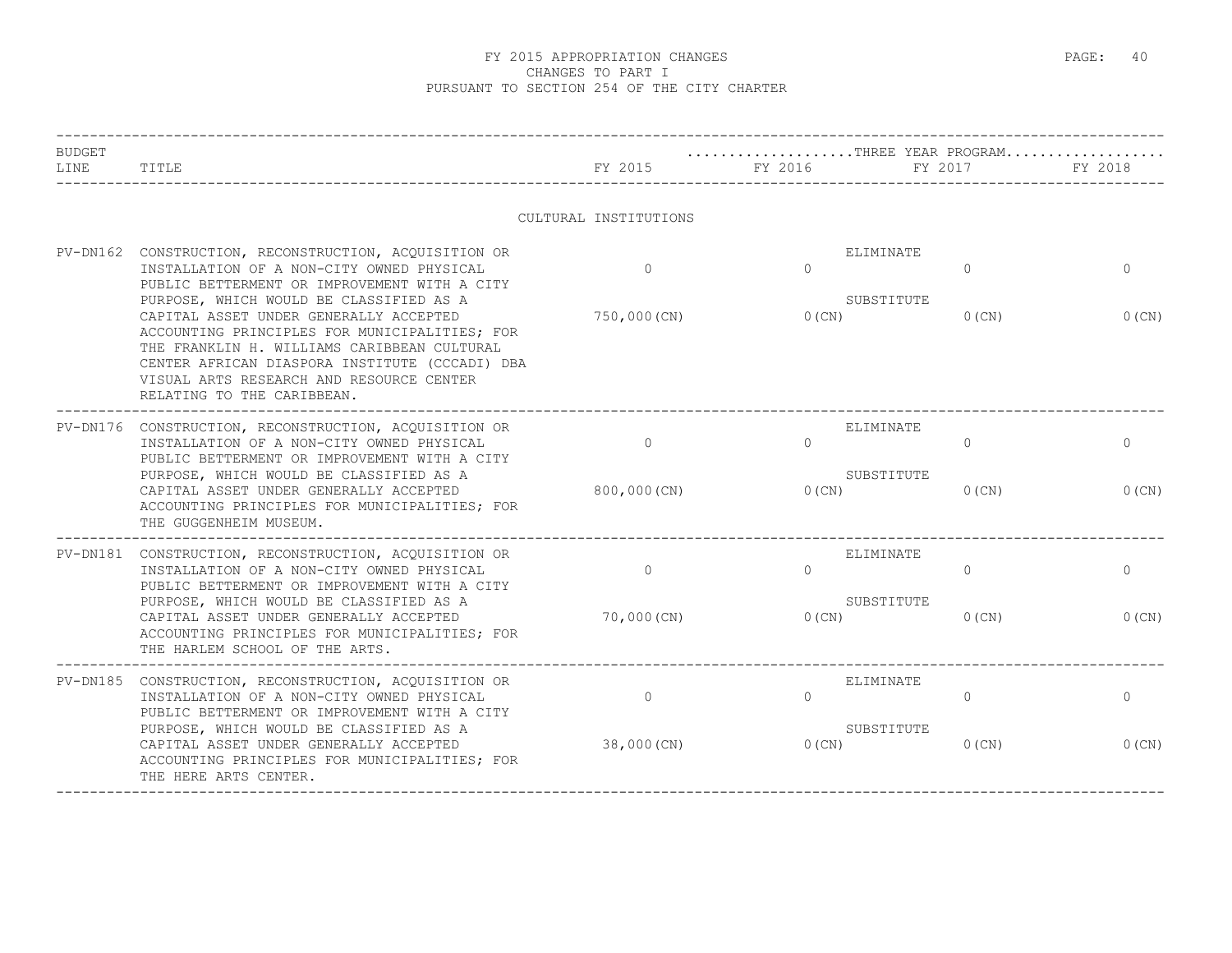| TITLE                                                                                                                                                                                                                                                                                                                                                          | FY 2015                      | FY 2016               | FY 2017              | FY 2018                                                                                             |
|----------------------------------------------------------------------------------------------------------------------------------------------------------------------------------------------------------------------------------------------------------------------------------------------------------------------------------------------------------------|------------------------------|-----------------------|----------------------|-----------------------------------------------------------------------------------------------------|
|                                                                                                                                                                                                                                                                                                                                                                |                              |                       |                      |                                                                                                     |
| PV-DN195 CONSTRUCTION, RECONSTRUCTION, ACQUISITION OR<br>INSTALLATION OF A NON-CITY OWNED PHYSICAL<br>PUBLIC BETTERMENT OR IMPROVEMENT WITH A CITY<br>PURPOSE, WHICH WOULD BE CLASSIFIED AS A<br>CAPITAL ASSET UNDER GENERALLY ACCEPTED<br>ACCOUNTING PRINCIPLES FOR MUNICIPALITIES; FOR<br>THE IRISH ARTS CENTER.                                             | $\Omega$<br>$5,000,000$ (CN) | $\Omega$<br>$0$ (CN)  | $\Omega$<br>$0$ (CN) | $\mathbf{0}$<br>$0$ (CN)                                                                            |
| CHANGE TITLE TO READ:<br>CONSTRUCTION, RECONSTRUCTION, ACQUISITION OR<br>INSTALLATION OF A NON-CITY OWNED PHYSICAL<br>PUBLIC BETTERMENT OR IMPROVEMENT WITH A CITY<br>PURPOSE, WHICH WOULD BE CLASSIFIED AS A<br>CAPITAL ASSET UNDER GENERALLY ACCEPTED<br>ACCOUNTING PRINCIPLES FOR MUNICIPALITIES; FOR<br>AN CLAIDHEAMH SOLUIS, INC. / IRISH ARTS<br>CENTER. |                              |                       |                      |                                                                                                     |
| PV-DN196 CONSTRUCTION, RECONSTRUCTION, ACQUISITION OR<br>INSTALLATION OF A NON-CITY OWNED PHYSICAL<br>PUBLIC BETTERMENT OR IMPROVEMENT WITH A CITY<br>PURPOSE, WHICH WOULD BE CLASSIFIED AS A<br>CAPITAL ASSET UNDER GENERALLY ACCEPTED<br>ACCOUNTING PRINCIPLES FOR MUNICIPALITIES; FOR<br>THE IRISH REPERTORY THEATRE.                                       | $\Omega$<br>763,000 (CN)     | $\Omega$<br>$0$ (CN)  | $\Omega$<br>$0$ (CN) | $\circ$<br>$0$ (CN)                                                                                 |
| CONSTRUCTION, RECONSTRUCTION, ACQUISITION OR<br>INSTALLATION OF A NON-CITY OWNED PHYSICAL<br>PUBLIC BETTERMENT OR IMPROVEMENT WITH A CITY<br>PURPOSE, WHICH WOULD BE CLASSIFIED AS A<br>CAPITAL ASSET UNDER GENERALLY ACCEPTED<br>ACCOUNTING PRINCIPLES FOR MUNICIPALITIES; FOR<br>THE NOGUCHI MUSEUM.                                                         | $\circ$<br>250,000 (CN)      | $\Omega$<br>0(CN)     | $\Omega$<br>$0$ (CN) | $\mathbf{0}$<br>0(CN)                                                                               |
|                                                                                                                                                                                                                                                                                                                                                                |                              | CULTURAL INSTITUTIONS |                      | THREE YEAR PROGRAM<br>ELIMINATE<br>SUBSTITUTE<br>ELIMINATE<br>SUBSTITUTE<br>ELIMINATE<br>SUBSTITUTE |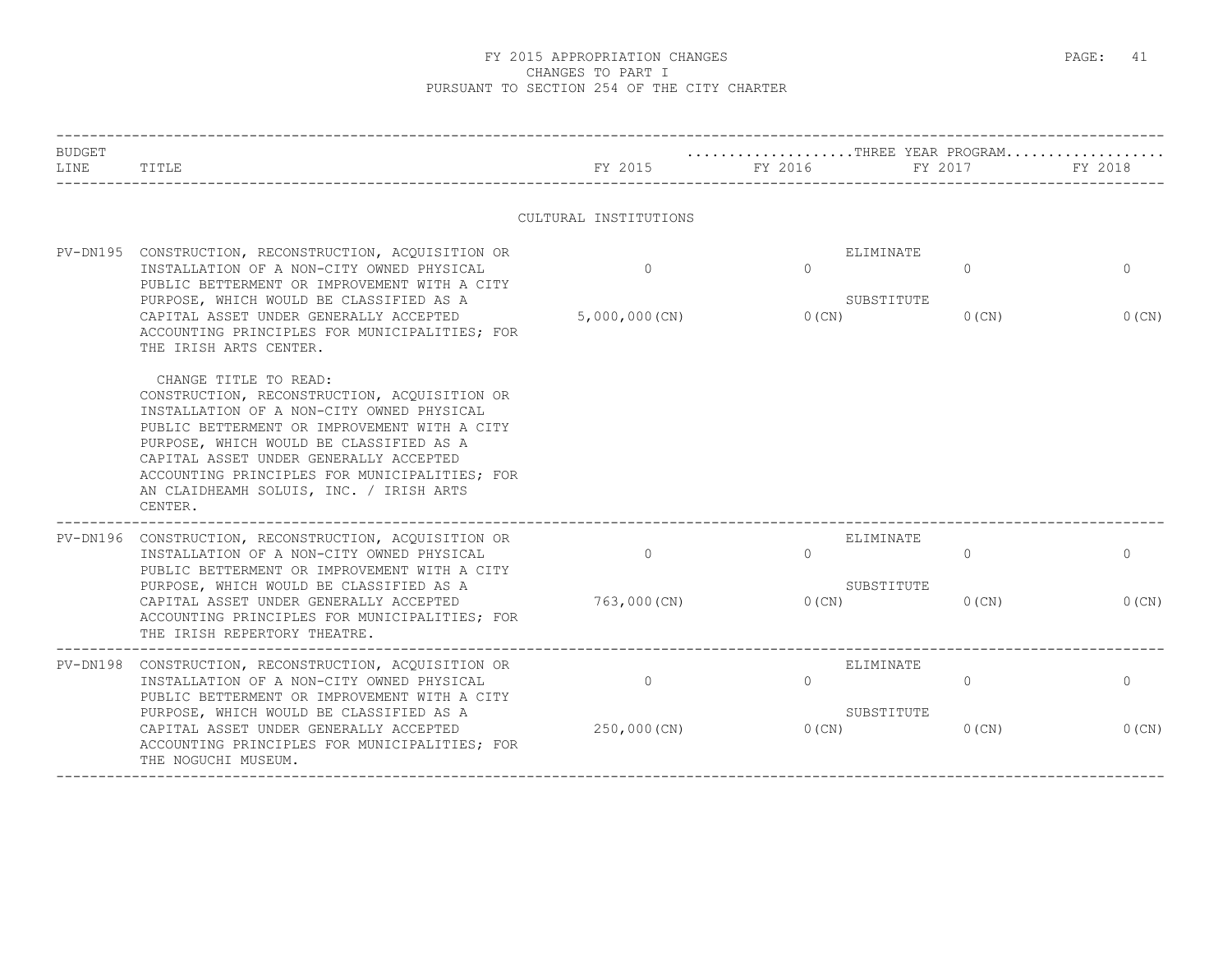| <b>BUDGET</b><br>LINE | TITLE                                                                                                                                                                                                                                                                                                                            | FY 2015                    | THREE YEAR PROGRAM<br>FY 2016                   | FY 2017                  | FY 2018                  |
|-----------------------|----------------------------------------------------------------------------------------------------------------------------------------------------------------------------------------------------------------------------------------------------------------------------------------------------------------------------------|----------------------------|-------------------------------------------------|--------------------------|--------------------------|
|                       |                                                                                                                                                                                                                                                                                                                                  | CULTURAL INSTITUTIONS      |                                                 |                          |                          |
|                       | PV-DN219 CONSTRUCTION, RECONSTRUCTION, ACQUISITION OR<br>INSTALLATION OF A NON-CITY OWNED PHYSICAL<br>PUBLIC BETTERMENT OR IMPROVEMENT WITH A CITY<br>PURPOSE, WHICH WOULD BE CLASSIFIED AS A<br>CAPITAL ASSET UNDER GENERALLY ACCEPTED<br>ACCOUNTING PRINCIPLES FOR MUNICIPALITIES; FOR<br>THE MANHATTAN CLASS COMPANY INC.     | $\Omega$<br>750,000(CN)    | ELIMINATE<br>$\Omega$<br>SUBSTITUTE<br>$0$ (CN) | $\mathbf{0}$<br>$0$ (CN) | $\Omega$<br>0(CN)        |
|                       | PV-DN247 CONSTRUCTION, RECONSTRUCTION, ACQUISITION OR<br>INSTALLATION OF A NON-CITY OWNED PHYSICAL<br>PUBLIC BETTERMENT OR IMPROVEMENT WITH A CITY<br>PURPOSE, WHICH WOULD BE CLASSIFIED AS A<br>CAPITAL ASSET UNDER GENERALLY ACCEPTED<br>ACCOUNTING PRINCIPLES FOR MUNICIPALITIES; FOR<br>THE LOWER EAST SIDE TENEMENT MUSEUM. | $\Omega$<br>$300,000$ (CN) | ELIMINATE<br>$\Omega$<br>SUBSTITUTE<br>$0$ (CN) | $\circ$<br>$0$ (CN)      | $\mathbf{0}$<br>$0$ (CN) |
| $PV-DN250$            | CONSTRUCTION, RECONSTRUCTION, ACQUISITION OR<br>INSTALLATION OF A NON-CITY OWNED PHYSICAL<br>PUBLIC BETTERMENT OR IMPROVEMENT WITH A CITY<br>PURPOSE, WHICH WOULD BE CLASSIFIED AS A<br>CAPITAL ASSET UNDER GENERALLY ACCEPTED<br>ACCOUNTING PRINCIPLES FOR MUNICIPALITIES; FOR<br>THE LOWER MANHATTAN CULTURAL COUNCIL.         | $\Omega$<br>400,000 (CN)   | ELIMINATE<br>$\Omega$<br>SUBSTITUTE<br>$0$ (CN) | $\Omega$<br>$0$ (CN)     | $\mathbf{0}$<br>0(CN)    |
|                       | PV-DN256 CONSTRUCTION, RECONSTRUCTION, ACQUISITION OR<br>INSTALLATION OF A NON-CITY OWNED PHYSICAL<br>PUBLIC BETTERMENT OR IMPROVEMENT WITH A CITY<br>PURPOSE, WHICH WOULD BE CLASSIFIED AS A<br>CAPITAL ASSET UNDER GENERALLY ACCEPTED<br>ACCOUNTING PRINCIPLES FOR MUNICIPALITIES; FOR<br>THE MANHATTAN THEATER CLUB.          | $\Omega$<br>140,000(CN)    | ELIMINATE<br>$\Omega$<br>SUBSTITUTE<br>0(CN)    | $\Omega$<br>$0$ (CN)     | $\mathbf{0}$<br>$0$ (CN) |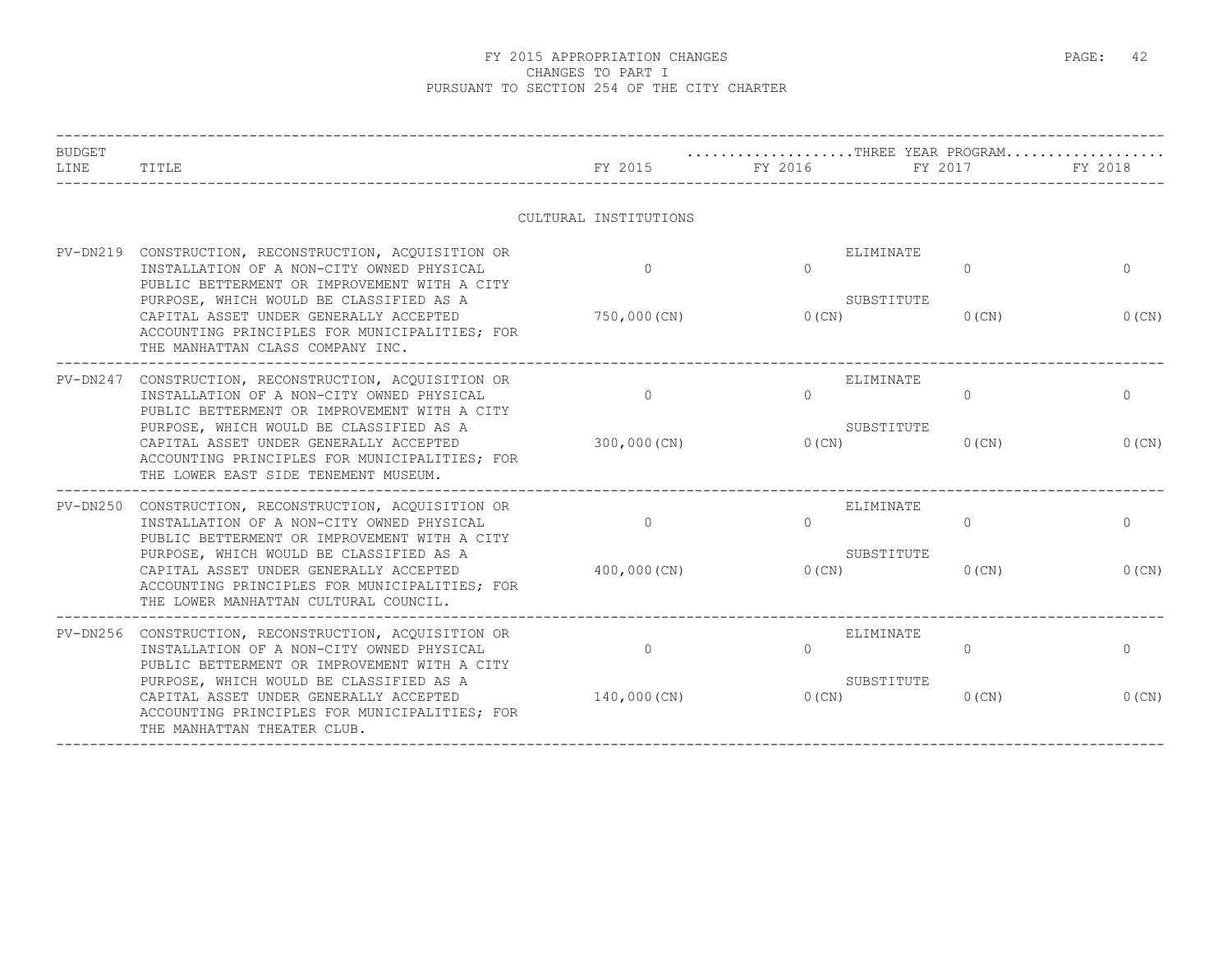| <b>BUDGET</b><br>LINE | TITLE                                                                                                                                                                                                                                                                                                                                                                     | FY 2015                  | $\ldots \ldots \ldots \ldots \ldots \ldots \ldots$ . THREE YEAR PROGRAM<br>FY 2016 | FY 2017                  | FY 2018                  |
|-----------------------|---------------------------------------------------------------------------------------------------------------------------------------------------------------------------------------------------------------------------------------------------------------------------------------------------------------------------------------------------------------------------|--------------------------|------------------------------------------------------------------------------------|--------------------------|--------------------------|
|                       |                                                                                                                                                                                                                                                                                                                                                                           | CULTURAL INSTITUTIONS    |                                                                                    |                          |                          |
|                       | PV-DN258 CONSTRUCTION, RECONSTRUCTION, ACQUISITION OR<br>INSTALLATION OF A NON-CITY OWNED PHYSICAL<br>PUBLIC BETTERMENT OR IMPROVEMENT WITH A CITY<br>PURPOSE, WHICH WOULD BE CLASSIFIED AS A<br>CAPITAL ASSET UNDER GENERALLY ACCEPTED<br>ACCOUNTING PRINCIPLES FOR MUNICIPALITIES; FOR<br>THE MARK MORRIS DANCE GROUP (DISCALCED, INC.).                                | $\Omega$<br>250,000 (CN) | ELIMINATE<br>$\Omega$<br>SUBSTITUTE<br>$0$ (CN)                                    | $\mathbf{0}$<br>$0$ (CN) | $\Omega$<br>0(CN)        |
|                       | ----------------------------------<br>PV-DN266 CONSTRUCTION, RECONSTRUCTION, ACQUISITION OR<br>INSTALLATION OF A NON-CITY OWNED PHYSICAL<br>PUBLIC BETTERMENT OR IMPROVEMENT WITH A CITY<br>PURPOSE, WHICH WOULD BE CLASSIFIED AS A<br>CAPITAL ASSET UNDER GENERALLY ACCEPTED<br>ACCOUNTING PRINCIPLES FOR MUNICIPALITIES; FOR<br>THE MIND-BUILDERS CREATIVE ARTS CENTER. | $\Omega$<br>635,000 (CN) | ELIMINATE<br>$\Omega$<br>SUBSTITUTE<br>$0$ (CN)                                    | $\Omega$<br>$0$ (CN)     | $\mathbf{0}$<br>$0$ (CN) |
|                       | PV-DN304 CONSTRUCTION, RECONSTRUCTION, ACQUISITION OR<br>INSTALLATION OF A NON-CITY OWNED PHYSICAL<br>PUBLIC BETTERMENT OR IMPROVEMENT WITH A CITY<br>PURPOSE, WHICH WOULD BE CLASSIFIED AS A<br>CAPITAL ASSET UNDER GENERALLY ACCEPTED<br>ACCOUNTING PRINCIPLES FOR MUNICIPALITIES; FOR<br>THE NEW YORK HISTORICAL SOCIETY.                                              | $\Omega$<br>50,000 (CN)  | ELIMINATE<br>$\cap$<br>SUBSTITUTE<br>$0$ (CN)                                      | $\Omega$<br>$0$ (CN)     | $\circ$<br>0(CN)         |
|                       | PV-DN329 CONSTRUCTION, RECONSTRUCTION, ACQUISITION OR<br>INSTALLATION OF A NON-CITY OWNED PHYSICAL<br>PUBLIC BETTERMENT OR IMPROVEMENT WITH A CITY<br>PURPOSE, WHICH WOULD BE CLASSIFIED AS A<br>CAPITAL ASSET UNDER GENERALLY ACCEPTED<br>ACCOUNTING PRINCIPLES FOR MUNICIPALITIES; FOR<br>THE PLAYWRIGHTS HORIZONS, INC.                                                | $\Omega$<br>250,000 (CN) | ELIMINATE<br>$\Omega$<br>SUBSTITUTE<br>0(CN)                                       | $\Omega$<br>$0$ (CN)     | $\mathbf{0}$<br>$0$ (CN) |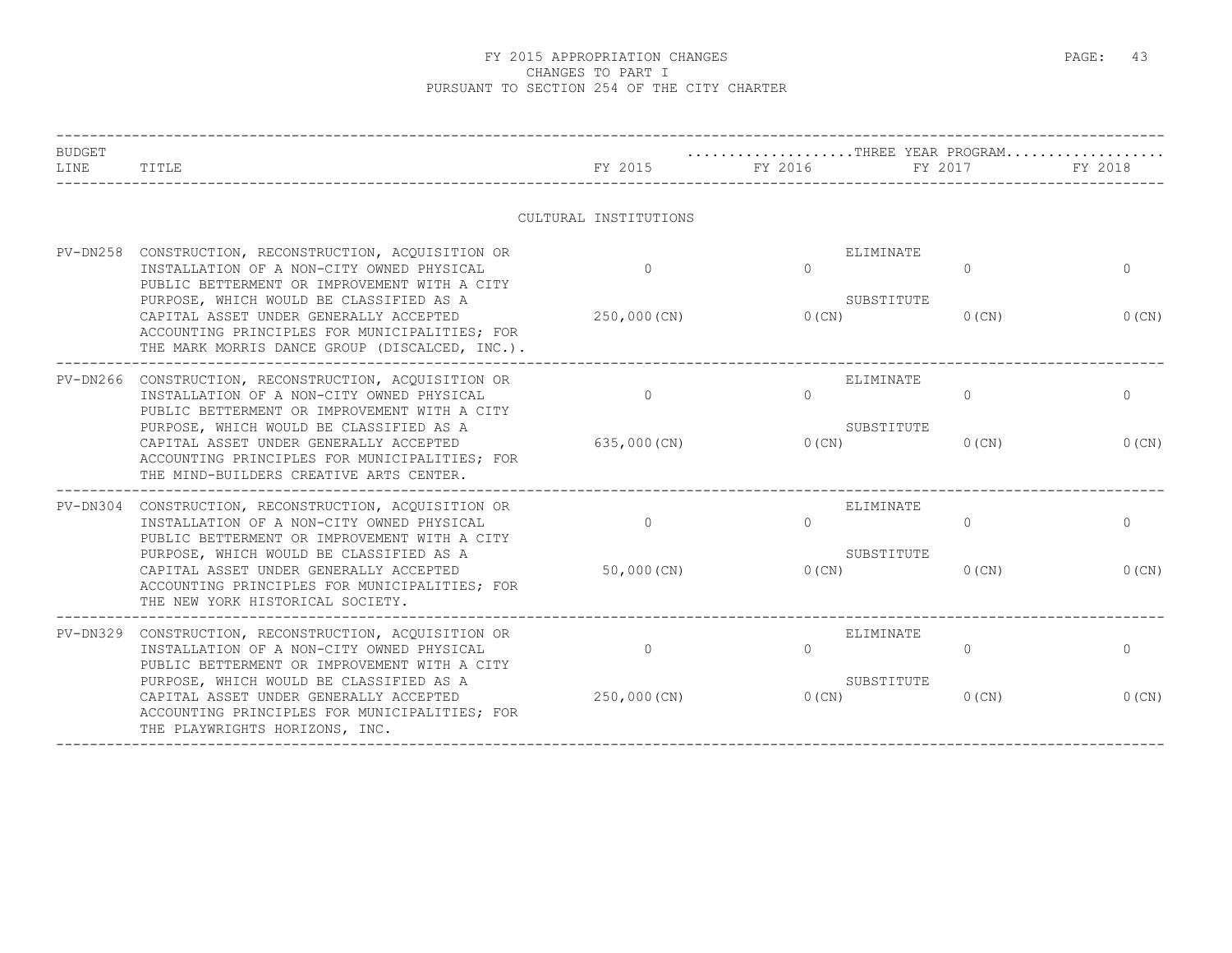| <b>BUDGET</b><br>LINE | TITLE                                                                                                                                                                                                                                                                                                                                  | FY 2015                   | FY 2016              | $\ldots \ldots \ldots \ldots \ldots \ldots \ldots$ . THREE YEAR PROGRAM<br>FY 2017 | FY 2018                  |
|-----------------------|----------------------------------------------------------------------------------------------------------------------------------------------------------------------------------------------------------------------------------------------------------------------------------------------------------------------------------------|---------------------------|----------------------|------------------------------------------------------------------------------------|--------------------------|
|                       |                                                                                                                                                                                                                                                                                                                                        | CULTURAL INSTITUTIONS     |                      |                                                                                    |                          |
|                       | PV-DN333 CONSTRUCTION, RECONSTRUCTION, ACQUISITION OR<br>INSTALLATION OF A NON-CITY OWNED PHYSICAL<br>PUBLIC BETTERMENT OR IMPROVEMENT WITH A CITY<br>PURPOSE, WHICH WOULD BE CLASSIFIED AS A<br>CAPITAL ASSET UNDER GENERALLY ACCEPTED<br>ACCOUNTING PRINCIPLES FOR MUNICIPALITIES; FOR<br>PREGONES THEATER.                          | $\Omega$<br>750,000 (CN)  | $\Omega$<br>$0$ (CN) | ELIMINATE<br>$\mathbf{0}$<br>SUBSTITUTE<br>$0$ (CN)                                | $\mathbf{0}$<br>0(CN)    |
|                       | PV-DN362 CONSTRUCTION, RECONSTRUCTION, ACQUISITION OR<br>INSTALLATION OF A NON-CITY OWNED PHYSICAL<br>PUBLIC BETTERMENT OR IMPROVEMENT WITH A CITY<br>PURPOSE, WHICH WOULD BE CLASSIFIED AS A<br>CAPITAL ASSET UNDER GENERALLY ACCEPTED<br>ACCOUNTING PRINCIPLES FOR MUNICIPALITIES; FOR<br>THE ST. ANN'S WAREHOUSE/ARTS AT ST. ANN'S. | $\Omega$<br>2,000,000(CN) | $\Omega$<br>$0$ (CN) | ELIMINATE<br>$\circ$<br>SUBSTITUTE<br>$0$ (CN)                                     | $\mathbf{0}$<br>$0$ (CN) |
|                       | PV-DN364 CONSTRUCTION, RECONSTRUCTION, ACQUISITION OR<br>INSTALLATION OF A NON-CITY OWNED PHYSICAL<br>PUBLIC BETTERMENT OR IMPROVEMENT WITH A CITY<br>PURPOSE, WHICH WOULD BE CLASSIFIED AS A<br>CAPITAL ASSET UNDER GENERALLY ACCEPTED<br>ACCOUNTING PRINCIPLES FOR MUNICIPALITIES; FOR<br>THE ST. GEORGE THEATER.                    | $\Omega$<br>172,000(CN)   | $\Omega$<br>$0$ (CN) | ELIMINATE<br>$\Omega$<br>SUBSTITUTE<br>$0$ (CN)                                    | $\Omega$<br>$0$ (CN)     |
|                       | PV-DN375 CONSTRUCTION, RECONSTRUCTION, ACQUISITION OR<br>INSTALLATION OF A NON-CITY OWNED PHYSICAL<br>PUBLIC BETTERMENT OR IMPROVEMENT WITH A CITY<br>PURPOSE, WHICH WOULD BE CLASSIFIED AS A<br>CAPITAL ASSET UNDER GENERALLY ACCEPTED<br>ACCOUNTING PRINCIPLES FOR MUNICIPALITIES; FOR<br>THE SECOND STAGE THEATER.                  | $\Omega$<br>417,000(CN)   | $\Omega$<br>$0$ (CN) | ELIMINATE<br>$\Omega$<br>SUBSTITUTE<br>$0$ (CN)                                    | $\mathbf{0}$<br>$0$ (CN) |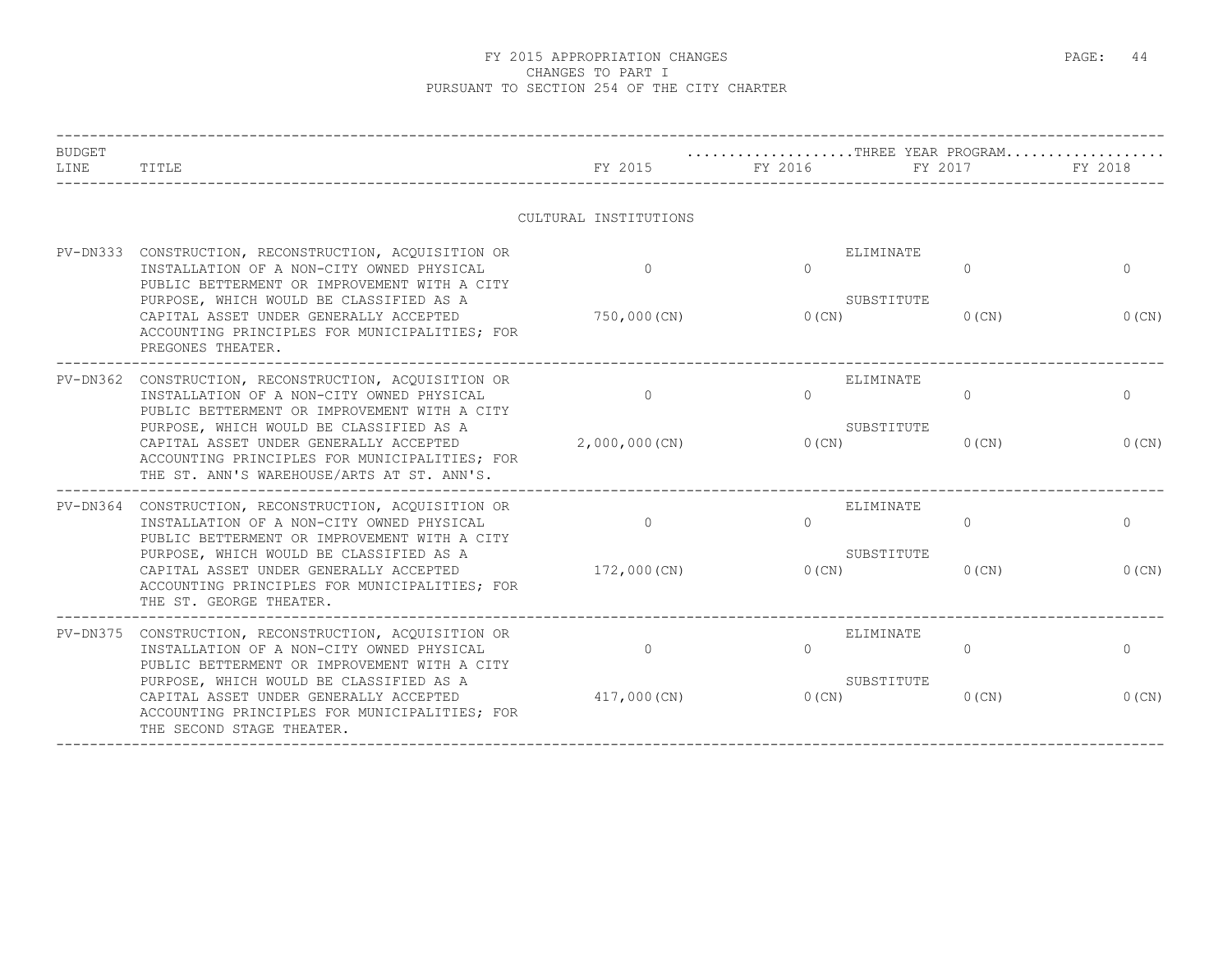| <b>BUDGET</b><br>LINE | TITLE                                                                                                                                                                                                                                                                                                          | FY 2015               | $\ldots \ldots \ldots \ldots \ldots \ldots \ldots$ . THREE YEAR PROGRAM<br>FY 2016 | FY 2017                   | FY 2018      |  |  |
|-----------------------|----------------------------------------------------------------------------------------------------------------------------------------------------------------------------------------------------------------------------------------------------------------------------------------------------------------|-----------------------|------------------------------------------------------------------------------------|---------------------------|--------------|--|--|
|                       |                                                                                                                                                                                                                                                                                                                | CULTURAL INSTITUTIONS |                                                                                    |                           |              |  |  |
|                       | PV-DN409 CONSTRUCTION, RECONSTRUCTION, ACQUISITION OR<br>INSTALLATION OF A NON-CITY OWNED PHYSICAL<br>PUBLIC BETTERMENT OR IMPROVEMENT WITH A CITY                                                                                                                                                             | $\Omega$              | $\Omega$                                                                           | ELIMINATE<br>$\Omega$     | $\mathbf{0}$ |  |  |
|                       | PURPOSE, WHICH WOULD BE CLASSIFIED AS A<br>CAPITAL ASSET UNDER GENERALLY ACCEPTED<br>ACCOUNTING PRINCIPLES FOR MUNICIPALITIES; FOR<br>SYMPHONY SPACE.                                                                                                                                                          | 500,000 (CN)          | 0(CN)                                                                              | SUBSTITUTE<br>$0$ (CN)    | $0$ (CN)     |  |  |
| PV-DN412              | (NEW PROJECT)                                                                                                                                                                                                                                                                                                  |                       | $1,000,000$ (CN) $3,000,000$ (CN)                                                  | (NEW PROJECT)<br>$0$ (CN) | $0$ (CN)     |  |  |
|                       | CONSTRUCTION, RECONSTRUCTION, ACQUISITION OR<br>INSTALLATION OF A NON-CITY OWNED PHYSICAL<br>PUBLIC BETTERMENT OR IMPROVEMENT WITH A CITY<br>PURPOSE, WHICH WOULD BE CLASSIFIED AS A<br>CAPITAL ASSET UNDER GENERALLY ACCEPTED<br>ACCOUNTING PRINCIPLES FOR MUNICIPALITIES; FOR<br>THE THALIA SPANISH THEATER. |                       |                                                                                    |                           |              |  |  |
|                       | PV-DN413 CONSTRUCTION, RECONSTRUCTION, ACQUISITION OR<br>INSTALLATION OF A NON-CITY OWNED PHYSICAL                                                                                                                                                                                                             | $\Omega$              | $\Omega$                                                                           | ELIMINATE<br>$\Omega$     | $\Omega$     |  |  |
|                       | PUBLIC BETTERMENT OR IMPROVEMENT WITH A CITY<br>PURPOSE, WHICH WOULD BE CLASSIFIED AS A<br>CAPITAL ASSET UNDER GENERALLY ACCEPTED<br>ACCOUNTING PRINCIPLES FOR MUNICIPALITIES; FOR<br>THEATER ET AL INC. D/B/A THE CHOCOLATE<br>FACTORY.                                                                       | 250,000 (CN)          | $0$ (CN)                                                                           | SUBSTITUTE<br>$0$ (CN)    | $0$ (CN)     |  |  |
|                       | PV-DN423 CONSTRUCTION, RECONSTRUCTION, ACQUISITION OR<br>INSTALLATION OF A NON-CITY OWNED PHYSICAL<br>PUBLIC BETTERMENT OR IMPROVEMENT WITH A CITY                                                                                                                                                             | $\circ$               | $\Omega$                                                                           | ELIMINATE<br>$\circ$      | $\circ$      |  |  |
|                       | PURPOSE, WHICH WOULD BE CLASSIFIED AS A<br>CAPITAL ASSET UNDER GENERALLY ACCEPTED<br>ACCOUNTING PRINCIPLES FOR MUNICIPALITIES; FOR<br>THE JEWISH MUSEUM.                                                                                                                                                       | 675,000 (CN)          | 0(CN)                                                                              | SUBSTITUTE<br>$0$ (CN)    | 0(CN)        |  |  |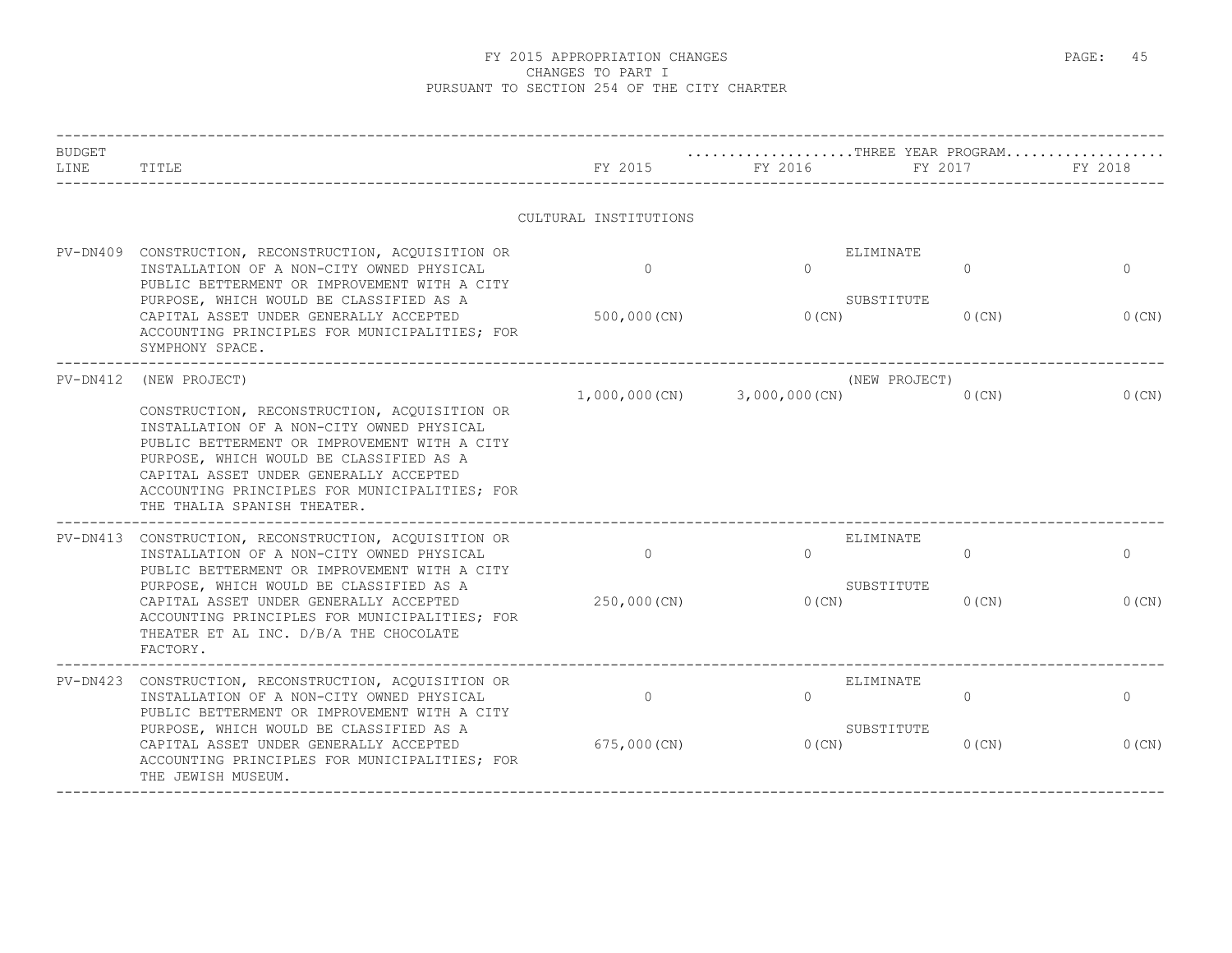| <b>BUDGET</b> |                                                                                                                                                                                                                                                                                                                                                 |                       | $\ldots\ldots\ldots\ldots\ldots\ldots\ldots\ldots\text{THREE}$ YEAR PROGRAM |               |              |
|---------------|-------------------------------------------------------------------------------------------------------------------------------------------------------------------------------------------------------------------------------------------------------------------------------------------------------------------------------------------------|-----------------------|-----------------------------------------------------------------------------|---------------|--------------|
| LINE          | TITLE                                                                                                                                                                                                                                                                                                                                           | FY 2015               | FY 2016                                                                     | FY 2017       | FY 2018      |
|               |                                                                                                                                                                                                                                                                                                                                                 | CULTURAL INSTITUTIONS |                                                                             |               |              |
| $PV-DN430$    | CONSTRUCTION, RECONSTRUCTION, ACQUISITION OR<br>INSTALLATION OF A NON-CITY OWNED PHYSICAL<br>PUBLIC BETTERMENT OR IMPROVEMENT WITH A CITY                                                                                                                                                                                                       | $\Omega$              | ELIMINATE<br>$\Omega$                                                       | $\mathbf{0}$  | $\mathbf{0}$ |
|               | PURPOSE, WHICH WOULD BE CLASSIFIED AS A<br>CAPITAL ASSET UNDER GENERALLY ACCEPTED<br>ACCOUNTING PRINCIPLES FOR MUNICIPALITIES; FOR<br>THE WNET.ORG.                                                                                                                                                                                             | 524,000 (CN)          | SUBSTITUTE<br>$0$ (CN)                                                      | $0$ (CN)      | $0$ (CN)     |
|               | PV-DN463 CONSTRUCTION, RECONSTRUCTION, ACQUISITION OR<br>INSTALLATION OF A NON-CITY OWNED PHYSICAL<br>PUBLIC BETTERMENT OR IMPROVEMENT WITH A CITY                                                                                                                                                                                              | $\circ$               | ELIMINATE<br>$\Omega$                                                       | $\mathbf{0}$  | $\mathbf{0}$ |
|               | PURPOSE, WHICH WOULD BE CLASSIFIED AS A<br>CAPITAL ASSET UNDER GENERALLY ACCEPTED<br>ACCOUNTING PRINCIPLES FOR MUNICIPALITIES; FOR<br>THE ABC NO RIO.                                                                                                                                                                                           | 750,000 (CN)          | SUBSTITUTE<br>$0$ (CN)                                                      | $0$ (CN)      | 0(CN)        |
|               | PV-DN610 CONSTRUCTION, RECONSTRUCTION, ACQUISITION OR<br>INSTALLATION OF A NON-CITY OWNED PHYSICAL<br>PUBLIC BETTERMENT OR IMPROVEMENT WITH A CITY                                                                                                                                                                                              | $\Omega$              | ELIMINATE<br>$\Omega$                                                       | $\circ$       | $\mathbf{0}$ |
|               | PURPOSE, WHICH WOULD BE CLASSIFIED AS A<br>CAPITAL ASSET UNDER GENERALLY ACCEPTED<br>ACCOUNTING PRINCIPLES FOR MUNICIPALITIES; FOR<br>THE BROOKLYN BOTANICAL GARDEN.                                                                                                                                                                            | 8,000,000(CN)         | SUBSTITUTE<br>$0$ (CN)                                                      | $0$ (CN)      | $0$ (CN)     |
|               | PV-DN612 (NEW PROJECT)                                                                                                                                                                                                                                                                                                                          |                       |                                                                             | (NEW PROJECT) |              |
|               | CONSTRUCTION, RECONSTRUCTION, ACQUISITION OR<br>INSTALLATION OF A NON-CITY OWNED PHYSICAL<br>PUBLIC BETTERMENT OR IMPROVEMENT WITH A CITY<br>PURPOSE, WHICH WOULD BE CLASSIFIED AS A<br>CAPITAL ASSET UNDER GENERALLY ACCEPTED<br>ACCOUNTING PRINCIPLES FOR MUNICIPALITIES; FOR<br>THE EAST HARLEM ARTS AND EDUCATION LDC<br>(HECKSCHER BLDG.). | 628,000(CN)           | $0$ (CN)                                                                    | $0$ (CN)      | $0$ (CN)     |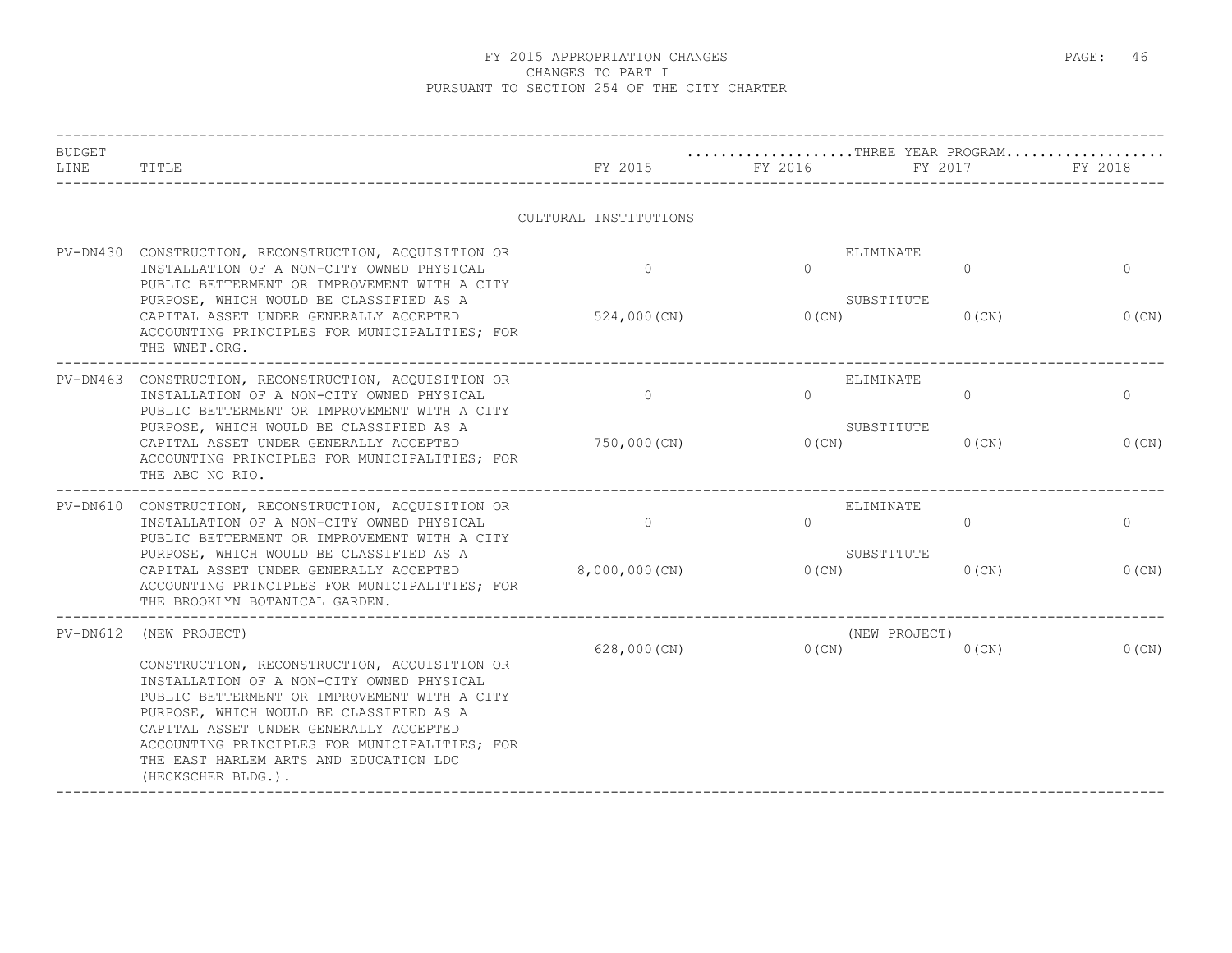| <b>BUDGET</b> |                                                                                                                                                                                                                                         |                         |                      | THREE YEAR PROGRAM                              |                     |
|---------------|-----------------------------------------------------------------------------------------------------------------------------------------------------------------------------------------------------------------------------------------|-------------------------|----------------------|-------------------------------------------------|---------------------|
| LINE          | TITLE                                                                                                                                                                                                                                   | FY 2015                 | FY 2016              | FY 2017                                         | FY 2018             |
|               |                                                                                                                                                                                                                                         | CULTURAL INSTITUTIONS   |                      |                                                 |                     |
| PV-DN653      | CONSTRUCTION, RECONSTRUCTION, ACQUISITION OR<br>INSTALLATION OF A NON-CITY OWNED PHYSICAL<br>PUBLIC BETTERMENT OR IMPROVEMENT WITH A CITY                                                                                               | $\Omega$                | $\Omega$             | ELIMINATE<br>0<br>SUBSTITUTE                    | $\mathbf{0}$        |
|               | PURPOSE, WHICH WOULD BE CLASSIFIED AS A<br>CAPITAL ASSET UNDER GENERALLY ACCEPTED<br>ACCOUNTING PRINCIPLES FOR MUNICIPALITIES; FOR<br>THE HENRY STREET SETTLEMENT.                                                                      | 500,000 (CN)            | $0$ (CN)             | $0$ (CN)                                        | $0$ (CN)            |
|               | PV-DN654 CONSTRUCTION, RECONSTRUCTION, ACQUISITION OR<br>INSTALLATION OF A NON-CITY OWNED PHYSICAL<br>PUBLIC BETTERMENT OR IMPROVEMENT WITH A CITY                                                                                      | $\circ$                 | $\Omega$             | ELIMINATE<br>$\Omega$                           | $\mathbf{0}$        |
|               | PURPOSE, WHICH WOULD BE CLASSIFIED AS A<br>CAPITAL ASSET UNDER GENERALLY ACCEPTED<br>ACCOUNTING PRINCIPLES FOR MUNICIPALITIES; FOR<br>THE BEDFORD STUYVESANT RESTORATION<br>CORPORATION.                                                | 1,252,000(CN)           | 0(CN)                | SUBSTITUTE<br>$0$ (CN)                          | $0$ (CN)            |
|               | PV-DN655 CONSTRUCTION, RECONSTRUCTION, ACQUISITION OR<br>INSTALLATION OF A NON-CITY OWNED PHYSICAL<br>PUBLIC BETTERMENT OR IMPROVEMENT WITH A CITY<br>PURPOSE, WHICH WOULD BE CLASSIFIED AS A<br>CAPITAL ASSET UNDER GENERALLY ACCEPTED | $\Omega$<br>38,000 (CN) | $\Omega$<br>$0$ (CN) | ELIMINATE<br>$\Omega$<br>SUBSTITUTE<br>$0$ (CN) | $\circ$<br>$0$ (CN) |
|               | ACCOUNTING PRINCIPLES FOR MUNICIPALITIES; FOR<br>THE COLONIAL FARMHOUSE RESTORATION SOCIETY OF<br>BELLEROSE, INC.                                                                                                                       |                         |                      |                                                 |                     |
| PV-DN669      | CONSTRUCTION, RECONSTRUCTION, ACQUISITION OR<br>INSTALLATION OF A NON-CITY OWNED PHYSICAL<br>PUBLIC BETTERMENT OR IMPROVEMENT WITH A CITY                                                                                               | $\circ$                 | $\Omega$             | ELIMINATE<br>$\Omega$                           | 0                   |
|               | PURPOSE, WHICH WOULD BE CLASSIFIED AS A<br>CAPITAL ASSET UNDER GENERALLY ACCEPTED<br>ACCOUNTING PRINCIPLES FOR MUNICIPALITIES; FOR<br>NUYORICAN POETS CAFE.                                                                             | 500,000 (CN)            | $0$ (CN)             | SUBSTITUTE<br>$0$ (CN)                          | 0(CN)               |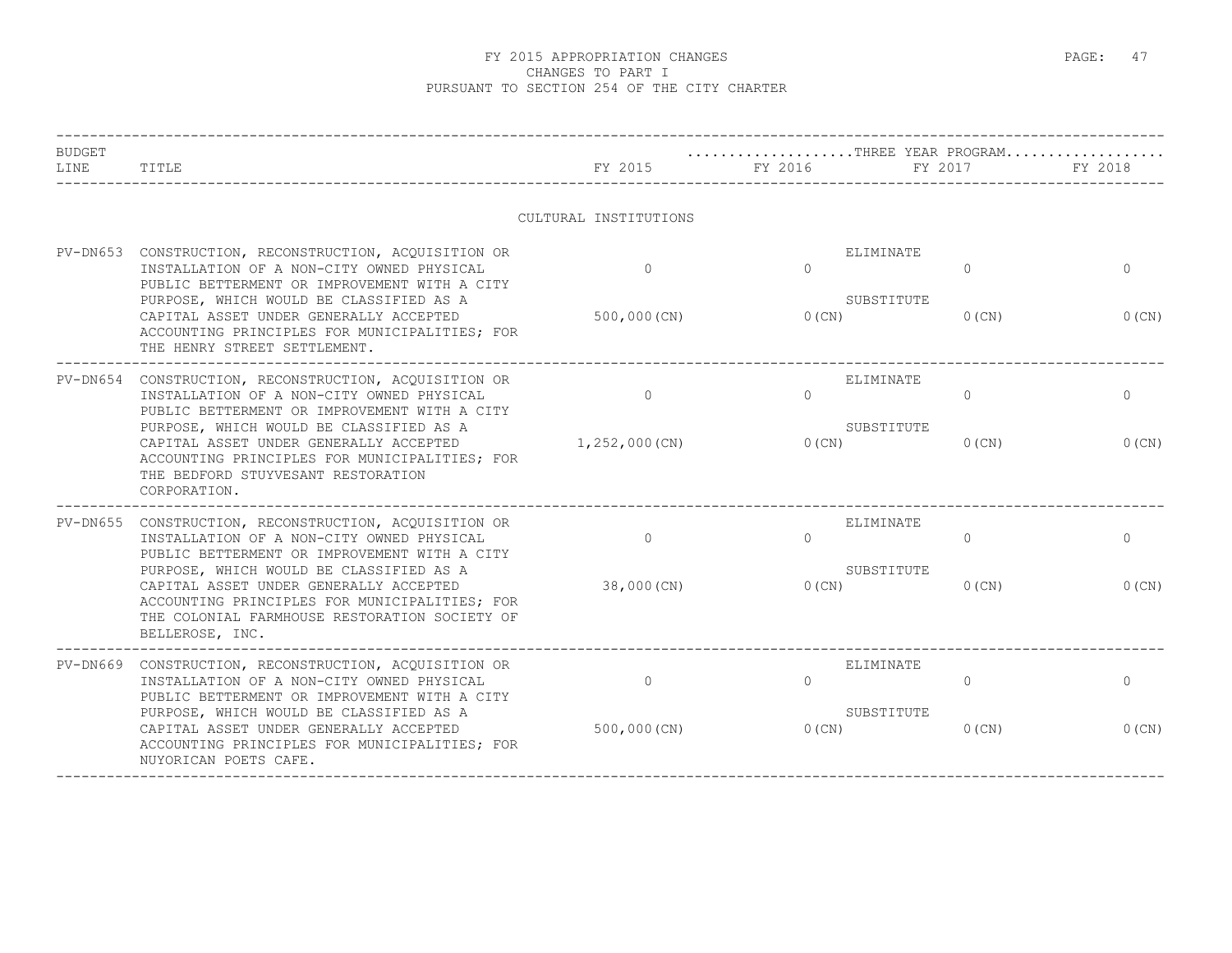| <b>BUDGET</b><br>LINE | TITLE                                                                                                                                                                                                | FY 2015               | THREE YEAR PROGRAM<br>FY 2016 | FY 2017  | FY 2018      |
|-----------------------|------------------------------------------------------------------------------------------------------------------------------------------------------------------------------------------------------|-----------------------|-------------------------------|----------|--------------|
|                       |                                                                                                                                                                                                      | CULTURAL INSTITUTIONS |                               |          |              |
| PV-DN677              | CONSTRUCTION, RECONSTRUCTION, ACQUISITION OR<br>INSTALLATION OF A NON-CITY OWNED PHYSICAL<br>PUBLIC BETTERMENT OR IMPROVEMENT WITH A CITY                                                            | $\Omega$              | ELIMINATE<br>$\Omega$         | $\Omega$ | $\Omega$     |
|                       | PURPOSE, WHICH WOULD BE CLASSIFIED AS A<br>CAPITAL ASSET UNDER GENERALLY ACCEPTED<br>ACCOUNTING PRINCIPLES FOR MUNICIPALITIES; FOR<br>THE BRONX RIVER ART CENTER, INC.                               | $600,000$ (CN)        | SUBSTITUTE<br>$0$ (CN)        | $0$ (CN) | $0$ (CN)     |
| PV-DN678              | -----------------------<br>CONSTRUCTION, RECONSTRUCTION, ACOUISITION OR<br>INSTALLATION OF A NON-CITY OWNED PHYSICAL<br>PUBLIC BETTERMENT OR IMPROVEMENT WITH A CITY                                 | $\Omega$              | ELIMINATE<br>$\bigcap$        | $\Omega$ | $\mathbf{0}$ |
|                       | PURPOSE, WHICH WOULD BE CLASSIFIED AS A<br>CAPITAL ASSET UNDER GENERALLY ACCEPTED<br>ACCOUNTING PRINCIPLES FOR MUNICIPALITIES; FOR<br>BRONX COUNCIL ON THE ARTS.                                     | 300,000 (CN)          | SUBSTITUTE<br>0(CN)           | $0$ (CN) | $0$ (CN)     |
|                       | PV-DN680 CONSTRUCTION, RECONSTRUCTION, ACQUISITION OR<br>INSTALLATION OF A NON-CITY OWNED PHYSICAL<br>PUBLIC BETTERMENT OR IMPROVEMENT WITH A CITY                                                   | $\overline{0}$        | ELIMINATE<br>$\Omega$         | $\Omega$ | $\mathbf{0}$ |
|                       | PURPOSE, WHICH WOULD BE CLASSIFIED AS A<br>CAPITAL ASSET UNDER GENERALLY ACCEPTED<br>ACCOUNTING PRINCIPLES FOR MUNICIPALITIES; FOR<br>THE MUSEUM OF CONTEMPORARY AFRICAN DIASPORAN<br>ARTS (MOCADA). | 1,400,000(CN)         | SUBSTITUTE<br>$0$ (CN)        | $0$ (CN) | $0$ (CN)     |
|                       | PV-DN694 CONSTRUCTION, RECONSTRUCTION, ACQUISITION OR<br>INSTALLATION OF A NON-CITY OWNED PHYSICAL<br>PUBLIC BETTERMENT OR IMPROVEMENT WITH A CITY                                                   | $\Omega$              | ELIMINATE<br>$\Omega$         | $\Omega$ | $\circ$      |
|                       | PURPOSE, WHICH WOULD BE CLASSIFIED AS A<br>CAPITAL ASSET UNDER GENERALLY ACCEPTED<br>ACCOUNTING PRINCIPLES FOR MUNICIPALITIES; FOR<br>THE SOCIETY OF THE EDUCATIONAL ARTS.                           | 87,000 (CN)           | SUBSTITUTE<br>0(CN)           | $0$ (CN) | 0(CN)        |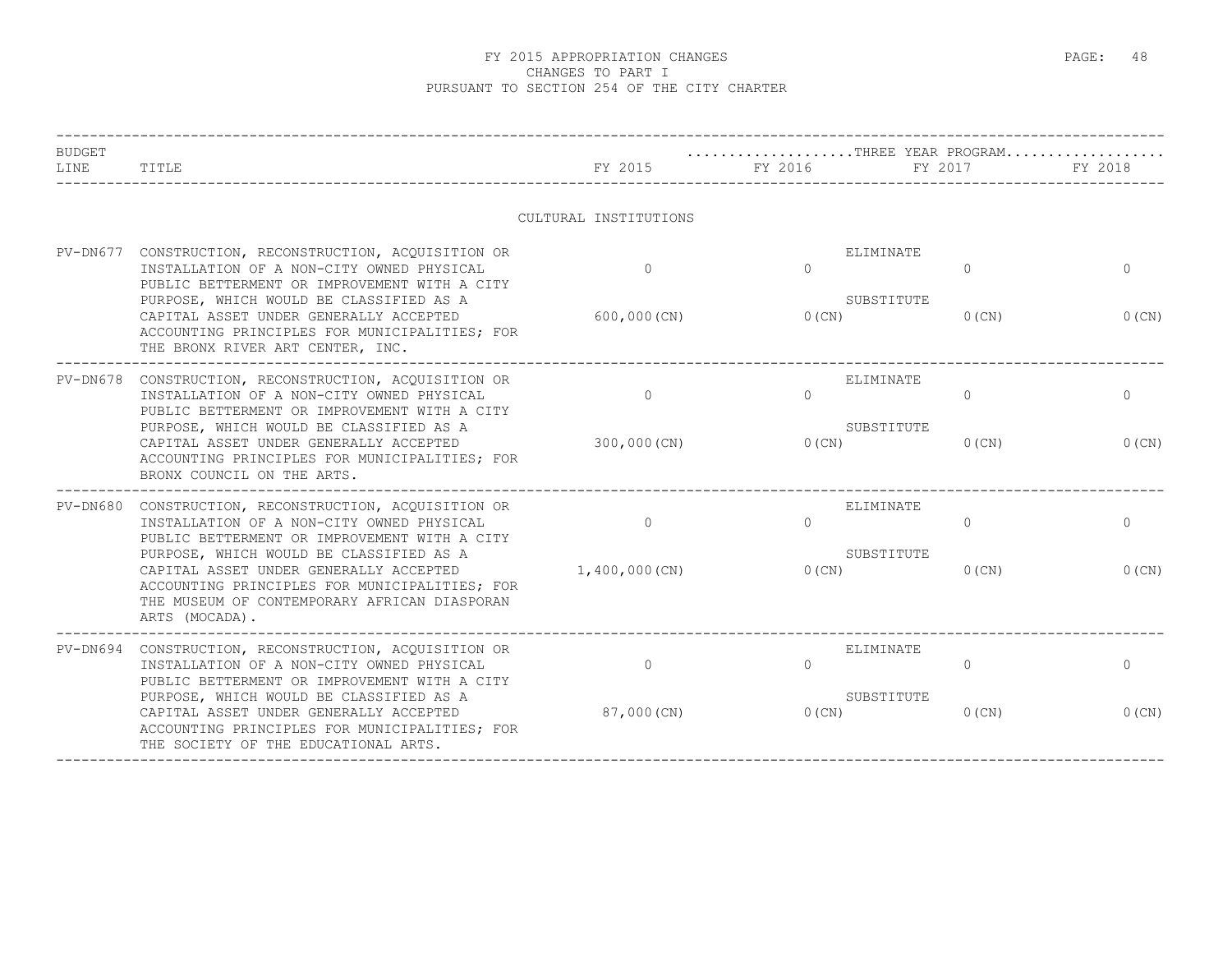| <b>BUDGET</b><br>LINE | TITLE                                                                                                                                                                                                                                                                                                                                                      | FY 2015                   | FY 2016           | THREE YEAR PROGRAM<br>FY 2017                   | FY 2018             |
|-----------------------|------------------------------------------------------------------------------------------------------------------------------------------------------------------------------------------------------------------------------------------------------------------------------------------------------------------------------------------------------------|---------------------------|-------------------|-------------------------------------------------|---------------------|
|                       |                                                                                                                                                                                                                                                                                                                                                            | CULTURAL INSTITUTIONS     |                   |                                                 |                     |
| $PV-DN726$            | (NEW PROJECT)<br>CONSTRUCTION, RECONSTRUCTION, ACQUISITION OR<br>INSTALLATION OF A NON-CITY OWNED PHYSICAL<br>PUBLIC BETTERMENT OR IMPROVEMENT WITH A CITY<br>PURPOSE, WHICH WOULD BE CLASSIFIED AS A<br>CAPITAL ASSET UNDER GENERALLY ACCEPTED<br>ACCOUNTING PRINCIPLES FOR MUNICIPALITIES; FOR<br>THE PROTEUS GOWANUS INTERDISCIPLINARY GALLERY,<br>INC. | 150,000 (CN)              | $0$ (CN)          | (NEW PROJECT)<br>$0$ (CN)                       | $0$ (CN)            |
|                       | PV-DN729 CONSTRUCTION, RECONSTRUCTION, ACQUISITION OR<br>INSTALLATION OF A NON-CITY OWNED PHYSICAL<br>PUBLIC BETTERMENT OR IMPROVEMENT WITH A CITY<br>PURPOSE, WHICH WOULD BE CLASSIFIED AS A<br>CAPITAL ASSET UNDER GENERALLY ACCEPTED<br>ACCOUNTING PRINCIPLES FOR MUNICIPALITIES; FOR<br>THE BROADWAY HOUSING COMMUNITIES.                              | $\Omega$<br>200,000 (CN)  | $\Omega$<br>0(CN) | ELIMINATE<br>$\Omega$<br>SUBSTITUTE<br>$0$ (CN) | $\circ$<br>$0$ (CN) |
|                       | PV-DN737 CONSTRUCTION, RECONSTRUCTION, ACQUISITION OR<br>INSTALLATION OF A NON-CITY OWNED PHYSICAL<br>PUBLIC BETTERMENT OR IMPROVEMENT WITH A CITY<br>PURPOSE, WHICH WOULD BE CLASSIFIED AS A<br>CAPITAL ASSET UNDER GENERALLY ACCEPTED<br>ACCOUNTING PRINCIPLES FOR MUNICIPALITIES; FOR<br>THE MANHATTAN SCHOOL OF MUSIC.                                 | $\circ$<br>500,000 (CN)   | $\Omega$<br>0(CN) | ELIMINATE<br>$\Omega$<br>SUBSTITUTE<br>$0$ (CN) | $\circ$<br>0(CN)    |
|                       | PV-DN743 CONSTRUCTION, RECONSTRUCTION, ACQUISITION OR<br>INSTALLATION OF A NON-CITY OWNED PHYSICAL<br>PUBLIC BETTERMENT OR IMPROVEMENT WITH A CITY<br>PURPOSE, WHICH WOULD BE CLASSIFIED AS A<br>CAPITAL ASSET UNDER GENERALLY ACCEPTED<br>ACCOUNTING PRINCIPLES FOR MUNICIPALITIES; FOR<br>THE PALEY CENTER FOR MEDIA.                                    | $\circ$<br>$100,000$ (CN) | $\Omega$<br>0(CN) | ELIMINATE<br>$\circ$<br>SUBSTITUTE<br>$0$ (CN)  | $\circ$<br>$0$ (CN) |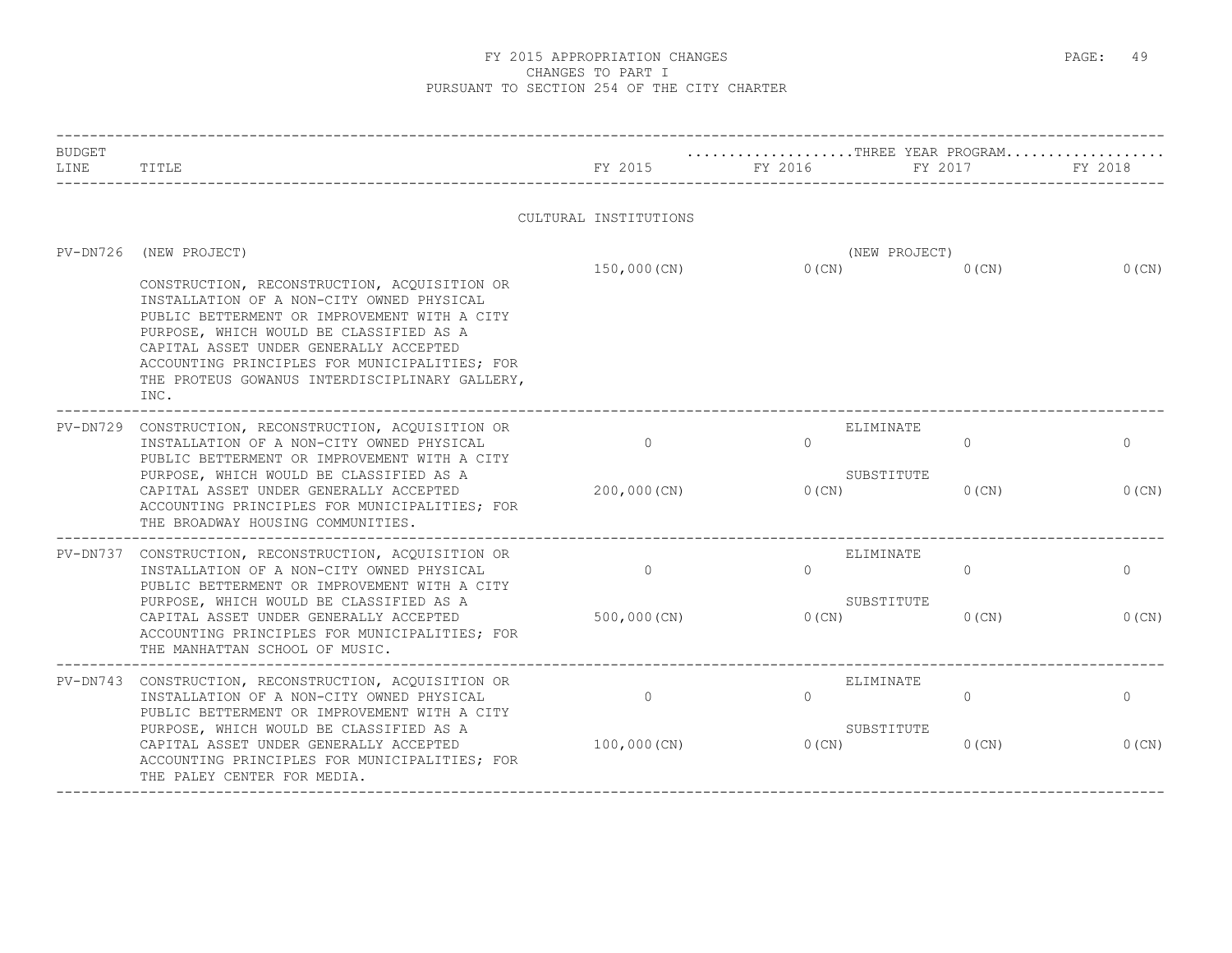| <b>BUDGET</b><br>LINE | TITLE                                                                                                                                                                                                                                                                                                                                          | FY 2015               | THREE YEAR PROGRAM<br>FY 2016 | FY 2017                     | FY 2018  |
|-----------------------|------------------------------------------------------------------------------------------------------------------------------------------------------------------------------------------------------------------------------------------------------------------------------------------------------------------------------------------------|-----------------------|-------------------------------|-----------------------------|----------|
|                       |                                                                                                                                                                                                                                                                                                                                                | CULTURAL INSTITUTIONS |                               |                             |          |
| $PV-DN760$            | (NEW PROJECT)                                                                                                                                                                                                                                                                                                                                  |                       |                               | (NEW PROJECT)               |          |
|                       | CONSTRUCTION, RECONSTRUCTION, ACQUISITION OR<br>INSTALLATION OF A NON-CITY OWNED PHYSICAL<br>PUBLIC BETTERMENT OR IMPROVEMENT WITH A CITY<br>PURPOSE, WHICH WOULD BE CLASSIFIED AS A<br>CAPITAL ASSET UNDER GENERALLY ACCEPTED<br>ACCOUNTING PRINCIPLES FOR MUNICIPALITIES; FOR<br>THE ST. NICKS ALLIANCE CORP.                                | 500,000(CN)           | $0$ (CN)                      | $0$ (CN)                    | $0$ (CN) |
| PV-DN784              | (NEW PROJECT)                                                                                                                                                                                                                                                                                                                                  |                       |                               | (NEW PROJECT)               |          |
|                       | CONSTRUCTION, RECONSTRUCTION, ACQUISITION OR<br>INSTALLATION OF A NON-CITY OWNED PHYSICAL<br>PUBLIC BETTERMENT OR IMPROVEMENT WITH A CITY<br>PURPOSE, WHICH WOULD BE CLASSIFIED AS A<br>CAPITAL ASSET UNDER GENERALLY ACCEPTED<br>ACCOUNTING PRINCIPLES FOR MUNICIPALITIES; FOR<br>THE GREENWOOD HISTORIC FUND.<br>___________________________ | 1,000,000(CN)         | 0(CN)                         | $0$ (CN)                    | $0$ (CN) |
|                       | PV-DN789 CONSTRUCTION, RECONSTRUCTION, ACQUISITION OR<br>INSTALLATION OF A NON-CITY OWNED PHYSICAL                                                                                                                                                                                                                                             | $\circ$               | $\Omega$                      | ELIMINATE<br>$\overline{0}$ | $\circ$  |
|                       | PUBLIC BETTERMENT OR IMPROVEMENT WITH A CITY<br>PURPOSE, WHICH WOULD BE CLASSIFIED AS A<br>CAPITAL ASSET UNDER GENERALLY ACCEPTED<br>ACCOUNTING PRINCIPLES FOR MUNICIPALITIES; FOR<br>THE TOWN HALL FOUNDATION, INC.                                                                                                                           | 35,000(CN)            | $0$ (CN)                      | SUBSTITUTE<br>$0$ (CN)      | $0$ (CN) |
| $PV-DN790$            | (NEW PROJECT)                                                                                                                                                                                                                                                                                                                                  |                       |                               | (NEW PROJECT)               |          |
|                       | CONSTRUCTION, RECONSTRUCTION, ACQUISITION OR<br>INSTALLATION OF A NON-CITY OWNED PHYSICAL<br>PUBLIC BETTERMENT OR IMPROVEMENT WITH A CITY<br>PURPOSE, WHICH WOULD BE CLASSIFIED AS A<br>CAPITAL ASSET UNDER GENERALLY ACCEPTED<br>ACCOUNTING PRINCIPLES FOR MUNICIPALITIES; FOR<br>THE NEW YORK CLASSICAL THEATRE, INC.                        | 116,000 (CN)          | 0(CN)                         | $0$ (CN)                    | $0$ (CN) |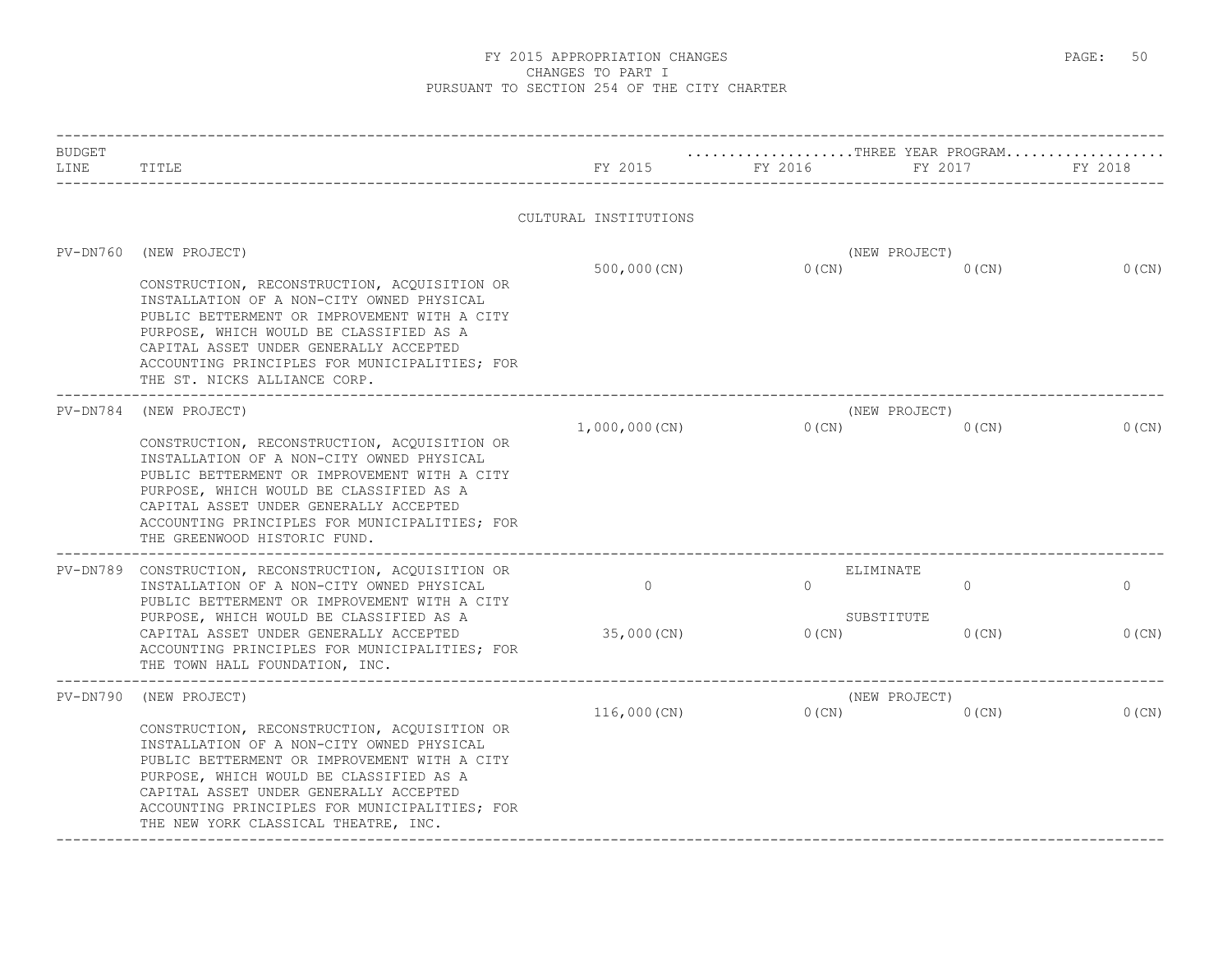| <b>BUDGET</b> |                                                                                                                                                                                                                                                                                                                                                                    |                       | THREE YEAR PROGRAM |                        |          |
|---------------|--------------------------------------------------------------------------------------------------------------------------------------------------------------------------------------------------------------------------------------------------------------------------------------------------------------------------------------------------------------------|-----------------------|--------------------|------------------------|----------|
| LINE          | TITLE                                                                                                                                                                                                                                                                                                                                                              | FY 2015               | FY 2016            | FY 2017                | FY 2018  |
|               |                                                                                                                                                                                                                                                                                                                                                                    | CULTURAL INSTITUTIONS |                    |                        |          |
|               | PV-DN794 CONSTRUCTION, RECONSTRUCTION, ACQUISITION OR                                                                                                                                                                                                                                                                                                              |                       |                    | ELIMINATE              |          |
|               | INSTALLATION OF A NON-CITY OWNED PHYSICAL<br>PUBLIC BETTERMENT OR IMPROVEMENT WITH A CITY                                                                                                                                                                                                                                                                          | $\Omega$              | $\Omega$           | $\Omega$               | $\Omega$ |
|               | PURPOSE, WHICH WOULD BE CLASSIFIED AS A<br>CAPITAL ASSET UNDER GENERALLY ACCEPTED<br>ACCOUNTING PRINCIPLES FOR MUNICIPALITIES; FOR<br>THE AMERICAS SOCIETY, INC.                                                                                                                                                                                                   | 140,000(CN)           | $0$ (CN)           | SUBSTITUTE<br>$0$ (CN) | $0$ (CN) |
| PV-DN831      | (NEW PROJECT)                                                                                                                                                                                                                                                                                                                                                      |                       |                    | (NEW PROJECT)          |          |
|               | CONSTRUCTION, RECONSTRUCTION, ACQUISITION OR<br>INSTALLATION OF A NON-CITY OWNED PHYSICAL<br>PUBLIC BETTERMENT OR IMPROVEMENT WITH A CITY<br>PURPOSE, WHICH WOULD BE CLASSIFIED AS A<br>CAPITAL ASSET UNDER GENERALLY ACCEPTED<br>ACCOUNTING PRINCIPLES FOR MUNICIPALITIES; FOR<br>THE GINA GIBNEY DANCE, INC.                                                     | 446,000 (CN)          | 0(CN)              | $0$ (CN)               | $0$ (CN) |
|               | PV-DN836 (NEW PROJECT)                                                                                                                                                                                                                                                                                                                                             |                       |                    | (NEW PROJECT)          |          |
|               | CONSTRUCTION, RECONSTRUCTION, ACOUISITION OR<br>INSTALLATION OF A NON-CITY OWNED PHYSICAL<br>PUBLIC BETTERMENT OR IMPROVEMENT WITH A CITY<br>PURPOSE, WHICH WOULD BE CLASSIFIED AS A<br>CAPITAL ASSET UNDER GENERALLY ACCEPTED<br>ACCOUNTING PRINCIPLES FOR MUNICIPALITIES; FOR<br>THE SOCIETY OF THE UPPER MANHATTAN EMPOWERMENT<br>ZONE DEVELOPMENT CORPORATION. | $2,500,000$ (CN)      | $0$ (CN)           | $0$ (CN)               | $0$ (CN) |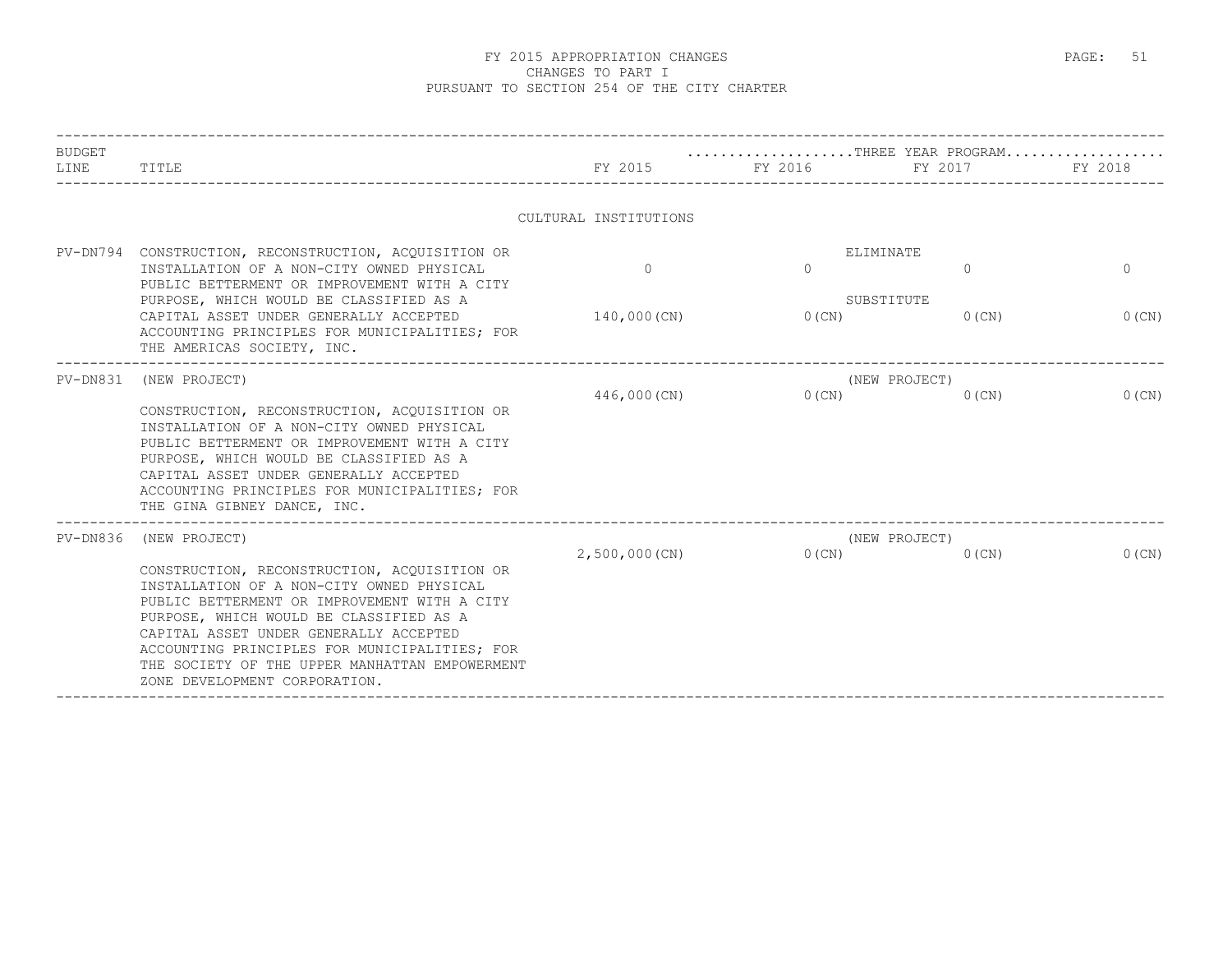| <b>BUDGET</b> |                                                                                                                                                                                                                                                                                                                                                    |                         |                      | THREE YEAR PROGRAM                             |                       |
|---------------|----------------------------------------------------------------------------------------------------------------------------------------------------------------------------------------------------------------------------------------------------------------------------------------------------------------------------------------------------|-------------------------|----------------------|------------------------------------------------|-----------------------|
| LINE          | TITLE                                                                                                                                                                                                                                                                                                                                              | FY 2015                 | FY 2016              | FY 2017                                        | FY 2018               |
|               |                                                                                                                                                                                                                                                                                                                                                    | CULTURAL INSTITUTIONS   |                      |                                                |                       |
| PV-DN844      | (NEW PROJECT)<br>CONSTRUCTION, RECONSTRUCTION, ACQUISITION OR<br>INSTALLATION OF A NON-CITY OWNED PHYSICAL<br>PUBLIC BETTERMENT OR IMPROVEMENT WITH A CITY<br>PURPOSE, WHICH WOULD BE CLASSIFIED AS A<br>CAPITAL ASSET UNDER GENERALLY ACCEPTED<br>ACCOUNTING PRINCIPLES FOR MUNICIPALITIES; FOR<br>THE TADA! THEATRE ARTS AND DANCE ALLIANCE INC. | 75,000 (CN)             | $0$ (CN)             | (NEW PROJECT)<br>$0$ (CN)                      | $0$ (CN)              |
| $PV-DOO1$     | CITY COUNCIL FUNDING FOR THE LOUIS ARMSTRONG<br>HOUSE, ADDITIONS, RECONSTRUCTION,<br>REHABILITATION, IMPROVEMENTS AND PURCHASES OF<br>EQUIPMENT AND VEHICLES, THE BRONX.                                                                                                                                                                           | $\circ$<br>430,000 (CN) | $\Omega$<br>$0$ (CN) | ELIMINATE<br>$\circ$<br>SUBSTITUTE<br>$0$ (CN) | $\mathbf{0}$<br>0(CN) |
|               | CHANGE TITLE TO READ:<br>CITY COUNCIL FUNDING FOR THE LOUIS ARMSTRONG<br>HOUSE, ADDITIONS, RECONSTRUCTION,<br>REHABILITATION, IMPROVEMENTS AND PURCHASES OF<br>EQUIPMENT AND VEHICLES                                                                                                                                                              |                         |                      |                                                |                       |
| $PV-DO18$     | CITY COUNCIL FUNDING FOR EL MUSEO DEL BARRIO,<br>RECONSTRUCTION, IMPROVEMENTS AND EQUIPMENT AND<br>VEHICLE PURCHASES, MANHATTAN.                                                                                                                                                                                                                   | $\circ$                 | $\Omega$             | ELIMINATE<br>$\circ$                           | $\circ$               |
|               |                                                                                                                                                                                                                                                                                                                                                    | 375,000 (CN)            | $0$ (CN)             | SUBSTITUTE<br>$0$ (CN)                         | 0(CN)                 |
| PV-D022       | CITY COUNCIL FUNDING FOR THE METROPOLITAN<br>MUSEUM OF ART, IMPROVEMENTS AND ADDITIONS,<br>INCLUDING EQUIPMENT AND VEHICLE PURCHASES,                                                                                                                                                                                                              | $\circ$                 | $\Omega$             | ELIMINATE<br>$\circ$                           | $\circ$               |
|               | MANHATTAN                                                                                                                                                                                                                                                                                                                                          | 125,000 (CN)            | $0$ (CN)             | SUBSTITUTE<br>$0$ (CN)                         | $0$ (CN)              |
|               |                                                                                                                                                                                                                                                                                                                                                    |                         |                      |                                                |                       |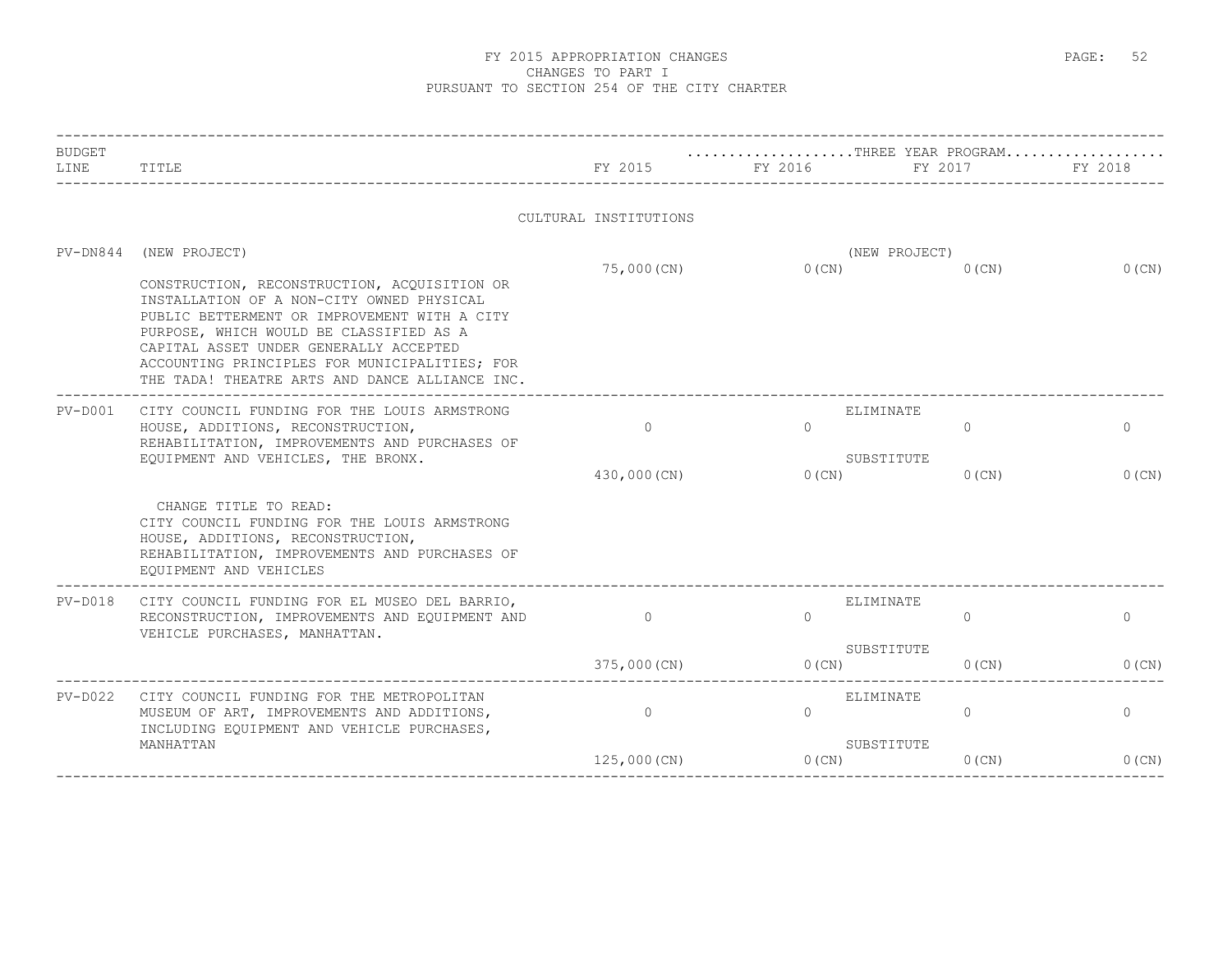| <b>BUDGET</b><br>LINE | TITLE                                                                                                                                       | FY 2015               | THREE YEAR PROGRAM<br>FY 2016 | FY 2017                   | <b>EXAMPLE 2018</b> |
|-----------------------|---------------------------------------------------------------------------------------------------------------------------------------------|-----------------------|-------------------------------|---------------------------|---------------------|
|                       |                                                                                                                                             | CULTURAL INSTITUTIONS |                               |                           |                     |
| $PV-DO34$             | CITY COUNCIL FUNDING FOR THE AMERICAN MUSEUM<br>OF NATURAL HISTORY, ALTERATIONS AND<br>IMPROVEMENTS TO BUILDINGS AND EQUIPMENT AND          | $\cap$                | $\cap$                        | ELIMINATE<br>$\Omega$     | $\Omega$            |
|                       | ADDITIONS TO EXISTING FACILITIES AND<br>EQUIPMENT, INCLUDING VEHICLE AND EQUIPMENT 4,000,000 (CN)<br>PURCHASES.                             |                       | $0$ (CN)                      | SUBSTITUTE<br>$0$ (CN)    | 0(CN)               |
| $PV-DO40$             | FLUSHING TOWN HALL: ACQUISITION, CONSTRUCTION,<br>RECONSTRUCTION AND IMPROVEMENTS, INCLUDING<br>PURCHASES OF EQUIPMENT AND VEHICLES, QUEENS | $\Omega$              | $\Omega$                      | ELIMINATE<br>$\mathbf{0}$ | $\mathbf{0}$        |
|                       |                                                                                                                                             | 245,000 (CN)          | O(CN)                         | SUBSTITUTE<br>$0$ (CN)    | $0$ (CN)            |
| $PV-DO50$             | THE AMERICAN MUSEUM OF THE MOVING IMAGE:<br>ACQUISITION, CONSTRUCTION, RECONSTRUCTION AND<br>IMPROVEMENTS, INCLUDING PURCHASES OF EQUIPMENT | $\bigcap$             | $\Omega$                      | ELIMINATE<br>$\Omega$     | $\mathbf{0}$        |
|                       | AND VEHICLES, QUEENS.<br>___________________________________                                                                                | $400,000$ (CN)        | 0(CN)<br>___________________  | SUBSTITUTE<br>$0$ (CN)    | 0(CN)               |
| $PV-D175$             | CITY COUNCIL FUNDING FOR THE STATEN ISLAND<br>ZOOLOGICAL SOCIETY, ALTERATION, IMPROVEMENTS<br>AND PURCHASES OF EQUIPMENT AND VEHICLES.      | $\overline{0}$        | $\bigcap$                     | ELIMINATE<br>$\circ$      | $\mathbf{0}$        |
|                       |                                                                                                                                             | 625,000(CN)           | $0$ (CN)                      | SUBSTITUTE<br>$0$ (CN)    | 0(CN)               |
| $PV-D234$             | CLEMENTE SOTO VELEZ CULTURAL AND EDUCATIONAL<br>CENTER : ACQUISITION, CONSTRUCTION,<br>RECONSTRUCTION AND IMPROVEMENTS, INCLUDING           | $\circ$               | $\Omega$                      | ELIMINATE<br>$\Omega$     | $\mathbf{0}$        |
|                       | PURCHASES OF EOUIPMENT AND VEHICLES,<br>MANHATTAN.                                                                                          | $2,250,000$ (CN)      | 0(CN)                         | SUBSTITUTE<br>$0$ (CN)    | $0$ (CN)            |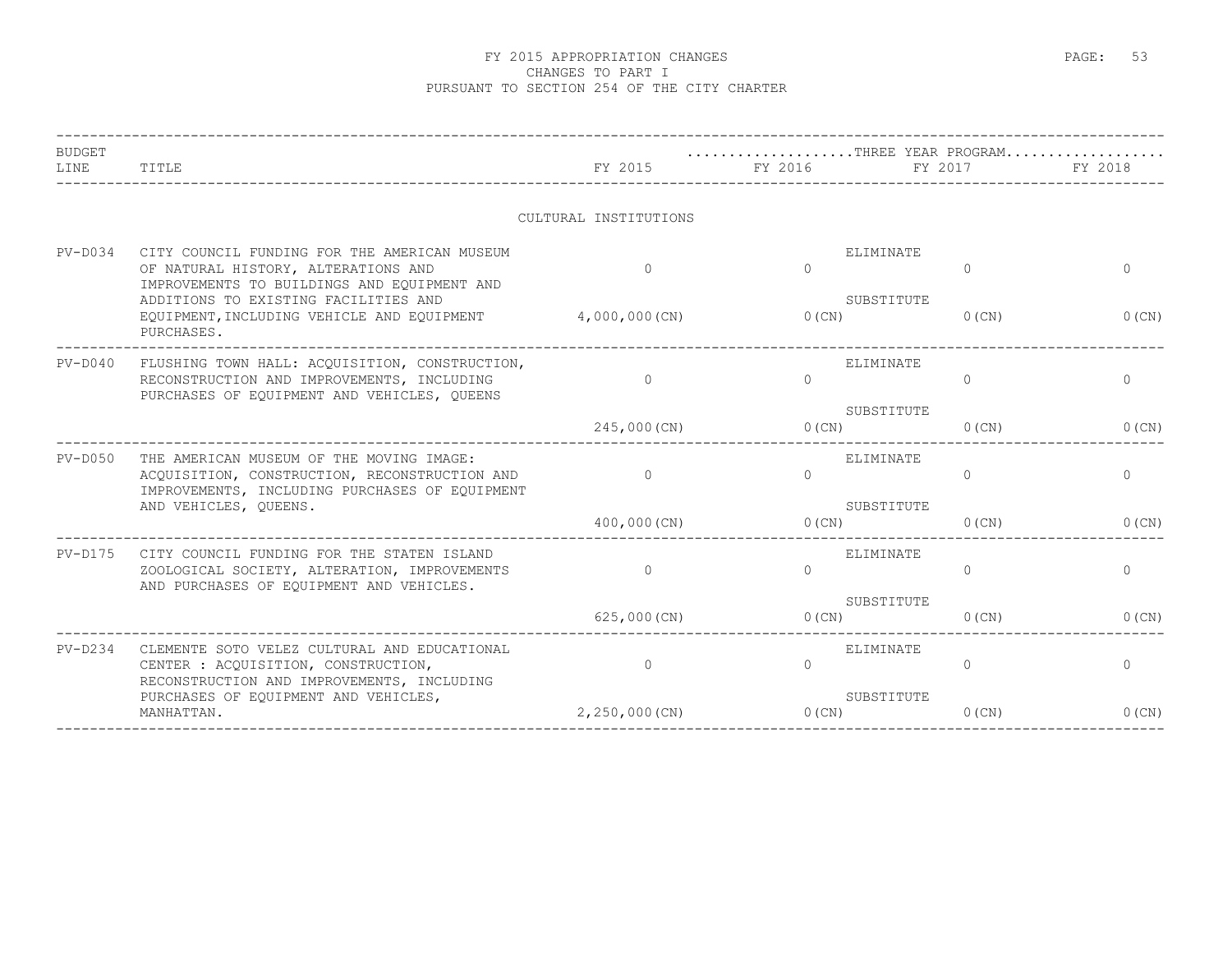| TITLE                                                                                                                                        | FY 2015                                                                                                                                                                          | FY 2016               | FY 2017               | FY 2018                                                                                                                                                                                                   |
|----------------------------------------------------------------------------------------------------------------------------------------------|----------------------------------------------------------------------------------------------------------------------------------------------------------------------------------|-----------------------|-----------------------|-----------------------------------------------------------------------------------------------------------------------------------------------------------------------------------------------------------|
|                                                                                                                                              |                                                                                                                                                                                  |                       |                       |                                                                                                                                                                                                           |
| CITY COUNCIL FUNDING FOR THE BROOKLYN MUSEUM,<br>ALTERATION, RECONSTRUCTION, GENERAL<br>IMPROVEMENTS TO EXISTING BUILDINGS AND               | $\bigcap$                                                                                                                                                                        | $\Omega$              | $\Omega$              | $\mathbf{0}$                                                                                                                                                                                              |
|                                                                                                                                              | 520,000 (CN)                                                                                                                                                                     | $0$ (CN)              | $0$ (CN)              | 0(CN)                                                                                                                                                                                                     |
| MUSEUM OF THE CITY OF NEW YORK,<br>PV-D241<br>RECONSTRUCTION, IMPROVEMENTS AND PURCHASES OF<br>EQUIPMENT AND VEHICLES, MANHATTAN.            | $\Omega$                                                                                                                                                                         | $\cap$                | $\Omega$              | $\Omega$                                                                                                                                                                                                  |
|                                                                                                                                              |                                                                                                                                                                                  |                       | $0$ (CN)              | 0(CN)                                                                                                                                                                                                     |
| CITY COUNCIL FUNDING FOR THE BROOKLYN<br>CHILDREN'S MUSEUM: CONSTRUCTION,                                                                    | $\Omega$                                                                                                                                                                         | $\Omega$              | $\circ$               | $\circ$                                                                                                                                                                                                   |
| EQUIPMENT AND VEHICLES, BROOKLYN.                                                                                                            | 100,000(CN)                                                                                                                                                                      |                       | $0$ (CN)              | 0(CN)                                                                                                                                                                                                     |
| $PV-D264$<br>CITY COUNCIL FUNDING FOR THE BROOKLYN ACADEMY<br>OF MUSIC, ALTERATIONS, REHABILITATION, GENERAL                                 | $\overline{0}$                                                                                                                                                                   | $\Omega$              | $\Omega$              | $\mathbf{0}$                                                                                                                                                                                              |
| EQUIPMENT, BROOKLYN                                                                                                                          | $2,000,000$ (CN)                                                                                                                                                                 | $0$ (CN)              | $0$ (CN)              | 0(CN)                                                                                                                                                                                                     |
| CITY COUNCIL FUNDING FOR THE OUEENS BOTANICAL<br>GARDEN SOCIETY, CONSTRUCTION, RECONSTRUCTION,<br>IMPROVEMENTS AND PURCHASE OF EOUIPMENT AND | $\circ$                                                                                                                                                                          | $\Omega$              | $\overline{0}$        | $\circ$                                                                                                                                                                                                   |
| VEHICLES                                                                                                                                     | 500,000(CN)                                                                                                                                                                      | $0$ (CN)              | $0$ (CN)              | $0$ (CN)                                                                                                                                                                                                  |
| PV-D279<br>CITY COUNCIL FUNDING FOR CITY CENTER,<br>MANHATTAN, RECONSTRUCTION, IMPROVEMENTS AND                                              | $\overline{0}$                                                                                                                                                                   | $\Omega$              | $\Omega$              | $\circ$                                                                                                                                                                                                   |
|                                                                                                                                              | $200,000$ (CN)                                                                                                                                                                   |                       | $0$ (CN)              | 0(CN)                                                                                                                                                                                                     |
|                                                                                                                                              | PURCHASES OF EQUIPMENT AND VEHICLES<br>RECONSTRUCTION, IMPROVEMENTS AND PURCHASES OF<br>IMPROVEMENTS, PURCHASES OF VEHICLES AND<br>PURCHASE OF EQUIPMENT AND VEHICLES, MANHATTAN | CULTURAL INSTITUTIONS | 804,000 (CN)<br>0(CN) | THREE YEAR PROGRAM<br>ELIMINATE<br>SUBSTITUTE<br>ELIMINATE<br>SUBSTITUTE<br>O(CN)<br>ELIMINATE<br>SUBSTITUTE<br>$0$ (CN)<br>ELIMINATE<br>SUBSTITUTE<br>ELIMINATE<br>SUBSTITUTE<br>ELIMINATE<br>SUBSTITUTE |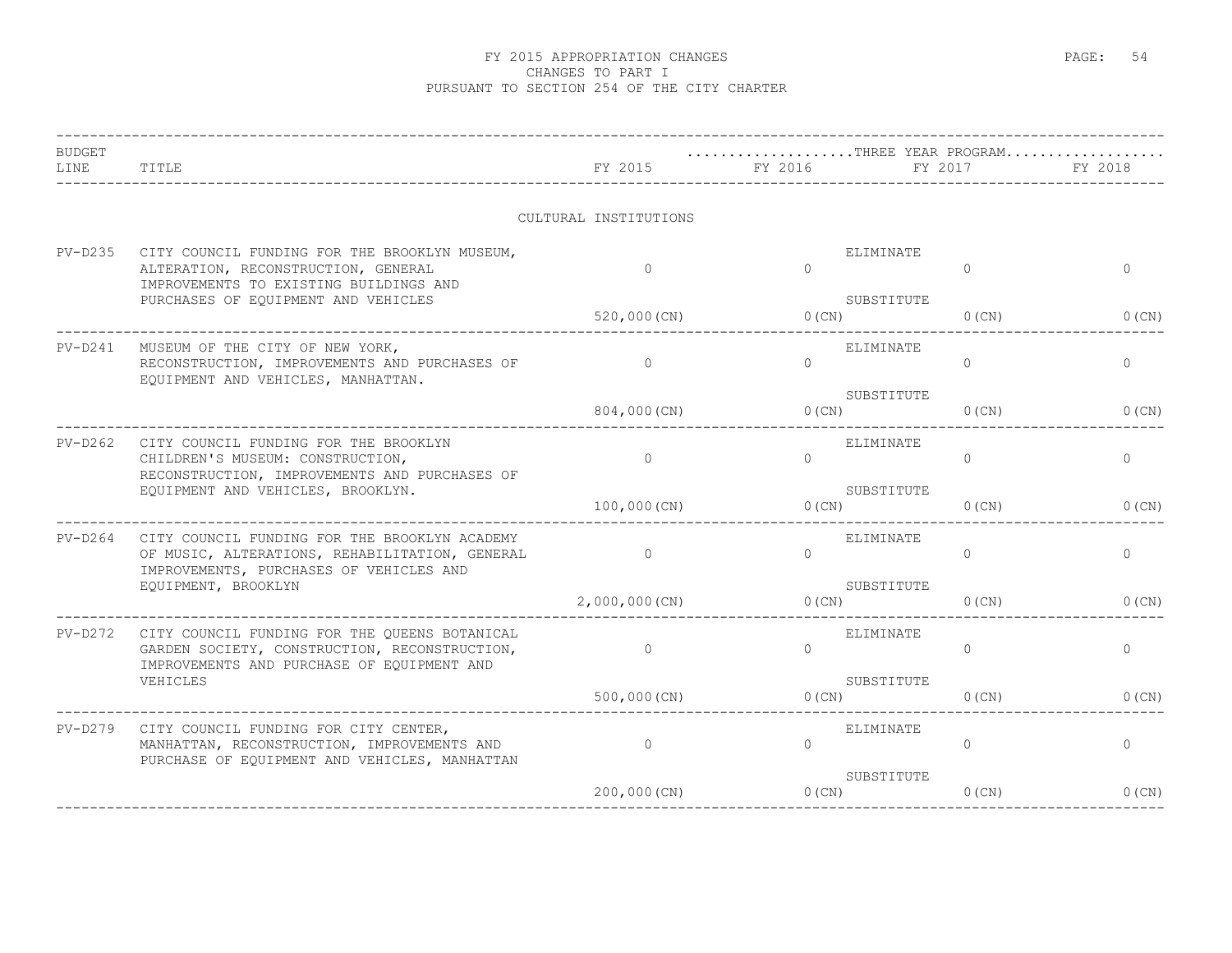| <b>BUDGET</b><br>LINE | TITLE                                                                                                                                                                             | FY 2015               | FY 2016 FY 2017 | $\ldots \ldots \ldots \ldots \ldots \ldots$ . THREE YEAR PROGRAM<br><u> - - - - - - - - - - - - - - -</u> | FY 2018      |
|-----------------------|-----------------------------------------------------------------------------------------------------------------------------------------------------------------------------------|-----------------------|-----------------|-----------------------------------------------------------------------------------------------------------|--------------|
|                       |                                                                                                                                                                                   | CULTURAL INSTITUTIONS |                 |                                                                                                           |              |
|                       | PV-D291 CITY COUNCIL FUNDING FOR THE QUEENS MUSEUM OF<br>ART, CITY BUILDING, FLUSHING MEADOW PARK,<br>RECONSTRUCTION, IMPROVEMENTS AND PURCHASE OF                                | $\Omega$              | $\Omega$        | ELIMINATE<br>$\Omega$                                                                                     | $\Omega$     |
|                       | EQUIPMENT AND VEHICLES.                                                                                                                                                           | 1,250,000(CN)         |                 | SUBSTITUTE<br>0(CN)<br>$0$ (CN)                                                                           | 0(CN)        |
| $PV-D302$             | CITY COUNCIL FUNDING FOR THE STATEN ISLAND<br>INSTITUTE OF ARTS AND SCIENCES, RECONSTRUCTION<br>AND IMPROVEMENTS, INCLUDING PURCHASES OF<br>EQUIPMENT AND VEHICLES, STATEN ISLAND | $\sim$ 0              | $\Omega$        | ELIMINATE<br>$\Omega$                                                                                     | $\circ$      |
|                       |                                                                                                                                                                                   | 350,000(CN)           | $0$ (CN)        | SUBSTITUTE<br>$0$ (CN)                                                                                    | $0$ (CN)     |
| PV-D341               | RICHMONDTOWN, LA TOURETTE PARK, STATEN ISLAND,<br>RELOCATION OF VARIOUS BUILDINGS,<br>RECONSTRUCTION, LANDSCAPING, GENERAL                                                        | $\Omega$              | $\Omega$        | ELIMINATE<br>$\circ$                                                                                      | $\circ$      |
|                       | IMPROVEMENTS AND PURCHASES OF EQUIPMENT AND<br>VEHICLES                                                                                                                           | 360,000(CN)           | 0(CN)           | SUBSTITUTE<br>$0$ (CN)                                                                                    | $0$ (CN)     |
| $PV-D464$             | CITY COUNCIL FUNDING FOR THE WAVE HILL<br>ENVIRONMENTAL CENTER, INDEPENDENCE AND<br>PALISADE AVENUES, WEST 248TH TO WEST 252ND                                                    | $\Omega$              | $\bigcap$       | ELIMINATE<br>$\Omega$                                                                                     | $\Omega$     |
|                       | STREETS, CONSTRUCTION, RECONSTRUCTION,<br>IMPROVEMENTS AND PURCHASE OF VEHICLES AND<br>EQUIPMENT, BRONX                                                                           | 445,000(CN)           | 0(CN)           | SUBSTITUTE<br>$0$ (CN)                                                                                    | 0(CN)        |
| PV-D467               | CITY COUNCIL FUNDING FOR THE SITE ACQUISITION,<br>CONSTRUCTION, RECONSTRUCTION AND IMPROVEMENTS,<br>INCLUDING PURCHASES OF EQUIPMENT AND VEHICLES,                                | $\overline{0}$        | $\Omega$        | ELIMINATE<br>$\Omega$                                                                                     | $\mathbf{0}$ |
|                       | AT CULTURAL INSTITUTIONS AND THE DEPARTMENT OF<br>CULTURAL AFFAIRS, AND AT OTHER LOCATIONS FOR 2,050,000 (CN)<br>CULTURAL PURPOSES, CITYWIDE                                      |                       | O(CN)           | SUBSTITUTE<br>$0$ (CN)                                                                                    | $0$ (CN)     |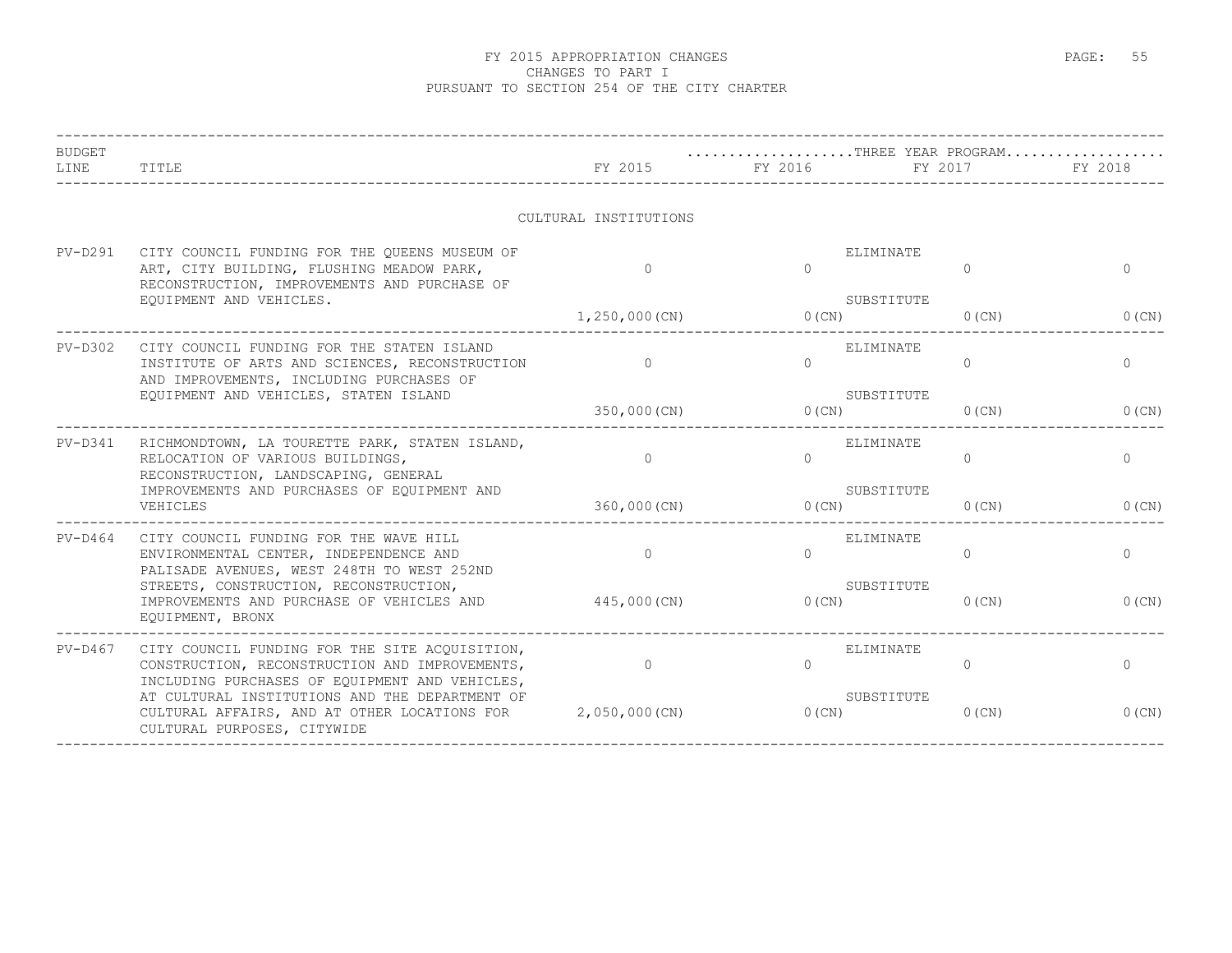| <b>BUDGET</b><br>LINE | TITLE                                                                                                                                       | FY 2015               | THREE YEAR PROGRAM<br>FY 2016 | FY 2017                     | FY 2018      |
|-----------------------|---------------------------------------------------------------------------------------------------------------------------------------------|-----------------------|-------------------------------|-----------------------------|--------------|
|                       |                                                                                                                                             | CULTURAL INSTITUTIONS |                               |                             |              |
| $PV-D471$             | CITY COUNCIL FUNDING FOR THE BRONX MUSEUM OF<br>THE ARTS, RECONSTRUCTION AND IMPROVEMENTS<br>INCLUDING THE PURCHASE OF EQUIPMENT AND        | $\Omega$              | $\Omega$                      | ELIMINATE<br>$\Omega$       | $\mathbf{0}$ |
|                       | VEHICLES, BRONX                                                                                                                             | 1,000,000(CN)         | $0$ (CN)                      | SUBSTITUTE<br>$0$ (CN)      | 0(CN)        |
| $PV-D489$             | CITY COUNCIL FUNDING FOR LINCOLN CENTER,<br>RECONSTRUCTION AND IMPROVEMENTS TO SITE,<br>INCLUDING PURCHASES OF EQUIPMENT AND VEHICLES,      | $\Omega$              | $\cap$                        | ELIMINATE<br>$\Omega$       | $\Omega$     |
|                       | MANHATTAN                                                                                                                                   | 615,000 (CN)          | O(CN)                         | SUBSTITUTE<br>$0$ (CN)      | 0(CN)        |
| $PV-D490$             | CITY COUNCIL FUNDING FOR THE DEVELOPMENT OF<br>SNUG HARBOR SITE, PURCHASE OF EQUIPMENT AND<br>VEHICLES, RECONSTRUCTION OF BUILDINGS, STATEN | $\overline{0}$        | $\Omega$                      | ELIMINATE<br>$\circ$        | $\circ$      |
|                       | ISLAND.                                                                                                                                     | 3,710,000 (CN)        | O(CN)                         | SUBSTITUTE<br>$0$ (CN)      | 0(CN)        |
| PV-D501               | CITY COUNCIL FUNDING FOR P.S. 1 CONTEMPORARY<br>ART CENTER, RECONSTRUCTION, IMPROVEMENTS,<br>PURCHASE OF EQUIPMENT AND VEHICLES, QUEENS     | $\circ$               | $\Omega$                      | ELIMINATE<br>$\Omega$       | $\mathbf{0}$ |
|                       |                                                                                                                                             | 350,000 (CN)          | $0$ (CN)                      | SUBSTITUTE<br>$0$ (CN)      | 0(CN)        |
| PV-D503               | CITY COUNCIL FUNDING FOR CARNEGIE HALL,<br>RECONSTRUCTION AND IMPROVEMENTS, INCLUDING<br>PURCHASE OF EQUIPMENT AND VEHICLES, MANHATTAN      | $\circ$               | $\Omega$                      | ELIMINATE<br>$\overline{0}$ | $\circ$      |
|                       |                                                                                                                                             | 200,000(CN)           | O(CN)                         | SUBSTITUTE<br>$0$ (CN)      | $0$ (CN)     |
| $PV-D525$             | CITY COUNCIL FUNDING FOR THE CONSTRUCTION OF<br>SCULPTURE GARDEN AND GALLERY FOR THE STUDIO<br>MUSEUM OF HARLEM, MANHATTAN.                 | $\overline{0}$        | $\cap$                        | ELIMINATE<br>$\Omega$       | 0            |
|                       |                                                                                                                                             | $2,000,000$ (CN)      | 0(CN)                         | SUBSTITUTE<br>$0$ (CN)      | 0(CN)        |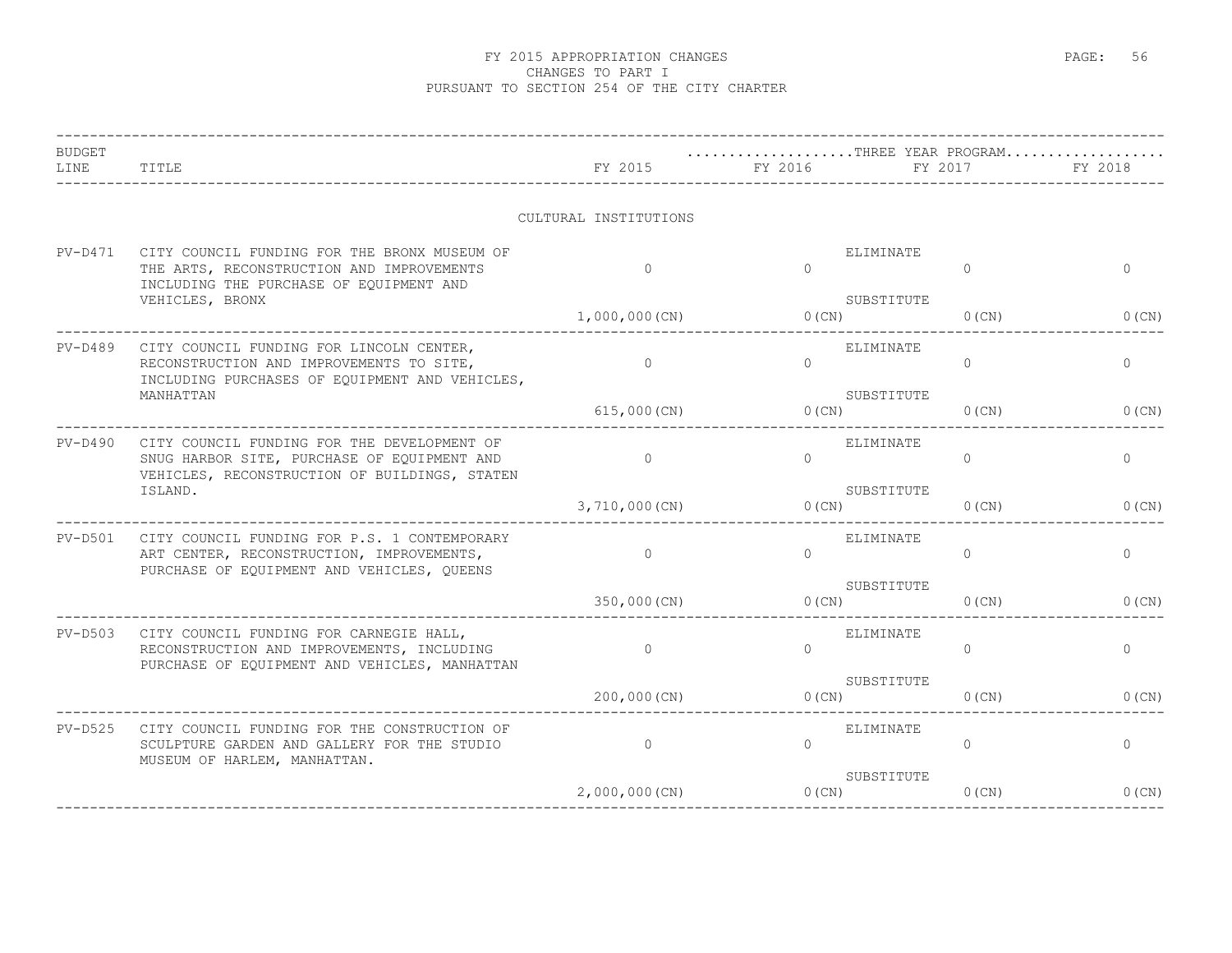| BUDGET<br>LINE | TITLE                                                                                                                                                                                                                                                                                                                                                          | FY 2015               | THREE YEAR PROGRAM<br>FY 2016<br>_____________________________________ | FY 2017                | FY 2018  |
|----------------|----------------------------------------------------------------------------------------------------------------------------------------------------------------------------------------------------------------------------------------------------------------------------------------------------------------------------------------------------------------|-----------------------|------------------------------------------------------------------------|------------------------|----------|
|                |                                                                                                                                                                                                                                                                                                                                                                | CULTURAL INSTITUTIONS |                                                                        |                        |          |
| $PV-D788$      | CITY COUNCIL FUNDING FOR THE 122 COMMUNITY<br>CENTER INC, ALTERATIONS, REHABILITATION,<br>GENERAL IMPROVEMENTS, PURCHASES OF VEHICLES                                                                                                                                                                                                                          | $\Omega$              | ELIMINATE<br>$\cap$                                                    | $\Omega$               | $\circ$  |
|                | AND EQUIPMENT.                                                                                                                                                                                                                                                                                                                                                 | 300,000 (CN)          | $0$ (CN)                                                               | SUBSTITUTE<br>$0$ (CN) | $0$ (CN) |
|                | PV-MN127 CONSTRUCTION, RECONSTRUCTION, ACQUISITION OR<br>INSTALLATION OF A NON-CITY OWNED PHYSICAL<br>PUBLIC BETTERMENT OR IMPROVEMENT WITH A CITY                                                                                                                                                                                                             | 35,000 (CN)           | $0$ (CN)                                                               | ELIMINATE<br>$0$ (CN)  | $0$ (CN) |
|                | PURPOSE, WHICH WOULD BE CLASSIFIED AS A<br>CAPITAL ASSET UNDER GENERALLY ACCEPTED<br>ACCOUNTING PRINCIPLES FOR MUNICIPALITIES; FOR<br>THE DIXON PLACE.                                                                                                                                                                                                         | 35,000 (CN)           | $0$ (CN)                                                               | SUBSTITUTE<br>$0$ (CN) | $0$ (CN) |
|                | CHANGE TITLE TO READ:<br>CONSTRUCTION, RECONSTRUCTION, ACQUISITION OR<br>INSTALLATION OF A NON-CITY OWNED PHYSICAL<br>PUBLIC BETTERMENT OR IMPROVEMENT WITH A CITY<br>PURPOSE, WHICH WOULD BE CLASSIFIED AS A<br>CAPITAL ASSET UNDER GENERALLY ACCEPTED<br>ACCOUNTING PRINCIPLES FOR MUNICIPALITIES; FOR<br>OPEN CHANNELS NEW YORK, INC. D/B/A DIXON<br>PLACE. |                       |                                                                        |                        |          |
| PV-MN195       | CONSTRUCTION, RECONSTRUCTION, ACQUISITION OR<br>INSTALLATION OF A NON-CITY OWNED PHYSICAL<br>PUBLIC BETTERMENT OR IMPROVEMENT WITH A CITY                                                                                                                                                                                                                      | 100,000(CN)           | $0$ (CN)                                                               | ELIMINATE<br>$0$ (CN)  | $0$ (CN) |
|                | PURPOSE, WHICH WOULD BE CLASSIFIED AS A<br>CAPITAL ASSET UNDER GENERALLY ACCEPTED<br>ACCOUNTING PRINCIPLES FOR MUNICIPALITIES; FOR<br>THE IRISH ARTS CENTER.                                                                                                                                                                                                   | 100,000(CN)           | $0$ (CN)                                                               | SUBSTITUTE<br>$0$ (CN) | 0(CN)    |
|                | CHANGE TITLE TO READ:<br>CONSTRUCTION, RECONSTRUCTION, ACQUISITION OR<br>INSTALLATION OF A NON-CITY OWNED PHYSICAL<br>PUBLIC BETTERMENT OR IMPROVEMENT WITH A CITY<br>PURPOSE, WHICH WOULD BE CLASSIFIED AS A<br>CAPITAL ASSET UNDER GENERALLY ACCEPTED<br>ACCOUNTING PRINCIPLES FOR MUNICIPALITIES; FOR<br>AN CLAIDHEAMH SOLUIS, INC. / IRISH ARTS CENTER.    |                       |                                                                        |                        |          |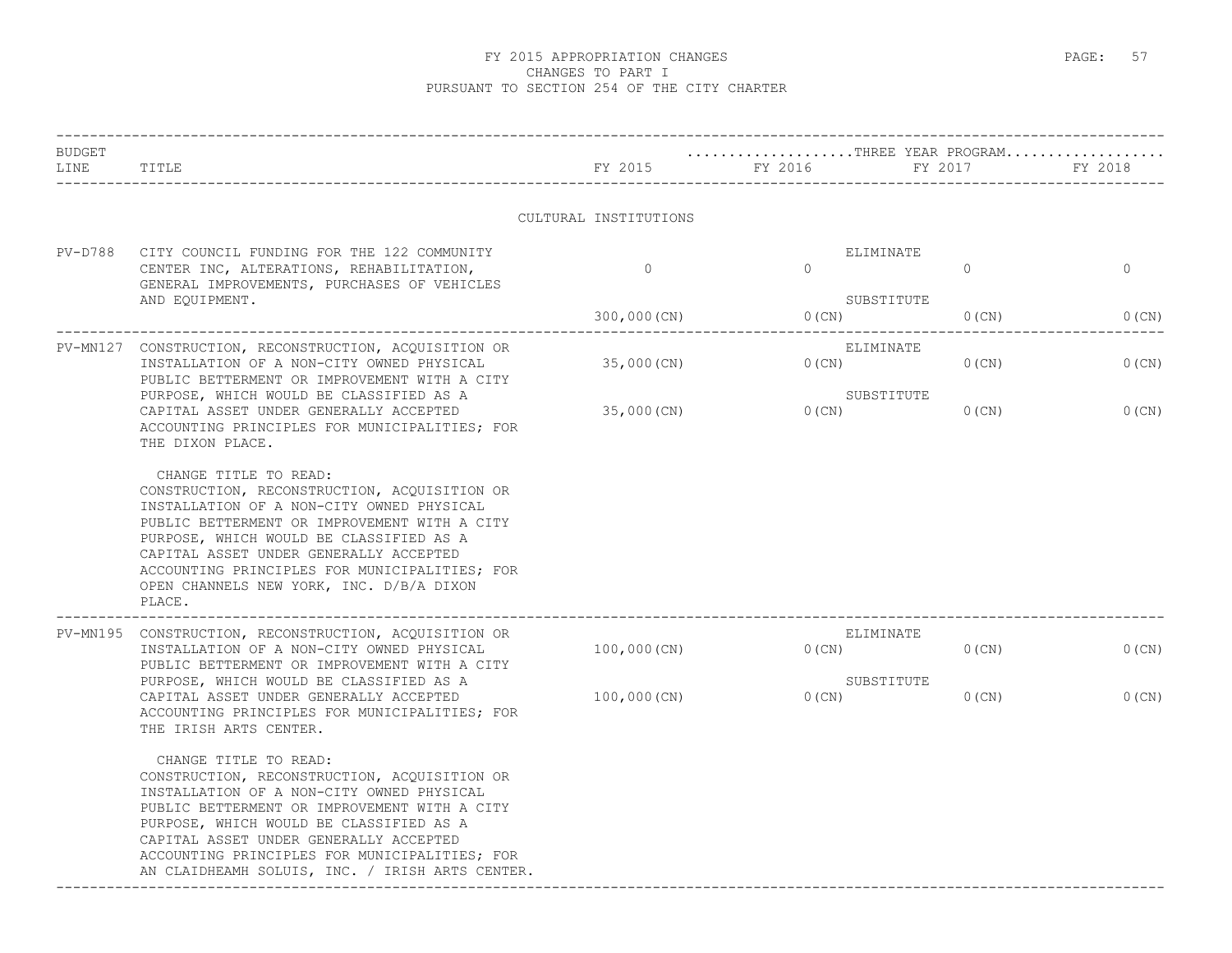| <b>BUDGET</b><br>LINE | TITLE                                                                                                                                                                                            | FY 2015               | THREE YEAR PROGRAM<br>FY 2016 | FY 2017  | FY 2018      |
|-----------------------|--------------------------------------------------------------------------------------------------------------------------------------------------------------------------------------------------|-----------------------|-------------------------------|----------|--------------|
|                       |                                                                                                                                                                                                  | CULTURAL INSTITUTIONS |                               |          |              |
| $PV-N001$             | CONSTRUCTION, RECONSTRUCTION, ACQUISITION OR<br>INSTALLATION OF A NON-CITY OWNED PHYSICAL<br>PUBLIC BETTERMENT OR IMPROVEMENT WITH A CITY                                                        | $\Omega$              | ELIMINATE<br>$\Omega$         | $\Omega$ | $\mathbf{0}$ |
|                       | PURPOSE, WHICH WOULD BE CLASSIFIED AS A<br>CAPITAL ASSET UNDER GENERALLY ACCEPTED<br>ACCOUNTING PRINCIPLES FOR MUNICIPALITIES; FOR<br>THE 3 LEGGED DOG, INC.                                     | 375,000 (CN)          | SUBSTITUTE<br>$0$ (CN)        | $0$ (CN) | $0$ (CN)     |
| $PV-N017$             | CONSTRUCTION, RECONSTRUCTION, ACQUISITION OR<br>INSTALLATION OF A NON-CITY OWNED PHYSICAL<br>PUBLIC BETTERMENT OR IMPROVEMENT WITH A CITY                                                        | $\Omega$              | ELIMINATE<br>$\Omega$         | $\Omega$ | $\circ$      |
|                       | PURPOSE, WHICH WOULD BE CLASSIFIED AS A<br>CAPITAL ASSET UNDER GENERALLY ACCEPTED<br>ACCOUNTING PRINCIPLES FOR MUNICIPALITIES; FOR<br>THE ALLIANCE OF RESIDENT THEATERS/NEW YORK<br>$(ART/NY)$ . | 300,000(CN)           | SUBSTITUTE<br>$0$ (CN)        | $0$ (CN) | $0$ (CN)     |
| $PV-N042$             | CONSTRUCTION, RECONSTRUCTION, ACQUISITION OR<br>INSTALLATION OF A NON-CITY OWNED PHYSICAL<br>PUBLIC BETTERMENT OR IMPROVEMENT WITH A CITY                                                        | $\overline{0}$        | ELIMINATE<br>$\Omega$         | $\circ$  | $\circ$      |
|                       | PURPOSE, WHICH WOULD BE CLASSIFIED AS A<br>CAPITAL ASSET UNDER GENERALLY ACCEPTED<br>ACCOUNTING PRINCIPLES FOR MUNICIPALITIES; FOR<br>THE BALLET HISPANICO.                                      | 68,000(CN)            | SUBSTITUTE<br>$0$ (CN)        | $0$ (CN) | 0(CN)        |
| $PV-N053$             | CONSTRUCTION, RECONSTRUCTION, ACQUISITION OR<br>INSTALLATION OF A NON-CITY OWNED PHYSICAL<br>PUBLIC BETTERMENT OR IMPROVEMENT WITH A CITY                                                        | $\Omega$              | ELIMINATE<br>$\Omega$         | $\Omega$ | $\circ$      |
|                       | PURPOSE, WHICH WOULD BE CLASSIFIED AS A<br>CAPITAL ASSET UNDER GENERALLY ACCEPTED<br>ACCOUNTING PRINCIPLES FOR MUNICIPALITIES; FOR<br>THE BILLIE HOLIDAY THEATER.                                | 550,000(CN)           | SUBSTITUTE<br>0(CN)           | $0$ (CN) | $0$ (CN)     |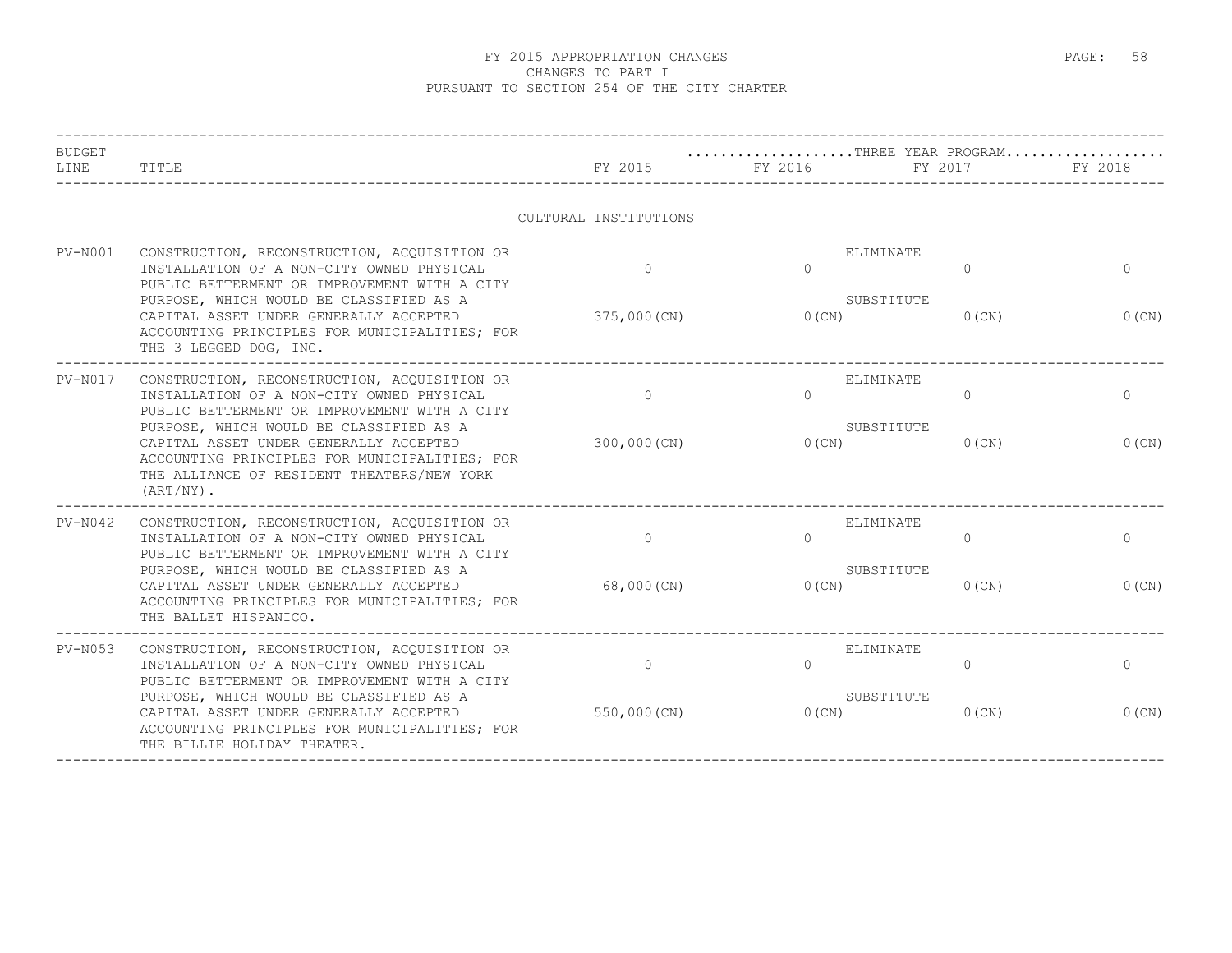| <b>BUDGET</b><br>LINE | TITLE                                                                                                                                                                               | FY 2015               | $\ldots \ldots \ldots \ldots \ldots \ldots \ldots$ . THREE YEAR PROGRAM<br>FY 2016 | FY 2017  | FY 2018      |
|-----------------------|-------------------------------------------------------------------------------------------------------------------------------------------------------------------------------------|-----------------------|------------------------------------------------------------------------------------|----------|--------------|
|                       |                                                                                                                                                                                     | CULTURAL INSTITUTIONS |                                                                                    |          |              |
| $PV-N072$             | CONSTRUCTION, RECONSTRUCTION, ACQUISITION OR<br>INSTALLATION OF A NON-CITY OWNED PHYSICAL<br>PUBLIC BETTERMENT OR IMPROVEMENT WITH A CITY                                           | $\Omega$              | ELIMINATE<br>$\Omega$                                                              | 0        | $\mathbf{0}$ |
|                       | PURPOSE, WHICH WOULD BE CLASSIFIED AS A<br>CAPITAL ASSET UNDER GENERALLY ACCEPTED<br>ACCOUNTING PRINCIPLES FOR MUNICIPALITIES; FOR<br>THE BROOKLYN HISTORICAL SOCIETY.              | $500,000$ (CN)        | SUBSTITUTE<br>$0$ (CN)                                                             | $0$ (CN) | 0(CN)        |
| $PV-N074$             | CONSTRUCTION, RECONSTRUCTION, ACQUISITION OR<br>INSTALLATION OF A NON-CITY OWNED PHYSICAL<br>PUBLIC BETTERMENT OR IMPROVEMENT WITH A CITY                                           | $\Omega$              | ELIMINATE<br>$\cap$                                                                | $\circ$  | $\circ$      |
|                       | PURPOSE, WHICH WOULD BE CLASSIFIED AS A<br>CAPITAL ASSET UNDER GENERALLY ACCEPTED<br>ACCOUNTING PRINCIPLES FOR MUNICIPALITIES; FOR<br>THE NEW YORK BOTANICAL GARDEN PARKING GARAGE. | $2,000,000$ (CN)      | SUBSTITUTE<br>$0$ (CN)                                                             | $0$ (CN) | $0$ (CN)     |
| $PV-N088$             | CONSTRUCTION, RECONSTRUCTION, ACQUISITION OR<br>INSTALLATION OF A NON-CITY OWNED PHYSICAL<br>PUBLIC BETTERMENT OR IMPROVEMENT WITH A CITY                                           | 703 (CN)              | ELIMINATE<br>$0$ (CN)                                                              | $0$ (CN) | $0$ (CN)     |
|                       | PURPOSE, WHICH WOULD BE CLASSIFIED AS A<br>CAPITAL ASSET UNDER GENERALLY ACCEPTED<br>ACCOUNTING PRINCIPLES FOR MUNICIPALITIES; FOR<br>THE BRIC ARTS MEDIA, BROOKLYN, INC.           | 1,750,703(CN)         | SUBSTITUTE<br>$0$ (CN)                                                             | $0$ (CN) | $0$ (CN)     |
| $PV-N122$             | CONSTRUCTION, RECONSTRUCTION, ACQUISITION OR<br>INSTALLATION OF A NON-CITY OWNED PHYSICAL<br>PUBLIC BETTERMENT OR IMPROVEMENT WITH A CITY                                           | 281,000(CN)           | ELIMINATE<br>0(CN)                                                                 | $0$ (CN) | $0$ (CN)     |
|                       | PURPOSE, WHICH WOULD BE CLASSIFIED AS A<br>CAPITAL ASSET UNDER GENERALLY ACCEPTED<br>ACCOUNTING PRINCIPLES FOR MUNICIPALITIES; FOR<br>THE DANCE THEATER OF HARLEM, INC.             | 781,000(CN)           | SUBSTITUTE<br>$0$ (CN)                                                             | $0$ (CN) | $0$ (CN)     |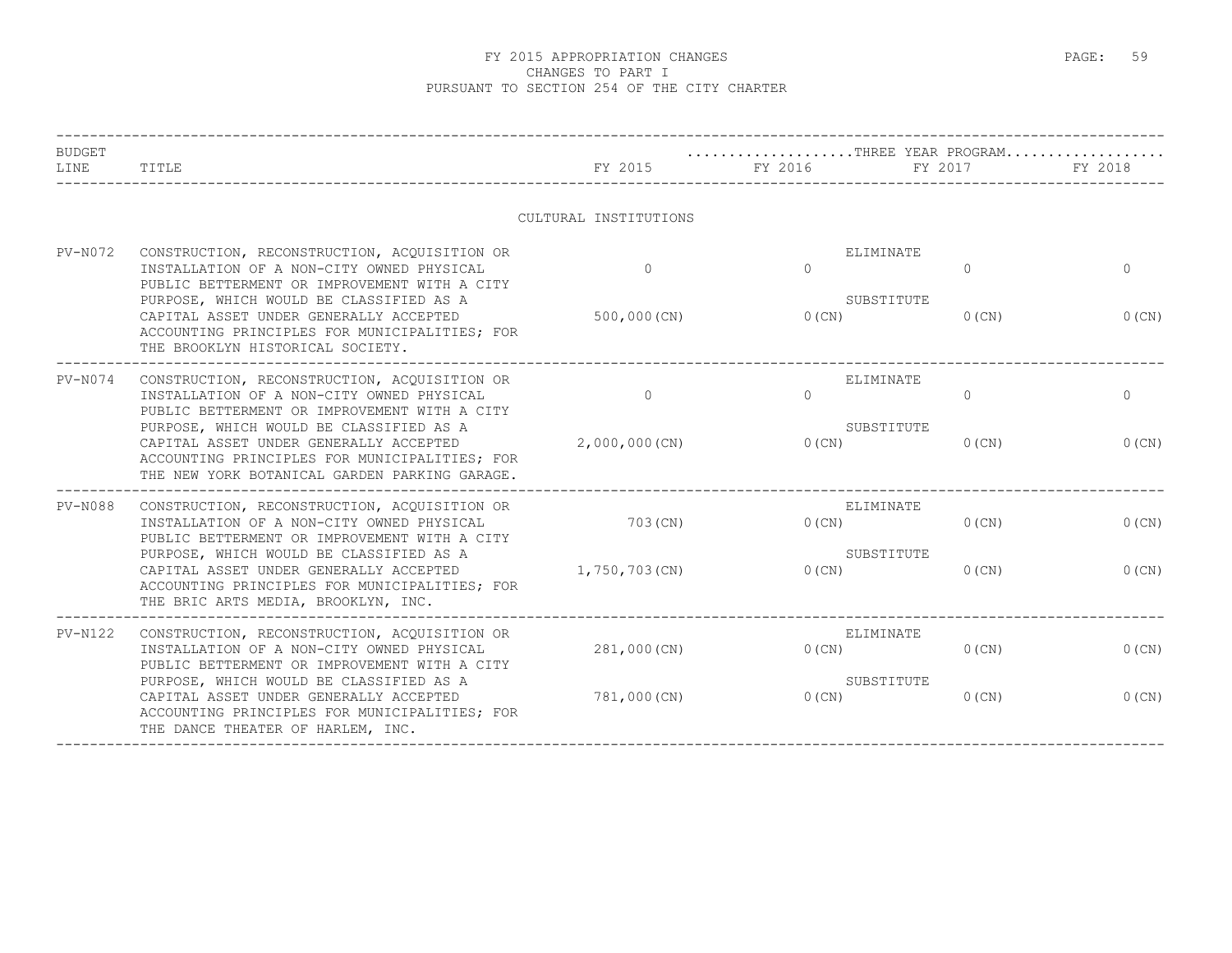| <b>BUDGET</b><br>LINE | TITLE                                                                                                                                                                                                                                                                                                                                                          | FY 2015                  | $\ldots \ldots \ldots \ldots \ldots \ldots \ldots$ . THREE YEAR PROGRAM<br>FY 2016 | FY 2017              | FY 2018                  |
|-----------------------|----------------------------------------------------------------------------------------------------------------------------------------------------------------------------------------------------------------------------------------------------------------------------------------------------------------------------------------------------------------|--------------------------|------------------------------------------------------------------------------------|----------------------|--------------------------|
|                       |                                                                                                                                                                                                                                                                                                                                                                | CULTURAL INSTITUTIONS    |                                                                                    |                      |                          |
| $PV-N124$             | CONSTRUCTION, RECONSTRUCTION, ACQUISITION OR<br>INSTALLATION OF A NON-CITY OWNED PHYSICAL<br>PUBLIC BETTERMENT OR IMPROVEMENT WITH A CITY<br>PURPOSE, WHICH WOULD BE CLASSIFIED AS A<br>CAPITAL ASSET UNDER GENERALLY ACCEPTED                                                                                                                                 | $\Omega$<br>350,000 (CN) | ELIMINATE<br>$\bigcap$<br>SUBSTITUTE<br>$0$ (CN)                                   | $\Omega$<br>$0$ (CN) | $\mathbf{0}$<br>$0$ (CN) |
|                       | ACCOUNTING PRINCIPLES FOR MUNICIPALITIES; FOR<br>THE DANCEWAVE, INC.                                                                                                                                                                                                                                                                                           |                          |                                                                                    |                      |                          |
| PV-N127               | CONSTRUCTION, RECONSTRUCTION, ACQUISITION OR<br>INSTALLATION OF A NON-CITY OWNED PHYSICAL<br>PUBLIC BETTERMENT OR IMPROVEMENT WITH A CITY                                                                                                                                                                                                                      | $\circ$                  | ELIMINATE<br>$\Omega$                                                              | 0                    | $\mathbf{0}$             |
|                       | PURPOSE, WHICH WOULD BE CLASSIFIED AS A<br>CAPITAL ASSET UNDER GENERALLY ACCEPTED<br>ACCOUNTING PRINCIPLES FOR MUNICIPALITIES; FOR<br>THE DIXON PLACE.                                                                                                                                                                                                         | $\Omega$                 | SUBSTITUTE<br>$\Omega$                                                             | $\mathbf{0}$         | $\mathbf{0}$             |
|                       | CHANGE TITLE TO READ:<br>CONSTRUCTION, RECONSTRUCTION, ACQUISITION OR<br>INSTALLATION OF A NON-CITY OWNED PHYSICAL<br>PUBLIC BETTERMENT OR IMPROVEMENT WITH A CITY<br>PURPOSE, WHICH WOULD BE CLASSIFIED AS A<br>CAPITAL ASSET UNDER GENERALLY ACCEPTED<br>ACCOUNTING PRINCIPLES FOR MUNICIPALITIES; FOR<br>OPEN CHANNELS NEW YORK, INC. D/B/A DIXON<br>PLACE. |                          |                                                                                    |                      |                          |
| $PV-N134$             | CONSTRUCTION, RECONSTRUCTION, ACQUISITION OR<br>INSTALLATION OF A NON-CITY OWNED PHYSICAL<br>PUBLIC BETTERMENT OR IMPROVEMENT WITH A CITY                                                                                                                                                                                                                      | $\Omega$                 | ELIMINATE<br>$\Omega$                                                              | $\Omega$             | $\circ$                  |
|                       | PURPOSE, WHICH WOULD BE CLASSIFIED AS A<br>CAPITAL ASSET UNDER GENERALLY ACCEPTED<br>ACCOUNTING PRINCIPLES FOR MUNICIPALITIES; FOR<br>THE LA MAMA EXPERIMENTAL THEATRE CLUB.                                                                                                                                                                                   | 900,000(CN)              | SUBSTITUTE<br>0(CN)                                                                | $0$ (CN)             | 0(CN)                    |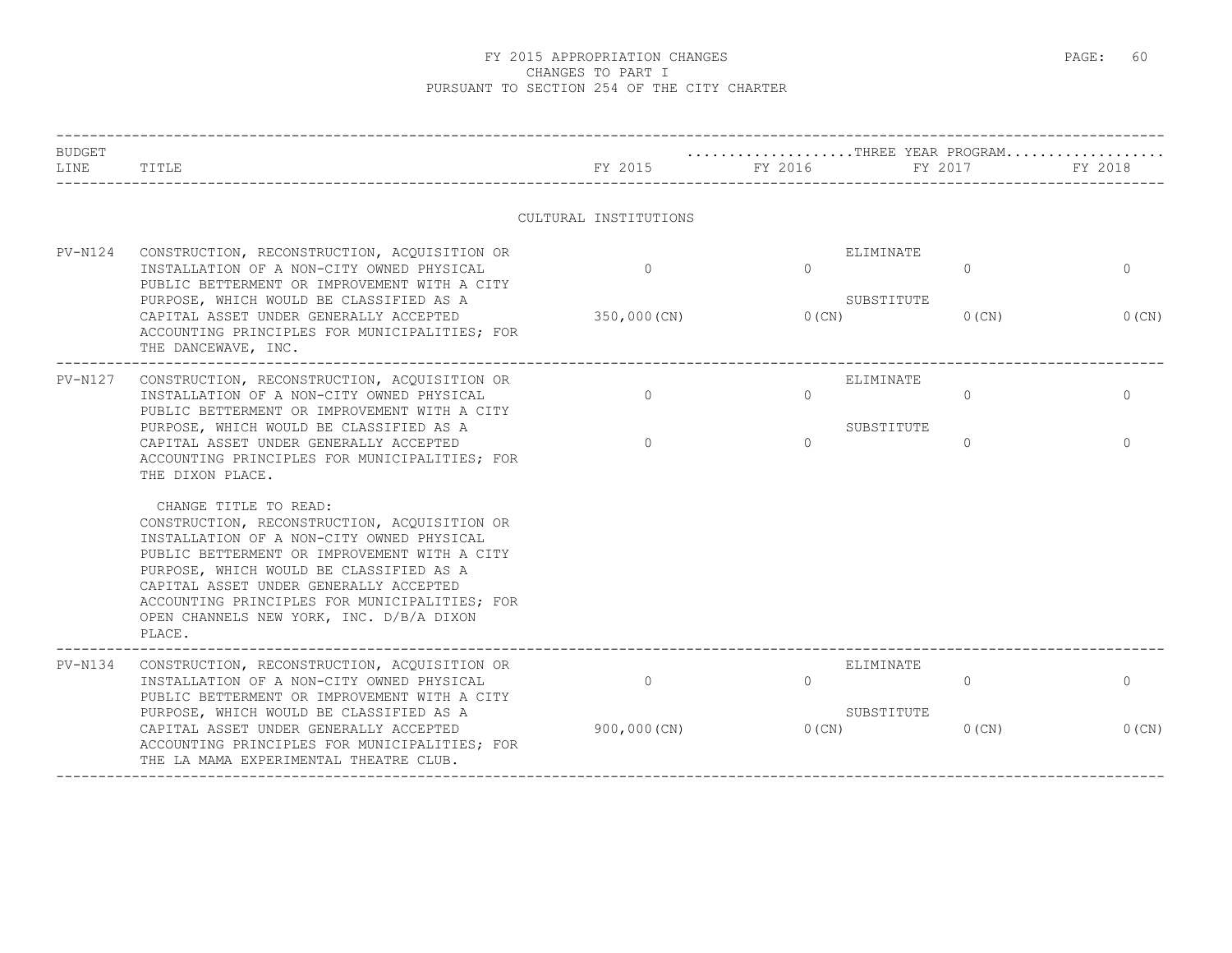| BUDGET         |                                                                                                                                                                                                                                                                                                                                                                |                       | THREE YEAR PROGRAM  |          |              |
|----------------|----------------------------------------------------------------------------------------------------------------------------------------------------------------------------------------------------------------------------------------------------------------------------------------------------------------------------------------------------------------|-----------------------|---------------------|----------|--------------|
| LINE           | TITLE                                                                                                                                                                                                                                                                                                                                                          | FY 2015               | FY 2016             | FY 2017  | FY 2018      |
|                |                                                                                                                                                                                                                                                                                                                                                                | CULTURAL INSTITUTIONS |                     |          |              |
| $PV-N162$      | CONSTRUCTION, RECONSTRUCTION, ACQUISITION OR                                                                                                                                                                                                                                                                                                                   |                       | ELIMINATE           |          |              |
|                | INSTALLATION OF A NON-CITY OWNED PHYSICAL<br>PUBLIC BETTERMENT OR IMPROVEMENT WITH A CITY                                                                                                                                                                                                                                                                      | $\circ$               | $\Omega$            | $\Omega$ | $\mathbf{0}$ |
|                | PURPOSE, WHICH WOULD BE CLASSIFIED AS A<br>CAPITAL ASSET UNDER GENERALLY ACCEPTED<br>ACCOUNTING PRINCIPLES FOR MUNICIPALITIES; FOR<br>THE FRANKLIN H. WILLIAMS CARIBBEAN CULTURAL<br>CENTER AFRICAN DIASPORA INSTITUTE (CCCADI) DBA<br>VISUAL ARTS RESEARCH AND RESOURCE CENTER<br>RELATING TO THE CARIBBEAN.                                                  | 750,000 (CN)          | SUBSTITUTE<br>0(CN) | $0$ (CN) | $0$ (CN)     |
| $PV-N176$      | CONSTRUCTION, RECONSTRUCTION, ACQUISITION OR<br>INSTALLATION OF A NON-CITY OWNED PHYSICAL<br>PUBLIC BETTERMENT OR IMPROVEMENT WITH A CITY<br>PURPOSE, WHICH WOULD BE CLASSIFIED AS A<br>CAPITAL ASSET UNDER GENERALLY ACCEPTED<br>ACCOUNTING PRINCIPLES FOR MUNICIPALITIES; FOR<br>THE GUGGENHEIM MUSEUM.                                                      | $0$ (CN)              | ELIMINATE<br>0(CN)  | $0$ (CN) | 226,000 (CN) |
|                |                                                                                                                                                                                                                                                                                                                                                                |                       | SUBSTITUTE          |          |              |
|                |                                                                                                                                                                                                                                                                                                                                                                | 500,000(CN)           | $0$ (CN)            | 0(CN)    | 226,000(CN)  |
| <b>PV-N195</b> | CONSTRUCTION, RECONSTRUCTION, ACQUISITION OR<br>INSTALLATION OF A NON-CITY OWNED PHYSICAL                                                                                                                                                                                                                                                                      | $\circ$               | ELIMINATE<br>$\cap$ | $\circ$  | $\mathbf 0$  |
|                | PUBLIC BETTERMENT OR IMPROVEMENT WITH A CITY                                                                                                                                                                                                                                                                                                                   |                       |                     |          |              |
|                | PURPOSE, WHICH WOULD BE CLASSIFIED AS A<br>CAPITAL ASSET UNDER GENERALLY ACCEPTED 4,000,000 (CN)<br>ACCOUNTING PRINCIPLES FOR MUNICIPALITIES; FOR<br>THE IRISH ARTS CENTER.                                                                                                                                                                                    |                       | SUBSTITUTE<br>O(CN) | $0$ (CN) | $0$ (CN)     |
|                | CHANGE TITLE TO READ:<br>CONSTRUCTION, RECONSTRUCTION, ACQUISITION OR<br>INSTALLATION OF A NON-CITY OWNED PHYSICAL<br>PUBLIC BETTERMENT OR IMPROVEMENT WITH A CITY<br>PURPOSE, WHICH WOULD BE CLASSIFIED AS A<br>CAPITAL ASSET UNDER GENERALLY ACCEPTED<br>ACCOUNTING PRINCIPLES FOR MUNICIPALITIES; FOR<br>AN CLAIDHEAMH SOLUIS, INC. / IRISH ARTS<br>CENTER. |                       |                     |          |              |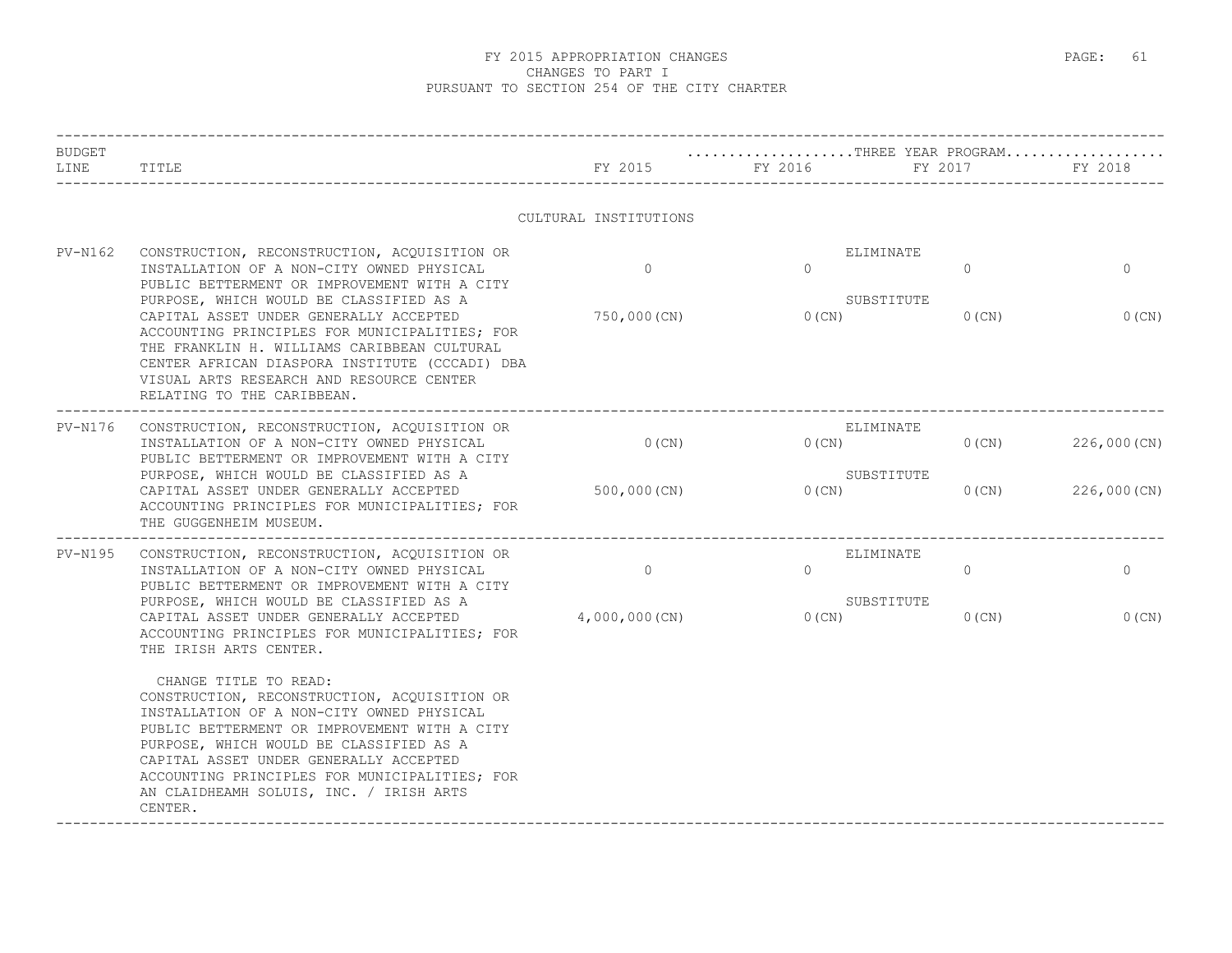| BUDGET         |                                                                                                                                                                                                                                                                                                                          |                            | THREE YEAR PROGRAM                              |                      |                          |
|----------------|--------------------------------------------------------------------------------------------------------------------------------------------------------------------------------------------------------------------------------------------------------------------------------------------------------------------------|----------------------------|-------------------------------------------------|----------------------|--------------------------|
| LINE           | TITLE                                                                                                                                                                                                                                                                                                                    | FY 2015                    | FY 2016                                         | FY 2017              | FY 2018                  |
|                |                                                                                                                                                                                                                                                                                                                          | CULTURAL INSTITUTIONS      |                                                 |                      |                          |
| <b>PV-N196</b> | CONSTRUCTION, RECONSTRUCTION, ACQUISITION OR<br>INSTALLATION OF A NON-CITY OWNED PHYSICAL<br>PUBLIC BETTERMENT OR IMPROVEMENT WITH A CITY<br>PURPOSE, WHICH WOULD BE CLASSIFIED AS A<br>CAPITAL ASSET UNDER GENERALLY ACCEPTED<br>ACCOUNTING PRINCIPLES FOR MUNICIPALITIES; FOR<br>THE IRISH REPERTORY THEATRE.          | $\Omega$<br>$200,000$ (CN) | ELIMINATE<br>$\Omega$<br>SUBSTITUTE<br>$0$ (CN) | $\Omega$<br>$0$ (CN) | $\Omega$<br>0(CN)        |
| PV-N198        | CONSTRUCTION, RECONSTRUCTION, ACOUISITION OR<br>INSTALLATION OF A NON-CITY OWNED PHYSICAL<br>PUBLIC BETTERMENT OR IMPROVEMENT WITH A CITY<br>PURPOSE, WHICH WOULD BE CLASSIFIED AS A<br>CAPITAL ASSET UNDER GENERALLY ACCEPTED<br>ACCOUNTING PRINCIPLES FOR MUNICIPALITIES; FOR<br>THE NOGUCHI MUSEUM.                   | $\Omega$<br>125,000(CN)    | ELIMINATE<br>$\Omega$<br>SUBSTITUTE<br>$0$ (CN) | $\circ$<br>$0$ (CN)  | $\mathbf{0}$<br>$0$ (CN) |
| $PV-N219$      | CONSTRUCTION, RECONSTRUCTION, ACQUISITION OR<br>INSTALLATION OF A NON-CITY OWNED PHYSICAL<br>PUBLIC BETTERMENT OR IMPROVEMENT WITH A CITY<br>PURPOSE, WHICH WOULD BE CLASSIFIED AS A<br>CAPITAL ASSET UNDER GENERALLY ACCEPTED<br>ACCOUNTING PRINCIPLES FOR MUNICIPALITIES; FOR<br>THE MANHATTAN CLASS COMPANY INC.      | $\Omega$<br>750,000 (CN)   | ELIMINATE<br>$\Omega$<br>SUBSTITUTE<br>$0$ (CN) | $\Omega$<br>$0$ (CN) | $\Omega$<br>$0$ (CN)     |
| $PV-N250$      | CONSTRUCTION, RECONSTRUCTION, ACQUISITION OR<br>INSTALLATION OF A NON-CITY OWNED PHYSICAL<br>PUBLIC BETTERMENT OR IMPROVEMENT WITH A CITY<br>PURPOSE, WHICH WOULD BE CLASSIFIED AS A<br>CAPITAL ASSET UNDER GENERALLY ACCEPTED<br>ACCOUNTING PRINCIPLES FOR MUNICIPALITIES; FOR<br>THE LOWER MANHATTAN CULTURAL COUNCIL. | $\circ$<br>$400,000$ (CN)  | ELIMINATE<br>$\Omega$<br>SUBSTITUTE<br>0(CN)    | $\Omega$<br>$0$ (CN) | $\mathbf{0}$<br>$0$ (CN) |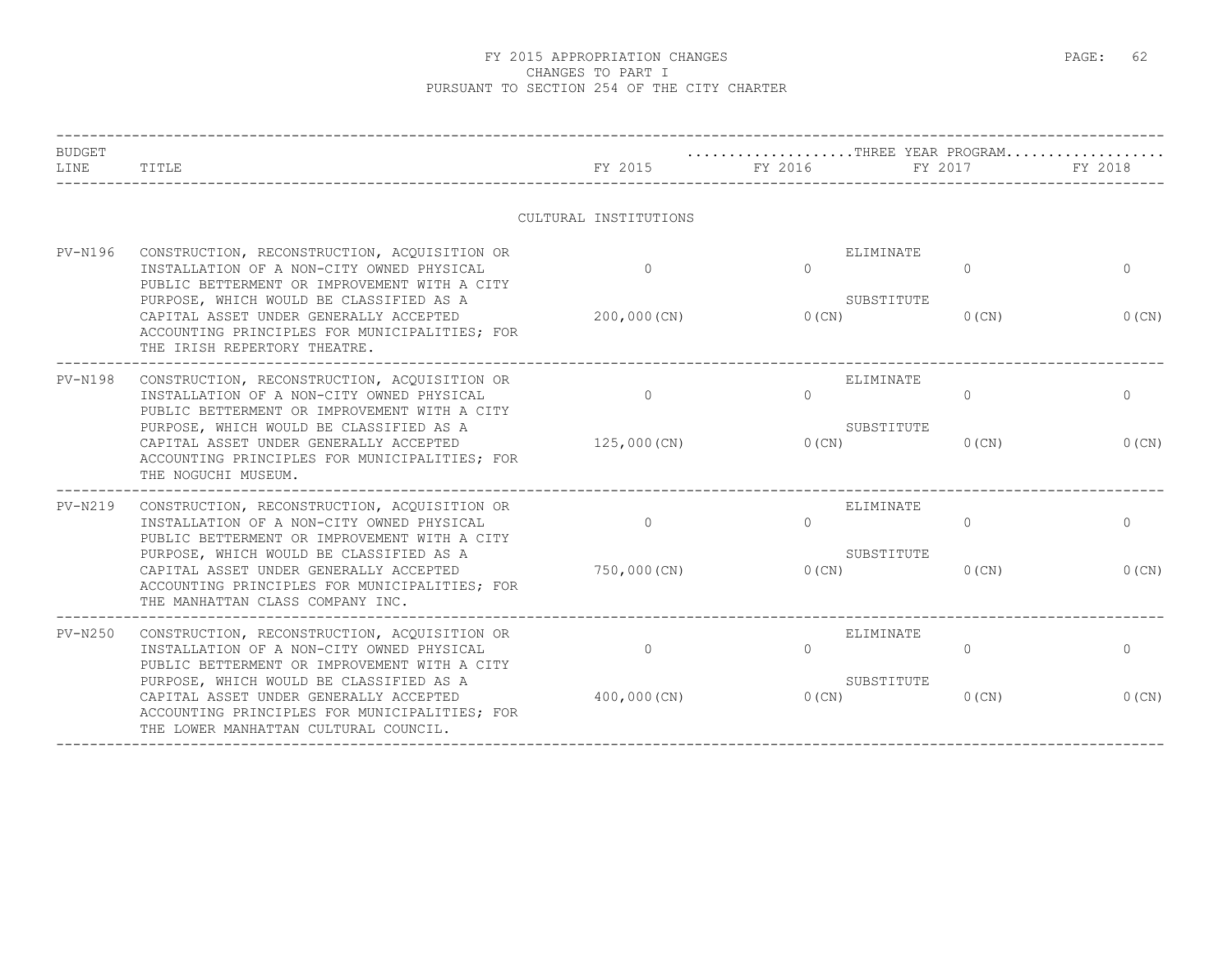| <b>BUDGET</b> |                                                                                                                                                                                      |                       | $\ldots \ldots \ldots \ldots \ldots \ldots \ldots$ . THREE YEAR PROGRAM |                        |              |
|---------------|--------------------------------------------------------------------------------------------------------------------------------------------------------------------------------------|-----------------------|-------------------------------------------------------------------------|------------------------|--------------|
| LINE          | TITLE                                                                                                                                                                                | FY 2015               | FY 2016                                                                 | FY 2017                | FY 2018      |
|               |                                                                                                                                                                                      | CULTURAL INSTITUTIONS |                                                                         |                        |              |
| $PV-N258$     | CONSTRUCTION, RECONSTRUCTION, ACQUISITION OR<br>INSTALLATION OF A NON-CITY OWNED PHYSICAL<br>PUBLIC BETTERMENT OR IMPROVEMENT WITH A CITY                                            | $\Omega$              | ELIMINATE<br>$\Omega$                                                   | $\mathbf{0}$           | $\mathbf{0}$ |
|               | PURPOSE, WHICH WOULD BE CLASSIFIED AS A<br>CAPITAL ASSET UNDER GENERALLY ACCEPTED<br>ACCOUNTING PRINCIPLES FOR MUNICIPALITIES; FOR<br>THE MARK MORRIS DANCE GROUP (DISCALCED, INC.). | 250,000 (CN)          | $0$ (CN)                                                                | SUBSTITUTE<br>$0$ (CN) | 0(CN)        |
| $PV-N266$     | -------------------------------<br>CONSTRUCTION, RECONSTRUCTION, ACQUISITION OR<br>INSTALLATION OF A NON-CITY OWNED PHYSICAL<br>PUBLIC BETTERMENT OR IMPROVEMENT WITH A CITY         | 24,438 (CN)           | ELIMINATE<br>$0$ (CN)                                                   | $0$ (CN)               | $0$ (CN)     |
|               | PURPOSE, WHICH WOULD BE CLASSIFIED AS A<br>CAPITAL ASSET UNDER GENERALLY ACCEPTED<br>ACCOUNTING PRINCIPLES FOR MUNICIPALITIES; FOR<br>THE MIND-BUILDERS CREATIVE ARTS CENTER.        | 553,438 (CN)          | SUBSTITUTE<br>$0$ (CN)                                                  | $0$ (CN)               | $0$ (CN)     |
| $PV-N304$     | CONSTRUCTION, RECONSTRUCTION, ACOUISITION OR<br>INSTALLATION OF A NON-CITY OWNED PHYSICAL<br>PUBLIC BETTERMENT OR IMPROVEMENT WITH A CITY                                            | 385,000 (CN)          | ELIMINATE<br>$0$ (CN)                                                   | $0$ (CN)               | $0$ (CN)     |
|               | PURPOSE, WHICH WOULD BE CLASSIFIED AS A<br>CAPITAL ASSET UNDER GENERALLY ACCEPTED<br>ACCOUNTING PRINCIPLES FOR MUNICIPALITIES; FOR<br>THE NEW YORK HISTORICAL SOCIETY.               | 535,000 (CN)          | $0$ (CN)                                                                | SUBSTITUTE<br>$0$ (CN) | $0$ (CN)     |
| $PV-N333$     | CONSTRUCTION, RECONSTRUCTION, ACQUISITION OR<br>INSTALLATION OF A NON-CITY OWNED PHYSICAL<br>PUBLIC BETTERMENT OR IMPROVEMENT WITH A CITY                                            | $\Omega$              | ELIMINATE<br>$\Omega$                                                   | $\Omega$               | $\mathbf{0}$ |
|               | PURPOSE, WHICH WOULD BE CLASSIFIED AS A<br>CAPITAL ASSET UNDER GENERALLY ACCEPTED<br>ACCOUNTING PRINCIPLES FOR MUNICIPALITIES; FOR<br>PREGONES THEATER.                              | 750,000 (CN)          | $0$ (CN)                                                                | SUBSTITUTE<br>$0$ (CN) | $0$ (CN)     |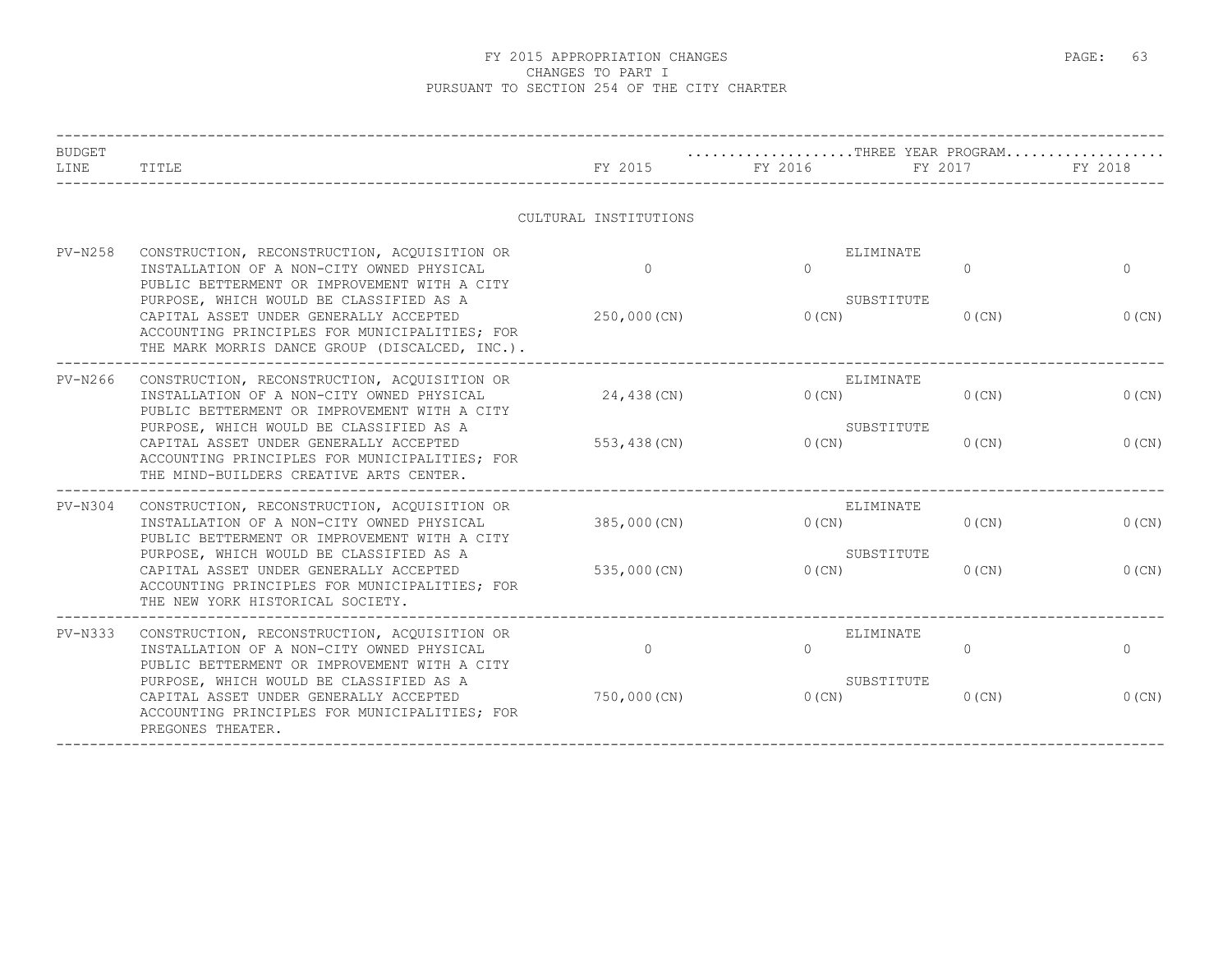| <b>BUDGET</b> |                                                                                                                                                                                                                                                                                                                |                       | THREE YEAR PROGRAM                  |                           |              |
|---------------|----------------------------------------------------------------------------------------------------------------------------------------------------------------------------------------------------------------------------------------------------------------------------------------------------------------|-----------------------|-------------------------------------|---------------------------|--------------|
| LINE          | TITLE                                                                                                                                                                                                                                                                                                          | FY 2015               | FY 2016                             | FY 2017                   | FY 2018      |
|               |                                                                                                                                                                                                                                                                                                                | CULTURAL INSTITUTIONS |                                     |                           |              |
| $PV-N362$     | CONSTRUCTION, RECONSTRUCTION, ACQUISITION OR<br>INSTALLATION OF A NON-CITY OWNED PHYSICAL<br>PUBLIC BETTERMENT OR IMPROVEMENT WITH A CITY<br>PURPOSE, WHICH WOULD BE CLASSIFIED AS A                                                                                                                           | $\Omega$              | ELIMINATE<br>$\Omega$<br>SUBSTITUTE | $\Omega$                  | $\mathbf{0}$ |
|               | CAPITAL ASSET UNDER GENERALLY ACCEPTED<br>ACCOUNTING PRINCIPLES FOR MUNICIPALITIES; FOR<br>THE ST. ANN'S WAREHOUSE/ARTS AT ST. ANN'S.                                                                                                                                                                          | 2,000,000(CN)         | $0$ (CN)                            | $0$ (CN)                  | 0(CN)        |
| PV-N375       | CONSTRUCTION, RECONSTRUCTION, ACQUISITION OR<br>INSTALLATION OF A NON-CITY OWNED PHYSICAL<br>PUBLIC BETTERMENT OR IMPROVEMENT WITH A CITY                                                                                                                                                                      | $\Omega$              | ELIMINATE<br>$\Omega$               | $\Omega$                  | $\circ$      |
|               | PURPOSE, WHICH WOULD BE CLASSIFIED AS A<br>CAPITAL ASSET UNDER GENERALLY ACCEPTED<br>ACCOUNTING PRINCIPLES FOR MUNICIPALITIES; FOR<br>THE SECOND STAGE THEATER.                                                                                                                                                | 117,000(CN)           | SUBSTITUTE<br>0(CN)                 | $0$ (CN)                  | 0(CN)        |
| $PV-N409$     | CONSTRUCTION, RECONSTRUCTION, ACQUISITION OR<br>INSTALLATION OF A NON-CITY OWNED PHYSICAL<br>PUBLIC BETTERMENT OR IMPROVEMENT WITH A CITY                                                                                                                                                                      | $\circ$               | ELIMINATE<br>$\Omega$               | $\circ$                   | $\circ$      |
|               | PURPOSE, WHICH WOULD BE CLASSIFIED AS A<br>CAPITAL ASSET UNDER GENERALLY ACCEPTED<br>ACCOUNTING PRINCIPLES FOR MUNICIPALITIES; FOR<br>THE SYMPHONY SPACE.                                                                                                                                                      | 500,000 (CN)          | SUBSTITUTE<br>0(CN)                 | $0$ (CN)                  | 0(CN)        |
| $PV-N412$     | (NEW PROJECT)                                                                                                                                                                                                                                                                                                  | $425,000$ (CN)        | $0$ (CN)                            | (NEW PROJECT)<br>$0$ (CN) | $0$ (CN)     |
|               | CONSTRUCTION, RECONSTRUCTION, ACQUISITION OR<br>INSTALLATION OF A NON-CITY OWNED PHYSICAL<br>PUBLIC BETTERMENT OR IMPROVEMENT WITH A CITY<br>PURPOSE, WHICH WOULD BE CLASSIFIED AS A<br>CAPITAL ASSET UNDER GENERALLY ACCEPTED<br>ACCOUNTING PRINCIPLES FOR MUNICIPALITIES; FOR<br>THE THALIA SPANISH THEATER. |                       |                                     |                           |              |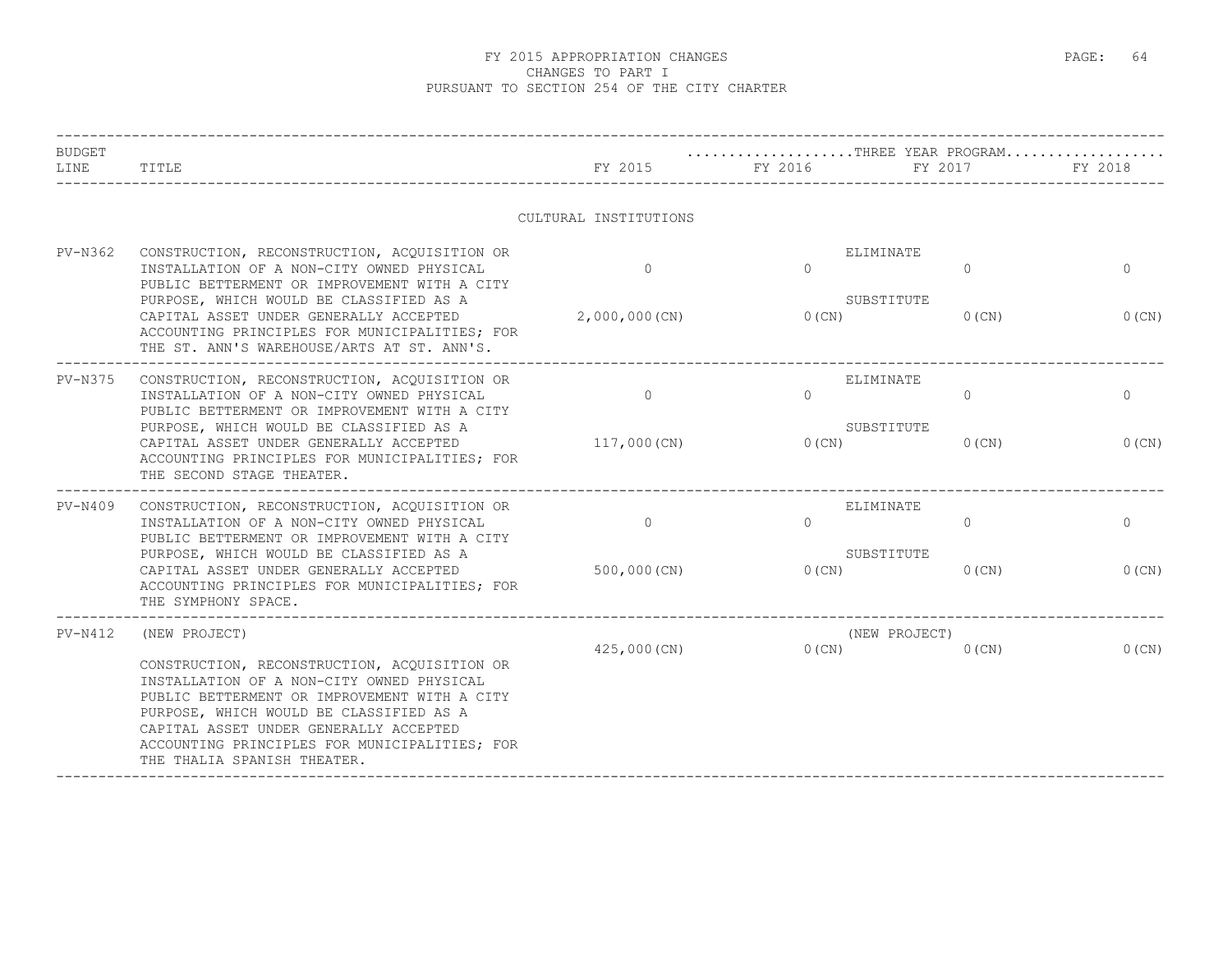| <b>BUDGET</b><br>LINE | TITLE                                                                                                                                                                                              | FY 2015               | $\ldots\ldots\ldots\ldots\ldots\ldots\ldots\text{THREE}$ YEAR PROGRAM $\ldots\ldots\ldots\ldots\ldots$<br>FY 2016 | FY 2017  | FY 2018  |
|-----------------------|----------------------------------------------------------------------------------------------------------------------------------------------------------------------------------------------------|-----------------------|-------------------------------------------------------------------------------------------------------------------|----------|----------|
|                       |                                                                                                                                                                                                    | CULTURAL INSTITUTIONS |                                                                                                                   |          |          |
| $PV-N423$             | CONSTRUCTION, RECONSTRUCTION, ACQUISITION OR<br>INSTALLATION OF A NON-CITY OWNED PHYSICAL<br>PUBLIC BETTERMENT OR IMPROVEMENT WITH A CITY                                                          | $\Omega$              | ELIMINATE<br>$\Omega$                                                                                             | $\Omega$ | $\Omega$ |
|                       | PURPOSE, WHICH WOULD BE CLASSIFIED AS A<br>CAPITAL ASSET UNDER GENERALLY ACCEPTED<br>ACCOUNTING PRINCIPLES FOR MUNICIPALITIES; FOR<br>THE JEWISH MUSEUM.                                           | $500,000$ (CN)        | SUBSTITUTE<br>$0$ (CN)                                                                                            | $0$ (CN) | 0(CN)    |
| $PV-N430$             | CONSTRUCTION, RECONSTRUCTION, ACQUISITION OR<br>INSTALLATION OF A NON-CITY OWNED PHYSICAL<br>PUBLIC BETTERMENT OR IMPROVEMENT WITH A CITY                                                          | $\Omega$              | ELIMINATE<br>$\bigcap$                                                                                            | $\Omega$ | $\Omega$ |
|                       | PURPOSE, WHICH WOULD BE CLASSIFIED AS A<br>CAPITAL ASSET UNDER GENERALLY ACCEPTED<br>ACCOUNTING PRINCIPLES FOR MUNICIPALITIES; FOR<br>THE WNET.ORG.                                                | 100,000 (CN)          | SUBSTITUTE<br>0(CN)                                                                                               | $0$ (CN) | $0$ (CN) |
| PV-N463               | CONSTRUCTION, RECONSTRUCTION, ACQUISITION OR<br>INSTALLATION OF A NON-CITY OWNED PHYSICAL<br>PUBLIC BETTERMENT OR IMPROVEMENT WITH A CITY                                                          | $\Omega$              | ELIMINATE<br>$\bigcap$                                                                                            | $\Omega$ | $\circ$  |
|                       | PURPOSE, WHICH WOULD BE CLASSIFIED AS A<br>CAPITAL ASSET UNDER GENERALLY ACCEPTED<br>ACCOUNTING PRINCIPLES FOR MUNICIPALITIES; FOR<br>THE ABC NO RIO.                                              | 750,000 (CN)          | SUBSTITUTE<br>$0$ (CN)                                                                                            | $0$ (CN) | 0(CN)    |
| $PV-N612$             | CONSTRUCTION, RECONSTRUCTION, ACQUISITION OR<br>INSTALLATION OF A NON-CITY OWNED PHYSICAL<br>PUBLIC BETTERMENT OR IMPROVEMENT WITH A CITY                                                          | $\Omega$              | ELIMINATE<br>$\Omega$                                                                                             | $\Omega$ | $\Omega$ |
|                       | PURPOSE, WHICH WOULD BE CLASSIFIED AS A<br>CAPITAL ASSET UNDER GENERALLY ACCEPTED<br>ACCOUNTING PRINCIPLES FOR MUNICIPALITIES; FOR<br>THE EAST HARLEM ARTS AND EDUCATION LDC<br>(HECKSCHER BLDG.). | 628,000 (CN)          | SUBSTITUTE<br>0(CN)                                                                                               | $0$ (CN) | $0$ (CN) |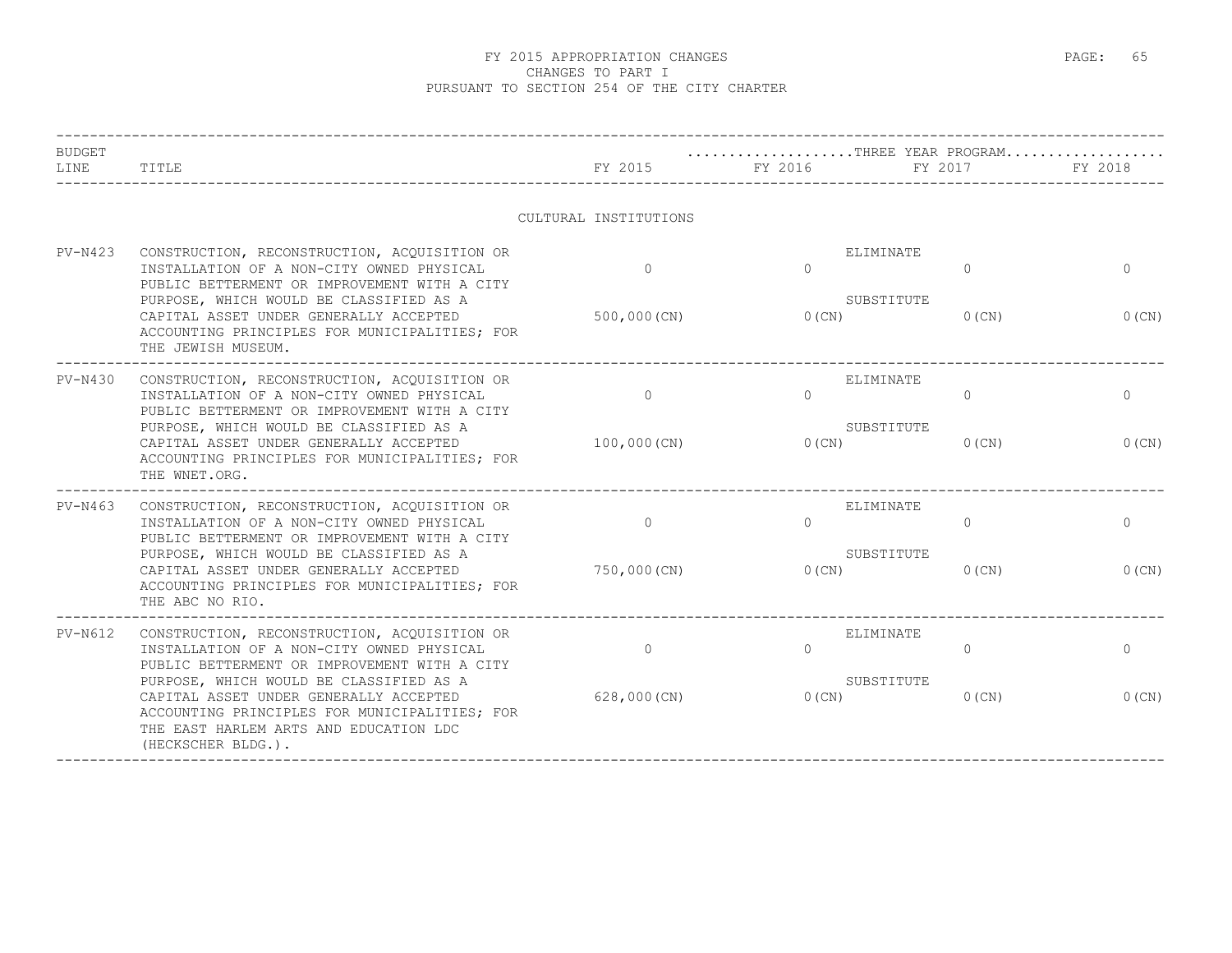| <b>BUDGET</b><br>LINE | TITLE                                                                                                                                                                                | FY 2015               | THREE YEAR PROGRAM<br>FY 2016       | FY 2017        | FY 2018      |
|-----------------------|--------------------------------------------------------------------------------------------------------------------------------------------------------------------------------------|-----------------------|-------------------------------------|----------------|--------------|
|                       |                                                                                                                                                                                      | CULTURAL INSTITUTIONS |                                     |                |              |
| $PV-N654$             | CONSTRUCTION, RECONSTRUCTION, ACQUISITION OR<br>INSTALLATION OF A NON-CITY OWNED PHYSICAL<br>PUBLIC BETTERMENT OR IMPROVEMENT WITH A CITY<br>PURPOSE, WHICH WOULD BE CLASSIFIED AS A | $\Omega$              | ELIMINATE<br>$\Omega$<br>SUBSTITUTE | $\Omega$       | $\mathbf{0}$ |
|                       | CAPITAL ASSET UNDER GENERALLY ACCEPTED<br>ACCOUNTING PRINCIPLES FOR MUNICIPALITIES; FOR<br>THE BEDFORD STUYVESANT RESTORATION<br>CORPORATION.                                        | 753,000 (CN)          | $0$ (CN)                            | 0(CN)          | $0$ (CN)     |
| $PV-N669$             | CONSTRUCTION, RECONSTRUCTION, ACQUISITION OR<br>INSTALLATION OF A NON-CITY OWNED PHYSICAL<br>PUBLIC BETTERMENT OR IMPROVEMENT WITH A CITY                                            | $\Omega$              | ELIMINATE<br>$\Omega$               | $\Omega$       | $\circ$      |
|                       | PURPOSE, WHICH WOULD BE CLASSIFIED AS A<br>CAPITAL ASSET UNDER GENERALLY ACCEPTED<br>ACCOUNTING PRINCIPLES FOR MUNICIPALITIES; FOR<br>NUYORICAN POETS CAFE.                          | 100,000(CN)           | SUBSTITUTE<br>0(CN)                 | $0$ (CN)       | 0(CN)        |
| PV-N677               | CONSTRUCTION, RECONSTRUCTION, ACQUISITION OR<br>INSTALLATION OF A NON-CITY OWNED PHYSICAL<br>PUBLIC BETTERMENT OR IMPROVEMENT WITH A CITY                                            | 168,102(CN)           | ELIMINATE<br>0(CN)                  | $0$ (CN)       | $0$ (CN)     |
|                       | PURPOSE, WHICH WOULD BE CLASSIFIED AS A<br>CAPITAL ASSET UNDER GENERALLY ACCEPTED<br>ACCOUNTING PRINCIPLES FOR MUNICIPALITIES; FOR<br>THE BRONX RIVER ART CENTER, INC.               | 768,102(CN)           | SUBSTITUTE<br>$0$ (CN)              | $0$ (CN)       | 0(CN)        |
| PV-N678               | CONSTRUCTION, RECONSTRUCTION, ACQUISITION OR<br>INSTALLATION OF A NON-CITY OWNED PHYSICAL<br>PUBLIC BETTERMENT OR IMPROVEMENT WITH A CITY                                            | $\circ$               | ELIMINATE<br>$\Omega$               | $\overline{0}$ | $\circ$      |
|                       | PURPOSE, WHICH WOULD BE CLASSIFIED AS A<br>CAPITAL ASSET UNDER GENERALLY ACCEPTED<br>ACCOUNTING PRINCIPLES FOR MUNICIPALITIES; FOR<br>BRONX COUNCIL ON THE ARTS.                     | 300,000 (CN)          | SUBSTITUTE<br>0(CN)                 | $0$ (CN)       | $0$ (CN)     |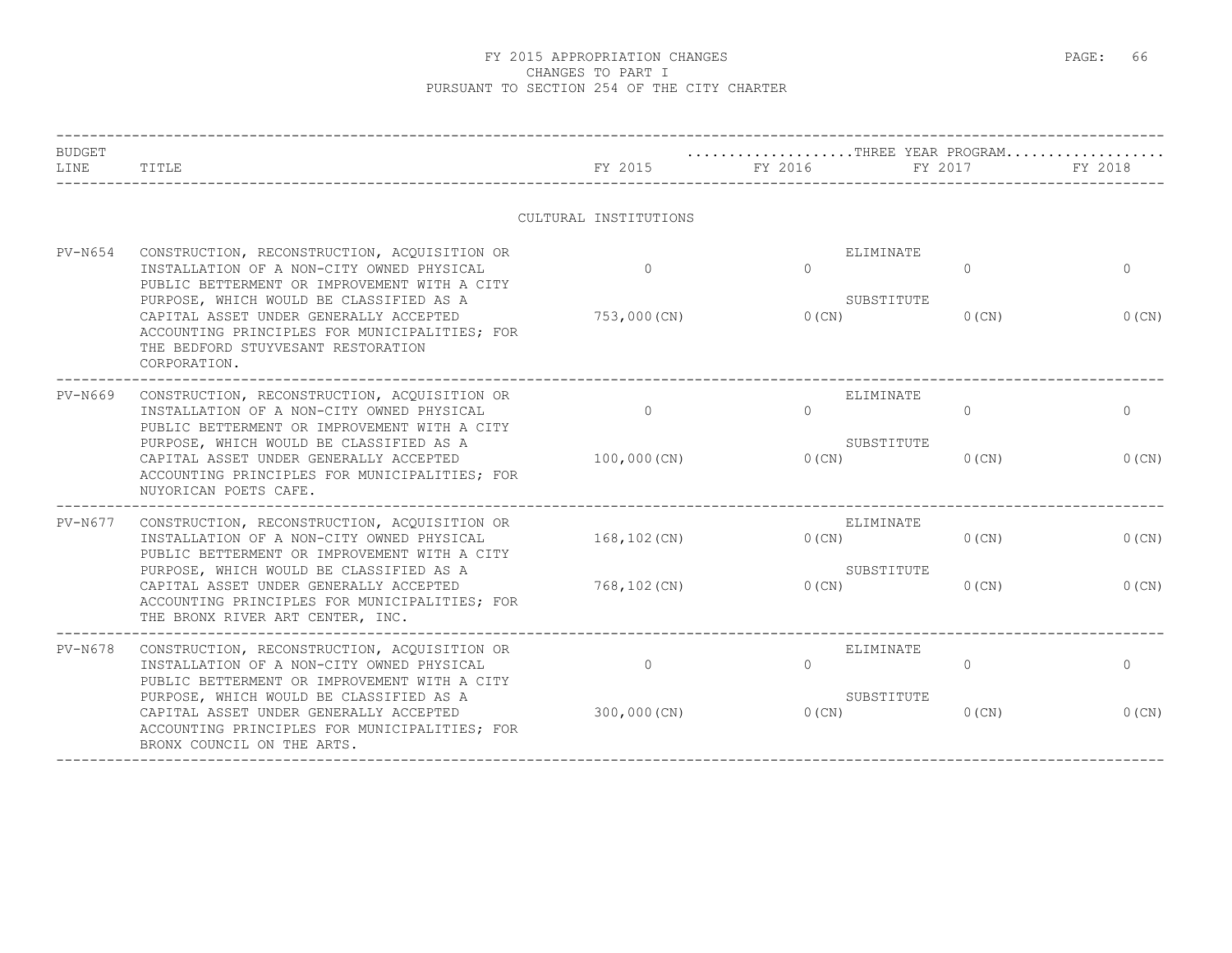| <b>BUDGET</b><br>LINE | TITLE                                                                                                                                                                                                                                                                                                                                             | FY 2015               | THREE YEAR PROGRAM<br>FY 2016 | FY 2017                   | FY 2018      |
|-----------------------|---------------------------------------------------------------------------------------------------------------------------------------------------------------------------------------------------------------------------------------------------------------------------------------------------------------------------------------------------|-----------------------|-------------------------------|---------------------------|--------------|
|                       |                                                                                                                                                                                                                                                                                                                                                   | CULTURAL INSTITUTIONS |                               |                           |              |
| <b>PV-N680</b>        | (NEW PROJECT)                                                                                                                                                                                                                                                                                                                                     |                       |                               | (NEW PROJECT)             |              |
|                       | CONSTRUCTION, RECONSTRUCTION, ACQUISITION OR<br>INSTALLATION OF A NON-CITY OWNED PHYSICAL<br>PUBLIC BETTERMENT OR IMPROVEMENT WITH A CITY<br>PURPOSE, WHICH WOULD BE CLASSIFIED AS A<br>CAPITAL ASSET UNDER GENERALLY ACCEPTED<br>ACCOUNTING PRINCIPLES FOR MUNICIPALITIES; FOR<br>THE MUSEUM OF CONTEMPORARY AFRICAN DIASPORAN<br>ARTS (MOCADA). | $1,400,000$ (CN)      | $0$ (CN)                      | $0$ (CN)                  | $0$ (CN)     |
| $PV-N694$             | CONSTRUCTION, RECONSTRUCTION, ACQUISITION OR<br>INSTALLATION OF A NON-CITY OWNED PHYSICAL<br>PUBLIC BETTERMENT OR IMPROVEMENT WITH A CITY                                                                                                                                                                                                         | 41,733(CN)            | $0$ (CN)                      | ELIMINATE<br>$0$ (CN)     | $4,000$ (CN) |
|                       | PURPOSE, WHICH WOULD BE CLASSIFIED AS A<br>CAPITAL ASSET UNDER GENERALLY ACCEPTED<br>ACCOUNTING PRINCIPLES FOR MUNICIPALITIES; FOR<br>THE SOCIETY OF THE EDUCATIONAL ARTS.                                                                                                                                                                        | 91,733(CN)            | $0$ (CN)                      | SUBSTITUTE<br>$0$ (CN)    | $4,000$ (CN) |
| PV-N729               | CONSTRUCTION, RECONSTRUCTION, ACQUISITION OR<br>INSTALLATION OF A NON-CITY OWNED PHYSICAL<br>PUBLIC BETTERMENT OR IMPROVEMENT WITH A CITY                                                                                                                                                                                                         | $\circ$               | $\Omega$                      | ELIMINATE<br>$\Omega$     | $\circ$      |
|                       | PURPOSE, WHICH WOULD BE CLASSIFIED AS A<br>CAPITAL ASSET UNDER GENERALLY ACCEPTED<br>ACCOUNTING PRINCIPLES FOR MUNICIPALITIES; FOR<br>THE BROADWAY HOUSING COMMUNITIES.                                                                                                                                                                           | 200,000 (CN)          | 0(CN)                         | SUBSTITUTE<br>$0$ (CN)    | 0(CN)        |
| PV-N737               | (NEW PROJECT)                                                                                                                                                                                                                                                                                                                                     | $1,000,000$ (CN)      | O(CN)                         | (NEW PROJECT)<br>$0$ (CN) | $0$ (CN)     |
|                       | CONSTRUCTION, RECONSTRUCTION, ACQUISITION OR<br>INSTALLATION OF A NON-CITY OWNED PHYSICAL<br>PUBLIC BETTERMENT OR IMPROVEMENT WITH A CITY<br>PURPOSE, WHICH WOULD BE CLASSIFIED AS A<br>CAPITAL ASSET UNDER GENERALLY ACCEPTED<br>ACCOUNTING PRINCIPLES FOR MUNICIPALITIES; FOR<br>THE MANHATTAN SCHOOL OF MUSIC.                                 |                       |                               |                           |              |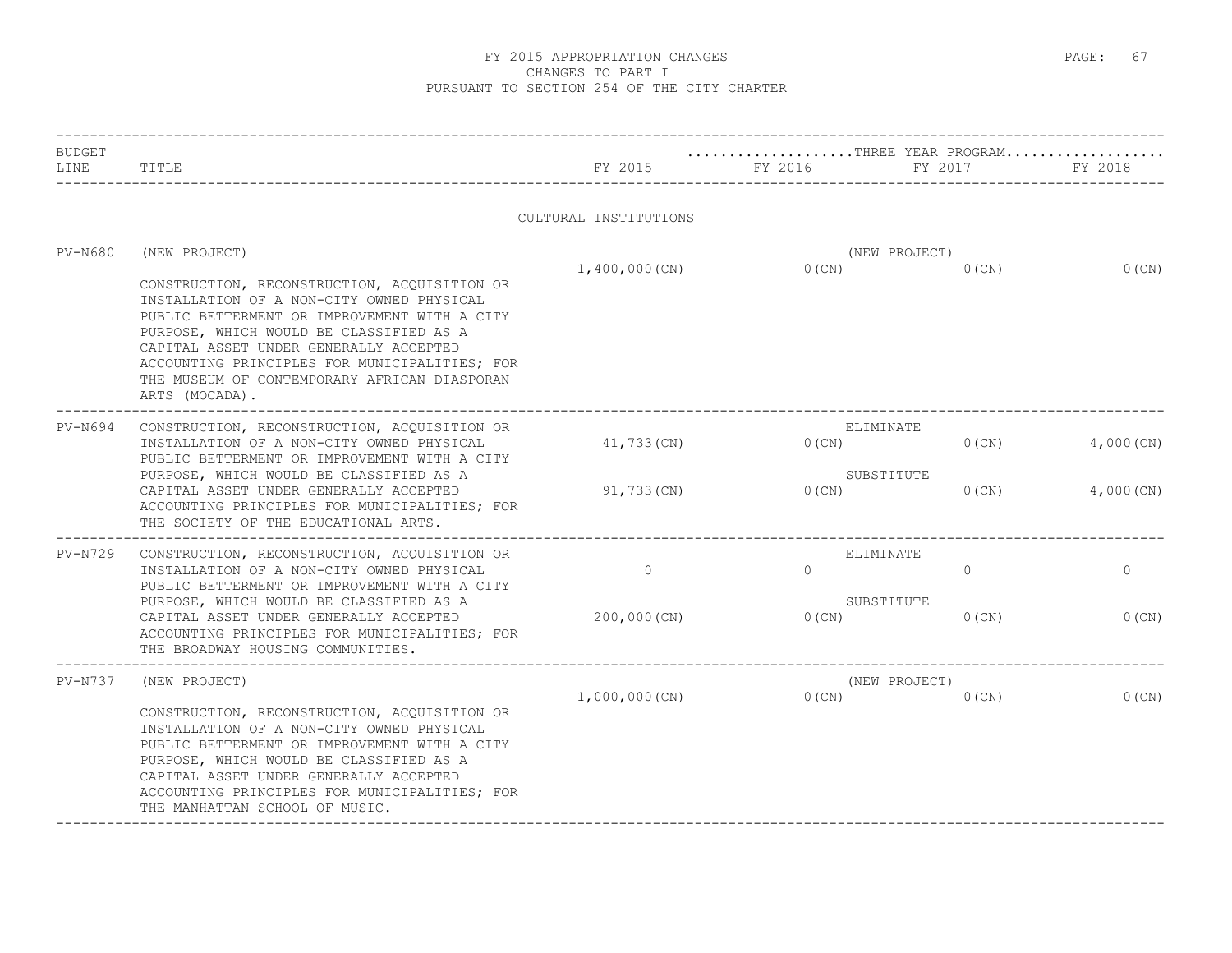| <b>BUDGET</b> |                                                                                                                                                                                                                                                                                                                 |                       | THREE YEAR PROGRAM |               |          |
|---------------|-----------------------------------------------------------------------------------------------------------------------------------------------------------------------------------------------------------------------------------------------------------------------------------------------------------------|-----------------------|--------------------|---------------|----------|
| LINE          | TITLE                                                                                                                                                                                                                                                                                                           | FY 2015               | FY 2016            | FY 2017       | FY 2018  |
|               |                                                                                                                                                                                                                                                                                                                 | CULTURAL INSTITUTIONS |                    |               |          |
| PV-N760       | (NEW PROJECT)                                                                                                                                                                                                                                                                                                   |                       |                    | (NEW PROJECT) |          |
|               | CONSTRUCTION, RECONSTRUCTION, ACQUISITION OR<br>INSTALLATION OF A NON-CITY OWNED PHYSICAL<br>PUBLIC BETTERMENT OR IMPROVEMENT WITH A CITY<br>PURPOSE, WHICH WOULD BE CLASSIFIED AS A<br>CAPITAL ASSET UNDER GENERALLY ACCEPTED<br>ACCOUNTING PRINCIPLES FOR MUNICIPALITIES; FOR<br>THE ST. NICKS ALLIANCE CORP. | $50,000$ (CN)         | $0$ (CN)           | $0$ (CN)      | $0$ (CN) |
| $PV-N784$     | (NEW PROJECT)                                                                                                                                                                                                                                                                                                   |                       |                    | (NEW PROJECT) |          |
|               | CONSTRUCTION, RECONSTRUCTION, ACQUISITION OR<br>INSTALLATION OF A NON-CITY OWNED PHYSICAL<br>PUBLIC BETTERMENT OR IMPROVEMENT WITH A CITY<br>PURPOSE, WHICH WOULD BE CLASSIFIED AS A<br>CAPITAL ASSET UNDER GENERALLY ACCEPTED<br>ACCOUNTING PRINCIPLES FOR MUNICIPALITIES; FOR<br>THE GREENWOOD HISTORIC FUND. | 1,000,000(CN)         | 0(CN)              | $0$ (CN)      | 0(CN)    |
| $PV-N831$     | (NEW PROJECT)                                                                                                                                                                                                                                                                                                   |                       |                    | (NEW PROJECT) |          |
|               | CONSTRUCTION, RECONSTRUCTION, ACQUISITION OR<br>INSTALLATION OF A NON-CITY OWNED PHYSICAL<br>PUBLIC BETTERMENT OR IMPROVEMENT WITH A CITY<br>PURPOSE, WHICH WOULD BE CLASSIFIED AS A<br>CAPITAL ASSET UNDER GENERALLY ACCEPTED<br>ACCOUNTING PRINCIPLES FOR MUNICIPALITIES; FOR<br>THE GINA GIBNEY DANCE, INC.  | $100,000$ (CN)        | $0$ (CN)           | $0$ (CN)      | $0$ (CN) |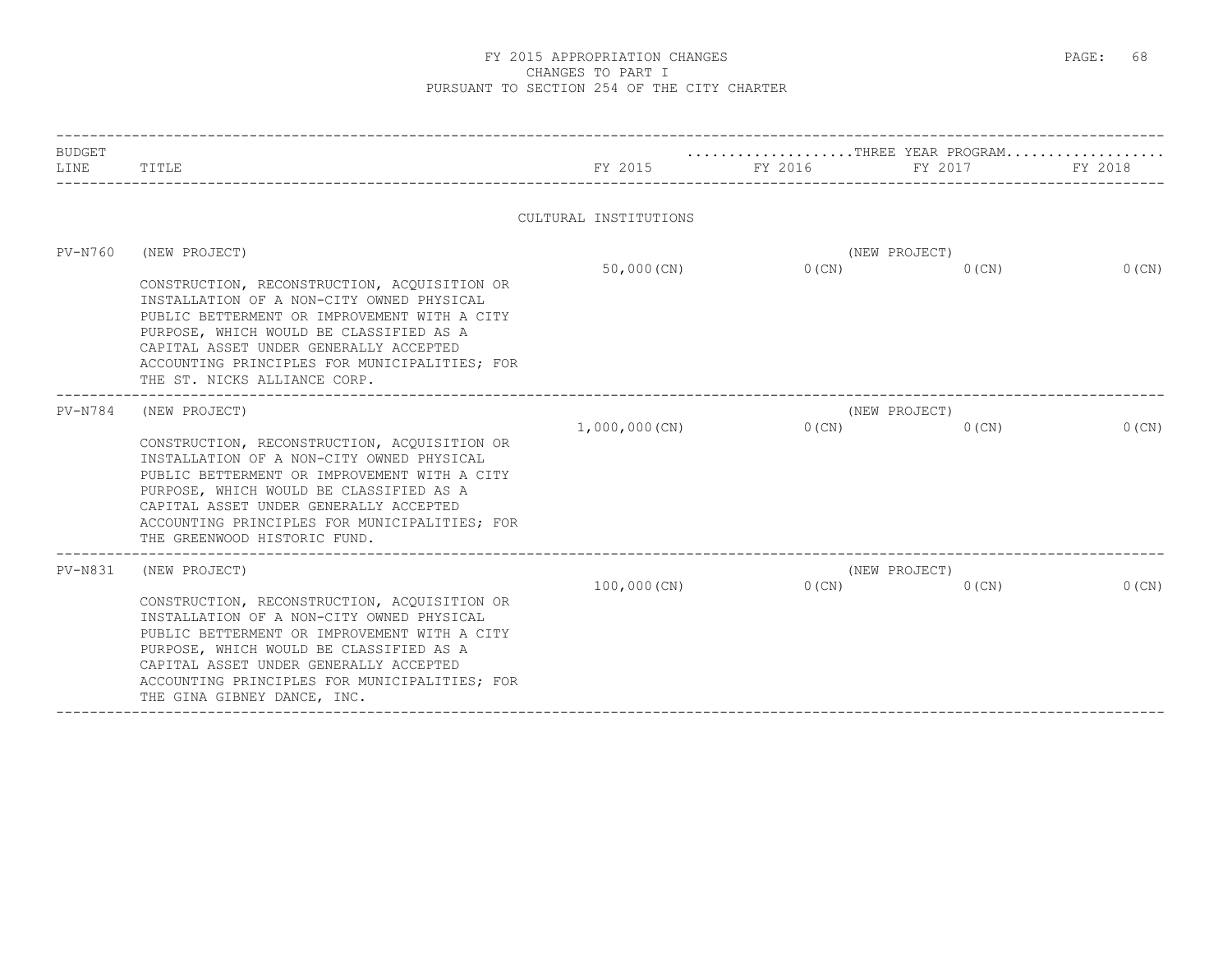| <b>BUDGET</b><br>LINE | TITLE                                                                                                                                                                                                                                                                                                                                                                               | FY 2015                  | THREE YEAR PROGRAM<br>FY 2016                   | FY 2017                   | FY 2018          |
|-----------------------|-------------------------------------------------------------------------------------------------------------------------------------------------------------------------------------------------------------------------------------------------------------------------------------------------------------------------------------------------------------------------------------|--------------------------|-------------------------------------------------|---------------------------|------------------|
|                       |                                                                                                                                                                                                                                                                                                                                                                                     | CULTURAL INSTITUTIONS    |                                                 |                           |                  |
| <b>PV-N836</b>        | (NEW PROJECT)<br>CONSTRUCTION, RECONSTRUCTION, ACQUISITION OR<br>INSTALLATION OF A NON-CITY OWNED PHYSICAL<br>PUBLIC BETTERMENT OR IMPROVEMENT WITH A CITY<br>PURPOSE, WHICH WOULD BE CLASSIFIED AS A<br>CAPITAL ASSET UNDER GENERALLY ACCEPTED<br>ACCOUNTING PRINCIPLES FOR MUNICIPALITIES; FOR<br>THE SOCIETY OF THE UPPER MANHATTAN EMPOWERMENT<br>ZONE DEVELOPMENT CORPORATION. | 7,000,000(CN)            | $0$ (CN)                                        | (NEW PROJECT)<br>$0$ (CN) | $0$ (CN)         |
| $PV-1$                | FUNDING FOR THE LOUIS ARMSTRONG HOUSE,<br>ADDITIONS, RECONSTRUCTION, REHABILITATION,<br>IMPROVEMENTS AND PURCHASES OF EQUIPMENT AND<br>VEHICLES, THE BRONX.                                                                                                                                                                                                                         | $\Omega$<br>430,000 (CN) | ELIMINATE<br>$\Omega$<br>SUBSTITUTE<br>$0$ (CN) | $\Omega$<br>$0$ (CN)      | $\circ$<br>0(CN) |
|                       | CHANGE TITLE TO READ:<br>FUNDING FOR THE LOUIS ARMSTRONG HOUSE,<br>ADDITIONS, RECONSTRUCTION, REHABILITATION,<br>IMPROVEMENTS AND PURCHASES OF EQUIPMENT AND<br>VEHICLES                                                                                                                                                                                                            |                          |                                                 |                           |                  |
| $PV-22$               | METROPOLITAN MUSEUM OF ART, IMPROVEMENTS AND<br>ADDITIONS, INCLUDING EQUIPMENT AND VEHICLE<br>PURCHASES, MANHATTAN.                                                                                                                                                                                                                                                                 | $\Omega$                 | ELIMINATE<br>$\Omega$                           | $\mathbf{0}$              | $\circ$          |
|                       |                                                                                                                                                                                                                                                                                                                                                                                     | $4,000,000$ (CN)         | SUBSTITUTE<br>$0$ (CN)                          | $0$ (CN)                  | 0(CN)            |
| $PV-34$               | AMERICAN MUSEUM OF NATURAL HISTORY,<br>ALTERATIONS AND IMPROVEMENTS TO BUILDINGS AND<br>EQUIPMENT AND ADDITIONS TO EXISTING FACILITIES                                                                                                                                                                                                                                              | $\Omega$                 | ELIMINATE<br>$\Omega$                           | $\Omega$                  | $\circ$          |
|                       | AND EQUIPMENT, INCLUDING VEHICLE AND EQUIPMENT<br>PURCHASES.                                                                                                                                                                                                                                                                                                                        | $2,000,000$ (CN)         | SUBSTITUTE<br>0(CN)                             | $0$ (CN)                  | $0$ (CN)         |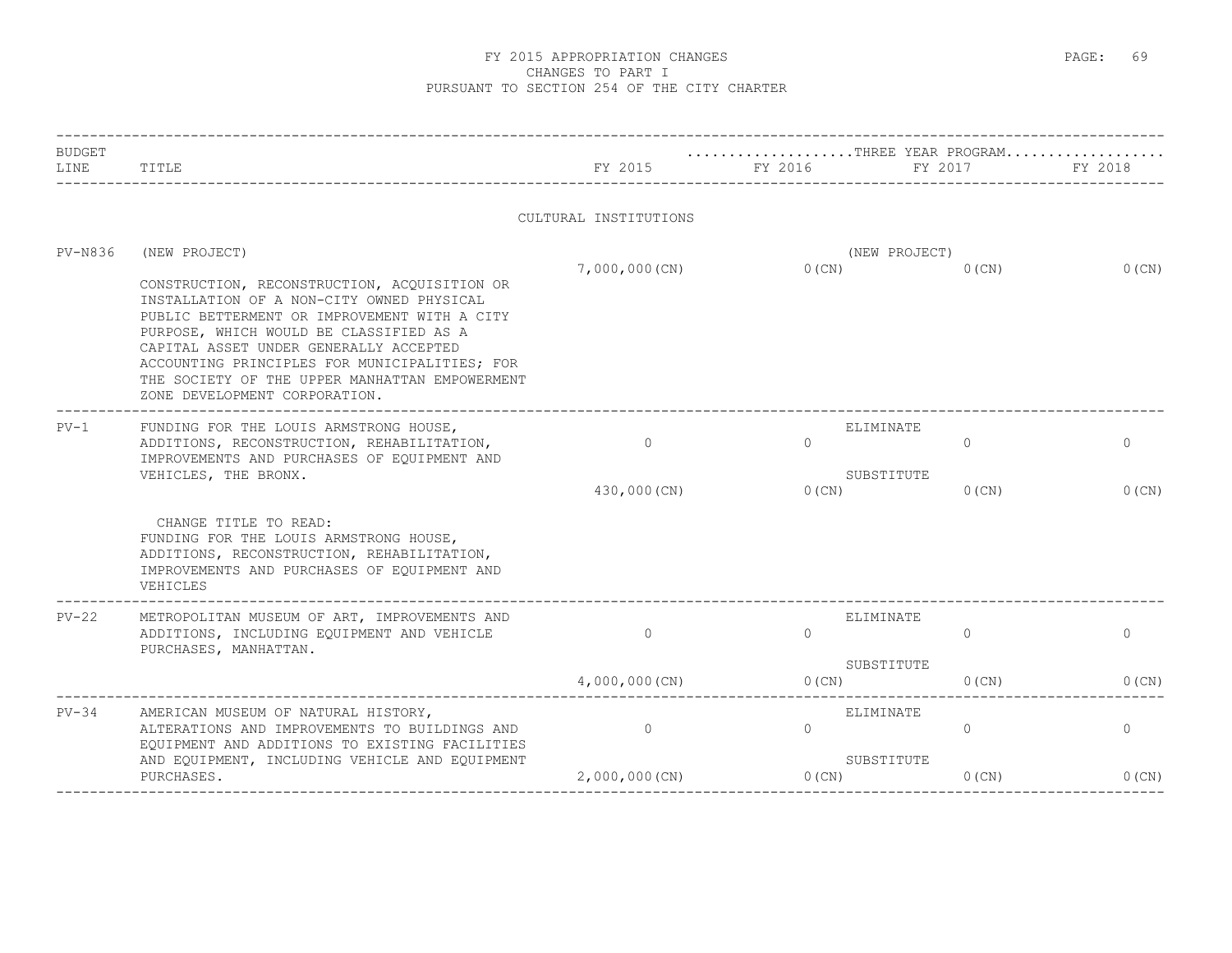| <b>BUDGET</b><br>LINE | TITLE                                                                                                                                       | FY 2015               | FY 2016   | THREE YEAR PROGRAM<br>FY 2017   | FY 2018        |
|-----------------------|---------------------------------------------------------------------------------------------------------------------------------------------|-----------------------|-----------|---------------------------------|----------------|
|                       |                                                                                                                                             | CULTURAL INSTITUTIONS |           |                                 |                |
| $PV-40$               | FLUSHING TOWN HALL: ACQUISITION, CONSTRUCTION,<br>RECONSTRUCTION AND IMPROVEMENTS, INCLUDING<br>PURCHASES OF EQUIPMENT AND VEHICLES, QUEENS | $\cap$                | $\bigcap$ | ELIMINATE<br>$\Omega$           | $\overline{0}$ |
|                       |                                                                                                                                             | 125,000 (CN)          | $0$ (CN)  | SUBSTITUTE<br>$0$ (CN)          | 0(CN)          |
| $PV-50$               | THE AMERICAN MUSEUM OF THE MOVING IMAGE:<br>ACQUISITION, CONSTRUCTION, RECONSTRUCTION AND<br>IMPROVEMENTS, INCLUDING PURCHASES OF EQUIPMENT | $\Omega$              | $\Omega$  | ELIMINATE<br>$\Omega$           | $\circ$        |
|                       | AND VEHICLES, QUEENS.<br>-------------------------                                                                                          | 300,000(CN)           |           | SUBSTITUTE<br>O(CN)<br>$0$ (CN) | $0$ (CN)       |
| PV-103                | EL MUSEO DEL BARRIO, RECONSTRUCTION AND<br>IMPROVEMENTS, INCLUDING PURCHASE OF EQUIPMENT<br>AND VEHICLES, MANHATTAN                         | $\sim$ 0              | $\Omega$  | ELIMINATE<br>$\circ$            | $\circ$        |
|                       |                                                                                                                                             | 375,000 (CN)          | $0$ (CN)  | SUBSTITUTE<br>$0$ (CN)          | $0$ (CN)       |
| PV-175                | STATEN ISLAND ZOOLOGICAL SOCIETY, ALTERATION,<br>IMPROVEMENTS AND PURCHASES OF EOUIPMENT AND<br>VEHICLES.                                   | $\Omega$              | $\Omega$  | ELIMINATE<br>$\Omega$           | $\circ$        |
|                       |                                                                                                                                             | 625,000(CN)           | $0$ (CN)  | SUBSTITUTE<br>$0$ (CN)          | $0$ (CN)       |
| $PV-234$              | CLEMENTE SOTO VELEZ CULTURAL AND EDUCATIONAL<br>CENTER, INC, ALTERATIONS, REHABILITATION,<br>GENERAL IMPROVEMENTS, PURCHASES OF VEHICLES    | $0$ (CN)              | 0(CN)     | ELIMINATE<br>$0$ (CN)           | $0$ (CN)       |
|                       | AND EQUIPMENT.                                                                                                                              | 1,500,000(CN)         | $0$ (CN)  | SUBSTITUTE<br>$0$ (CN)          | $0$ (CN)       |
| $PV-235$              | BROOKLYN MUSEUM, ALTERATION, RECONSTRUCTION,<br>GENERAL IMPROVEMENTS TO EXISTING BUILDINGS AND<br>PURCHASES OF EQUIPMENT AND VEHICLES.      | $\sim$ 0              | $\Omega$  | ELIMINATE<br>$\Omega$           | $\circ$        |
|                       |                                                                                                                                             | $1,520,000$ (CN)      | $0$ (CN)  | SUBSTITUTE<br>$0$ (CN)          | 0(CN)          |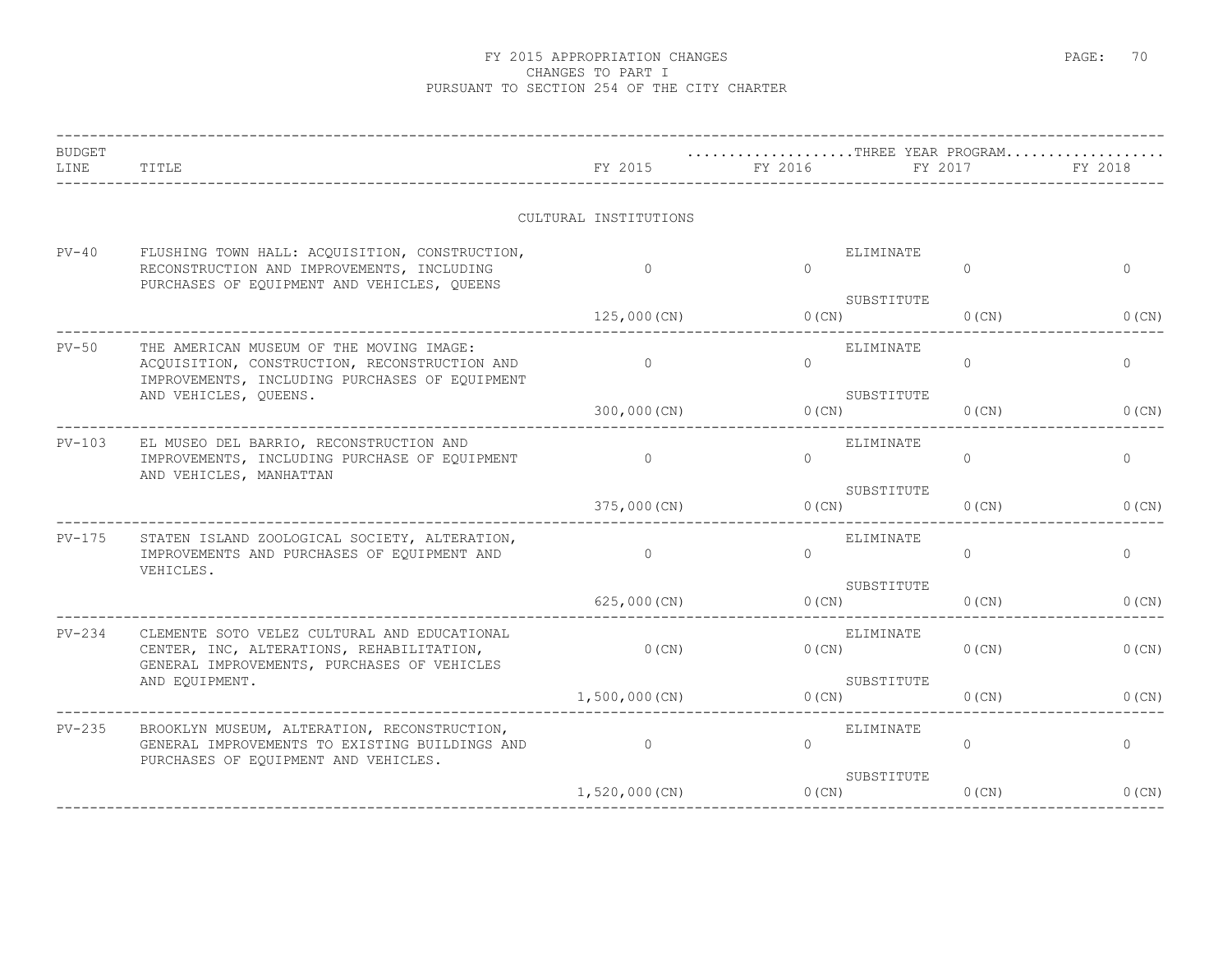| $\mathbf{0}$<br>0(CN) |
|-----------------------|
|                       |
|                       |
|                       |
| $\circ$               |
| $0$ (CN)              |
| $\circ$               |
| $0$ (CN)              |
| $\circ$               |
| $0$ (CN)              |
| $\circ$               |
| 0(CN)                 |
| 0                     |
| 0(CN)                 |
|                       |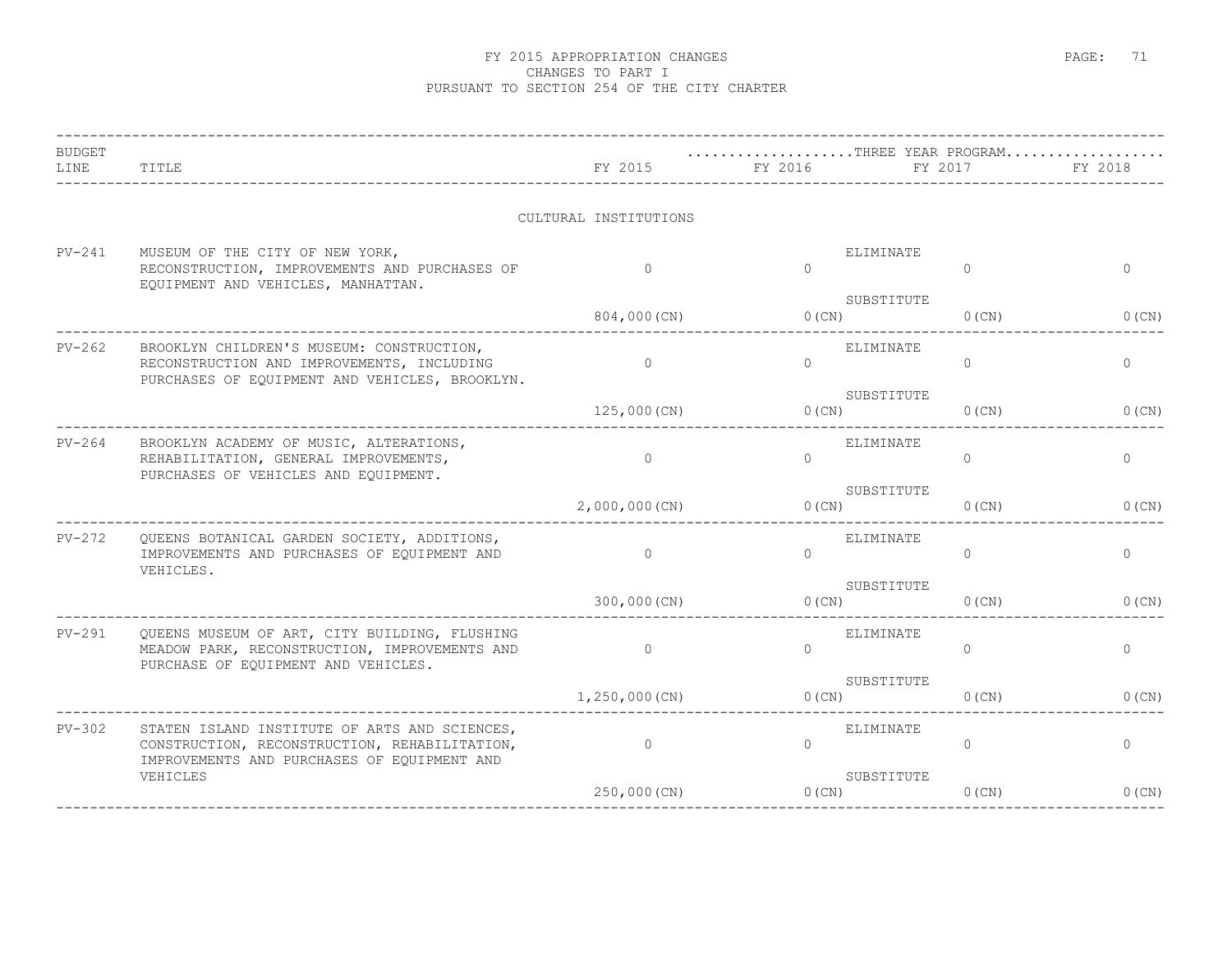| <b>BUDGET</b> |                                                                                                                                                                                                                                                        |                       | THREE YEAR PROGRAM     |                 |                                         |
|---------------|--------------------------------------------------------------------------------------------------------------------------------------------------------------------------------------------------------------------------------------------------------|-----------------------|------------------------|-----------------|-----------------------------------------|
| LINE          | TITLE                                                                                                                                                                                                                                                  |                       | FY 2015 FY 2016 F      | FY 2017         | <b>EY 2018</b>                          |
|               |                                                                                                                                                                                                                                                        | CULTURAL INSTITUTIONS |                        |                 |                                         |
| $PV-341$      | RICHMONDTOWN, LA TOURETTE PARK, STATEN ISLAND,<br>RELOCATION OF VARIOUS BUILDINGS,<br>RECONSTRUCTION, LANDSCAPING, GENERAL                                                                                                                             | $\cap$                | ELIMINATE<br>$\cap$    | $\Omega$        | $\Omega$                                |
|               | IMPROVEMENTS AND PURCHASES OF EOUIPMENT AND<br>VEHICLES.                                                                                                                                                                                               | 335,000 (CN)          | SUBSTITUTE<br>O(CN)    | 0(CN)           | 0(CN)                                   |
| $PV - 464$    | WAVE HILL ENVIRONMENTAL CENTER, INDEPENDENCE<br>AND PALISADE AVENUES, WEST 248TH TO WEST 252ND<br>STREETS, RECONSTRUCTION AND PURCHASE OF<br>EQUIPMENT, THE BRONX                                                                                      | $\Omega$              | ELIMINATE<br>$\Omega$  | $\Omega$        | $\circ$                                 |
|               |                                                                                                                                                                                                                                                        | 365,000(CN)           | SUBSTITUTE             | $0(CN)$ $0(CN)$ | $0$ (CN)                                |
| $PV-467$      | SITE ACQUISITION, CONSTRUCTION, RECONSTRUCTION<br>AND IMPROVEMENTS, INCLUDING PURCHASES OF<br>EQUIPMENT AND VEHICLES, AT CULTURAL<br>INSTITUTIONS AND THE DEPARTMENT OF CULTURAL<br>AFFAIRS, AND AT OTHER LOCATIONS FOR CULTURAL<br>PURPOSES, CITYWIDE | $0$ (CN)              | ELIMINATE<br>$0$ (CN)  |                 | 891,719(CN) 15,926,000(CN)              |
|               |                                                                                                                                                                                                                                                        | 1,300,000 (CN)        | SUBSTITUTE             |                 | $0(CN)$ 891, 719 (CN) 15, 926, 000 (CN) |
| PV-471        | BRONX MUSEUM OF THE ARTS, INTERIOR AND<br>EXTERIOR RECONSTRUCTION AND IMPROVEMENTS<br>INCLUDING EQUIPMENT, THE BRONX                                                                                                                                   | $\Omega$              | ELIMINATE<br>$\cap$    | $\Omega$        | $\mathbf 0$                             |
|               |                                                                                                                                                                                                                                                        | $1,000,000$ (CN)      | SUBSTITUTE<br>O(CN)    | $0$ (CN)        | 0(CN)                                   |
| PV-489        | LINCOLN CENTER, IMPROVEMENT AND RENOVATION OF<br>SITE, PURCHASE OF EQUIPMENT AND VEHICLES,<br>MANHATTAN.                                                                                                                                               | $\overline{0}$        | ELIMINATE<br>$\Omega$  | $\circ$         | $\circ$                                 |
|               |                                                                                                                                                                                                                                                        | 615,000(CN)           | SUBSTITUTE<br>$0$ (CN) | $0$ (CN)        | $0$ (CN)                                |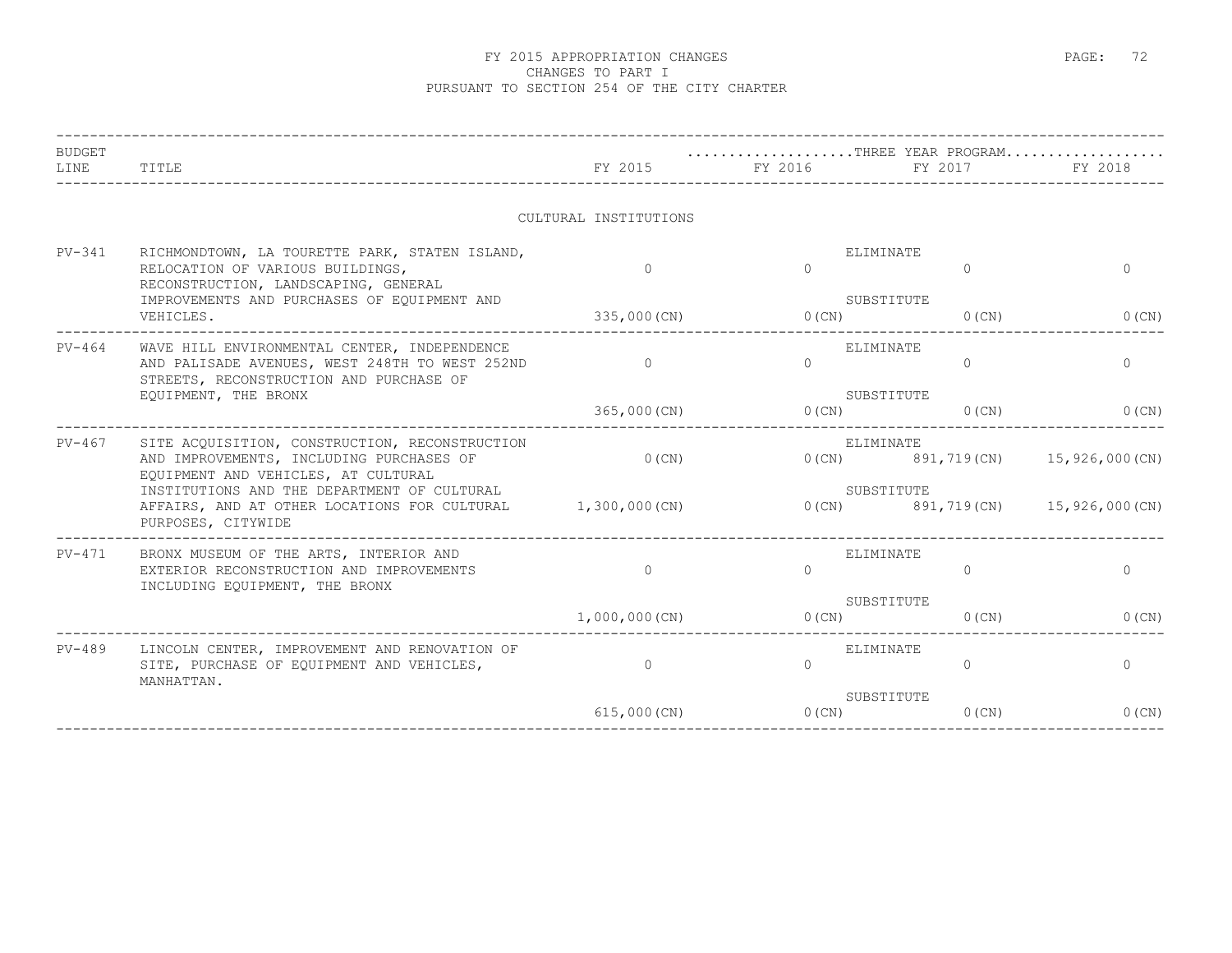| <b>BUDGET</b><br>LINE | TITLE                                                                                                                       |                       | THREE YEAR PROGRAM<br>FY 2015 FY 2016 FY 2017 |                                    | FY 2018      |
|-----------------------|-----------------------------------------------------------------------------------------------------------------------------|-----------------------|-----------------------------------------------|------------------------------------|--------------|
|                       |                                                                                                                             | CULTURAL INSTITUTIONS |                                               |                                    |              |
| PV-490                | DEVELOPMENT OF SNUG HARBOR SITE, PURCHASE OF<br>EQUIPMENT AND VEHICLES, RECONSTRUCTION OF<br>BUILDINGS, STATEN ISLAND.      | $\Omega$              | $\Omega$                                      | ELIMINATE<br>0                     | $\Omega$     |
|                       |                                                                                                                             | 4,015,000(CN)         | O(CN)                                         | SUBSTITUTE<br>$0$ (CN)             | $0$ (CN)     |
| PV-501                | P.S. 1 CONTEMPORARY ART CENTER,<br>RECONSTRUCTION, IMPROVEMENTS, PURCHASE OF<br>EQUIPMENT AND VEHICLES, QUEENS              | $\bigcap$             | $\Omega$                                      | ELIMINATE<br>$\Omega$              | $\circ$      |
|                       |                                                                                                                             | 350,000(CN)           | 0(CN)                                         | SUBSTITUTE<br>$0$ (CN)             | $0$ (CN)     |
| $PV-525$              | CONSTRUCTION OF SCULPTURE GARDEN AND GALLERY<br>FOR THE STUDIO MUSEUM OF HARLEM, MANHATTAN                                  | $\mathbf{0}$          | $\Omega$                                      | ELIMINATE<br>$\circ$<br>SUBSTITUTE | $\circ$      |
|                       |                                                                                                                             | 13,000,000(CN)        | 0(CN)                                         | $0$ (CN)                           | $0$ (CN)     |
| PV-788                | THE 122 COMMUNITY CENTER INC, ALTERATIONS,<br>REHABILITATION, GENERAL IMPROVEMENTS,<br>PURCHASES OF VEHICLES AND EQUIPMENT. | $\Omega$              | $\Omega$                                      | ELIMINATE<br>$\circ$               | $\mathbf{0}$ |
|                       |                                                                                                                             | 300,000(CN)           | $0$ (CN)                                      | SUBSTITUTE<br>$0$ (CN)             | $0$ (CN)     |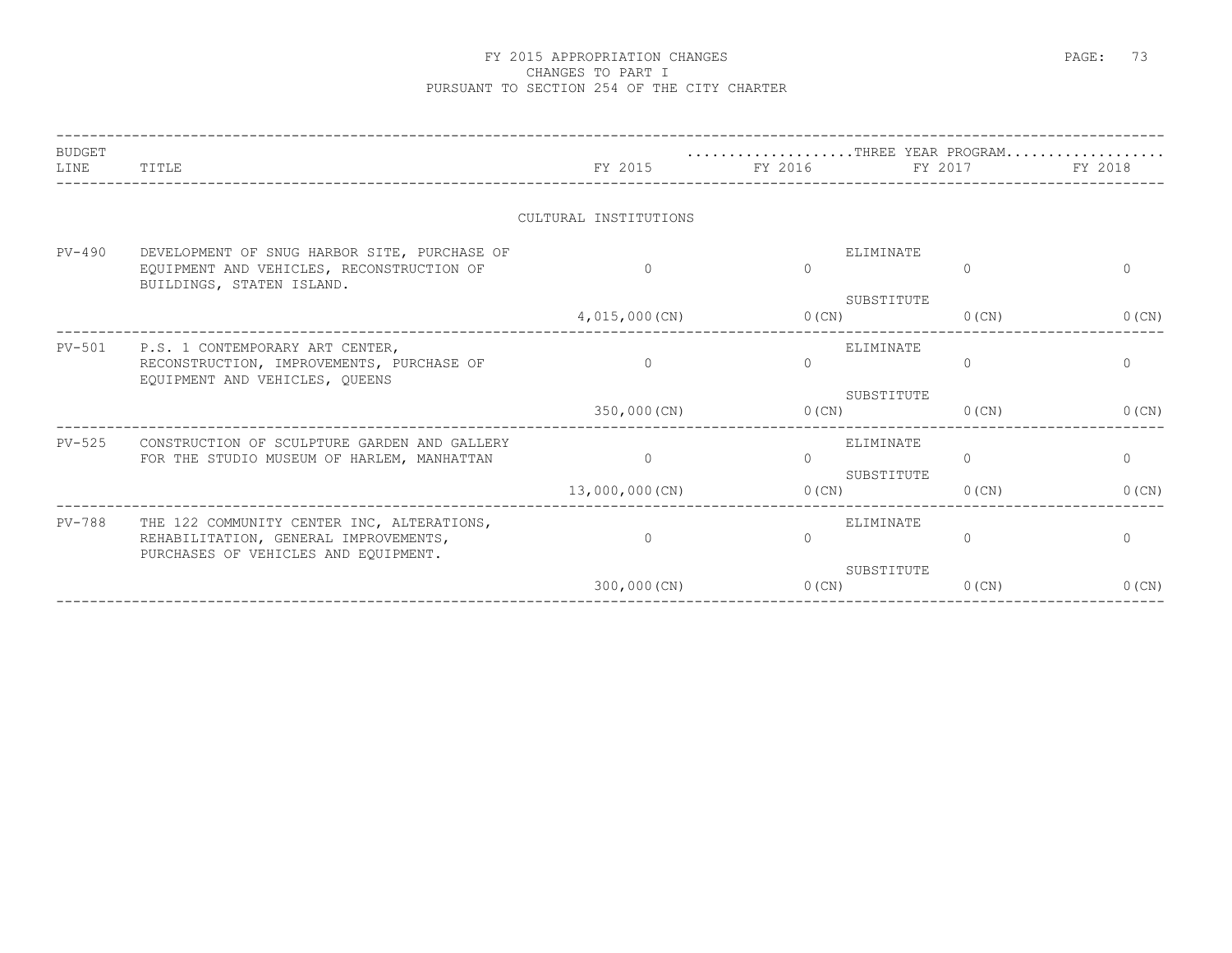| <b>BUDGET</b> |                                                                                                                                                                                    |                  | $\ldots \ldots \ldots \ldots \ldots \ldots \ldots$ . THREE YEAR PROGRAM |                             |              |
|---------------|------------------------------------------------------------------------------------------------------------------------------------------------------------------------------------|------------------|-------------------------------------------------------------------------|-----------------------------|--------------|
| LINE          | TITLE                                                                                                                                                                              | FY 2015          | FY 2016 FY 2016                                                         | FY 2017                     | FY 2018      |
|               |                                                                                                                                                                                    | PUBLIC BUILDINGS |                                                                         |                             |              |
|               | PW-DN061 CONSTRUCTION, RECONSTRUCTION, ACQUISITION OR<br>INSTALLATION OF A NON-CITY OWNED PHYSICAL<br>PUBLIC BETTERMENT OR IMPROVEMENT WITH A CITY                                 | $\Omega$         | $\Omega$                                                                | ELIMINATE<br>$\Omega$       | $\mathbf{0}$ |
|               | PURPOSE, WHICH WOULD BE CLASSIFIED AS A<br>CAPITAL ASSET UNDER GENERALLY ACCEPTED<br>ACCOUNTING PRINCIPLES FOR MUNICIPALITIES; FOR<br>THE NEW YORK LEGAL ASSISTANCE GROUP (NYLAG). | 281,000 (CN)     | $0$ (CN)                                                                | SUBSTITUTE<br>$0$ (CN)      | 0(CN)        |
|               | PW-DN246 CONSTRUCTION, RECONSTRUCTION, ACQUISITION OR<br>INSTALLATION OF A NON-CITY OWNED PHYSICAL<br>PUBLIC BETTERMENT OR IMPROVEMENT WITH A CITY                                 | $\Omega$         | $\Omega$                                                                | ELIMINATE<br>$\overline{0}$ | $\mathbf 0$  |
|               | PURPOSE, WHICH WOULD BE CLASSIFIED AS A<br>CAPITAL ASSET UNDER GENERALLY ACCEPTED<br>ACCOUNTING PRINCIPLES FOR MUNICIPALITIES; FOR<br>THE ARMORY FOUNDATION.                       | 800,000 (CN)     | $0$ (CN)                                                                | SUBSTITUTE<br>$0$ (CN)      | $0$ (CN)     |
| $PW-DN248$    | CONSTRUCTION, RECONSTRUCTION, ACOUISITION OR<br>INSTALLATION OF A NON-CITY OWNED PHYSICAL<br>PUBLIC BETTERMENT OR IMPROVEMENT WITH A CITY                                          | $\Omega$         | $\Omega$                                                                | ELIMINATE<br>$\Omega$       | $\mathbf{0}$ |
|               | PURPOSE, WHICH WOULD BE CLASSIFIED AS A<br>CAPITAL ASSET UNDER GENERALLY ACCEPTED<br>ACCOUNTING PRINCIPLES FOR MUNICIPALITIES; FOR<br>LEAKE AND WATTS SERVICES, INC.               | 669,000(CN)      | $0$ (CN)                                                                | SUBSTITUTE<br>$0$ (CN)      | $0$ (CN)     |
|               | PW-DN317 CONSTRUCTION, RECONSTRUCTION, ACQUISITION OR<br>INSTALLATION OF A NON-CITY OWNED PHYSICAL<br>PUBLIC BETTERMENT OR IMPROVEMENT WITH A CITY                                 | $\Omega$         | $\Omega$                                                                | ELIMINATE<br>$\Omega$       | $\mathbf 0$  |
|               | PURPOSE, WHICH WOULD BE CLASSIFIED AS A<br>CAPITAL ASSET UNDER GENERALLY ACCEPTED<br>ACCOUNTING PRINCIPLES FOR MUNICIPALITIES; FOR<br>OHEL CHILDREN'S HOME & FAMILY SERVICES.      | 4,000,000(CN)    | $0$ (CN)                                                                | SUBSTITUTE<br>$0$ (CN)      | 0(CN)        |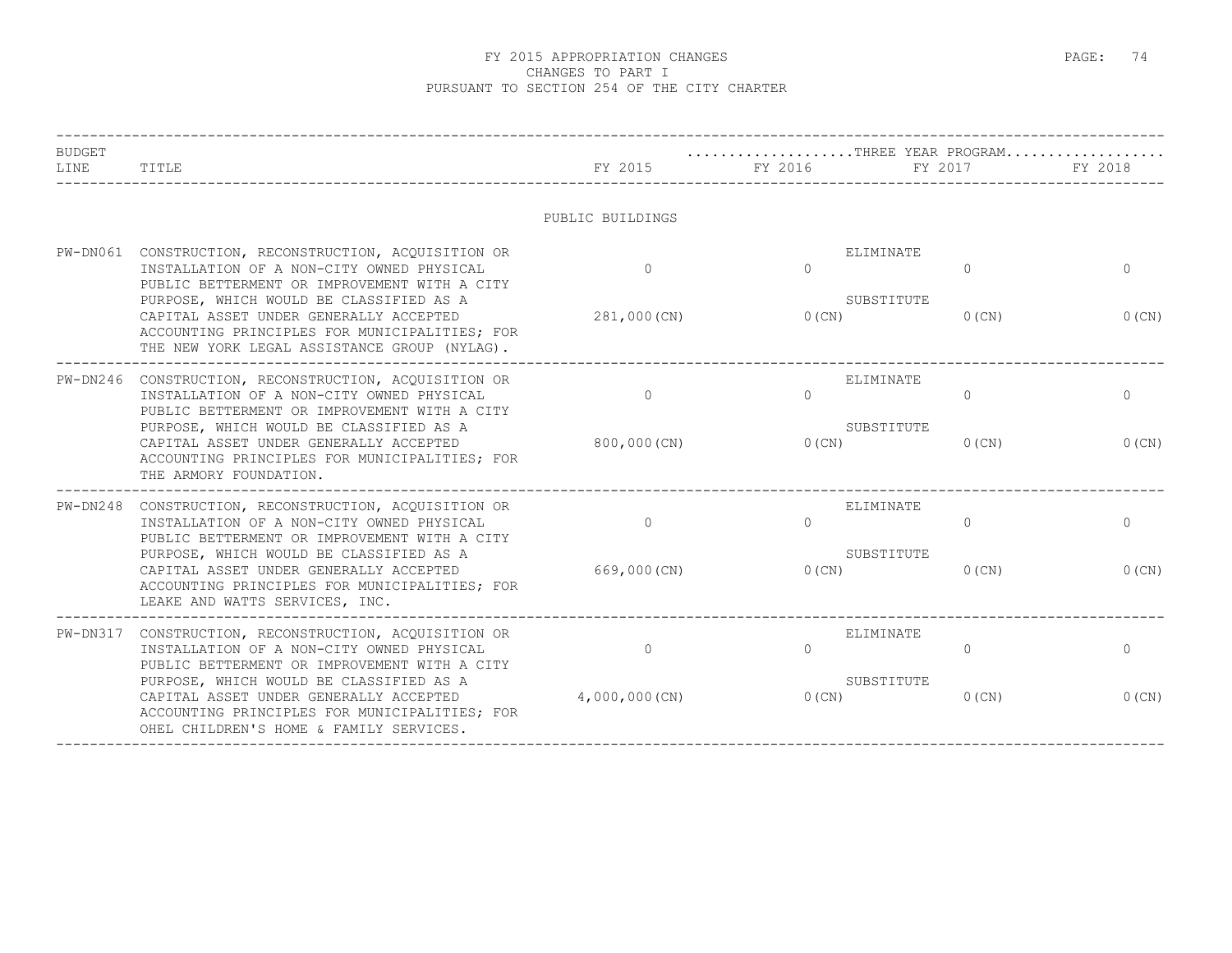| <b>BUDGET</b><br>LINE | TITLE                                                                                                                                                                            | FY 2015          | FY 2016  | THREE YEAR PROGRAM<br>FY 2017 | FY 2018      |
|-----------------------|----------------------------------------------------------------------------------------------------------------------------------------------------------------------------------|------------------|----------|-------------------------------|--------------|
|                       |                                                                                                                                                                                  | PUBLIC BUILDINGS |          |                               |              |
|                       | PW-DN361 CONSTRUCTION, RECONSTRUCTION, ACQUISITION OR<br>INSTALLATION OF A NON-CITY OWNED PHYSICAL<br>PUBLIC BETTERMENT OR IMPROVEMENT WITH A CITY                               | $\Omega$         | $\Omega$ | ELIMINATE<br>$\Omega$         | $\Omega$     |
|                       | PURPOSE, WHICH WOULD BE CLASSIFIED AS A<br>CAPITAL ASSET UNDER GENERALLY ACCEPTED<br>ACCOUNTING PRINCIPLES FOR MUNICIPALITIES; FOR<br>SAFE HORIZON.                              | 273,000 (CN)     | $0$ (CN) | SUBSTITUTE<br>$0$ (CN)        | 0(CN)        |
|                       | PW-DN393 CONSTRUCTION, RECONSTRUCTION, ACQUISITION OR<br>INSTALLATION OF A NON-CITY OWNED PHYSICAL<br>PUBLIC BETTERMENT OR IMPROVEMENT WITH A CITY                               | $\Omega$         | $\Omega$ | ELIMINATE<br>$\Omega$         | $\mathbf{0}$ |
|                       | PURPOSE, WHICH WOULD BE CLASSIFIED AS A<br>CAPITAL ASSET UNDER GENERALLY ACCEPTED<br>ACCOUNTING PRINCIPLES FOR MUNICIPALITIES; FOR<br>THE SOUTH OUEENS BOYS AND GIRLS CLUB.      | 97,000 (CN)      | $0$ (CN) | SUBSTITUTE<br>$0$ (CN)        | $0$ (CN)     |
| $PW-DN402$            | CONSTRUCTION, RECONSTRUCTION, ACQUISITION OR<br>INSTALLATION OF A NON-CITY OWNED PHYSICAL<br>PUBLIC BETTERMENT OR IMPROVEMENT WITH A CITY                                        | $\Omega$         | $\Omega$ | ELIMINATE<br>$\Omega$         | $\mathbf{0}$ |
|                       | PURPOSE, WHICH WOULD BE CLASSIFIED AS A<br>CAPITAL ASSET UNDER GENERALLY ACCEPTED<br>ACCOUNTING PRINCIPLES FOR MUNICIPALITIES; FOR<br>THE STATEN ISLAND JEWISH COMMUNITY CENTER. | 50,000 (CN)      | $0$ (CN) | SUBSTITUTE<br>$0$ (CN)        | $0$ (CN)     |
|                       | PW-DN497 CONSTRUCTION, RECONSTRUCTION, ACQUISITION OR<br>INSTALLATION OF A NON-CITY OWNED PHYSICAL<br>PUBLIC BETTERMENT OR IMPROVEMENT WITH A CITY                               | $\Omega$         | $\Omega$ | ELIMINATE<br>$\Omega$         | $\mathbf 0$  |
|                       | PURPOSE, WHICH WOULD BE CLASSIFIED AS A<br>CAPITAL ASSET UNDER GENERALLY ACCEPTED<br>ACCOUNTING PRINCIPLES FOR MUNICIPALITIES; FOR<br>THE SAINT FRANCIS COLLEGE.                 | 487,000(CN)      | 0(CN)    | SUBSTITUTE<br>$0$ (CN)        | 0(CN)        |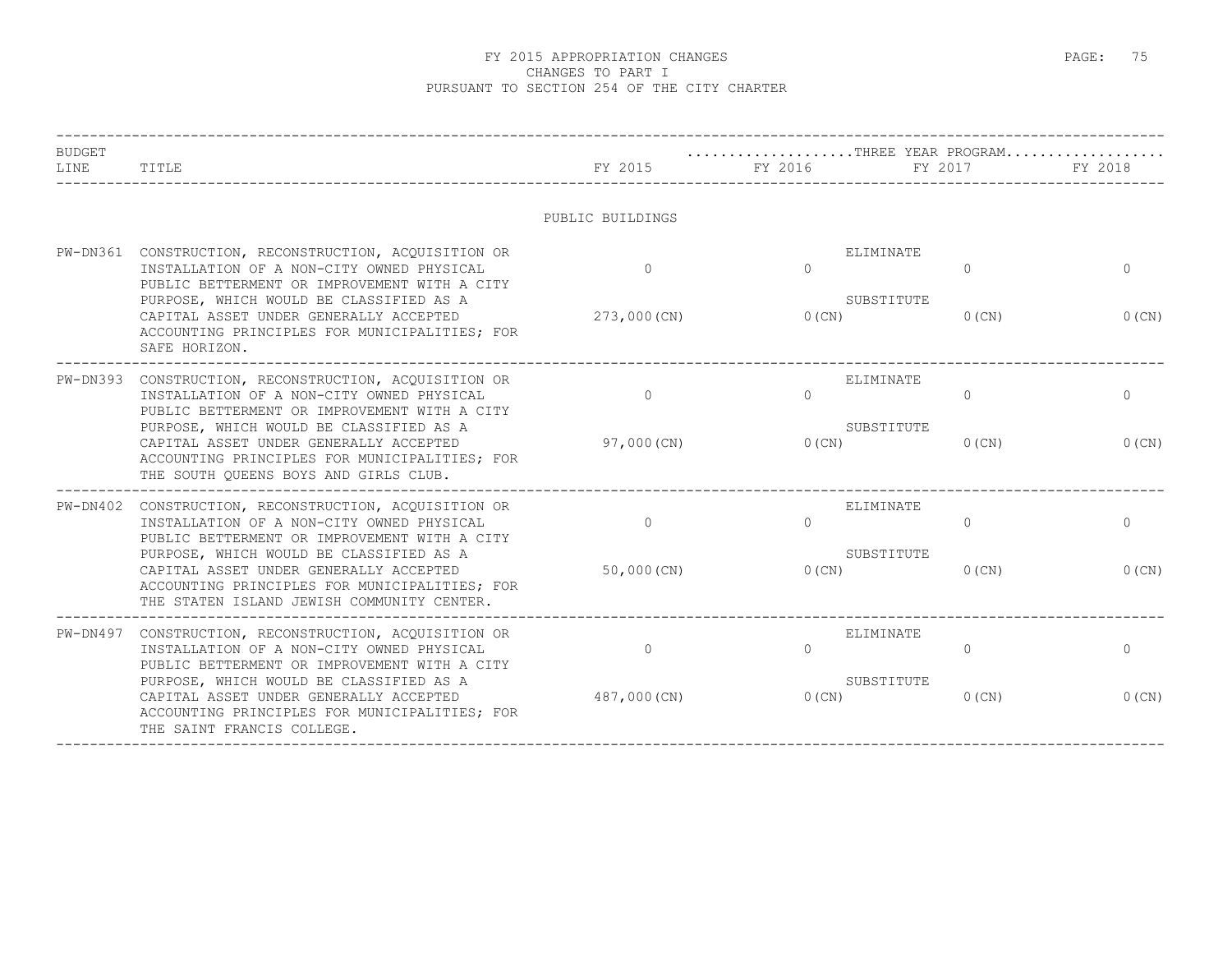| TITLE<br>PW-DN512 CONSTRUCTION, RECONSTRUCTION, ACQUISITION OR<br>INSTALLATION OF A NON-CITY OWNED PHYSICAL<br>PUBLIC BETTERMENT OR IMPROVEMENT WITH A CITY<br>PURPOSE, WHICH WOULD BE CLASSIFIED AS A<br>CAPITAL ASSET UNDER GENERALLY ACCEPTED<br>ACCOUNTING PRINCIPLES FOR MUNICIPALITIES; FOR<br>THE ASIAN AMERICANS FOR EOUALITY, INC. (AAFE). | FY 2015<br>PUBLIC BUILDINGS<br>$\Omega$<br>300,000 (CN)                                                                                                                                                                                                                                          | FY 2016<br>ELIMINATE<br>$\Omega$<br>SUBSTITUTE | FY 2017<br>$\Omega$ | FY 2018<br>$\Omega$                                                           |
|-----------------------------------------------------------------------------------------------------------------------------------------------------------------------------------------------------------------------------------------------------------------------------------------------------------------------------------------------------|--------------------------------------------------------------------------------------------------------------------------------------------------------------------------------------------------------------------------------------------------------------------------------------------------|------------------------------------------------|---------------------|-------------------------------------------------------------------------------|
|                                                                                                                                                                                                                                                                                                                                                     |                                                                                                                                                                                                                                                                                                  |                                                |                     |                                                                               |
|                                                                                                                                                                                                                                                                                                                                                     |                                                                                                                                                                                                                                                                                                  |                                                |                     |                                                                               |
|                                                                                                                                                                                                                                                                                                                                                     |                                                                                                                                                                                                                                                                                                  |                                                |                     |                                                                               |
|                                                                                                                                                                                                                                                                                                                                                     |                                                                                                                                                                                                                                                                                                  | $0$ (CN)                                       | $0$ (CN)            | 0(CN)                                                                         |
| CONSTRUCTION, RECONSTRUCTION, ACOUISITION OR<br>INSTALLATION OF A NON-CITY OWNED PHYSICAL<br>PUBLIC BETTERMENT OR IMPROVEMENT WITH A CITY                                                                                                                                                                                                           | $\Omega$                                                                                                                                                                                                                                                                                         | $\Omega$                                       | $\Omega$            | $\mathbf{0}$                                                                  |
| CAPITAL ASSET UNDER GENERALLY ACCEPTED<br>ACCOUNTING PRINCIPLES FOR MUNICIPALITIES; FOR<br>THE HEBREW EDUCATIONAL SOCIETY.                                                                                                                                                                                                                          | 13,000 (CN)                                                                                                                                                                                                                                                                                      | 0(CN)                                          | $0$ (CN)            | $0$ (CN)                                                                      |
| INSTALLATION OF A NON-CITY OWNED PHYSICAL                                                                                                                                                                                                                                                                                                           | $\overline{0}$                                                                                                                                                                                                                                                                                   | $\bigcap$                                      | $\Omega$            | $\mathbf{0}$                                                                  |
| PURPOSE, WHICH WOULD BE CLASSIFIED AS A<br>CAPITAL ASSET UNDER GENERALLY ACCEPTED<br>ACCOUNTING PRINCIPLES FOR MUNICIPALITIES; FOR<br>THE KIPS BAY BOYS AND GIRLS CLUB.                                                                                                                                                                             | 509,000 (CN)                                                                                                                                                                                                                                                                                     | $0$ (CN)                                       | $0$ (CN)            | $0$ (CN)                                                                      |
| INSTALLATION OF A NON-CITY OWNED PHYSICAL                                                                                                                                                                                                                                                                                                           | $\circ$                                                                                                                                                                                                                                                                                          | $\Omega$                                       | $\circ$             | $\circ$                                                                       |
| PURPOSE, WHICH WOULD BE CLASSIFIED AS A<br>CAPITAL ASSET UNDER GENERALLY ACCEPTED<br>ACCOUNTING PRINCIPLES FOR MUNICIPALITIES; FOR<br>THE NORTHERN MANHATTAN IMPROVEMENT<br>CORPORATION.                                                                                                                                                            | 503,000 (CN)                                                                                                                                                                                                                                                                                     | $0$ (CN)                                       | $0$ (CN)            | 0(CN)                                                                         |
|                                                                                                                                                                                                                                                                                                                                                     | ___________________________________<br>PURPOSE, WHICH WOULD BE CLASSIFIED AS A<br>PW-DN586 CONSTRUCTION, RECONSTRUCTION, ACQUISITION OR<br>PUBLIC BETTERMENT OR IMPROVEMENT WITH A CITY<br>PW-DN625 CONSTRUCTION, RECONSTRUCTION, ACQUISITION OR<br>PUBLIC BETTERMENT OR IMPROVEMENT WITH A CITY |                                                |                     | ELIMINATE<br>SUBSTITUTE<br>ELIMINATE<br>SUBSTITUTE<br>ELIMINATE<br>SUBSTITUTE |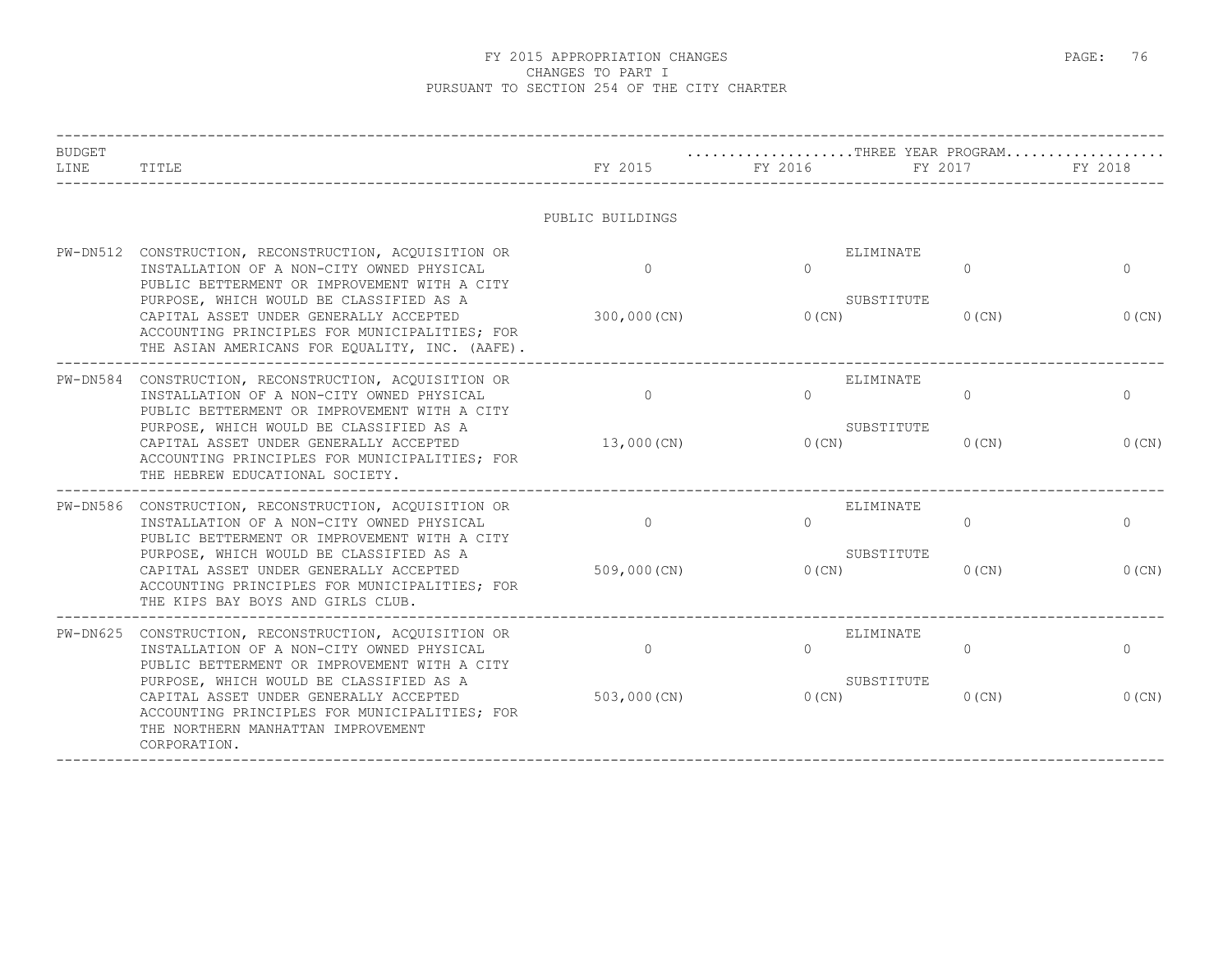| <b>BUDGET</b> |                                                                                                                                                                                                                                                                                                                                        |                           | THREE YEAR PROGRAM   |                                                       |                          |
|---------------|----------------------------------------------------------------------------------------------------------------------------------------------------------------------------------------------------------------------------------------------------------------------------------------------------------------------------------------|---------------------------|----------------------|-------------------------------------------------------|--------------------------|
| LINE          | TITLE                                                                                                                                                                                                                                                                                                                                  | FY 2015                   | FY 2016              | FY 2017                                               | FY 2018                  |
|               |                                                                                                                                                                                                                                                                                                                                        | PUBLIC BUILDINGS          |                      |                                                       |                          |
| PW-DN630      | CONSTRUCTION, RECONSTRUCTION, ACQUISITION OR<br>INSTALLATION OF A NON-CITY OWNED PHYSICAL<br>PUBLIC BETTERMENT OR IMPROVEMENT WITH A CITY<br>PURPOSE, WHICH WOULD BE CLASSIFIED AS A<br>CAPITAL ASSET UNDER GENERALLY ACCEPTED<br>ACCOUNTING PRINCIPLES FOR MUNICIPALITIES; FOR<br>THE MADISON SOUARE BOYS AND GIRLS CLUB.             | $\Omega$<br>1,393,000(CN) | $\Omega$<br>$0$ (CN) | ELIMINATE<br>$\overline{0}$<br>SUBSTITUTE<br>$0$ (CN) | $\mathbf 0$<br>$0$ (CN)  |
|               | PW-DN673 CONSTRUCTION, RECONSTRUCTION, ACQUISITION OR<br>INSTALLATION OF A NON-CITY OWNED PHYSICAL<br>PUBLIC BETTERMENT OR IMPROVEMENT WITH A CITY<br>PURPOSE, WHICH WOULD BE CLASSIFIED AS A<br>CAPITAL ASSET UNDER GENERALLY ACCEPTED                                                                                                | $\circ$<br>100,000(CN)    | $\Omega$<br>O(CN)    | ELIMINATE<br>$\Omega$<br>SUBSTITUTE<br>$0$ (CN)       | $\mathbf{0}$<br>$0$ (CN) |
|               | ACCOUNTING PRINCIPLES FOR MUNICIPALITIES; FOR<br>THE CATHOLIC CHARITIES COMMUNITY SERVICES,<br>ARCHDIOCESE OF NEW YORK                                                                                                                                                                                                                 |                           |                      |                                                       |                          |
|               | PW-DN705 CONSTRUCTION, RECONSTRUCTION, ACQUISITION OR<br>INSTALLATION OF A NON-CITY OWNED PHYSICAL<br>PUBLIC BETTERMENT OR IMPROVEMENT WITH A CITY<br>PURPOSE, WHICH WOULD BE CLASSIFIED AS A<br>CAPITAL ASSET UNDER GENERALLY ACCEPTED<br>ACCOUNTING PRINCIPLES FOR MUNICIPALITIES; FOR<br>THE SHIELD OF DAVID, INC. (DBA "THE SHIELD | $\Omega$<br>218,000 (CN)  | $\Omega$<br>0(CN)    | ELIMINATE<br>$\Omega$<br>SUBSTITUTE<br>$0$ (CN)       | $\circ$<br>0(CN)         |
|               | INSTITUTE").<br>PW-DN707 CONSTRUCTION, RECONSTRUCTION, ACQUISITION OR<br>INSTALLATION OF A NON-CITY OWNED PHYSICAL<br>PUBLIC BETTERMENT OR IMPROVEMENT WITH A CITY<br>PURPOSE, WHICH WOULD BE CLASSIFIED AS A<br>CAPITAL ASSET UNDER GENERALLY ACCEPTED<br>ACCOUNTING PRINCIPLES FOR MUNICIPALITIES; FOR<br>THE URBAN JUSTICE CENTER.  | $\Omega$<br>150,000(CN)   | $\Omega$<br>$0$ (CN) | ELIMINATE<br>$\Omega$<br>SUBSTITUTE<br>$0$ (CN)       | $\circ$<br>0(CN)         |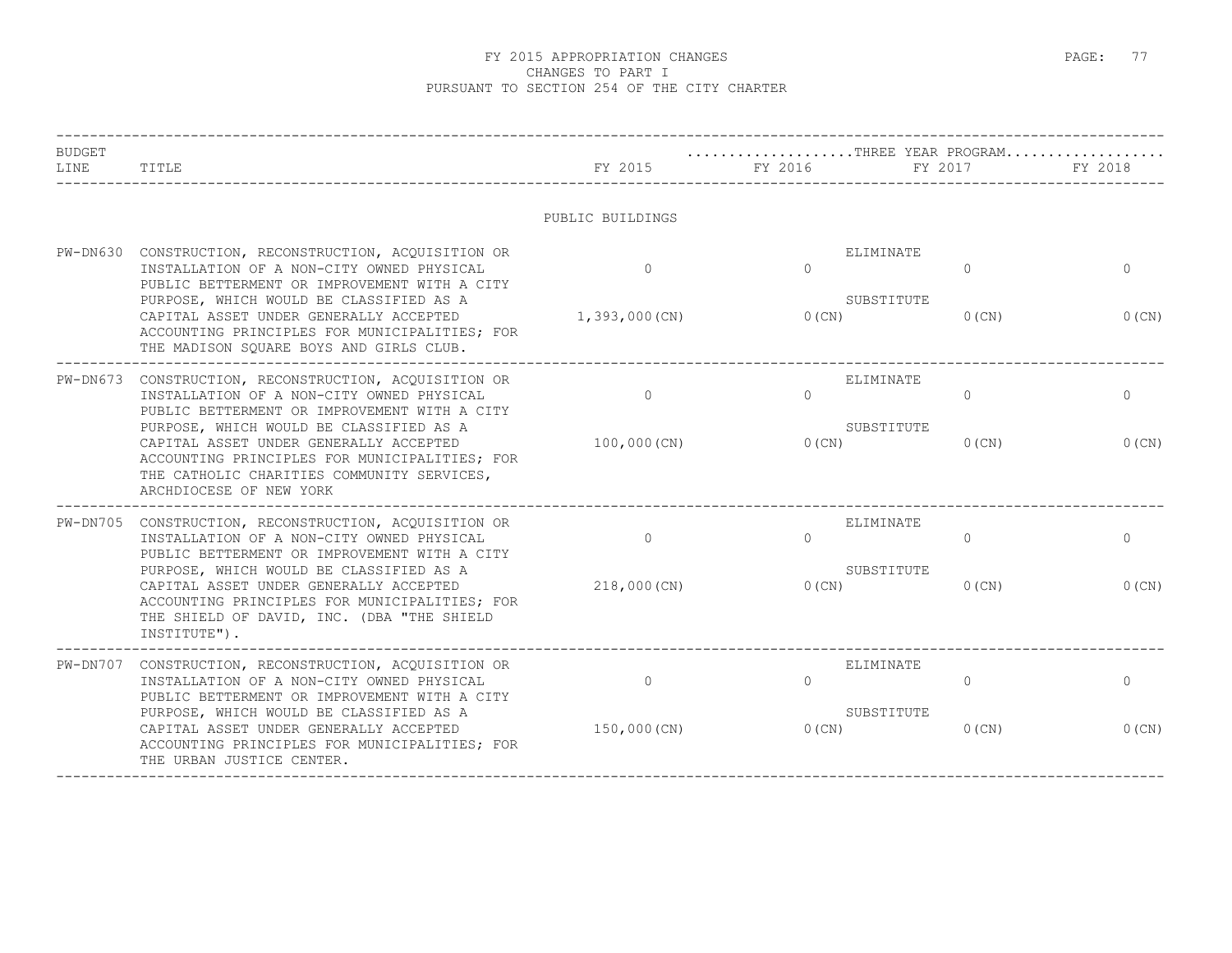| <b>BUDGET</b><br>LINE | TITLE                                                                                                                                                                                                                                                                                                                                         | FY 2015          | THREE YEAR PROGRAM<br>FY 2016 | FY 2017                   | FY 2018     |
|-----------------------|-----------------------------------------------------------------------------------------------------------------------------------------------------------------------------------------------------------------------------------------------------------------------------------------------------------------------------------------------|------------------|-------------------------------|---------------------------|-------------|
|                       |                                                                                                                                                                                                                                                                                                                                               | PUBLIC BUILDINGS |                               |                           |             |
|                       | PW-DN725 CONSTRUCTION, RECONSTRUCTION, ACQUISITION OR                                                                                                                                                                                                                                                                                         |                  |                               | ELIMINATE                 |             |
|                       | INSTALLATION OF A NON-CITY OWNED PHYSICAL<br>PUBLIC BETTERMENT OR IMPROVEMENT WITH A CITY                                                                                                                                                                                                                                                     | $\circ$          | $\Omega$                      | $\mathbf{0}$              | $\mathbf 0$ |
|                       | PURPOSE, WHICH WOULD BE CLASSIFIED AS A<br>CAPITAL ASSET UNDER GENERALLY ACCEPTED<br>ACCOUNTING PRINCIPLES FOR MUNICIPALITIES; FOR<br>BRONXWORKS, INC.                                                                                                                                                                                        | 180,000 (CN)     | $0$ (CN)                      | SUBSTITUTE<br>$0$ (CN)    | 0(CN)       |
| $PW-DN815$            | (NEW PROJECT)                                                                                                                                                                                                                                                                                                                                 |                  |                               | (NEW PROJECT)             |             |
|                       | CONSTRUCTION, RECONSTRUCTION, ACQUISITION OR<br>INSTALLATION OF A NON-CITY OWNED PHYSICAL<br>PUBLIC BETTERMENT OR IMPROVEMENT WITH A CITY<br>PURPOSE, WHICH WOULD BE CLASSIFIED AS A<br>CAPITAL ASSET UNDER GENERALLY ACCEPTED<br>ACCOUNTING PRINCIPLES FOR MUNICIPALITIES; FOR<br>THE HUDSON GUILD, INC.                                     | $303,000$ (CN)   | $0$ (CN)                      | $0$ (CN)                  | $0$ (CN)    |
| $PW-DNS46$            | (NEW PROJECT)<br>CONSTRUCTION, RECONSTRUCTION, ACQUISITION OR<br>INSTALLATION OF A NON-CITY OWNED PHYSICAL<br>PUBLIC BETTERMENT OR IMPROVEMENT WITH A CITY<br>PURPOSE, WHICH WOULD BE CLASSIFIED AS A<br>CAPITAL ASSET UNDER GENERALLY ACCEPTED<br>ACCOUNTING PRINCIPLES FOR MUNICIPALITIES; FOR<br>THE PUERTO RICAN FAMILY INSITIUTE INC.    | $2,000,000$ (CN) | 0(CN)                         | (NEW PROJECT)<br>$0$ (CN) | $0$ (CN)    |
| $PW-DN854$            | (NEW PROJECT)<br>CONSTRUCTION, RECONSTRUCTION, ACQUISITION OR<br>INSTALLATION OF A NON-CITY OWNED PHYSICAL<br>PUBLIC BETTERMENT OR IMPROVEMENT WITH A CITY<br>PURPOSE, WHICH WOULD BE CLASSIFIED AS A<br>CAPITAL ASSET UNDER GENERALLY ACCEPTED<br>ACCOUNTING PRINCIPLES FOR MUNICIPALITIES; FOR<br>THE CHURCH OF ST. ANN & THE HOLY TRINITY. | 100,000(CN)      | $0$ (CN)                      | (NEW PROJECT)<br>$0$ (CN) | $0$ (CN)    |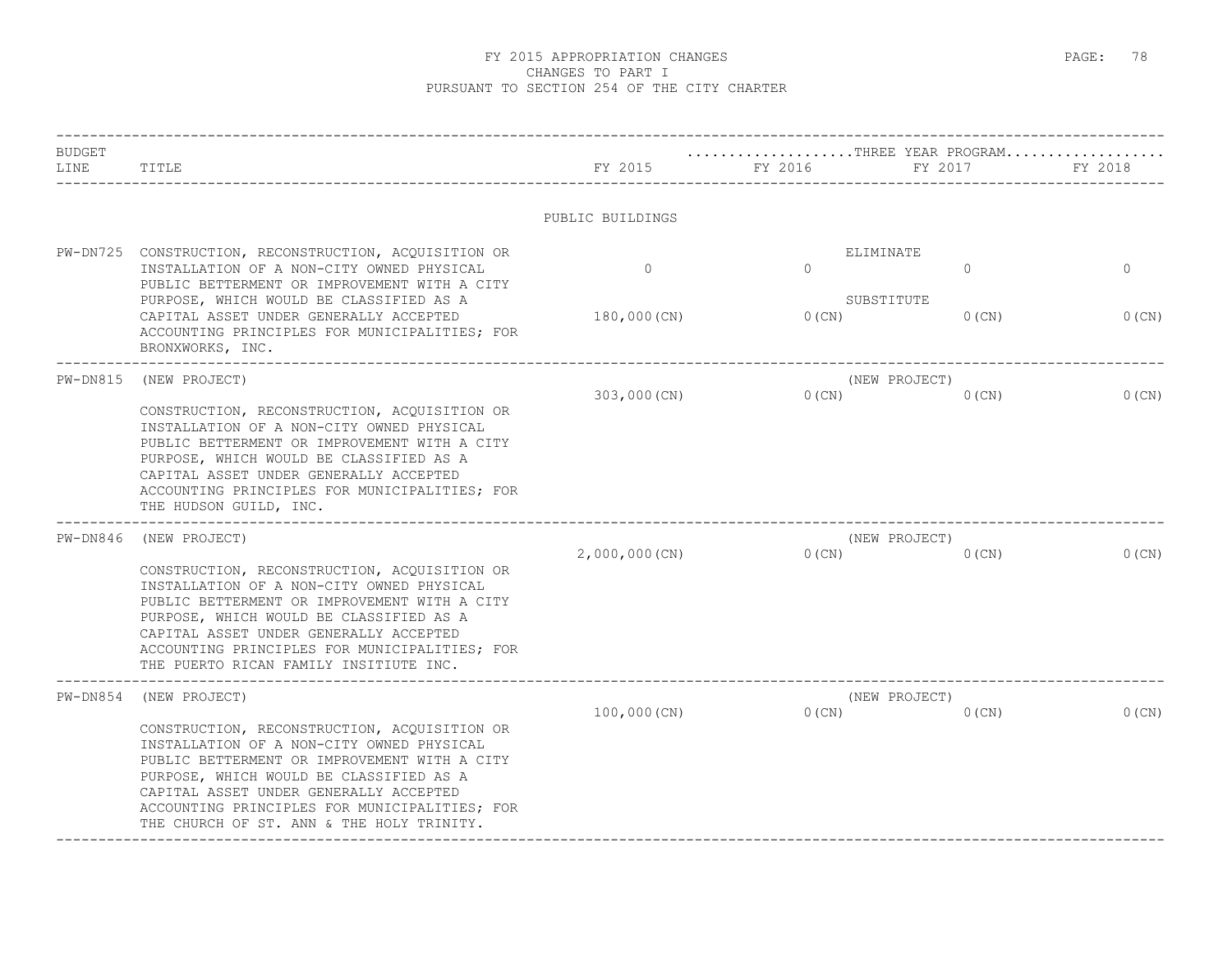| <b>BUDGET</b><br>LINE | TITLE                                                                                                                                                                                                                                                                                                                                      | FY 2015                   | FY 2016            | THREE YEAR PROGRAM<br>FY 2017                   | FY 2018                    |
|-----------------------|--------------------------------------------------------------------------------------------------------------------------------------------------------------------------------------------------------------------------------------------------------------------------------------------------------------------------------------------|---------------------------|--------------------|-------------------------------------------------|----------------------------|
|                       |                                                                                                                                                                                                                                                                                                                                            | PUBLIC BUILDINGS          |                    |                                                 |                            |
|                       | PW-DN855 (NEW PROJECT)<br>CONSTRUCTION, RECONSTRUCTION, ACQUISITION OR<br>INSTALLATION OF A NON-CITY OWNED PHYSICAL<br>PUBLIC BETTERMENT OR IMPROVEMENT WITH A CITY<br>PURPOSE, WHICH WOULD BE CLASSIFIED AS A<br>CAPITAL ASSET UNDER GENERALLY ACCEPTED<br>ACCOUNTING PRINCIPLES FOR MUNICIPALITIES; FOR<br>THE UNITED COMMUNITY CENTERS. | 38,000 (CN)               | $0$ (CN)           | (NEW PROJECT)<br>$0$ (CN)                       | $0$ (CN)                   |
| $PW-D005$             | CITY COUNCIL FUNDING FOR ACOUISITION,<br>CONSTRUCTION, RECONSTRUCTION, MODERNIZATION<br>OF, IMPROVEMENTS TO, AND EQUIPMENT AND<br>VEHICLES FOR, PUBLIC BUILDINGS AND ADJACENT<br>AREAS AND OTHER PROJECTS WITH A CITY PURPOSE, 1,400,000 (CN)<br>CITYWIDE.                                                                                 | $\Omega$                  | $\bigcap$<br>0(CN) | ELIMINATE<br>$\Omega$<br>SUBSTITUTE<br>$0$ (CN) | $\overline{0}$<br>$0$ (CN) |
| $PW-D308$             | CITY COUNCIL FUNDING FOR THE PURCHASE OF<br>VEHICLES AND OTHER EQUIPMENT HAVING A UNIT<br>COST OF AT LEAST \$35,000 AND A LIFE EXPECTANCY<br>OF AT LEAST FIVE YEARS FOR USE BY THE<br>DEPARTMENT OF CITYWIDE ADMINISTRATIVE<br>SERVICES, OTHER CITY AGENCIES, OR FOR OTHER<br>PROJECTS WITH A CITY PURPOSE.                                | $\Omega$<br>1,100,000(CN) | $\bigcap$<br>0(CN) | ELIMINATE<br>$\Omega$<br>SUBSTITUTE<br>$0$ (CN) | $\mathbf{0}$<br>$0$ (CN)   |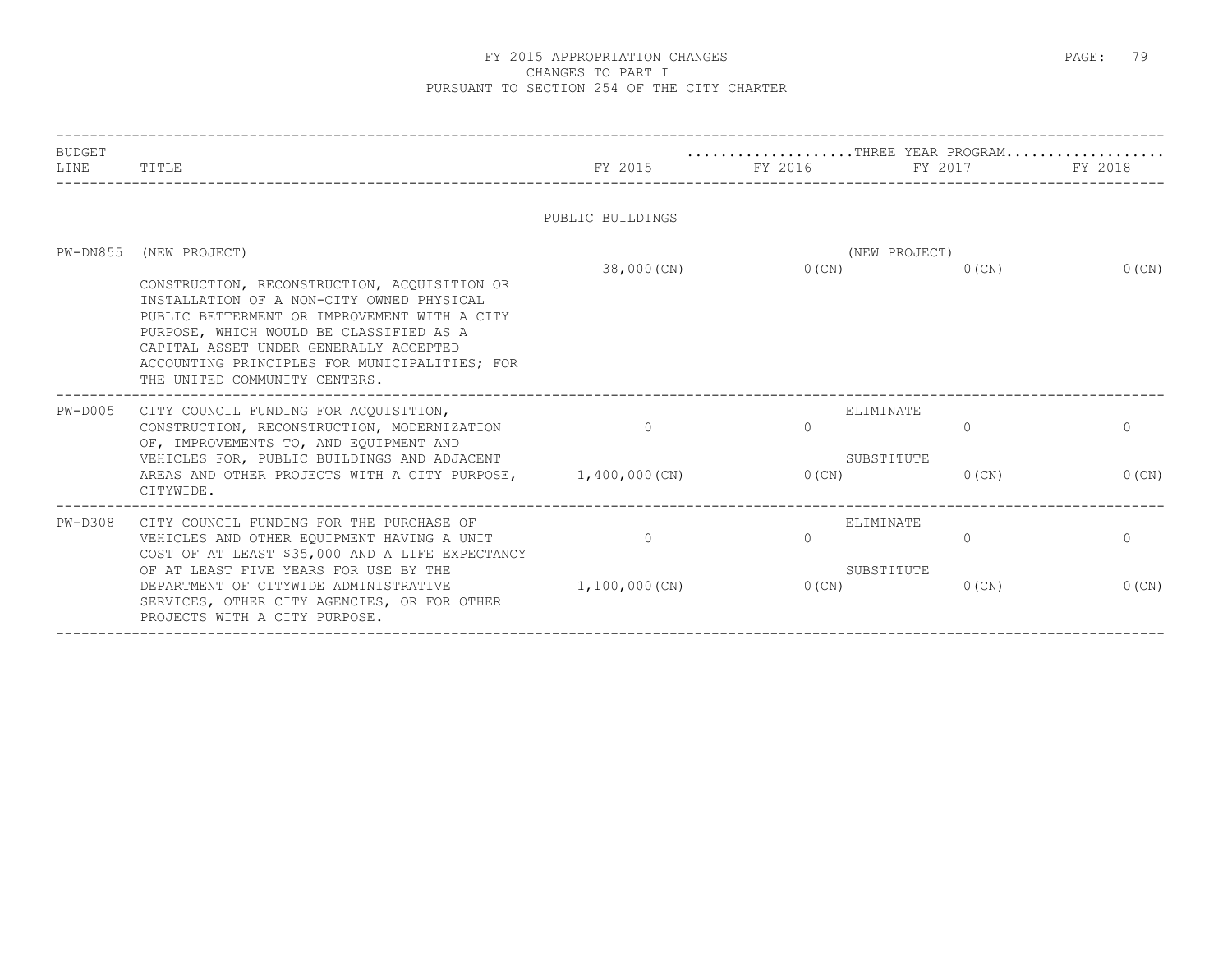| <b>BUDGET</b> |                                               |              | THREE YEAR PROGRAM |            |          |
|---------------|-----------------------------------------------|--------------|--------------------|------------|----------|
| LINE          | TITLE                                         | FY 2015      | FY 2016            | FY 2017    | FY 2018  |
|               |                                               |              |                    |            |          |
|               |                                               | SANITATION   |                    |            |          |
| $S-D129$      | ACQUISITION OF COLLECTION TRUCKS AND OTHER    |              | ELIMINATE          |            |          |
|               | MISCELLANEOUS EQUIPMENT                       | $\Omega$     | $\Omega$           | $\cap$     | $\Omega$ |
|               |                                               |              |                    | SUBSTITUTE |          |
|               |                                               | 253,000 (CN) | $0$ (CN)           | $0$ (CN)   | $0$ (CN) |
| $S-D136$      | CONSTRUCTION AND RECONSTRUCTION AND           |              | ELIMINATE          |            |          |
|               | MODERNIZATION OF GARAGES AND OTHER FACILITIES | $\Omega$     | $\Omega$           |            |          |
|               | FOR THE DEPARTMENT OF SANITATION              |              |                    | SUBSTITUTE |          |
|               |                                               | 105,000 (CN) | $0$ (CN)           | $0$ (CN)   | $0$ (CN) |
|               |                                               |              |                    |            |          |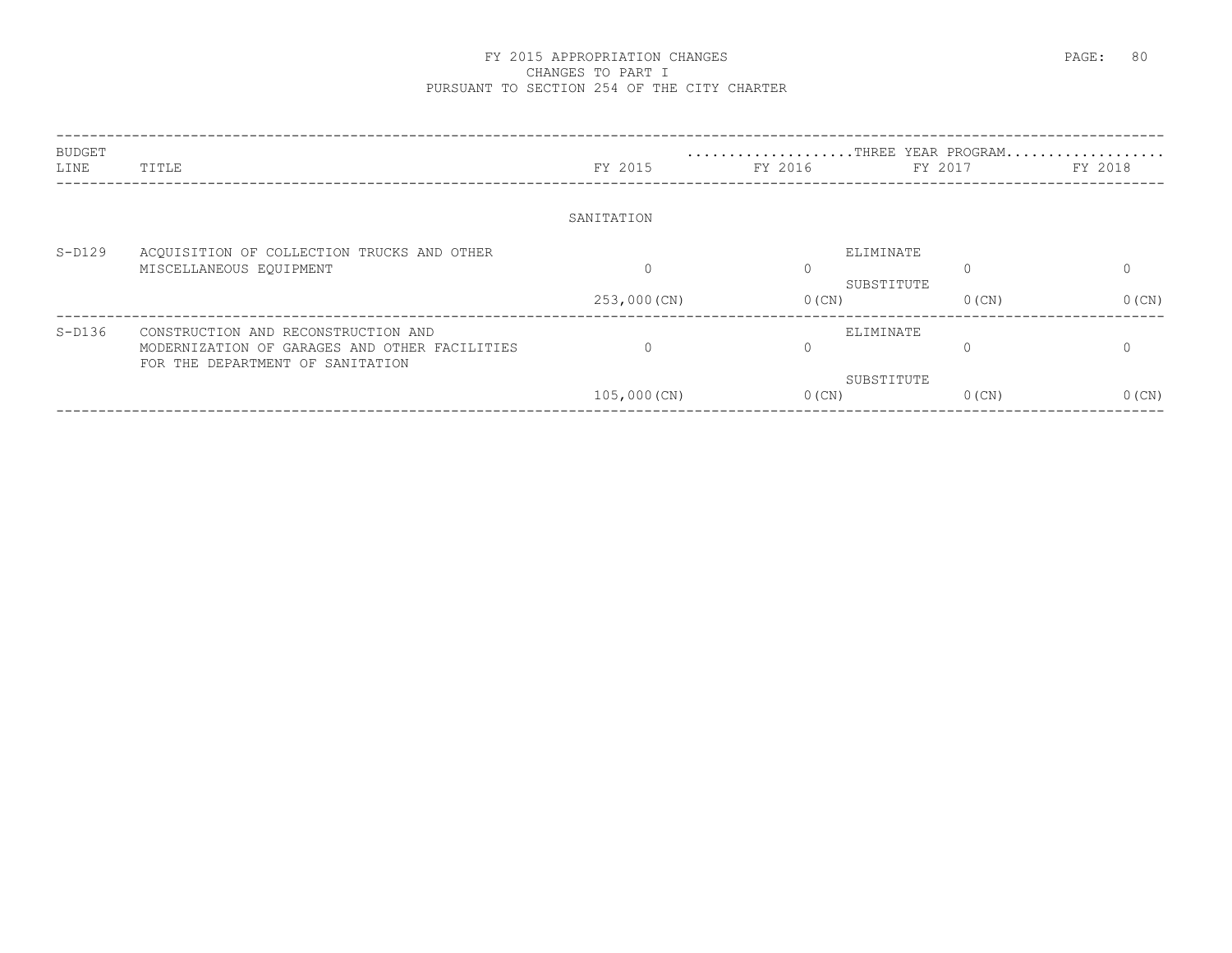| BUDGET   |                                                                                                                                            |                   |               | THREE YEAR PROGRAM                |                   |
|----------|--------------------------------------------------------------------------------------------------------------------------------------------|-------------------|---------------|-----------------------------------|-------------------|
| LINE     | TITLE                                                                                                                                      | FY 2015           | FY 2016       | FY 2017                           | FY 2018           |
|          |                                                                                                                                            | SEWERS            |               |                                   |                   |
| SE-D002K | (NEW PROJECT)                                                                                                                              |                   |               | (NEW PROJECT)                     |                   |
|          | CONSTRUCTION AND RECONSTRUCTION OF SANITARY<br>AND COMBINED SEWERS, INCLUDING ALL RELATED<br>ANCILLARY WORK AND SITE ACQUISITION, BROOKLYN | 17,000,000(CX)    | 0(CX)         | 0(CX)                             | 0(CX)             |
| $SE-5$   | CONSTRUCTION OR RECONSTRUCTION STORM SEWERS                                                                                                | ELIMINATE         |               |                                   |                   |
|          | AND RELATED ANCILLARY WORK AND SITE<br>ACQUISITION, CITYWIDE                                                                               | $0$ (CN)<br>0(CX) | 3,000,000(CX) | $0(CN)$ 1, 993, 418 (CN)<br>0(CX) | $0$ (CN)<br>0(CX) |
|          |                                                                                                                                            |                   |               | SUBSTITUTE                        |                   |
|          |                                                                                                                                            | $0$ (CN)          |               | $0(CN)$ 1,993,418(CN)             | $0$ (CN)          |
|          |                                                                                                                                            | 0(CX)             | 3,000,000(CX) | 0(CX)                             | 0(CX)             |
|          |                                                                                                                                            | 20,000,000(F)     | 0(F)          | 0(F)                              | 0(F)              |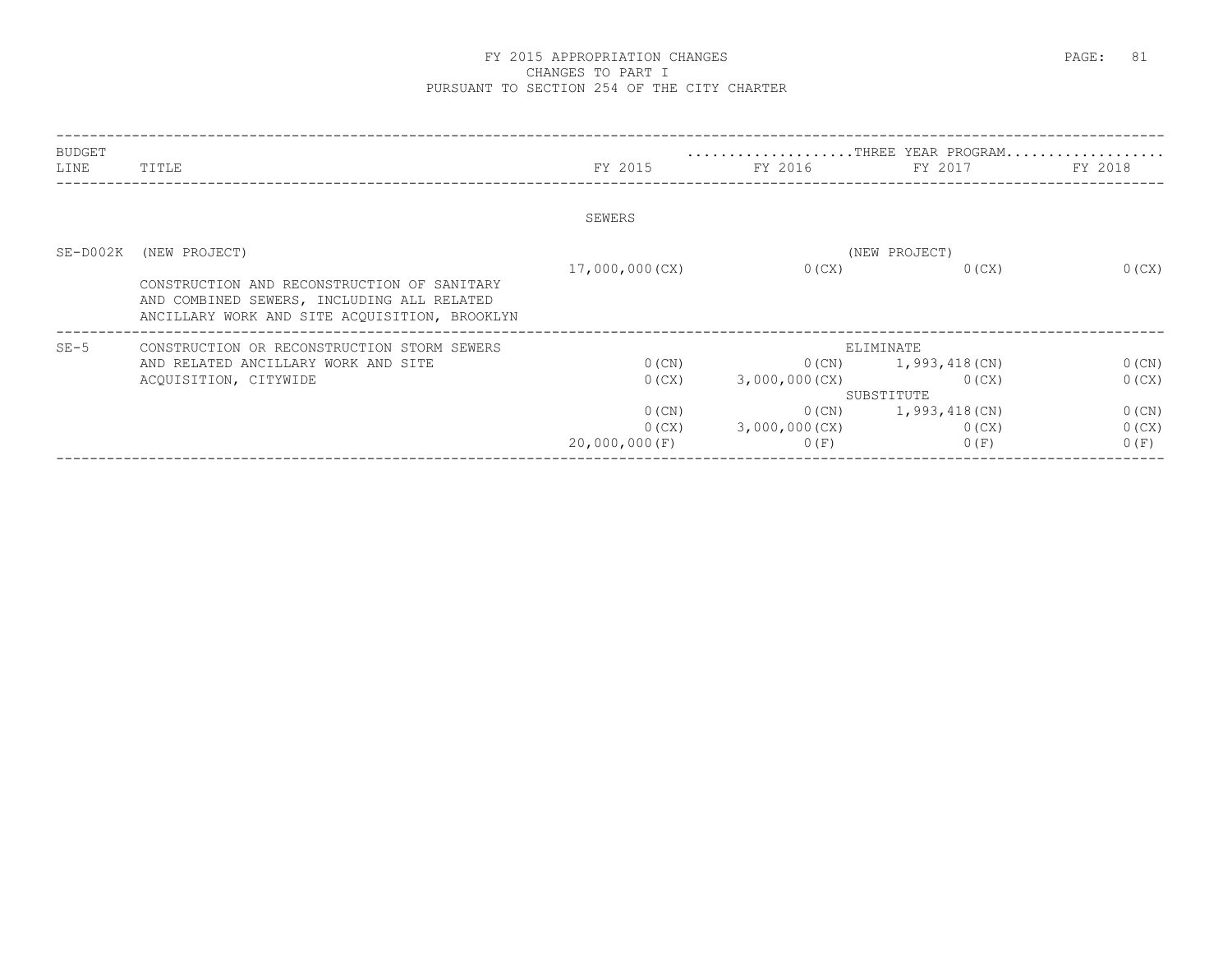| BUDGET<br>LINE | TITLE                                                                                                                                      | FY 2015     | THREE YEAR PROGRAM<br>FY 2016 | FY 2017  | FY 2018  |
|----------------|--------------------------------------------------------------------------------------------------------------------------------------------|-------------|-------------------------------|----------|----------|
|                |                                                                                                                                            | SIRTOA      |                               |          |          |
| $ST-D003$      | ACQUISITION, CONSTRUCTION AND RECONSTRUCTION<br>OF S.I.R.T.O.A. FACILITIES, AND ACQUISITION<br>AND/OR INSTALLATION OF EQUIPMENT, VEHICLES, |             | ELIMINATE                     |          |          |
|                | MACHINERY, APPARATUS, AND FURNISHINGS, AND<br>OTHER IMPROVEMENTS.                                                                          | 250,000(CN) | SUBSTITUTE<br>$0$ (CN)        | $0$ (CN) | $0$ (CN) |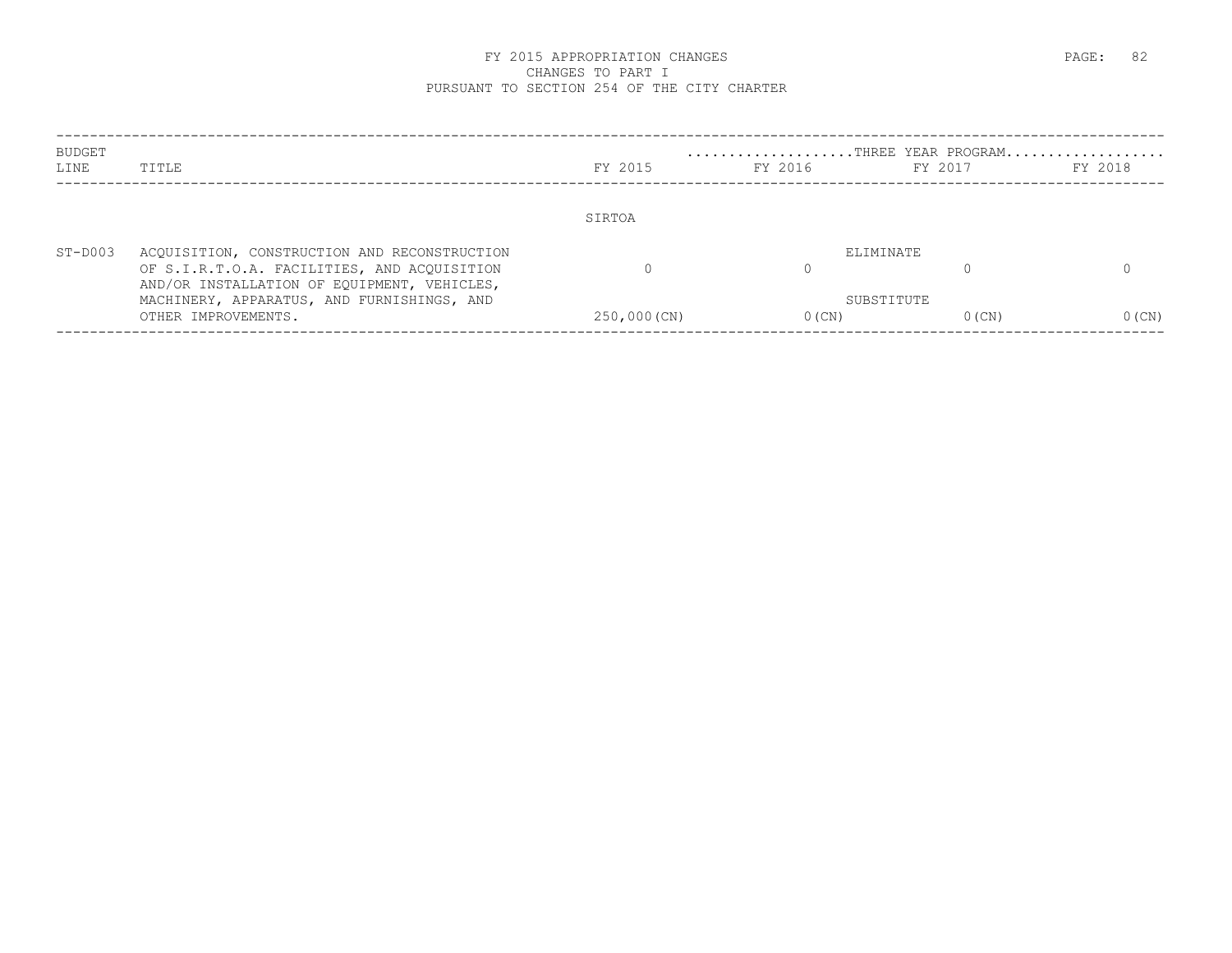| <b>BUDGET</b><br>LINE | TITLE                                                                                                                                                            |                   | THREE YEAR PROGRAM<br>FY 2015 FY 2016 FY 2017 FY 2018 | . _ _ _ _ _ _ _ _ _ _ _ _ _ _ _ |          |          |
|-----------------------|------------------------------------------------------------------------------------------------------------------------------------------------------------------|-------------------|-------------------------------------------------------|---------------------------------|----------|----------|
|                       |                                                                                                                                                                  | TRANSIT AUTHORITY |                                                       |                                 |          |          |
| $T-D005$              | CONSTRUCTION, RECONSTRUCTIION, ADDITIONS AND<br>IMPROVEMENTS TO TRANSIT FACILITIES, CITYWIDE                                                                     | $\Omega$          | $\cap$                                                | ELIMINATE                       | $\Omega$ |          |
|                       | CHANGE TITLE TO READ:<br>CONSTRUCTION, RECONSTRUCTION, ADDITIONS AND<br>IMPROVEMENTS TO TRANSIT FACILITIES, AND<br>PURCHASE OF EOUIPMENT AND VEHICLES, CITYWIDE  | $\bigcap$         | $\Omega$                                              | SUBSTITUTE                      | $\Omega$ | $\Omega$ |
| $T-K005$              | CONSTRUCTION, RECONSTRUCTION, ADDITIONS AND<br>IMPROVEMENTS TO TRANSIT FACILITIES, BROOKLYN                                                                      | $\Omega$          | $\Omega$                                              | ELIMINATE                       | $\Omega$ | $\Omega$ |
|                       | CHANGE TITLE TO READ:<br>CONSTRUCTION, RECONSTRUCTION, ADDITIONS AND<br>IMPROVEMENTS TO TRANSIT FACILITIES, AND<br>PURCHASE OF EQUIPMENT AND VEHICLES, BROOKLYN  | $\Omega$          | $\Omega$                                              | SUBSTITUTE                      | $\Omega$ | $\Omega$ |
| $T-M005$              | _____________________________<br>CONSTRUCTION, RECONSTRUCTION, ADDITIONS AND<br>IMPROVEMENTS TO TRANSIT FACILITIES, MANHATTAN                                    | $\Omega$          | $\cap$                                                | ELIMINATE                       | $\Omega$ | $\cap$   |
|                       | CHANGE TITLE TO READ:<br>CONSTRUCTION, RECONSTRUCTION, ADDITIONS AND<br>IMPROVEMENTS TO TRANSIT FACILITIES, AND<br>PURCHASE OF EQUIPMENT AND VEHICLES, MANHATTAN | $\Omega$          | $\Omega$                                              | SUBSTITUTE                      | 0        | $\Omega$ |
| $T-0005$              | CONSTRUCTION, RECONSTRUCTION, ADDITIONS AND<br>IMPROVEMENTS TO TRANSIT FACILITIES, QUEENS.                                                                       | $\Omega$          | $\cap$                                                | ELIMINATE                       | $\Omega$ | $\cap$   |
|                       | CHANGE TITLE TO READ:<br>CONSTRUCTION, RECONSTRUCTION, ADDITIONS AND<br>IMPROVEMENTS TO TRANSIT FACILITIES, AND<br>PURCHASE OF EOUIPMENT AND VEHICLES, OUEENS    | $\cap$            | $\cap$                                                | SUBSTITUTE                      | $\Omega$ | ∩        |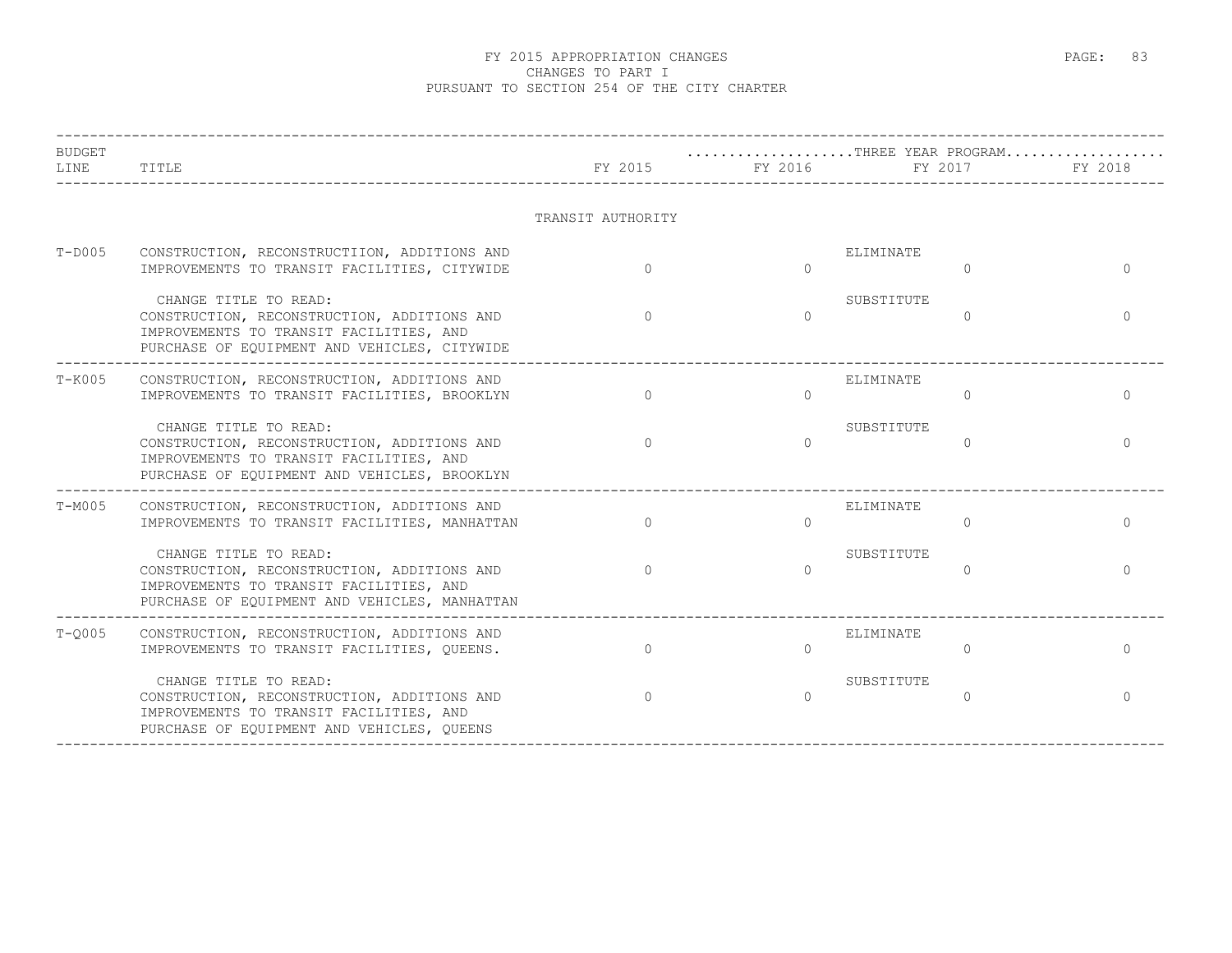| <b>BUDGET</b><br>LINE | TITLE                                                                                                                                  | FY 2015 FY 2016 | $\ldots \ldots \ldots \ldots \ldots \ldots \ldots$ . THREE YEAR PROGRAM | FY 2017                                   | FY 2018  |
|-----------------------|----------------------------------------------------------------------------------------------------------------------------------------|-----------------|-------------------------------------------------------------------------|-------------------------------------------|----------|
|                       |                                                                                                                                        | TRAFFIC         |                                                                         |                                           |          |
| TF-D004               | CITY COUNCIL FUNDING FOR STREETSCAPE<br>IMPROVEMENTS AND ALL REQUIRED ANCILLARY WORKA<br>ND STUDIES, CITYWIDE                          | $\Omega$        | $\Omega$                                                                | ELIMINATE<br>$\overline{0}$<br>SUBSTITUTE | $\Omega$ |
|                       | CHANGE TITLE TO READ:<br>CITY COUNCIL FUNDING FOR STREETSCAPE<br>IMPROVEMENTS AND ALL REQUIRED ANCILLARY WORK<br>AND STUDIES, CITYWIDE |                 | $\Omega$                                                                | $\Omega$                                  | $\cap$   |
| TF-D005               | INCIDENTAL TRAFFIC IMPROVEMENTS AND ALL<br>REQUIRED ANCILLARY WORK AND STUDIES, CITYWIDE                                               | $\Omega$        | $\Omega$                                                                | ELIMINATE<br>$\Omega$<br>SUBSTITUTE       | $\circ$  |
|                       |                                                                                                                                        | 4,043,000(CN)   | O(CN)                                                                   | $0$ (CN)                                  | $0$ (CN) |
| $TF-D503$             | CITY COUNCIL FUNDING FOR THE PURCHASE AND<br>INSTALLATION OF LIGHTING EQUIPMENT FOR<br>STREETS, PARKS, PLAYGROUNDS, SCHOOL YARDS,      | $\Omega$        | $\cap$                                                                  | ELIMINATE<br>$\Omega$                     | $\Omega$ |
|                       | PARKWAYS, HIGHWAYS AND PUBLIC PLACES, CITYWIDE                                                                                         | $600,000$ (CN)  | O(CN)                                                                   | SUBSTITUTE<br>$0$ (CN)                    | $0$ (CN) |
| TF-M503               | PURCHASE AND INSTALLATION OF LIGHTING<br>EQUIPMENT FOR STREETS, MANHATTAN                                                              | $\Omega$        | $\Omega$                                                                | ELIMINATE<br>$\Omega$                     | $\circ$  |
|                       |                                                                                                                                        | 68,000 (CN)     | $0$ (CN)                                                                | SUBSTITUTE<br>$0$ (CN)                    | 0(CN)    |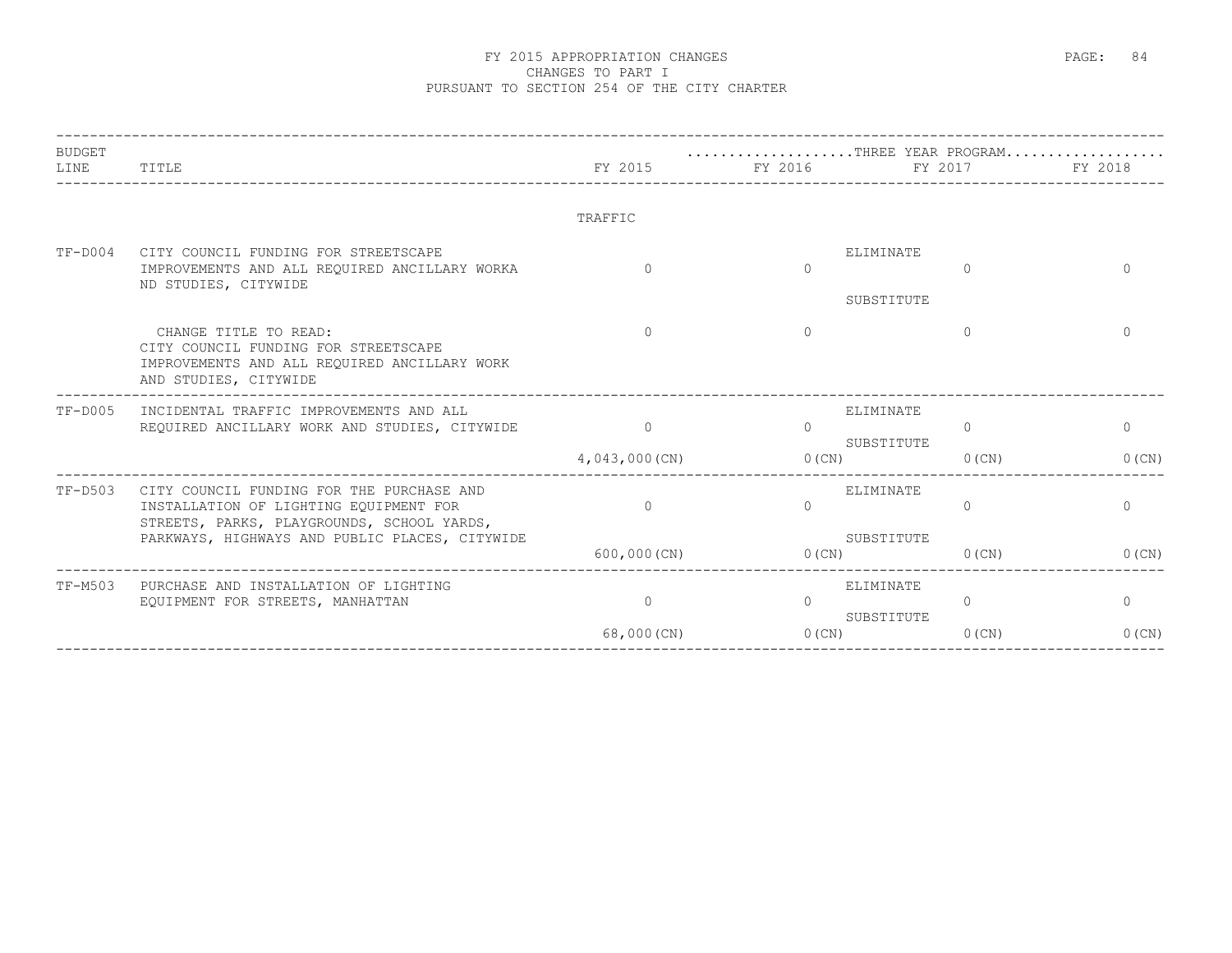| BUDGET<br>LINE | TITLE                                                                                           | FY 2015     | FY 2016       | FY 2017     | FY 2018  |
|----------------|-------------------------------------------------------------------------------------------------|-------------|---------------|-------------|----------|
|                |                                                                                                 | TRAFFIC     |               |             |          |
| $TF-2$         | INSTALLATION OF TRAFFIC SIGNALS AND OTHER                                                       |             |               | ELIMINATE   |          |
|                | DEVICES AND APPURTENANCES IN CONJUNCTION WITH                                                   | $0$ (CN)    | 1,711,528(CN) | 810,000(CN) | $0$ (CN) |
|                | STREET, HIGHWAY, AND BRIDGE CONSTRUCTION AND<br>RECONSTRUCTION PROJECTS, CITYWIDE               | 39,000(CX)  | 0(CX)         | 0(CX)       | 0(CX)    |
|                |                                                                                                 |             |               | SUBSTITUTE  |          |
|                | CHANGE TITLE TO READ:                                                                           | $0$ (CN)    | 1,711,528(CN) | 810,000(CN) | $0$ (CN) |
|                | INSTALLATION OF TRAFFIC AND STREET NAME SIGNS                                                   | 39,000 (CX) | 0(CX)         | 0(CX)       | 0(CX)    |
|                | AND PAVEMENT MARKINGS, TRAFFIC SIGNALS AND                                                      |             |               |             |          |
|                | OTHER DEVICES AND APPURTENANCES IN CONJUNCTION<br>WITH STREET, HIGHWAY, AND BRIDGE CONSTRUCTION |             |               |             |          |
|                | AND RECONSTRUCTION PROJECTS, CITYWIDE                                                           |             |               |             |          |
|                |                                                                                                 |             |               |             |          |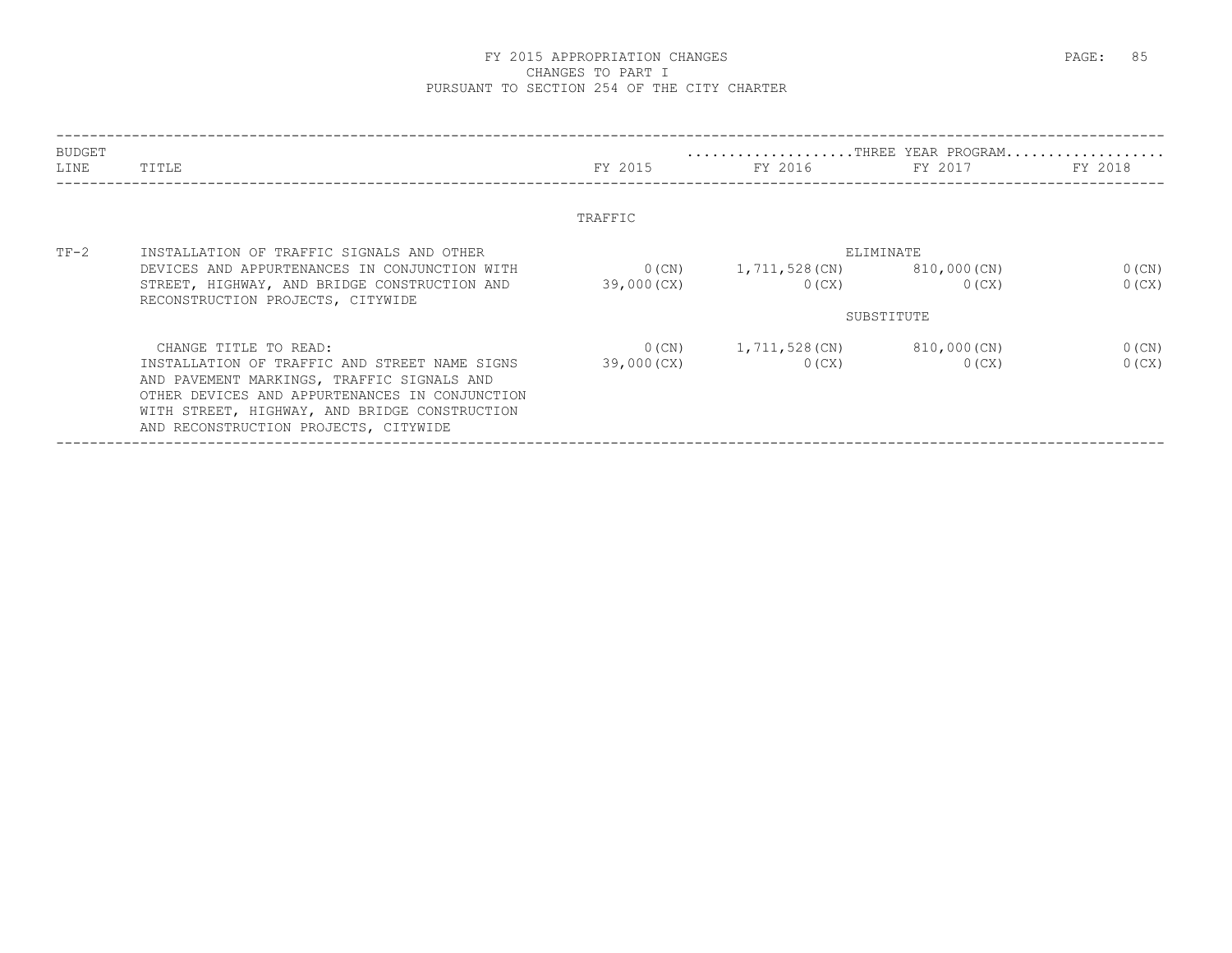# **Terms and Conditions**

# **Capital Budget All Project Lines – All Projects**

- 1. The appropriations for all projects in the capital budget shall be administered under, and in accordance with, the appropriate provisions of the New York City Charter and the Administrative Code.
- 2. Each agency shall be required to ensure with regard to each project under its jurisdiction that the City's Financial Management System is adequately updated with project milestones and explanations for any delays in the schedules of each project.
- 3. Where the Commissioner of the appropriate agency determines to change the project location for projects in the capital budget funded by Council Member discretionary funding, such Commissioner shall notify the affected Council Member prior to implementing such determination.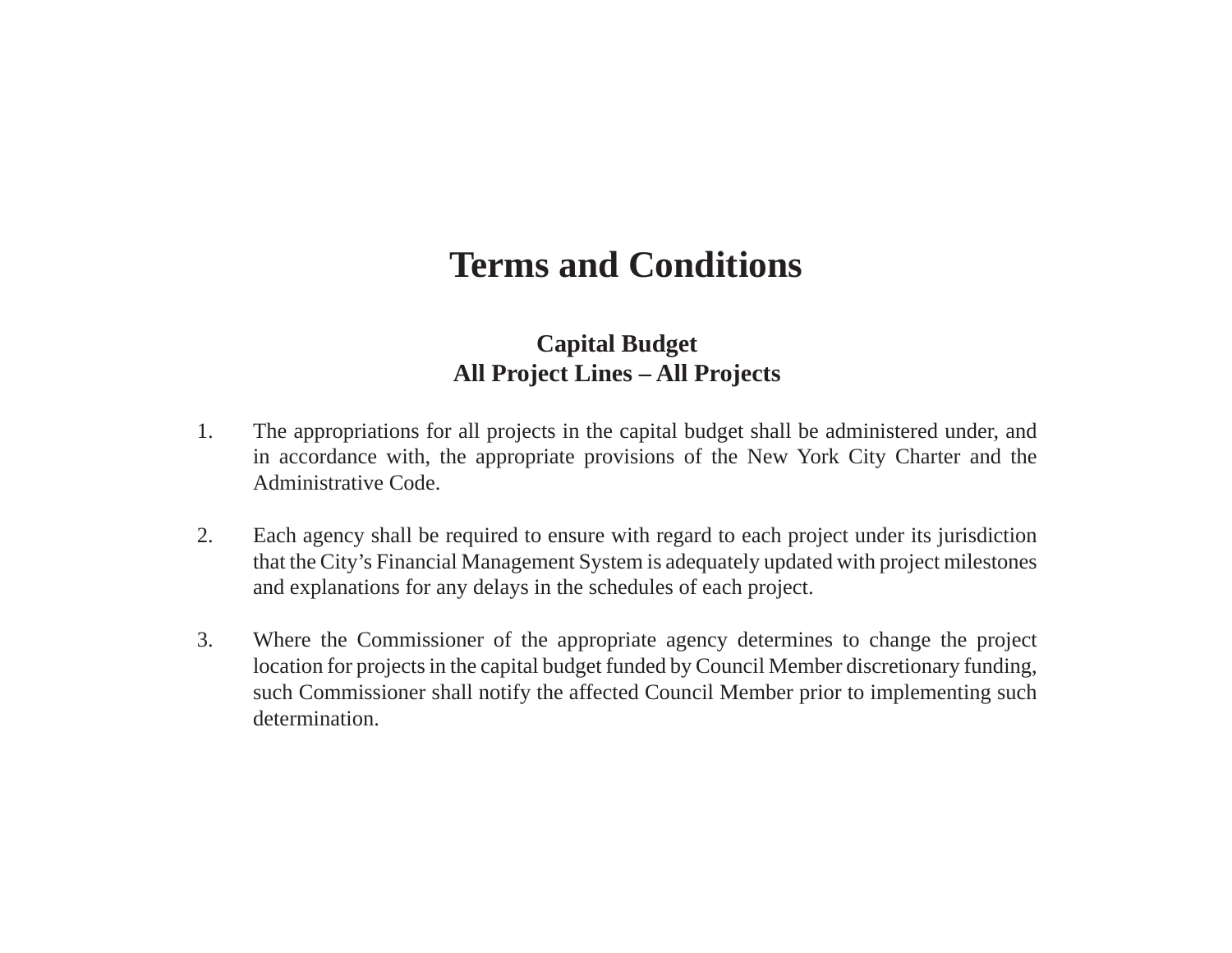| <b>BUDGET LINE</b> | <b>FMS NO.</b> | <b>TITLE</b>                                                                                                                                                                                                                                                                                                                                            | <b>AMOUNT RESCINDED</b> |      |
|--------------------|----------------|---------------------------------------------------------------------------------------------------------------------------------------------------------------------------------------------------------------------------------------------------------------------------------------------------------------------------------------------------------|-------------------------|------|
| AG D001            | 125 D01        | CITY COUNCIL FUNDING FOR ACQUISITION, CONSTRUCTION, RECONSTRUCTION AND IMPROVEMENTS,<br>INCLUDING FURNISHINGS AND EQUIPMENT, TO PROPERTY USED BY THE DEPARTMENT FOR THE AGING,<br><b>CITYWIDE</b>                                                                                                                                                       | \$494,000               | (CN) |
| AG DN025           | 125 A03        | CONSTRUCTION, RECONSTRUCTION, ACQUISITION OR INSTALLATION OF A NON-CITY OWNED PHYSICAL PUBLIC<br>BETTERMENT OR IMPROVEMENT WITH A CITY PURPOSE, WHICH WOULD BE CLASSIFIED AS A CAPITAL ASSET<br>UNDER GENERALLY ACCEPTED ACCOUNTING PRINCIPLES FOR MUNICIPALITIES; FOR THE AMICO SENIOR CENTER.                                                         | \$50,000                | (CN) |
| <b>CS DN207</b>    | 068 A11        | CONSTRUCTION, RECONSTRUCTION, ACQUISITION OR INSTALLATION OF A NON-CITY OWNED PHYSICAL PUBLIC<br>BETTERMENT OR IMPROVEMENT WITH A CITY PURPOSE, WHICH WOULD BE CLASSIFIED AS A CAPITAL ASSET<br>UNDER GENERALLY ACCEPTED ACCOUNTING PRINCIPLES FOR MUNICIPALITIES; FOR THE JEWISH CHILD CARE<br>ASSOCIATION OF NEW YORK, INC. (JCCA).                   | \$44,000                | (CN) |
| E D001             | 040 D01        | CITY COUNCIL ADDITIONS TO THE FIVE YEAR EDUCATIONAL FACILITIES CAPITAL PLAN PURSUANT TO SECTION 254<br>OF THE NEW YORK CITY CHARTER. PROJECTS INCLUDE MODERNIZATION AND RECONSTRUCTION OF AND<br>IMPROVEMENTS TO SCHOOLS, PLAYGROUNDS, ATHLETIC FIELDS AND OTHER EDUCATIONAL FACILITIES AND THE<br>PURCHASE OF COMPUTERS AND OTHER EQUIPMENT, CITYWIDE. | \$548,000               | (CN) |
| <b>ED DN137</b>    | 801 A07        | CONSTRUCTION, RECONSTRUCTION, ACQUISITION OR INSTALLATION OF A NON-CITY OWNED PHYSICAL PUBLIC<br>BETTERMENT OR IMPROVEMENT WITH A CITY PURPOSE, WHICH WOULD BE CLASSIFIED AS A CAPITAL ASSET<br>UNDER GENERALLY ACCEPTED ACCOUNTING PRINCIPLES FOR MUNICIPALITIES; FOR THE EAST WILLIAMSBURG<br>VALLEY INDUSTRIAL DEVELOPMENT CORPORATION (EWVIDCO).    | \$2,518,000             | (CN) |
| <b>ED DN378</b>    | 801 A02        | CONSTRUCTION, RECONSTRUCTION, ACQUISITION OR INSTALLATION OF A NON-CITY OWNED PHYSICAL PUBLIC<br>BETTERMENT OR IMPROVEMENT WITH A CITY PURPOSE, WHICH WOULD BE CLASSIFIED AS A CAPITAL ASSET<br>UNDER GENERALLY ACCEPTED ACCOUNTING PRINCIPLES FOR MUNICIPALITIES; FOR THE SEPHARDIC BIKUR<br>HOLIM COMMUNITY SERVICE NETWORK.                          | \$3,750,000             | (CN) |
| <b>ED DN632</b>    | 801 A38        | CONSTRUCTION, RECONSTRUCTION, ACQUISITION OR INSTALLATION OF A NON-CITY OWNED PHYSICAL PUBLIC<br>BETTERMENT OR IMPROVEMENT WITH A CITY PURPOSE, WHICH WOULD BE CLASSIFIED AS A CAPITAL ASSET<br>UNDER GENERALLY ACCEPTED ACCOUNTING PRINCIPLES FOR MUNICIPALITIES; FOR THE BROOKLYN WORKFORCE<br>INNOVATIONS.                                           | \$101,000               | (CN) |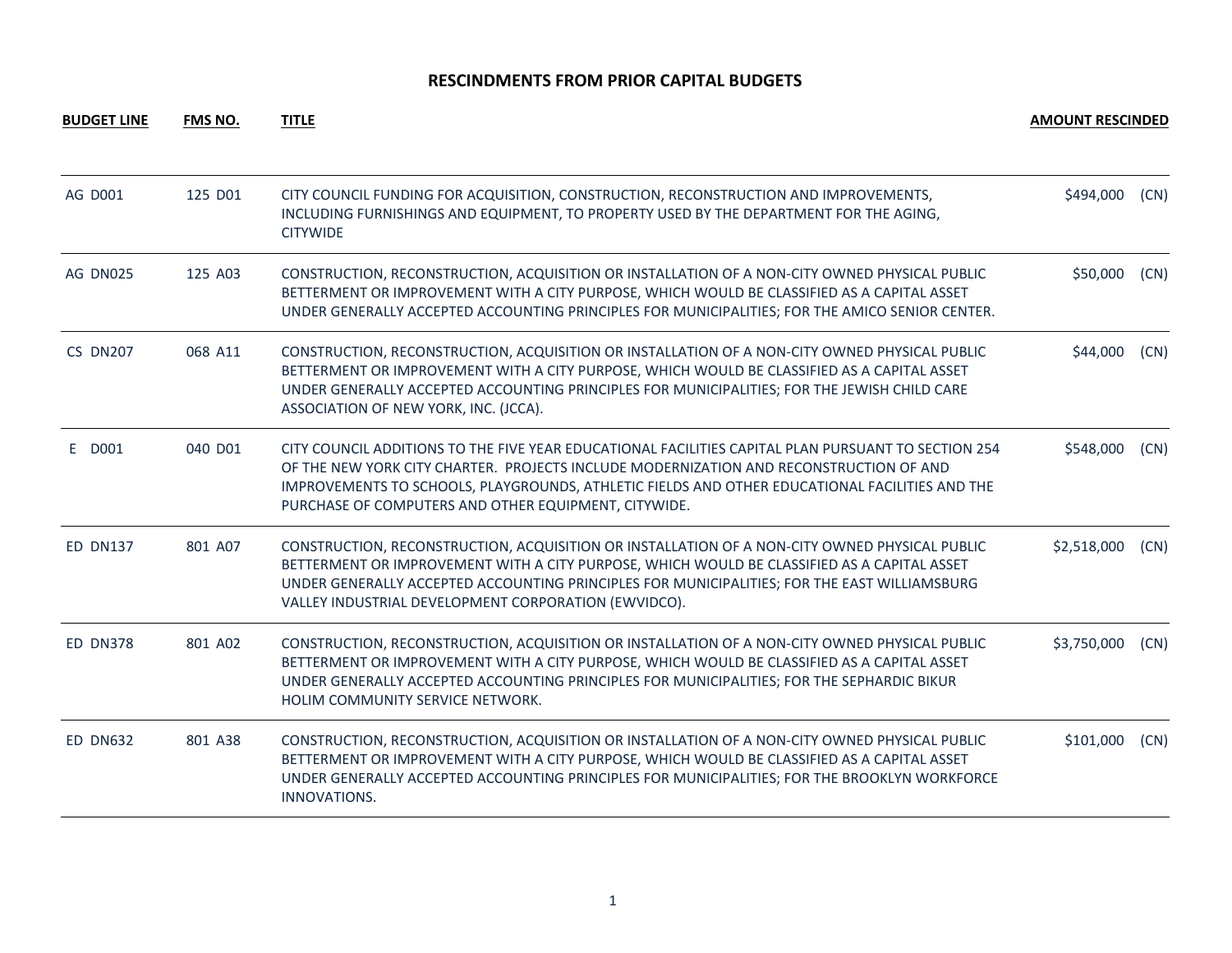| <b>BUDGET LINE</b> | <b>FMS NO.</b> | <b>TITLE</b>                                                                                                                                                                                                                                                                                                                                                                    | <b>AMOUNT RESCINDED</b> |      |
|--------------------|----------------|---------------------------------------------------------------------------------------------------------------------------------------------------------------------------------------------------------------------------------------------------------------------------------------------------------------------------------------------------------------------------------|-------------------------|------|
| <b>HD DN397</b>    | 806 D92        | CONSTRUCTION, RECONSTRUCTION, ACQUISITION OR INSTALLATION OF A NON-CITY OWNED PHYSICAL PUBLIC<br>BETTERMENT OR IMPROVEMENT WITH A CITY PURPOSE, WHICH WOULD BE CLASSIFIED AS A CAPITAL ASSET<br>UNDER GENERALLY ACCEPTED ACCOUNTING PRINCIPLES FOR MUNICIPALITIES, PURSUANT TO A STATUTORY<br>HOUSING LOAN AND/OR GRANT PROGRAM; FOR THE SOUNDVIEW PARTNERS LLC.                | \$500,000               | (CN) |
| <b>HD DN553</b>    | 806 A84        | CONSTRUCTION, RECONSTRUCTION, ACQUISITION OR INSTALLATION OF A NON-CITY OWNED PHYSICAL PUBLIC<br>BETTERMENT OR IMPROVEMENT WITH A CITY PURPOSE, WHICH WOULD BE CLASSIFIED AS A CAPITAL ASSET<br>UNDER GENERALLY ACCEPTED ACCOUNTING PRINCIPLES FOR MUNICIPALITIES, PURSUANT TO A STATUTORY<br>HOUSING LOAN AND/OR GRANT PROGRAM; FOR ASIAN AMERICANS FOR EQUALITY, INC. (AAFE). | \$125,000               | (CN) |
| <b>HD DN695</b>    | 806 AN5        | CONSTRUCTION, RECONSTRUCTION, ACQUISITION OR INSTALLATION OF A NON-CITY OWNED PHYSICAL PUBLIC<br>BETTERMENT OR IMPROVEMENT WITH A CITY PURPOSE, WHICH WOULD BE CLASSIFIED AS A CAPITAL ASSET<br>UNDER GENERALLY ACCEPTED ACCOUNTING PRINCIPLES FOR MUNICIPALITIES, PURSUANT TO A STATUTORY<br>HOUSING LOAN AND/OR GRANT PROGRAM; FOR ASIAN AMERICANS FOR EQUALITY, INC. (AAFE). | \$400,000               | (CN) |
| <b>HL D001</b>     | 816 D01        | CITY COUNCIL FUNDS FOR ALL DEPARTMENT OF HEALTH BUILDINGS INCLUDING, CONSTRUCTION,<br>RECONSTRUCTION, REHABILITATION, MODERNIZATION, PURCHASE OF EQUIPMENT, FIRE PREVENTION AND<br>ELEVATOR REPLACEMENT, CITYWIDE.                                                                                                                                                              | \$569,000               | (CN) |
| HL DN014           | 816 A00        | CONSTRUCTION, RECONSTRUCTION, ACQUISITION OR INSTALLATION OF A NON-CITY OWNED PHYSICAL PUBLIC<br>BETTERMENT OR IMPROVEMENT WITH A CITY PURPOSE, WHICH WOULD BE CLASSIFIED AS A CAPITAL ASSET<br>UNDER GENERALLY ACCEPTED ACCOUNTING PRINCIPLES FOR MUNICIPALITIES; FOR THE ALBERT EINSTEIN<br><b>COLLEGE OF MEDICINE.</b>                                                       | \$50,000                | (CN) |
| HL DN024           | 816 A03        | CONSTRUCTION, RECONSTRUCTION, ACQUISITION OR INSTALLATION OF A NON-CITY OWNED PHYSICAL PUBLIC<br>BETTERMENT OR IMPROVEMENT WITH A CITY PURPOSE, WHICH WOULD BE CLASSIFIED AS A CAPITAL ASSET<br>UNDER GENERALLY ACCEPTED ACCOUNTING PRINCIPLES FOR MUNICIPALITIES; FOR THE AMERICAN-ITALIAN<br>CANCER FOUNDATION.                                                               | \$1,992                 | (CN) |
| HL DN050           | 816 A09        | CONSTRUCTION, RECONSTRUCTION, ACQUISITION OR INSTALLATION OF A NON-CITY OWNED PHYSICAL PUBLIC<br>BETTERMENT OR IMPROVEMENT WITH A CITY PURPOSE, WHICH WOULD BE CLASSIFIED AS A CAPITAL ASSET<br>UNDER GENERALLY ACCEPTED ACCOUNTING PRINCIPLES FOR MUNICIPALITIES; FOR THE BETH ISRAEL MEDICAL<br><b>CENTER</b>                                                                 | \$40,569                | (CN) |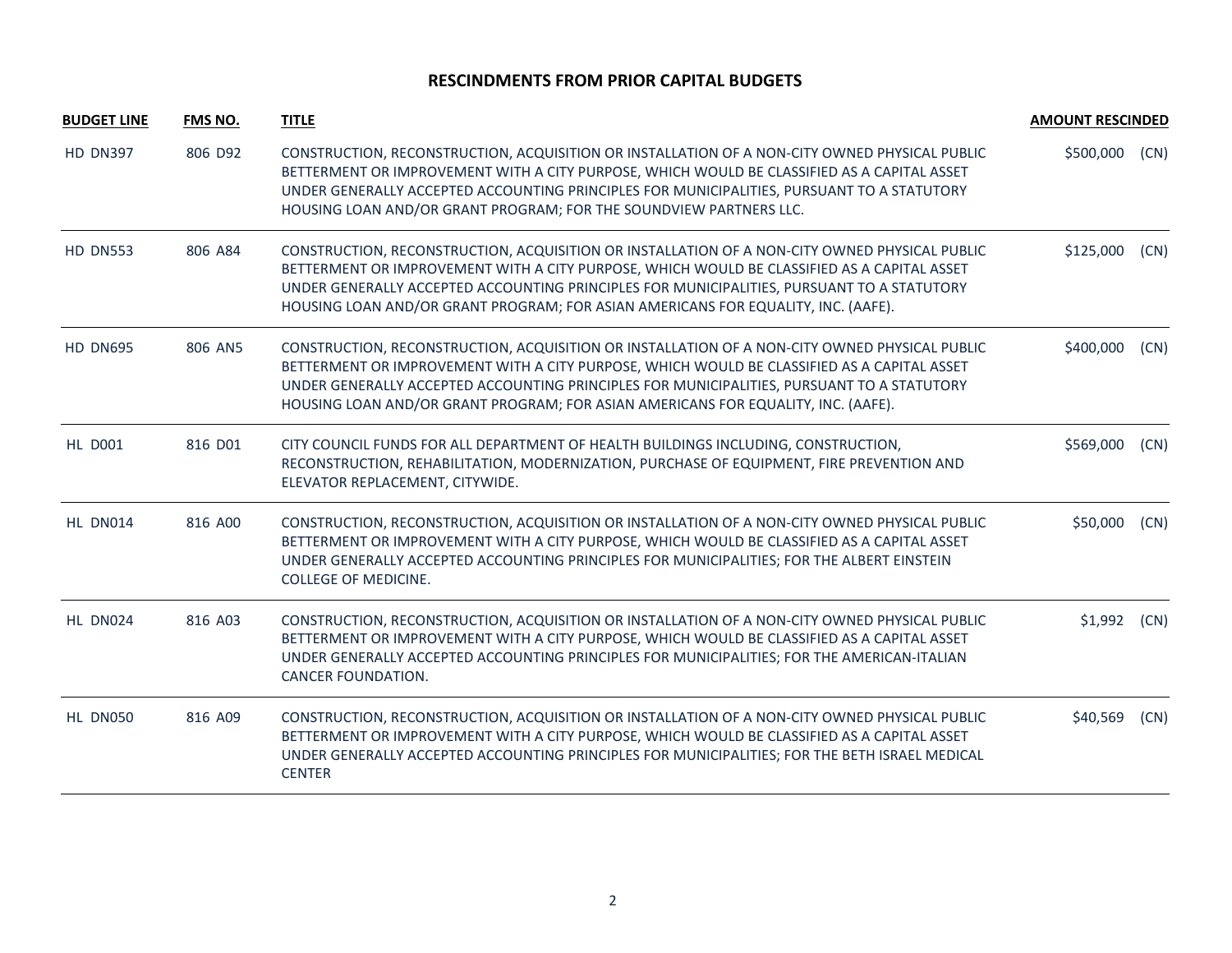| <b>BUDGET LINE</b> | <b>FMS NO.</b> | <b>TITLE</b>                                                                                                                                                                                                                                                                                                           | <b>AMOUNT RESCINDED</b> |      |
|--------------------|----------------|------------------------------------------------------------------------------------------------------------------------------------------------------------------------------------------------------------------------------------------------------------------------------------------------------------------------|-------------------------|------|
| <b>HL DN136</b>    | 816 A84        | CONSTRUCTION, RECONSTRUCTION, ACQUISITION OR INSTALLATION OF A NON-CITY OWNED PHYSICAL PUBLIC<br>BETTERMENT OR IMPROVEMENT WITH A CITY PURPOSE, WHICH WOULD BE CLASSIFIED AS A CAPITAL ASSET<br>UNDER GENERALLY ACCEPTED ACCOUNTING PRINCIPLES FOR MUNICIPALITIES; FOR THE EPISCOPAL HEALTH<br>SERVICES INC.           | \$796,000               | (CN) |
| <b>HL DN156</b>    | 816 A23        | CONSTRUCTION, RECONSTRUCTION, ACQUISITION OR INSTALLATION OF A NON-CITY OWNED PHYSICAL PUBLIC<br>BETTERMENT OR IMPROVEMENT WITH A CITY PURPOSE, WHICH WOULD BE CLASSIFIED AS A CAPITAL ASSET<br>UNDER GENERALLY ACCEPTED ACCOUNTING PRINCIPLES FOR MUNICIPALITIES; FOR THE FLATLANDS VOLUNTEER<br>AMBULANCE.           | \$7,088                 | (CN) |
| <b>HL DN164</b>    | 816 A89        | CONSTRUCTION, RECONSTRUCTION, ACQUISITION OR INSTALLATION OF A NON-CITY OWNED PHYSICAL PUBLIC<br>BETTERMENT OR IMPROVEMENT WITH A CITY PURPOSE, WHICH WOULD BE CLASSIFIED AS A CAPITAL ASSET<br>UNDER GENERALLY ACCEPTED ACCOUNTING PRINCIPLES FOR MUNICIPALITIES; FOR THE WILLIAM F. RYAN<br>COMMUNITY HEALTH CENTER. | \$18,000                | (CN) |
| <b>HL DN202</b>    | 816 A27        | CONSTRUCTION, RECONSTRUCTION, ACQUISITION OR INSTALLATION OF A NON-CITY OWNED PHYSICAL PUBLIC<br>BETTERMENT OR IMPROVEMENT WITH A CITY PURPOSE, WHICH WOULD BE CLASSIFIED AS A CAPITAL ASSET<br>UNDER GENERALLY ACCEPTED ACCOUNTING PRINCIPLES FOR MUNICIPALITIES; FOR THE JAMAICA HOSPITAL<br><b>MEDICAL CENTER.</b>  | \$1,000                 | (CN) |
| HL DN228           | 816 A28        | CONSTRUCTION, RECONSTRUCTION, ACQUISITION OR INSTALLATION OF A NON-CITY OWNED PHYSICAL PUBLIC<br>BETTERMENT OR IMPROVEMENT WITH A CITY PURPOSE, WHICH WOULD BE CLASSIFIED AS A CAPITAL ASSET<br>UNDER GENERALLY ACCEPTED ACCOUNTING PRINCIPLES FOR MUNICIPALITIES; FOR THE KINGSBROOK JEWISH<br>MEDICAL CENTER.        | \$29,000                | (CN) |
| <b>HL DN271</b>    | 816 A35        | CONSTRUCTION, RECONSTRUCTION, ACQUISITION OR INSTALLATION OF A NON-CITY OWNED PHYSICAL PUBLIC<br>BETTERMENT OR IMPROVEMENT WITH A CITY PURPOSE, WHICH WOULD BE CLASSIFIED AS A CAPITAL ASSET<br>UNDER GENERALLY ACCEPTED ACCOUNTING PRINCIPLES FOR MUNICIPALITIES; FOR THE MOUNT SINAI<br>ADOLESCENT HEALTH CENTER.    | \$1,525,000             | (CN) |
| <b>HL DN283</b>    | 816 A37        | CONSTRUCTION, RECONSTRUCTION, ACQUISITION OR INSTALLATION OF A NON-CITY OWNED PHYSICAL PUBLIC<br>BETTERMENT OR IMPROVEMENT WITH A CITY PURPOSE, WHICH WOULD BE CLASSIFIED AS A CAPITAL ASSET<br>UNDER GENERALLY ACCEPTED ACCOUNTING PRINCIPLES FOR MUNICIPALITIES; FOR THE NARAL PRO-CHOICE<br>NEW YORK FOUNDATION.    | \$60,340                | (CN) |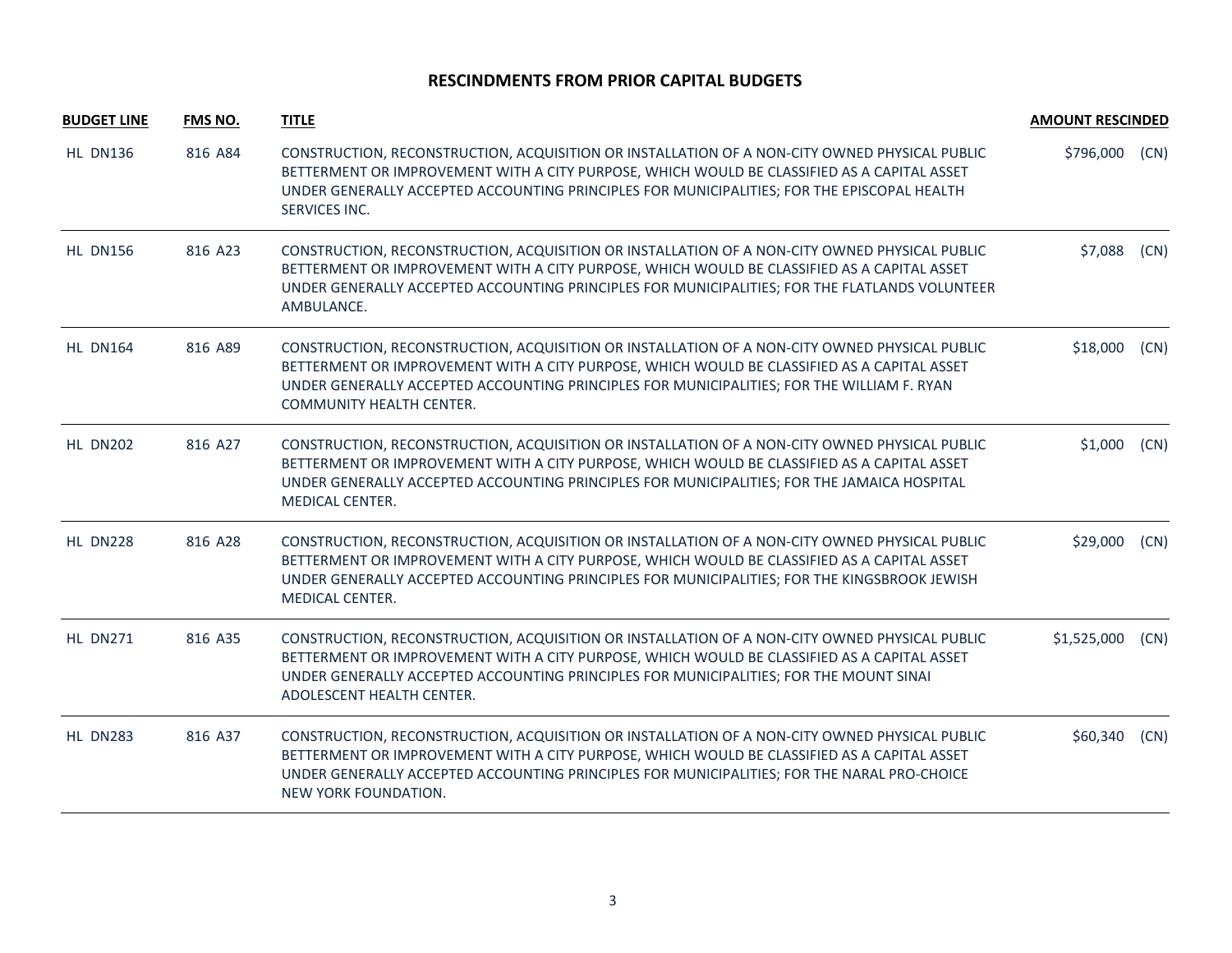| <b>BUDGET LINE</b> | <b>FMS NO.</b> | <b>TITLE</b>                                                                                                                                                                                                                                                                                                                          | <b>AMOUNT RESCINDED</b> |      |
|--------------------|----------------|---------------------------------------------------------------------------------------------------------------------------------------------------------------------------------------------------------------------------------------------------------------------------------------------------------------------------------------|-------------------------|------|
| <b>HL DN328</b>    | 816 A48        | CONSTRUCTION, RECONSTRUCTION, ACQUISITION OR INSTALLATION OF A NON-CITY OWNED PHYSICAL PUBLIC<br>BETTERMENT OR IMPROVEMENT WITH A CITY PURPOSE, WHICH WOULD BE CLASSIFIED AS A CAPITAL ASSET<br>UNDER GENERALLY ACCEPTED ACCOUNTING PRINCIPLES FOR MUNICIPALITIES; FOR PLANNED PARENTHOOD OF<br>NEW YORK CITY.                        | \$7,000                 | (CN) |
| <b>HL DN359</b>    | 816 A54        | CONSTRUCTION, RECONSTRUCTION, ACQUISITION OR INSTALLATION OF A NON-CITY OWNED PHYSICAL PUBLIC<br>BETTERMENT OR IMPROVEMENT WITH A CITY PURPOSE, WHICH WOULD BE CLASSIFIED AS A CAPITAL ASSET<br>UNDER GENERALLY ACCEPTED ACCOUNTING PRINCIPLES FOR MUNICIPALITIES; FOR THE RYAN/CHELSEA-CLINTON<br><b>COMMUNITY HEALTH CENTER.</b>    | \$2,000                 | (CN) |
| <b>HL DN370</b>    | 816 A60        | CONSTRUCTION, RECONSTRUCTION, ACQUISITION OR INSTALLATION OF A NON-CITY OWNED PHYSICAL PUBLIC<br>BETTERMENT OR IMPROVEMENT WITH A CITY PURPOSE, WHICH WOULD BE CLASSIFIED AS A CAPITAL ASSET<br>UNDER GENERALLY ACCEPTED ACCOUNTING PRINCIPLES FOR MUNICIPALITIES; FOR SAMARITAN VILLAGE, INC.                                        | \$13,500                | (CN) |
| <b>HL DN403</b>    | 816 A62        | CONSTRUCTION, RECONSTRUCTION, ACQUISITION OR INSTALLATION OF A NON-CITY OWNED PHYSICAL PUBLIC<br>BETTERMENT OR IMPROVEMENT WITH A CITY PURPOSE, WHICH WOULD BE CLASSIFIED AS A CAPITAL ASSET<br>UNDER GENERALLY ACCEPTED ACCOUNTING PRINCIPLES FOR MUNICIPALITIES; FOR THE STATEN ISLAND MENTAL<br>HEALTH SOCIETY, INC.               | \$5,370                 | (CN) |
| <b>HL DN562</b>    | 816 A76        | CONSTRUCTION, RECONSTRUCTION, ACQUISITION OR INSTALLATION OF A NON-CITY OWNED PHYSICAL PUBLIC<br>BETTERMENT OR IMPROVEMENT WITH A CITY PURPOSE, WHICH WOULD BE CLASSIFIED AS A CAPITAL ASSET<br>UNDER GENERALLY ACCEPTED ACCOUNTING PRINCIPLES FOR MUNICIPALITIES; FOR THE NEW YORK METHODIST<br>HOSPITAL.                            | \$22,000                | (CN) |
| <b>HL DN565</b>    | 816 A79        | CONSTRUCTION, RECONSTRUCTION, ACQUISITION OR INSTALLATION OF A NON-CITY OWNED PHYSICAL PUBLIC<br>BETTERMENT OR IMPROVEMENT WITH A CITY PURPOSE, WHICH WOULD BE CLASSIFIED AS A CAPITAL ASSET<br>UNDER GENERALLY ACCEPTED ACCOUNTING PRINCIPLES FOR MUNICIPALITIES; FOR THE FLUSHING HOSPITAL.                                         | \$25,114                | (CN) |
| <b>HL DN652</b>    | 816 AN2        | CONSTRUCTION, RECONSTRUCTION, ACQUISITION OR INSTALLATION OF A NON-CITY OWNED PHYSICAL PUBLIC<br>BETTERMENT OR IMPROVEMENT WITH A CITY PURPOSE, WHICH WOULD BE CLASSIFIED AS A CAPITAL ASSET<br>UNDER GENERALLY ACCEPTED ACCOUNTING PRINCIPLES FOR MUNICIPALITIES; FOR THE THE NEW YORK AND<br>PRESBYTERIAN HOSPITAL.                 | \$200,000               | (CN) |
| <b>HL DN810</b>    | 816 B13        | CONSTRUCTION, RECONSTRUCTION, ACQUISITION OR INSTALLATION OF A NON-CITY OWNED PHYSICAL PUBLIC<br>BETTERMENT OR IMPROVEMENT WITH A CITY PURPOSE, WHICH WOULD BE CLASSIFIED AS A CAPITAL ASSET<br>UNDER GENERALLY ACCEPTED ACCOUNTING PRINCIPLES FOR MUNICIPALITIES; FOR THE NEW YORK SOCIETY FOR<br>THE RELIEF OF RUPTURED & CRIPPLED. | \$1,253,000             | (CN) |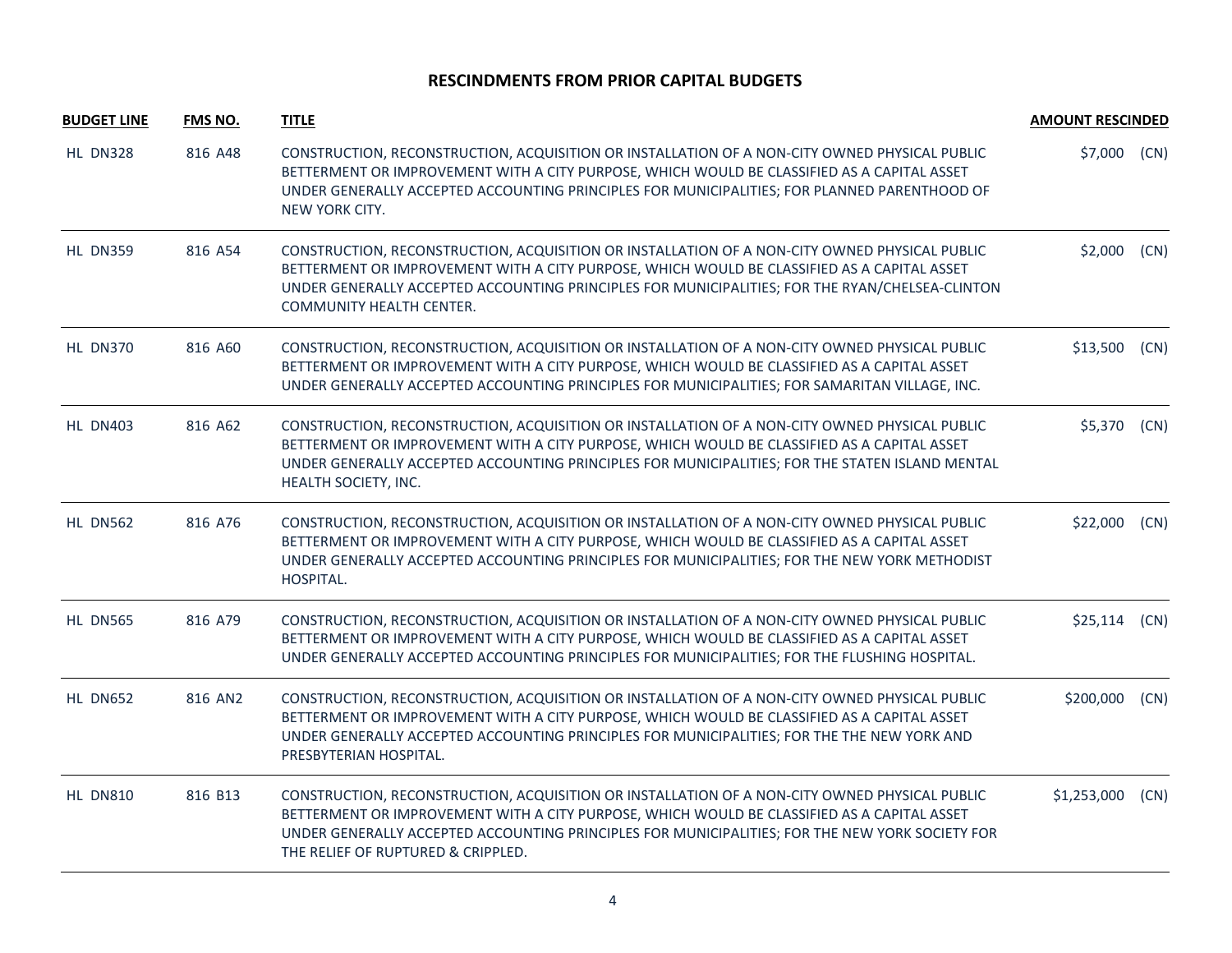| <b>BUDGET LINE</b> | <b>FMS NO.</b> | <b>TITLE</b>                                                                                                                                                                                                                                                             | <b>AMOUNT RESCINDED</b> |      |
|--------------------|----------------|--------------------------------------------------------------------------------------------------------------------------------------------------------------------------------------------------------------------------------------------------------------------------|-------------------------|------|
| <b>HN D004</b>     | 042 D04        | CITY COUNCIL FUNDING FOR IMPROVEMENTS, ALTERATIONS, AND COMPREHENSIVE RENOVATIONS TO<br>BUILDINGS AND CAMPUSES, INCLUDING THE PURCHASE AND INSTALLATION OF COMPUTER AND OTHER<br>EQUIPMENT AND SYSTEMS, AT COMMUNITY COLLEGE CAMPUSES CITYWIDE.                          | \$4,360,719             | (CN) |
| <b>HN D300</b>     | 042 D06        | CITY COUNCIL FUNDING FOR SITE ACQUISITION, CONSTRUCTION, RECONSTRUCTION, IMPROVEMENTS,<br>COMPREHENSIVE RENOVATIONS AND ADDITIONS OF CITY UNIVERSITY SENIOR COLLEGE CAMPUS BUILDINGS<br>AND FACILITIES, INCLUDING THE PURCHASE OF EQUIPMENT AND OTHER SYSTEMS, CITYWIDE. | \$6,025,000             | (CN) |
| LB D104            | 038 D04        | CITY COUNCIL FUNDING FOR THE CONSTRUCTION, RECONSTRUCTION, REHABILITATION, IMPROVEMENTS, SITE<br>ACQUISITION, INITIAL OUTFITTING AND PURCHASES OF FURNITURE AND EQUIPMENT FOR BRANCH LIBRARIES,<br><b>BROOKLYN</b>                                                       | \$632,420               | (CN) |
| <b>LN D009</b>     | 037 D09        | ACQUISITION AND INSTALLATION OF AUTOMATED CIRCULATION CONTROL SYSTEMS, PURCHASE OF<br>AUTOMOTIVE AND OTHER EQUIPMENT FOR USE BY THE NEW YORK PUBLIC LIBRARIES, ALL BOROUGHS                                                                                              | \$120,000               | (CN) |
| LQ D001            | 039 D01        | ACQUISITION AND INSTALLATION OF AUTOMATED CIRCULATION CONTROL SYSTEMS, PURCHASE OF<br>AUTOMOTIVE AND OTHER EQUIPMENT FOR USE BY THE QUEENS BOROUGH PUBLIC LIBRARIES, ALL BOROUGHS                                                                                        | \$994,000               | (CN) |
| P D016             | 846 D16        | CITY COUNCIL FUNDING FOR THE PURCHASE OF AUTOMOTIVE AND OTHER EQUIPMENT HAVING A UNIT COST OF<br>AT LEAST \$35,000 AND A LIFE EXPECTANCY OF AT LEAST FIVE YEARS FOR USE BY THE DEPT OF PARKS AND<br><b>RECREATION</b>                                                    | \$139,722               | (CN) |
| P D017             | 846 D17        | CITY COUNCIL FUNDING FOR MISCELLANEOUS PARKS, PARKWAYS, PLAYGROUNDS AND STRUCTURES:<br>ACQUISITION, CONSTRUCTION, RECONSTRUCTION AND IMPROVEMENTS, BROOKLYN.                                                                                                             | \$5,073,000             | (CN) |
| P D018             | 846 D18        | CITY COUNCIL FUNDING FOR MISCELLANEOUS PARKS, PARKWAYS, PLAYGROUNDS AND STRUCTURES:<br>CONSTRUCTION, RECONSTRUCTION AND IMPROVEMENTS, MANHATTAN                                                                                                                          | \$87,000                | (CN) |
| P D019             | 846 D19        | CITY COUNCIL FUNDING FOR MISCELLANEOUS PARKS, PARKWAYS, PLAYGROUNDS AND STRUCTURES:<br>CONSTRUCTION, RECONSTRUCTION AND IMPROVEMENTS, QUEENS                                                                                                                             | \$5,865,000             | (CN) |
| P D020             | 846 D20        | CITY COUNCIL FUNDING FOR MISCELLANEOUS PARKS, PARKWAYS, PLAYGROUNDS AND STRUCTURES:<br>CONSTRUCTION, RECONSTRUCTION AND IMPROVEMENTS, STATEN ISLAND                                                                                                                      | \$200,000               | (CN) |
| P D021             | 846 D21        | CITY COUNCIL FUNDING FOR MISCELLANEOUS PARKS, PARKWAYS, PLAYGROUNDS AND STRUCTURES:<br>CONSTRUCTION, RECONSTRUCTION AND IMPROVEMENTS, THE BRONX                                                                                                                          | \$212,000               | (CN) |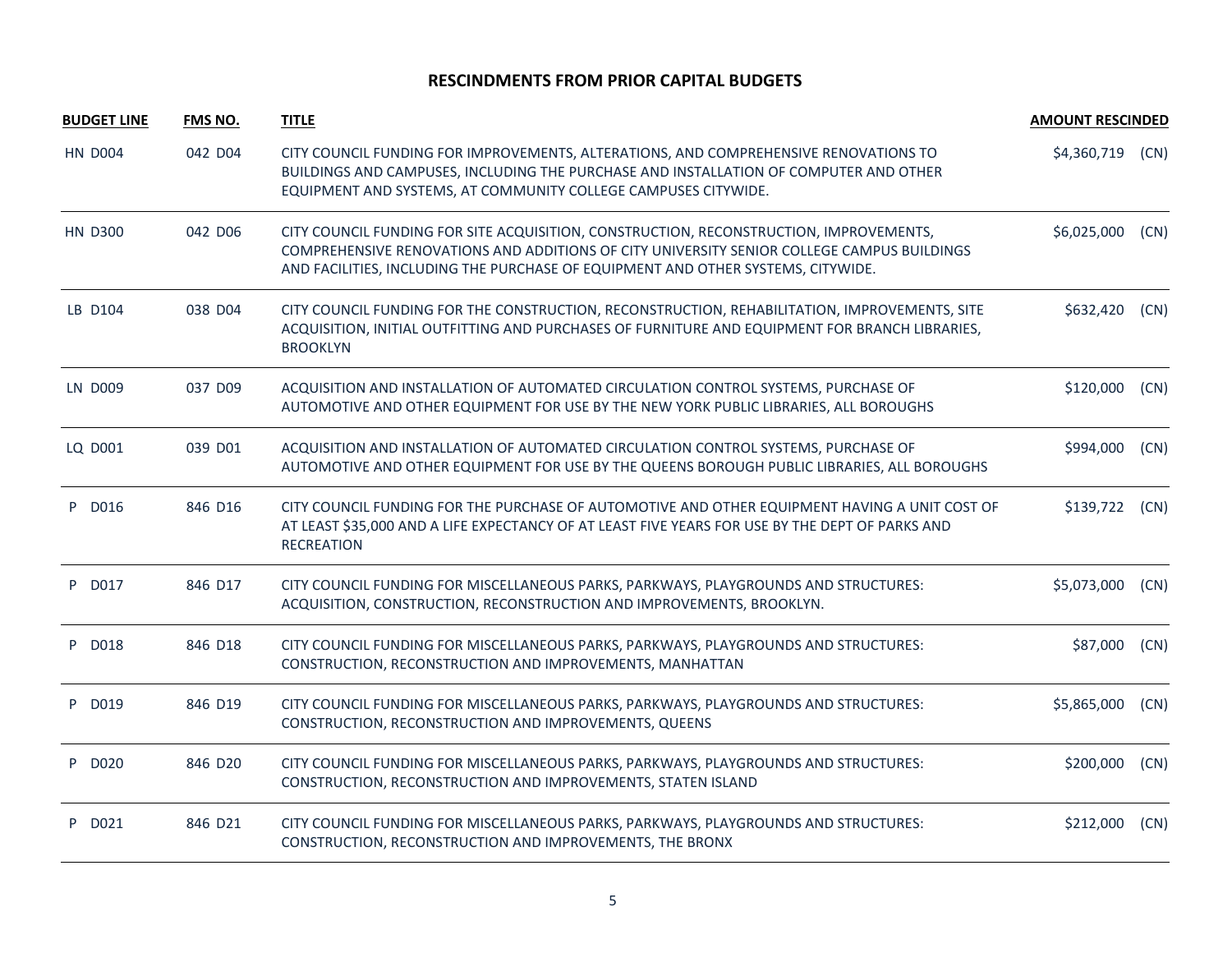| <b>BUDGET LINE</b> | <b>FMS NO.</b> | <b>TITLE</b>                                                                                                                                                                                                                                                                                                  | <b>AMOUNT RESCINDED</b> |      |
|--------------------|----------------|---------------------------------------------------------------------------------------------------------------------------------------------------------------------------------------------------------------------------------------------------------------------------------------------------------------|-------------------------|------|
| P D171             | 846 D55        | CITY COUNCIL FUNDING FOR THE CONSTRUCTION AND RECONSTRUCTION OF MALLS, TRIANGLES AND PARK<br>ENVIRONMENTS, CITYWIDE                                                                                                                                                                                           | \$221,000               | (CN) |
| P D822             | 846 D22        | CITY COUNCIL FUNDING FOR COMPREHENSIVE PROGRAMS FOR GREEN STREETS, STREET AND PARK TREE<br>REHABILITATION, REPLACEMENT AND PLANTING, CITYWIDE                                                                                                                                                                 | \$422,737               | (CN) |
| P D933             | 846 D93        | PURCHASE OF AUTOMOTIVE AND OTHER EQUIPMENT HAVING A UNIT COST OF AT LEAST \$35,000 AND A LIFE<br>EXPECTANCY OF AT LEAST FIVE YEARS FOR USE BY THE DEPARTMENT OF PARKS AND RECREATION                                                                                                                          | \$395,848               | (CN) |
| <b>PV 0N452</b>    | 126 AR1        | CONSTRUCTION, RECONSTRUCTION, ACQUISITION OR INSTALLATION OF A NON-CITY OWNED PHYSICAL PUBLIC<br>BETTERMENT OR IMPROVEMENT WITH A CITY PURPOSE, WHICH WOULD BE CLASSIFIED AS A CAPITAL ASSET<br>UNDER GENERALLY ACCEPTED ACCOUNTING PRINCIPLES FOR MUNICIPALITIES; FOR THE NATIONAL JAZZ<br>MUSEUM IN HARLEM. | \$7,000,000             | (CN) |
| <b>PV D236</b>     | 126 D06        | CITY COUNCIL FUNDING FOR THE BROOKLYN BOTANIC GARDEN, ALTERATION, RECONSTRUCTION, GENERAL<br>IMPROVEMENTS TO GARDEN AND BUILDING, PURCHASES OF VEHICLES AND EQUIPMENT.                                                                                                                                        | \$249,000               | (CN) |
| <b>PV D467</b>     | 126 D67        | CITY COUNCIL FUNDING FOR THE SITE ACQUISITION, CONSTRUCTION, RECONSTRUCTION AND IMPROVEMENTS,<br>INCLUDING PURCHASES OF EQUIPMENT AND VEHICLES, AT CULTURAL INSTITUTIONS AND THE DEPARTMENT OF<br>CULTURAL AFFAIRS, AND AT OTHER LOCATIONS FOR CULTURAL PURPOSES, CITYWIDE                                    | \$17,008,000            | (CN) |
| <b>PV D471</b>     | 126 D71        | CITY COUNCIL FUNDING FOR THE BRONX MUSEUM OF THE ARTS, RECONSTRUCTION AND IMPROVEMENTS<br>INCLUDING THE PURCHASE OF EQUIPMENT AND VEHICLES, BRONX                                                                                                                                                             | \$799,685               | (CN) |
| <b>PV D788</b>     | 126 AQ1        | CITY COUNCIL FUNDING FOR THE 122 COMMUNITY CENTER INC, ALTERATIONS, REHABILITATION, GENERAL<br>IMPROVEMENTS, PURCHASES OF VEHICLES AND EQUIPMENT.                                                                                                                                                             | \$486,000               | (CN) |
| <b>PV D999</b>     | 126 D99        | CITY COUNCIL FUNDING FOR THE CONSTRUCTION, RECONSTRUCTION, ACQUISITION OR INSTALLATION OF A<br>NON-CITY OWNED PHYSICAL PUBLIC BETTERMENT OR IMPROVEMENT WITH A CITY PURPOSE.                                                                                                                                  | \$3,396                 | (CN) |
| PV DN001           | 126 A00        | CONSTRUCTION, RECONSTRUCTION, ACQUISITION OR INSTALLATION OF A NON-CITY OWNED PHYSICAL PUBLIC<br>BETTERMENT OR IMPROVEMENT WITH A CITY PURPOSE, WHICH WOULD BE CLASSIFIED AS A CAPITAL ASSET<br>UNDER GENERALLY ACCEPTED ACCOUNTING PRINCIPLES FOR MUNICIPALITIES; FOR THE 3 LEGGED DOG, INC.                 | \$2,000                 | (CN) |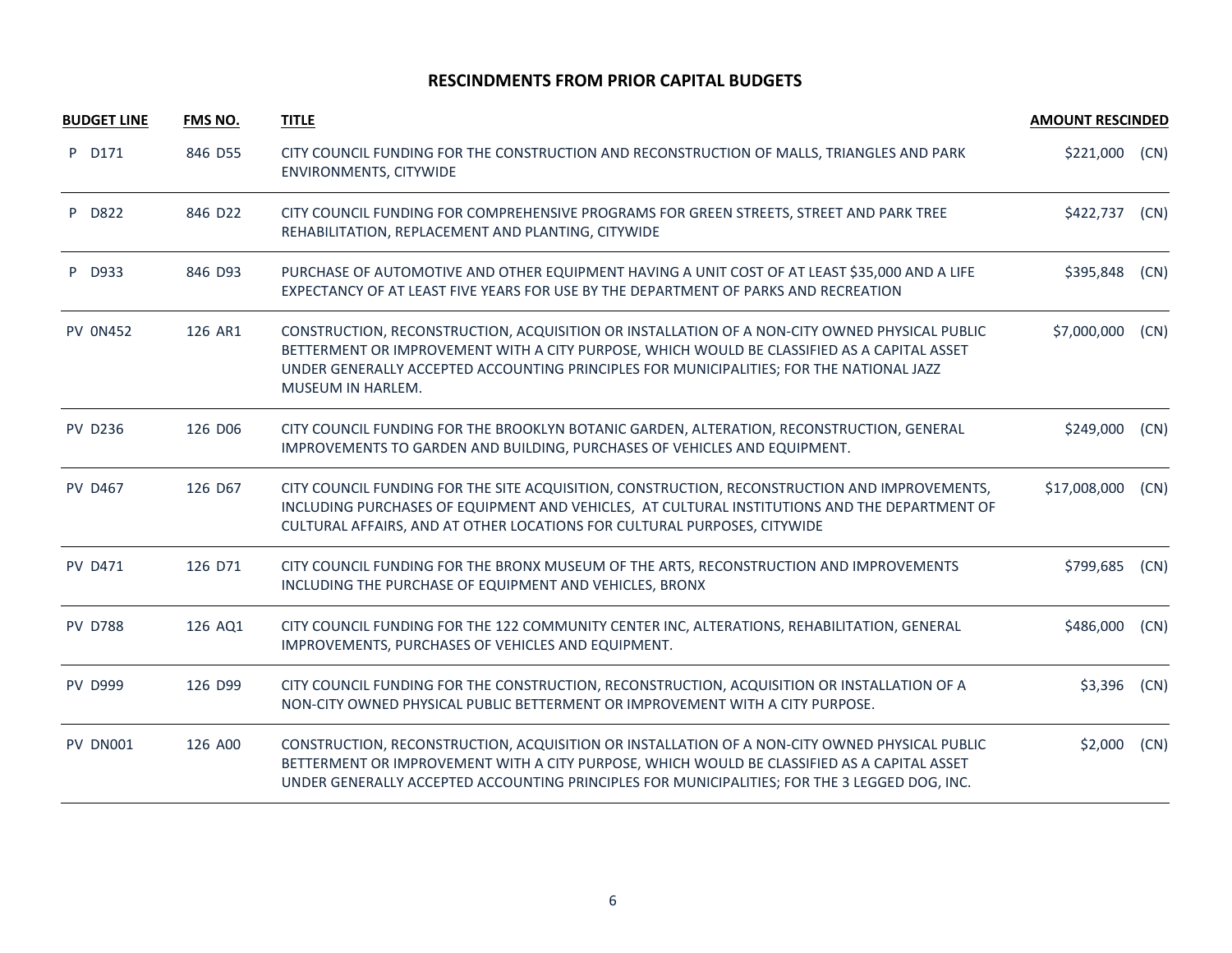| <b>BUDGET LINE</b> | <b>FMS NO.</b> | <b>TITLE</b>                                                                                                                                                                                                                                                                                                                  | <b>AMOUNT RESCINDED</b> |      |
|--------------------|----------------|-------------------------------------------------------------------------------------------------------------------------------------------------------------------------------------------------------------------------------------------------------------------------------------------------------------------------------|-------------------------|------|
| PV DN076           | 126 AB7        | CONSTRUCTION, RECONSTRUCTION, ACQUISITION OR INSTALLATION OF A NON-CITY OWNED PHYSICAL PUBLIC<br>BETTERMENT OR IMPROVEMENT WITH A CITY PURPOSE, WHICH WOULD BE CLASSIFIED AS A CAPITAL ASSET<br>UNDER GENERALLY ACCEPTED ACCOUNTING PRINCIPLES FOR MUNICIPALITIES; FOR THE BROOKLYN<br>PHILHARMONIC SYMPHONY ORCHESTRA.       | \$125,000               | (CN) |
| <b>PV DN123</b>    | 126 A24        | CONSTRUCTION, RECONSTRUCTION, ACQUISITION OR INSTALLATION OF A NON-CITY OWNED PHYSICAL PUBLIC<br>BETTERMENT OR IMPROVEMENT WITH A CITY PURPOSE, WHICH WOULD BE CLASSIFIED AS A CAPITAL ASSET<br>UNDER GENERALLY ACCEPTED ACCOUNTING PRINCIPLES FOR MUNICIPALITIES; FOR THE DANCE THEATER<br>WORKSHOP.                         | \$14,000                | (CN) |
| <b>PV DN329</b>    | 126 A78        | CONSTRUCTION, RECONSTRUCTION, ACQUISITION OR INSTALLATION OF A NON-CITY OWNED PHYSICAL PUBLIC<br>BETTERMENT OR IMPROVEMENT WITH A CITY PURPOSE, WHICH WOULD BE CLASSIFIED AS A CAPITAL ASSET<br>UNDER GENERALLY ACCEPTED ACCOUNTING PRINCIPLES FOR MUNICIPALITIES; FOR THE PLAYWRIGHTS<br>HORIZONS, INC.                      | \$18,000                | (CN) |
| <b>PV DN414</b>    | 126 A95        | CONSTRUCTION, RECONSTRUCTION, ACQUISITION OR INSTALLATION OF A NON-CITY OWNED PHYSICAL PUBLIC<br>BETTERMENT OR IMPROVEMENT WITH A CITY PURPOSE, WHICH WOULD BE CLASSIFIED AS A CAPITAL ASSET<br>UNDER GENERALLY ACCEPTED ACCOUNTING PRINCIPLES FOR MUNICIPALITIES; FOR THE ACTORS FUND.                                       | \$23,000                | (CN) |
| <b>PV DN452</b>    | 126 B21        | CONSTRUCTION, RECONSTRUCTION, ACQUISITION OR INSTALLATION OF A NON-CITY OWNED PHYSICAL PUBLIC<br>BETTERMENT OR IMPROVEMENT WITH A CITY PURPOSE, WHICH WOULD BE CLASSIFIED AS A CAPITAL ASSET<br>UNDER GENERALLY ACCEPTED ACCOUNTING PRINCIPLES FOR MUNICIPALITIES; FOR THE NATIONAL JAZZ<br><b>MUSEUM IN HARLEM.</b>          | \$2,500,000             | (CN) |
| <b>PV DN577</b>    | 126 AF7        | CONSTRUCTION, RECONSTRUCTION, ACQUISITION OR INSTALLATION OF A NON-CITY OWNED PHYSICAL PUBLIC<br>BETTERMENT OR IMPROVEMENT WITH A CITY PURPOSE, WHICH WOULD BE CLASSIFIED AS A CAPITAL ASSET<br>UNDER GENERALLY ACCEPTED ACCOUNTING PRINCIPLES FOR MUNICIPALITIES; FOR THE BLACK SPECTRUM<br>THEATER FACADE AND SOUND SYSTEM. | \$30,000                | (CN) |
| <b>PV DN654</b>    | 126 D17        | CONSTRUCTION, RECONSTRUCTION, ACQUISITION OR INSTALLATION OF A NON-CITY OWNED PHYSICAL PUBLIC<br>BETTERMENT OR IMPROVEMENT WITH A CITY PURPOSE, WHICH WOULD BE CLASSIFIED AS A CAPITAL ASSET<br>UNDER GENERALLY ACCEPTED ACCOUNTING PRINCIPLES FOR MUNICIPALITIES; FOR THE BEDFORD STUYVESANT<br>RESTORATION CORPORATION.     | \$1,146,000             | (CN) |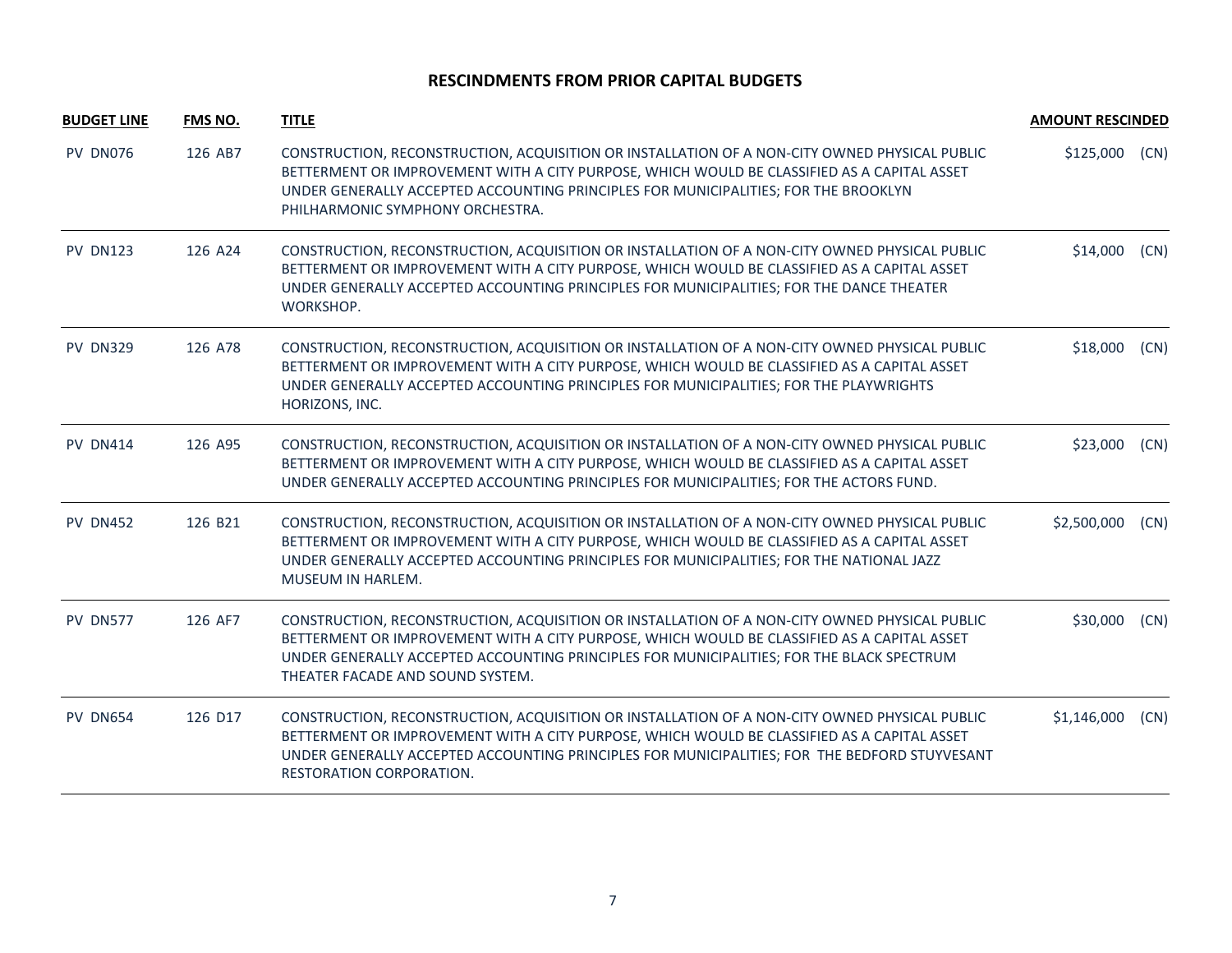| <b>BUDGET LINE</b> | <b>FMS NO.</b> | <b>TITLE</b>                                                                                                                                                                                                                                                                                                                                            | <b>AMOUNT RESCINDED</b> |      |
|--------------------|----------------|---------------------------------------------------------------------------------------------------------------------------------------------------------------------------------------------------------------------------------------------------------------------------------------------------------------------------------------------------------|-------------------------|------|
| <b>PV DN657</b>    | 126 D27        | CONSTRUCTION, RECONSTRUCTION, ACQUISITION OR INSTALLATION OF A NON-CITY OWNED PHYSICAL PUBLIC<br>BETTERMENT OR IMPROVEMENT WITH A CITY PURPOSE, WHICH WOULD BE CLASSIFIED AS A CAPITAL ASSET<br>UNDER GENERALLY ACCEPTED ACCOUNTING PRINCIPLES FOR MUNICIPALITIES; FOR THE NATIONAL DANCE<br>INSTITUTE, INC.                                            | \$5,000                 | (CN) |
| <b>PV DN694</b>    | 126 B34        | CONSTRUCTION, RECONSTRUCTION, ACQUISITION OR INSTALLATION OF A NON-CITY OWNED PHYSICAL PUBLIC<br>BETTERMENT OR IMPROVEMENT WITH A CITY PURPOSE, WHICH WOULD BE CLASSIFIED AS A CAPITAL ASSET<br>UNDER GENERALLY ACCEPTED ACCOUNTING PRINCIPLES FOR MUNICIPALITIES; FOR THE SOCIETY OF THE<br>EDUCATIONAL ARTS.                                          | \$24,000                | (CN) |
| <b>PV DN746</b>    | 126 AV5        | CONSTRUCTION, RECONSTRUCTION, ACQUISITION OR INSTALLATION OF A NON-CITY OWNED PHYSICAL PUBLIC<br>BETTERMENT OR IMPROVEMENT WITH A CITY PURPOSE, WHICH WOULD BE CLASSIFIED AS A CAPITAL ASSET<br>UNDER GENERALLY ACCEPTED ACCOUNTING PRINCIPLES FOR MUNICIPALITIES; FOR THE ABINGDON THEATRE<br>COMPANY.                                                 | \$2,500                 | (CN) |
| <b>PV DN817</b>    | 126 B49        | CONSTRUCTION, RECONSTRUCTION, ACQUISITION OR INSTALLATION OF A NON-CITY OWNED PHYSICAL PUBLIC<br>BETTERMENT OR IMPROVEMENT WITH A CITY PURPOSE, WHICH WOULD BE CLASSIFIED AS A CAPITAL ASSET<br>UNDER GENERALLY ACCEPTED ACCOUNTING PRINCIPLES FOR MUNICIPALITIES; FOR THE NEW YORK CLASSICAL<br>THEATRE, INC.                                          | \$116,000               | (CN) |
| <b>PW D005</b>     | 856 D12        | CITY COUNCIL FUNDING FOR ACQUISITION, CONSTRUCTION, RECONSTRUCTION, MODERNIZATION OF,<br>IMPROVEMENTS TO, AND EQUIPMENT AND VEHICLES FOR, PUBLIC BUILDINGS AND ADJACENT AREAS AND<br>OTHER PROJECTS WITH A CITY PURPOSE, CITYWIDE.                                                                                                                      | \$500,000               | (CN) |
| <b>PW DN004</b>    | 856 AA5        | CONSTRUCTION, RECONSTRUCTION, ACQUISITION OR INSTALLATION OF A NON-CITY OWNED PHYSICAL PUBLIC<br>BETTERMENT OR IMPROVEMENT WITH A CITY PURPOSE, WHICH WOULD BE CLASSIFIED AS A CAPITAL ASSET<br>UNDER GENERALLY ACCEPTED ACCOUNTING PRINCIPLES FOR MUNICIPALITIES; FOR THE 92ND STREET YOUNG<br>MEN'S AND YOUNG WOMEN'S HEBREW ASSOCIATION (YM & YWHA). | \$2,906,000             | (CN) |
| <b>PW DN702</b>    | 856 B14        | CONSTRUCTION, RECONSTRUCTION, ACQUISITION OR INSTALLATION OF A NON-CITY OWNED PHYSICAL PUBLIC<br>BETTERMENT OR IMPROVEMENT WITH A CITY PURPOSE, WHICH WOULD BE CLASSIFIED AS A CAPITAL ASSET<br>UNDER GENERALLY ACCEPTED ACCOUNTING PRINCIPLES FOR MUNICIPALITIES; FOR THE CHESS-IN-THE-SCHOOLS.                                                        | \$240,000               | (CN) |
| <b>PW DN774</b>    | 856 AM2        | CONSTRUCTION, RECONSTRUCTION, ACQUISITION OR INSTALLATION OF A NON-CITY OWNED PHYSICAL PUBLIC<br>BETTERMENT OR IMPROVEMENT WITH A CITY PURPOSE, WHICH WOULD BE CLASSIFIED AS A CAPITAL ASSET<br>UNDER GENERALLY ACCEPTED ACCOUNTING PRINCIPLES FOR MUNICIPALITIES; FOR THE HARLEM RBI, INC.                                                             | \$513,000               | (CN) |